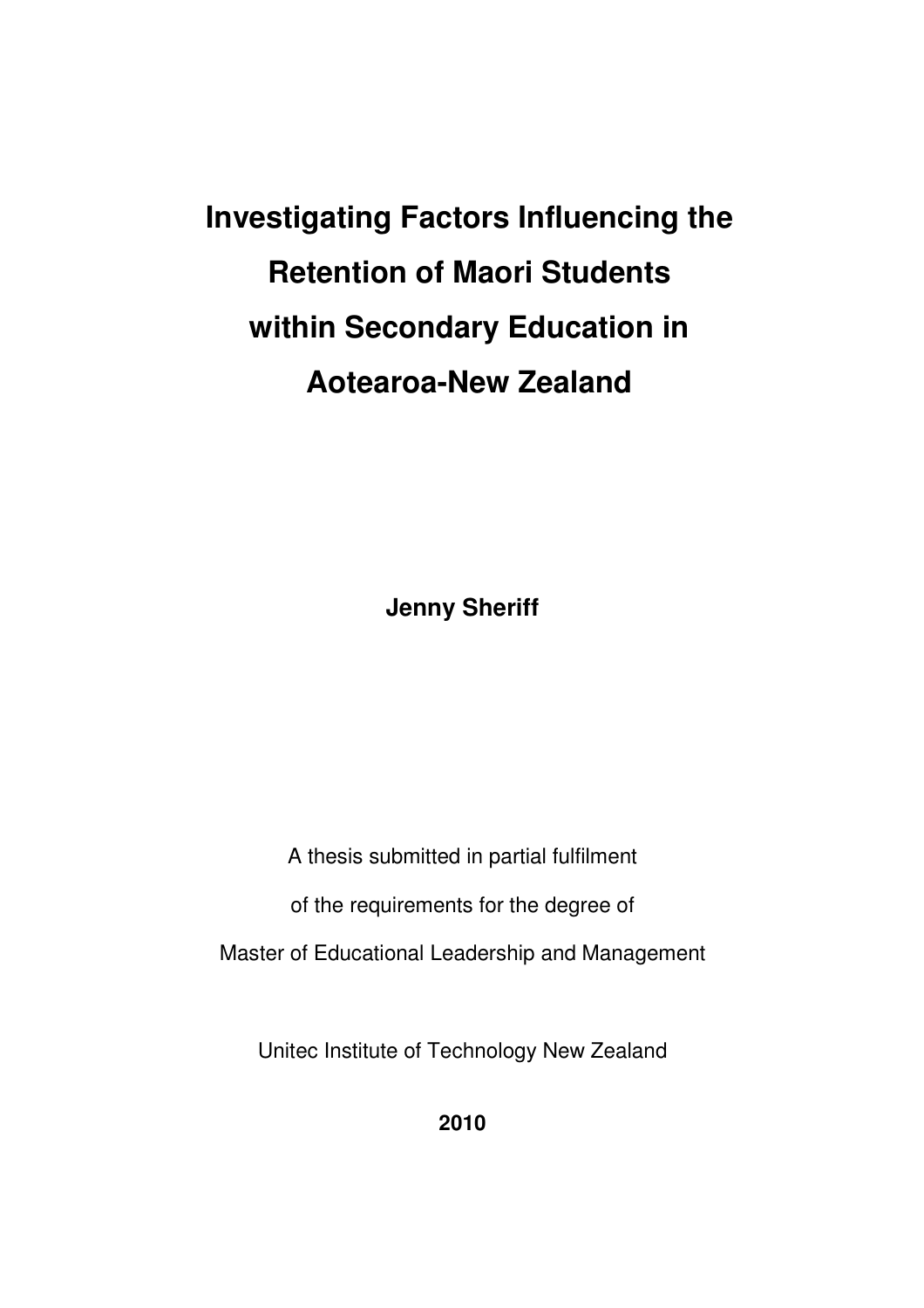### **ABSTRACT**

Maori students in mainstream schooling in Aotearoa-New Zealand are significantly disadvantaged by inequitable education outcomes. Some blame the students themselves or their families for this situation, while others argue that other factors, such as low socio-economic status are to blame. This thesis argues that the perpetual poor outcomes of education for Maori are the direct result of misguided and ineffective government policies which have sought to assimilate and to control Maori students for many decades. Despite the promises of equality and protection of taonga (education being a taonga) contained within Te Tiriti o Waitangi, successive governments have failed to uphold those promises and education for Maori has had a devastating effect on their mana, their language and their economic status within mainstream society. Education has had the effect of relegating Maori to the status of servants in their own country by replicating the culture, language and customs of a Pakeha majority within schools and educational institutions while simultaneously marginalising Maori language, Maori knowledge and Maori cultural practices. The result for generations of Maori students has been disengagement from education and early exit from school.

This study sought to examine the factors which influenced a group of thirteen Maori secondary school students to continue their secondary education into Year 13, the last year of secondary school. It was conducted in two Auckland secondary schools of differing deciles during 2010 and it focused on student voice by using semi-structured interviews as the primary means of gathering in-depth qualitative data to form its findings. The study sought to approach the research from a strengths-based perspective, in keeping with the intent of Ka Hikitia – Managing for Success (Ministry of Education, 2008b) to identify some factors which contributed towards the students remaining in school. The findings show that the students identified their whanau as having the strongest influence on them, followed by community and school influences such as teachers, sports coaches and the whanau of the local marae. The significance of this is that collaboration with whanau has the latent potential to positively impact on the educational experiences of Maori students, to improve their achievement and to increase their life chances in the future, *if schools are willing* to consult and collaborate.

i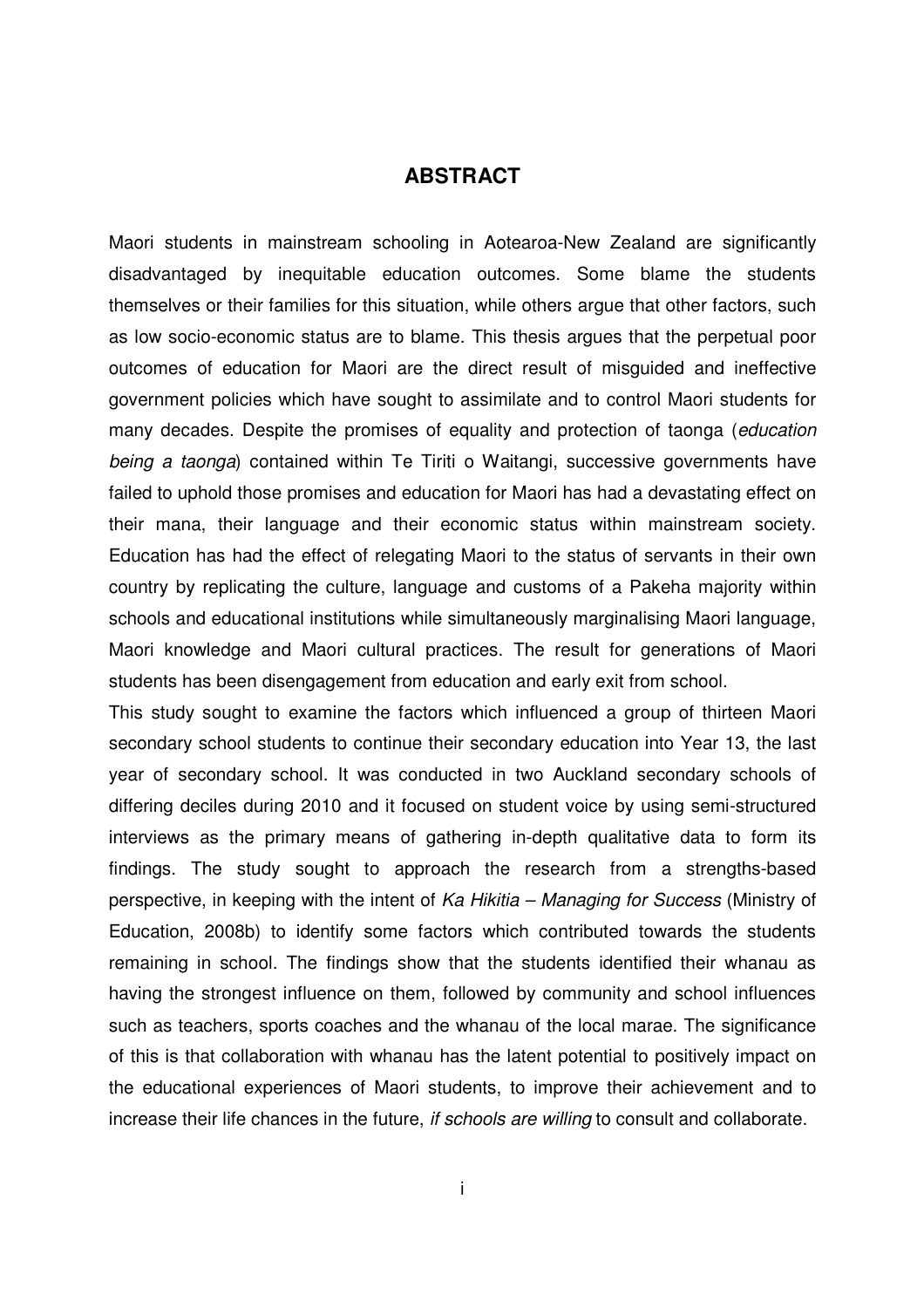## **ACKNOWLEDGEMENTS**

There have been many people who have supported and encouraged me during the research and writing of this thesis. I particularly thank the two school principals who gave their immediate support to enable the research and always made space available for the many meetings that were held with the participating students. They too shared my concern that all students should be able to reach their potential in education.

To the students who participated in the research so willingly and openly, my sincere thanks to each and every one of you. Without your frank and valuable input it simply would not have been possible.

I wish to thank my principal supervisor, Dr. Jenny Ritchie, who inspires and motivates me with her knowledge and her wisdom. Her encouragement and confidence in me kept me going throughout this thesis journey. With her guidance and support I have learnt so much.

To Howard Young, my associate supervisor and programme director over the five years since I first tentatively began the Master of Educational Leadership and Management programme, thank you for your patience and all your valuable advice throughout this time.

Finally, to my husband and whanau, whose practical assistance and flippant advice lightened the load on many occasions, nga mihi nui ki a koutou katoa, aku tamariki, aku mokopuna hoki.

Whaia te iti kahurangi, ki te tuoho koe me he maunga teitei.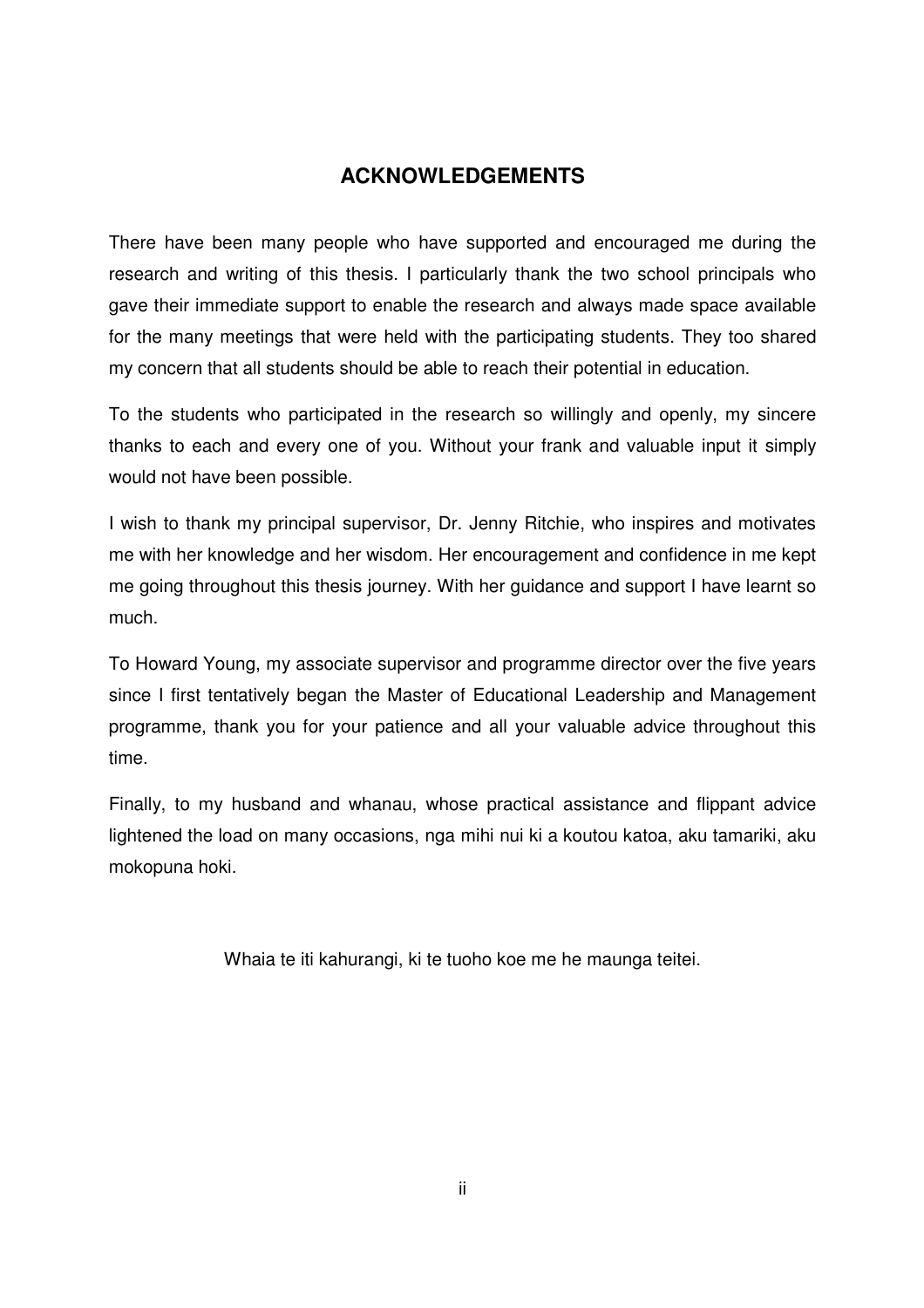# TABLE OF CONTENTS

| Maori Education and the Impact of Socio-economic Disparities  28        |  |
|-------------------------------------------------------------------------|--|
| The Mismatch between Maori Culture and the Pedagogies of the Mainstream |  |
|                                                                         |  |
|                                                                         |  |
| The Influence of Whanau/Families on the Achievement of Students 40      |  |
|                                                                         |  |
|                                                                         |  |
|                                                                         |  |
|                                                                         |  |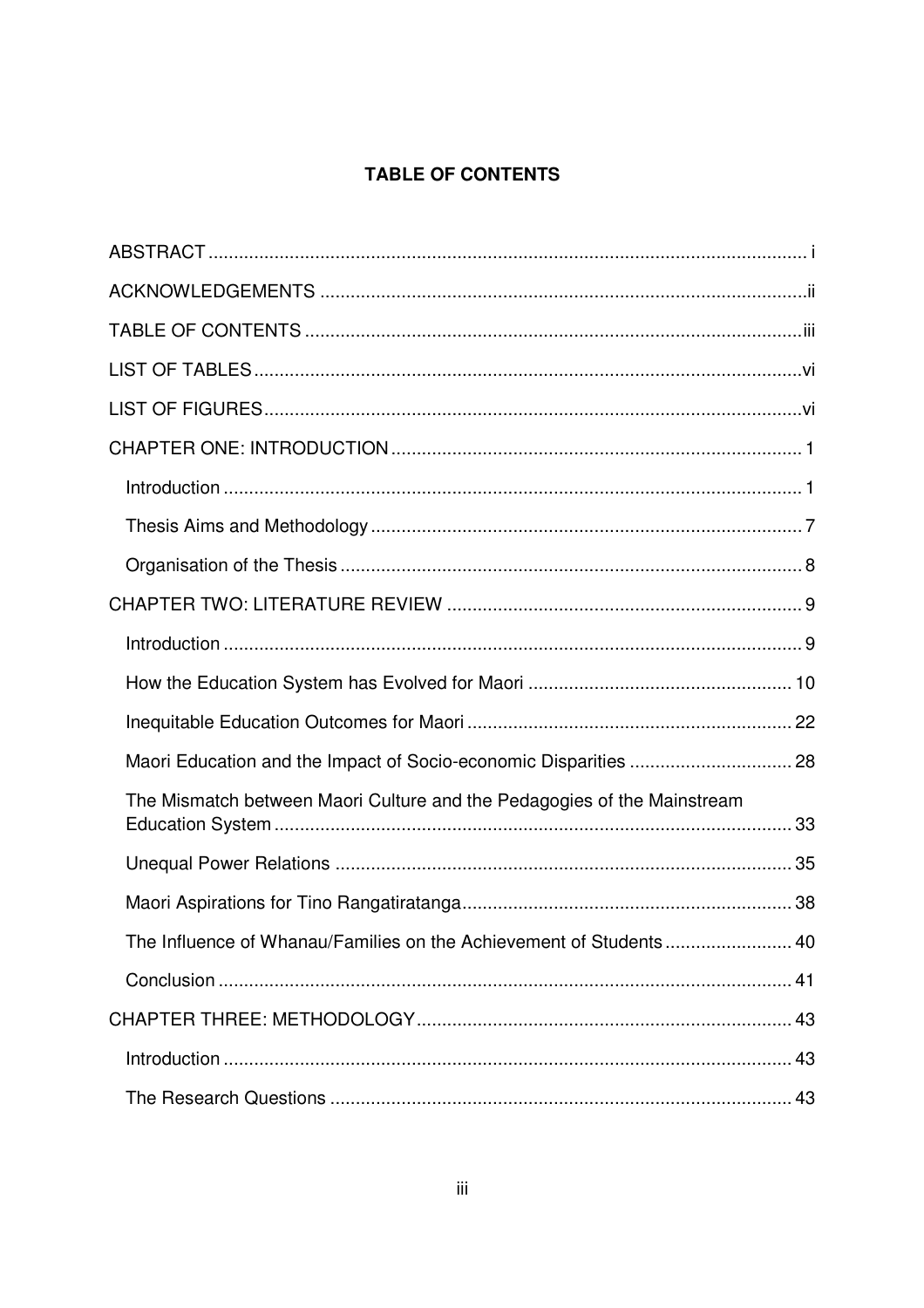| Respect for Rights, Confidentiality and Preservation of Anonymity  53 |  |
|-----------------------------------------------------------------------|--|
| Minimisation of Harm by Addressing Issues of Power Imbalance53        |  |
|                                                                       |  |
|                                                                       |  |
|                                                                       |  |
|                                                                       |  |
|                                                                       |  |
|                                                                       |  |
|                                                                       |  |
|                                                                       |  |
|                                                                       |  |
|                                                                       |  |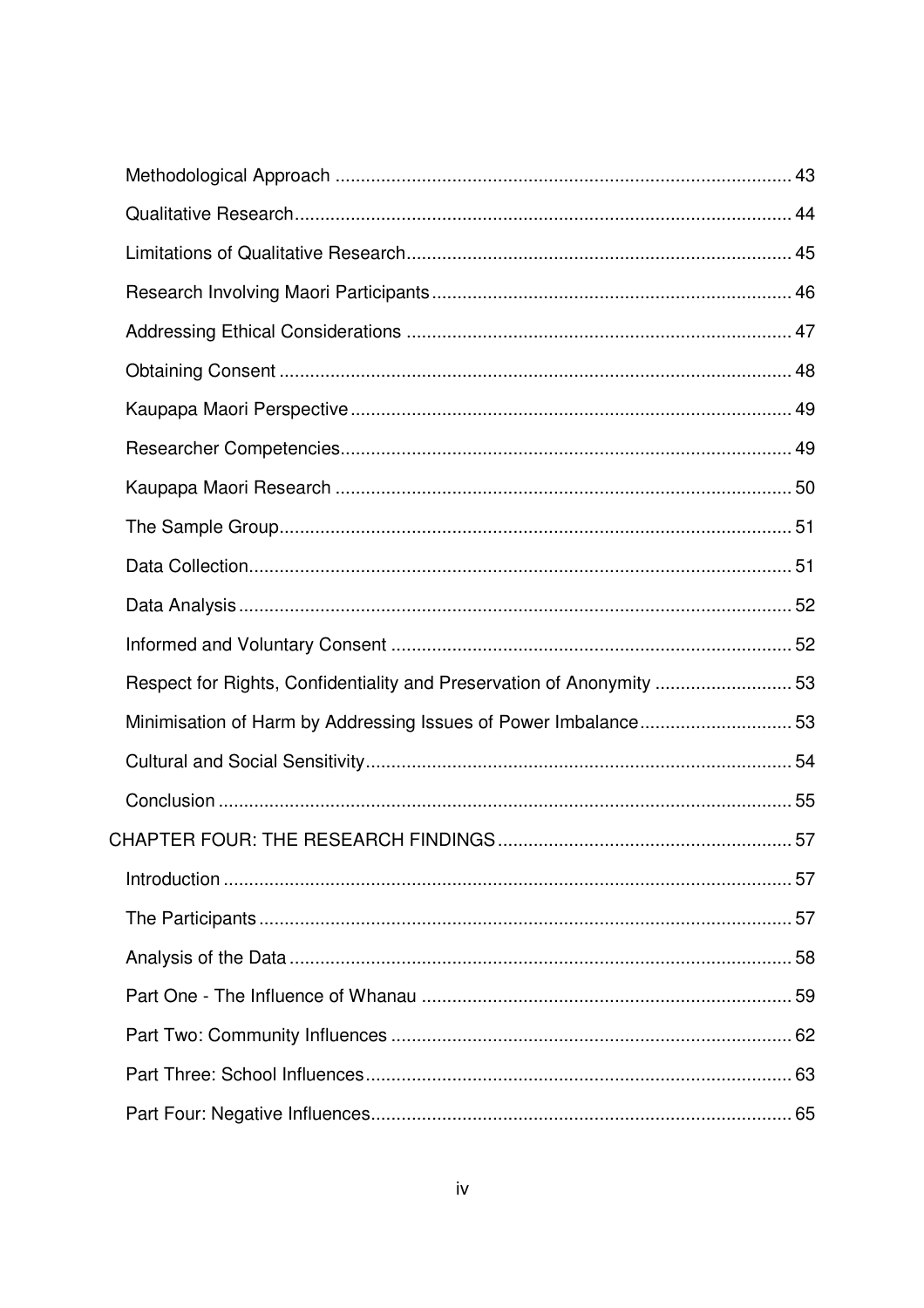| How Poor Past Educational Outcomes have Affected Whanau and Students 71  |  |
|--------------------------------------------------------------------------|--|
|                                                                          |  |
|                                                                          |  |
|                                                                          |  |
|                                                                          |  |
|                                                                          |  |
|                                                                          |  |
|                                                                          |  |
| The Significance of Relationships in the Education of Maori Students  81 |  |
|                                                                          |  |
| The Hidden Effects of Racism in the Education of Maori Students 85       |  |
| How Schools Can Utilise the Latent Potential That Whanau have 86         |  |
|                                                                          |  |
|                                                                          |  |
|                                                                          |  |
|                                                                          |  |
|                                                                          |  |
|                                                                          |  |
|                                                                          |  |
|                                                                          |  |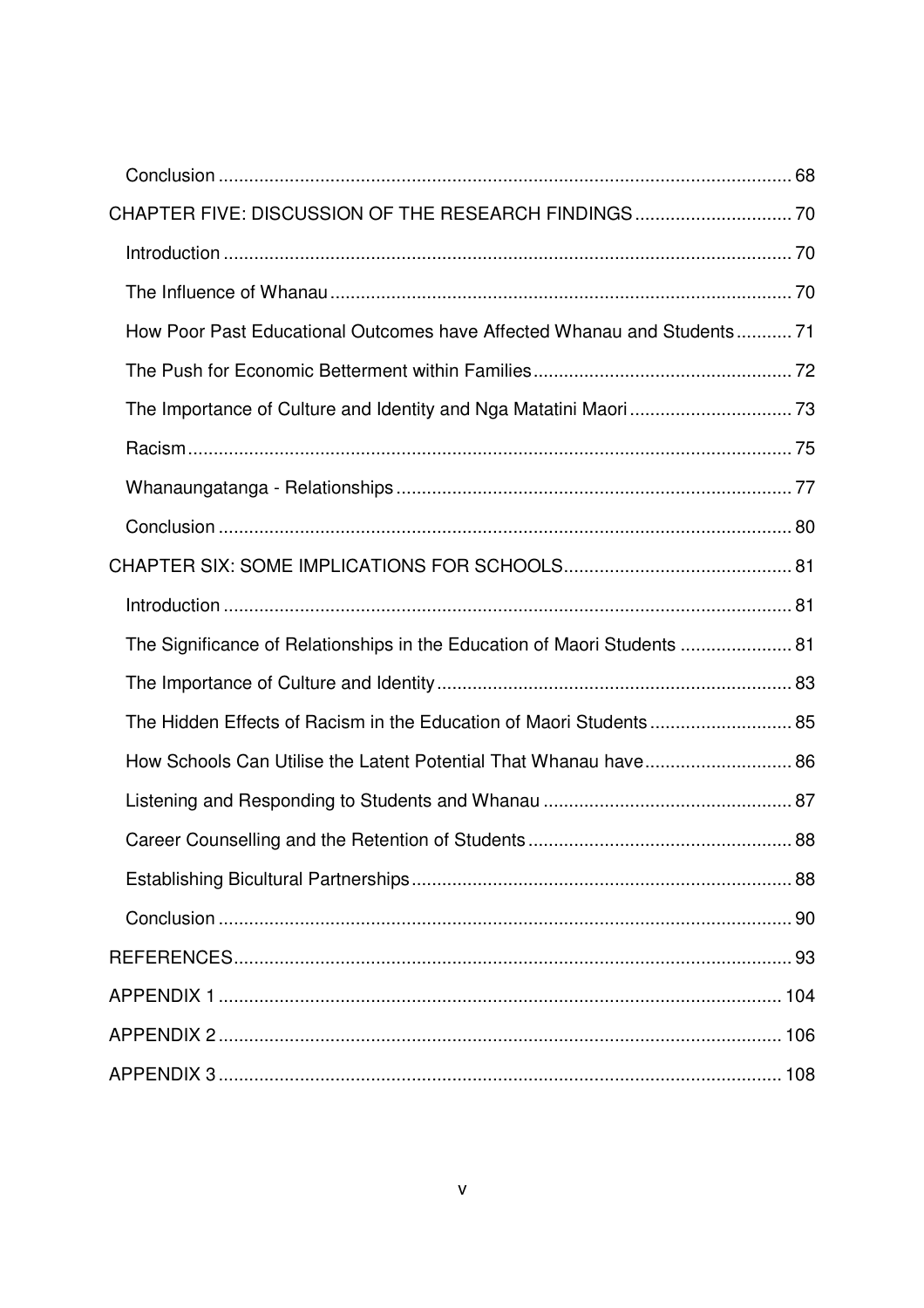## **LIST OF TABLES**

| Table 1 | School leavers qualified to attend university             | 21 |
|---------|-----------------------------------------------------------|----|
| Table 2 | Number of Māori learners by age, 2001/07                  | 24 |
| Table 3 | Factors which influenced retention of the sample group of | 57 |
|         | Year 13 Maori students                                    |    |

# **LIST OF FIGURES**

| Graph 1 | Year 13 Māori and non-Māori learners to gain an NCEA      | 23 |  |  |  |  |
|---------|-----------------------------------------------------------|----|--|--|--|--|
|         | Level 3 qualification or higher, 2004/07                  |    |  |  |  |  |
| Graph 2 | Learner distribution by decile, Māori and non-Māori, 2007 | 31 |  |  |  |  |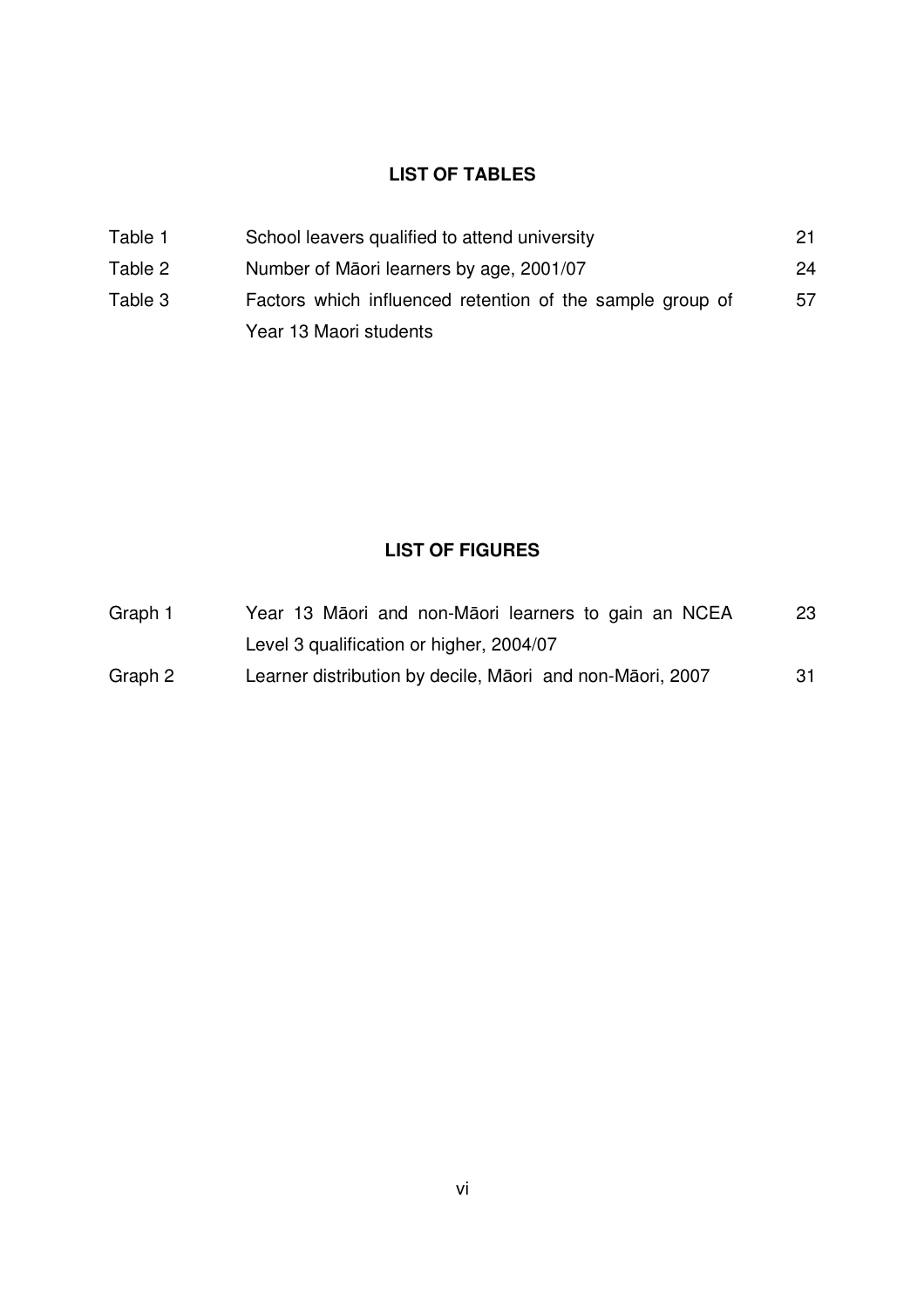## **CHAPTER ONE: INTRODUCTION**

#### **Introduction**

This study investigates factors which influence the retention of Maori students within secondary education in Aotearoa-New Zealand in 2010 in order to illuminate the reasons why some students remain at school for much longer than others and are consequently able to graduate to tertiary education or employment.

Maori are the indigenous people of Aotearoa-New Zealand. From the time of British colonial settlement in the early 1800s, Maori children have been predominantly educated within an education system which promoted, and continues to promote, a western worldview. The curriculum and assessment regime imposed on Maori was developed and delivered through a monolingual and monocultural English lens, and for the most part, still is today. Within this system Maori students have been labelled as academic under-achievers, primarily in relation to a Pakeha-constructed definition of achievement, and this situation has existed for many years. The repetitive nature of the 'under-achievement' has become so entrenched that society has come to accept it as quite normal for Maori to fail (Jenkins & Ka'ai, 1994). There have been many government and other reports which have illuminated the problem repeatedly over decades such as:

- 1944 Department of Education (Thomas Report)
- 1961 Report on Department of Maori Affairs (Hunn report)
- 1962 Department of Education (Currie report)
- 1967 NZEI Committee on Maori Education report
- 1970 National Advisory Committee on Maori Education (NACME)report
- 1974 Maori Education: Policy Statement (Amos report)
- 1978 Department of Education (Johnson report)
- 1980 National Advisory Committee on Maori Education (NACME) report
- 1982 NZEI Committee on Maori Education
- 1988 Administering for Excellence (Picot report) (As cited in Metge, 2008, pp. 17-20; and Jones et al., 1995, pp. 70-74)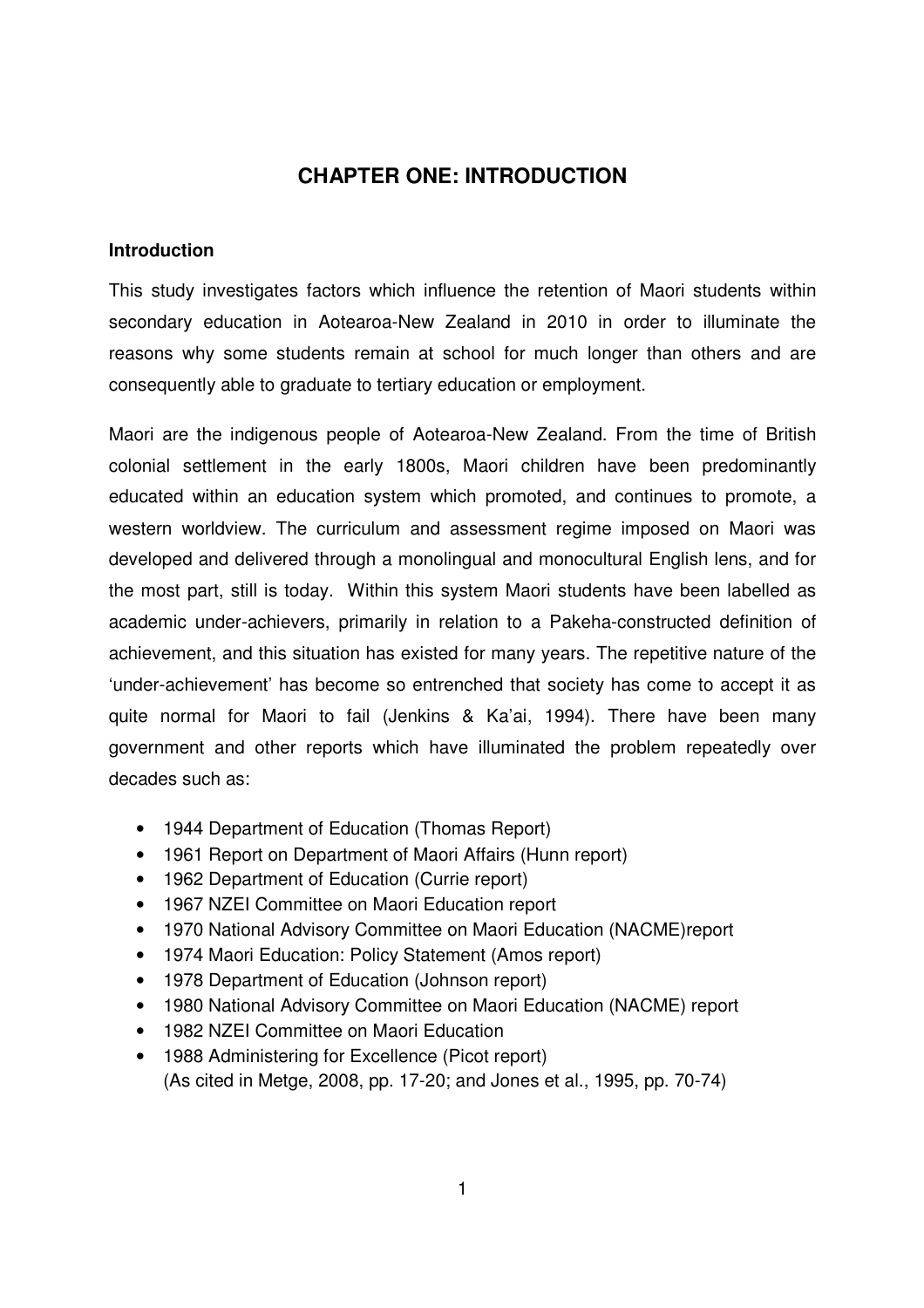Despite such reports, the education system continues to produce inequitable outcomes for Maori students and there is a significant, growing 'gap' between the achievement outcomes of Maori and non-Maori students. Successive governments have made largely ineffective attempts to rectify the situation through various education policies as will be explained later in this thesis, and yet government obligations and promises under the 1840 Treaty of Waitangi have not been fulfilled. The only effective and positive policy intervention has been the radical initiative of constructing the alternative schooling option of Te Kohanga Reo and Kura Kaupapa Maori, an initiative developed by Maori, for Maori and about being Maori (Tooley, 2000).

Ka Hikitia – Managing for Success: The Maori Education Strategy (2008-2012) (Ministry of Education, 2008b) is the new ministry strategy for Maori education which is focused on participation, engagement and success for Maori students. The ministry has an expectation that implementation of the goals of Ka Hikitia will ensure effective teaching for Maori learners, particularly in Years 9 and 10, as well as improved whanau-school partnerships. Ministry reports on Maori education do not acknowledge the part that socio-economic disparities may play in low achievement outcomes; nor do they state how schools and teachers will be resourced to implement the new ministry goals of Ka Hikitia or how the government will contribute towards realising equitable outcomes for Maori students however. The 2009 annual report on Maori education (Ministry of Education, 2009a) does state that the ministry will "focus professional leadership development on improving Maori student presence, engagement and achievement" and will "strengthen school planning and reporting processes by increasing the expectation that schools will have an explicit focus on Maori student presence, engagement and achievement" (Ministry of Education, 2009a, p. 32), which perhaps signals an emphasis on increased accountability for schools in the realm of Maori education.

In order to gain the academic requirements for entrance to university in Aotearoa-New Zealand, students must study up to the end of Year 13 (the fifth and final year of High School). The retention of students is therefore an important issue, and a challenge that schools have not been able to adequately meet in the past. Many Maori students have left school with little in the way of qualifications, as will be discussed later in this thesis.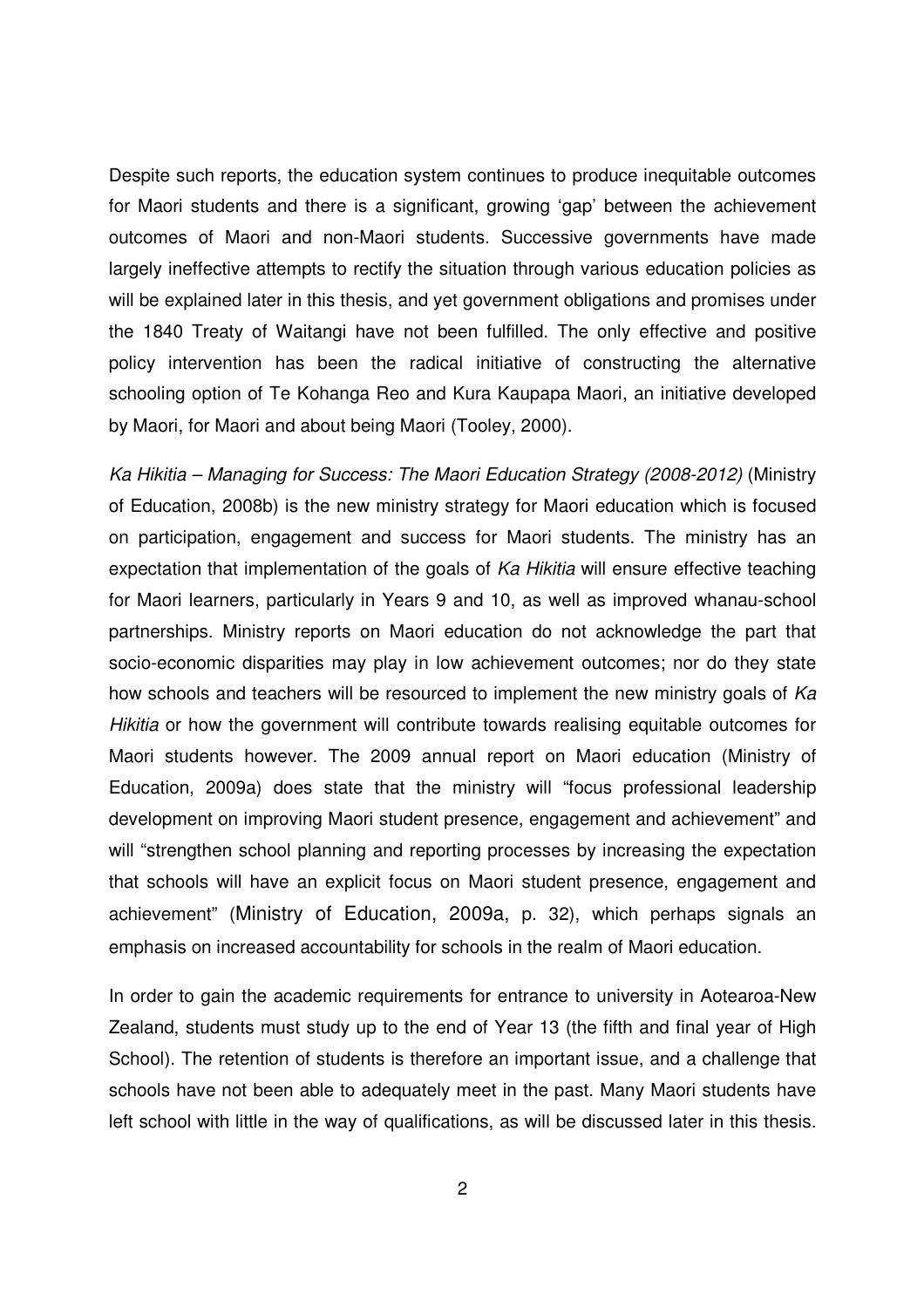The problem is exacerbated by the large numbers of Maori students exiting the education system before Year 13. Many of them leave before they reach 16, which is the legal school-leaving age in this country. For each cohort of Maori students that enters Year 9 (the first year of secondary school), approximately 60% will leave school before they reach Year 13 (Ministry of Education, 2009a).

Poor educational results for Maori have been described as a wastage of human potential which affects the nation as a whole, not just Maori alone (Hoani Waititi 1961,cited in Metge, 2001), and this wastage continues to occur annually in Aotearoa-New Zealand. In 2010 Liz McKinley, the director of Auckland University's Starpath programme, (operating in five Auckland and Northland schools to lift achievement for students from poor families) commented that the latest figures point to the same group of mainly Maori and Pacific students in poorer areas still lagging behind. She advocates for an accelerated 'closing of the gap' policy, stating that even if improvements follow the trend of the past five years, "you are still looking at putting two or three more generations through school before you come anywhere near getting those equivalent pass rates, so you have generations of kids who are being wasted to the country" (Collins, 2010).

There are opposing schools of thought as to the cause of the problem, with one attributing poor results to the students themselves, as well as their whanau or the homes they come from. This is known as 'deficit-theorising', and recent research in the field of Maori education (Bishop, Berryman, Tiakiwai & Richardson, 2003; Hill & Hawk, 2000) indicates that this school of thought is still alive and well in our country's schools. The alternative view is that the mainstream education system is to blame, that it is failing to educate Maori students, and that its structures and values, based on the British colonial model introduced early in the  $19<sup>th</sup>$  century, do not meet the needs of Maori students. Consequently, they continue to be alienated from the education system.

Whether the problem is framed as a 'Maori problem' or as a failure of the education system is insignificant when one looks at the social ramifications of under-achievement for both Maori youth and for the rest of society. A lack of educational qualifications or a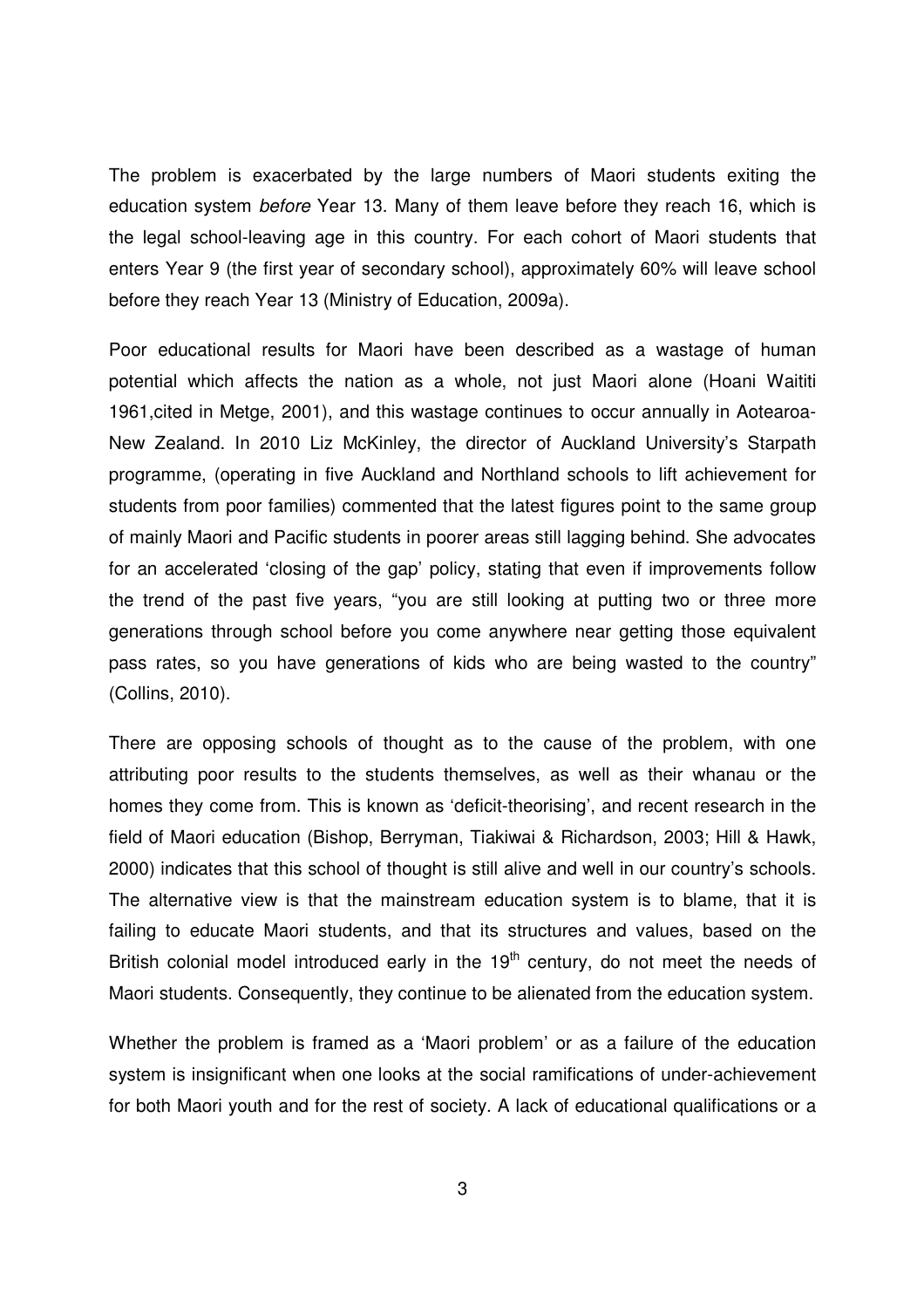history of a lack of connection with schooling has been connected to low-paid employment; unemployment; benefit dependence and even crime and imprisonment (Department of Corrections, 2007). Probably the most concerning statistic of all, is that Maori make up 50% of the prison population despite being only 15% of the population of this country and that generally, prison inmates have significantly lower rates of literacy and numeracy than the rest of the adult population (Department of Corrections, 2007; Lashlie, 2003; Walker, 2007). A 2007 study into the over-representation of Maori in the criminal justice system found that 45% of sentenced prisoners had left school before reaching Year 11 (about age 15), three times the rate for the general population (Department of Corrections, 2007).

The Ministry of Education's State of Education in New Zealand: 2008 report states:

Students who disengage, and in particular leave school early, are more likely to face hardship in the labour market as well as being excluded from necessary learning opportunities later in life. Students from socio-economically disadvantaged communities and Maori students (who are over-represented in these disadvantaged communities) have relatively poor rates of student engagement, continuing the trend of previous years (Ministry of Education, 2008a, p.4)

Ministry of Education (MoE) statistics for 2005 showed that only 6.9% of Maori boys and 11.5% of Maori girls achieved university entrance compared with 28.9% and 39% for their non-Maori counterparts and that approximately 50% of Maori students left school without any qualifications at all, compared with 21% of non-Maori school-leavers. Furthermore, 41% of Maori boys and 39% of Maori girls left school before they turned 16, the age they are legally allowed to leave school (Cited in Bishop, Berryman, Cavanagh & Teddy, 2009). However, the ministry website (Ministry of Education, 2010a) indicates that the proportion of Maori school leavers achieving a university entrance standard increased by 77% between 2004 and 2008 taking the percentage from 11% to 18%, which is still comparatively low as the proportion of Asian school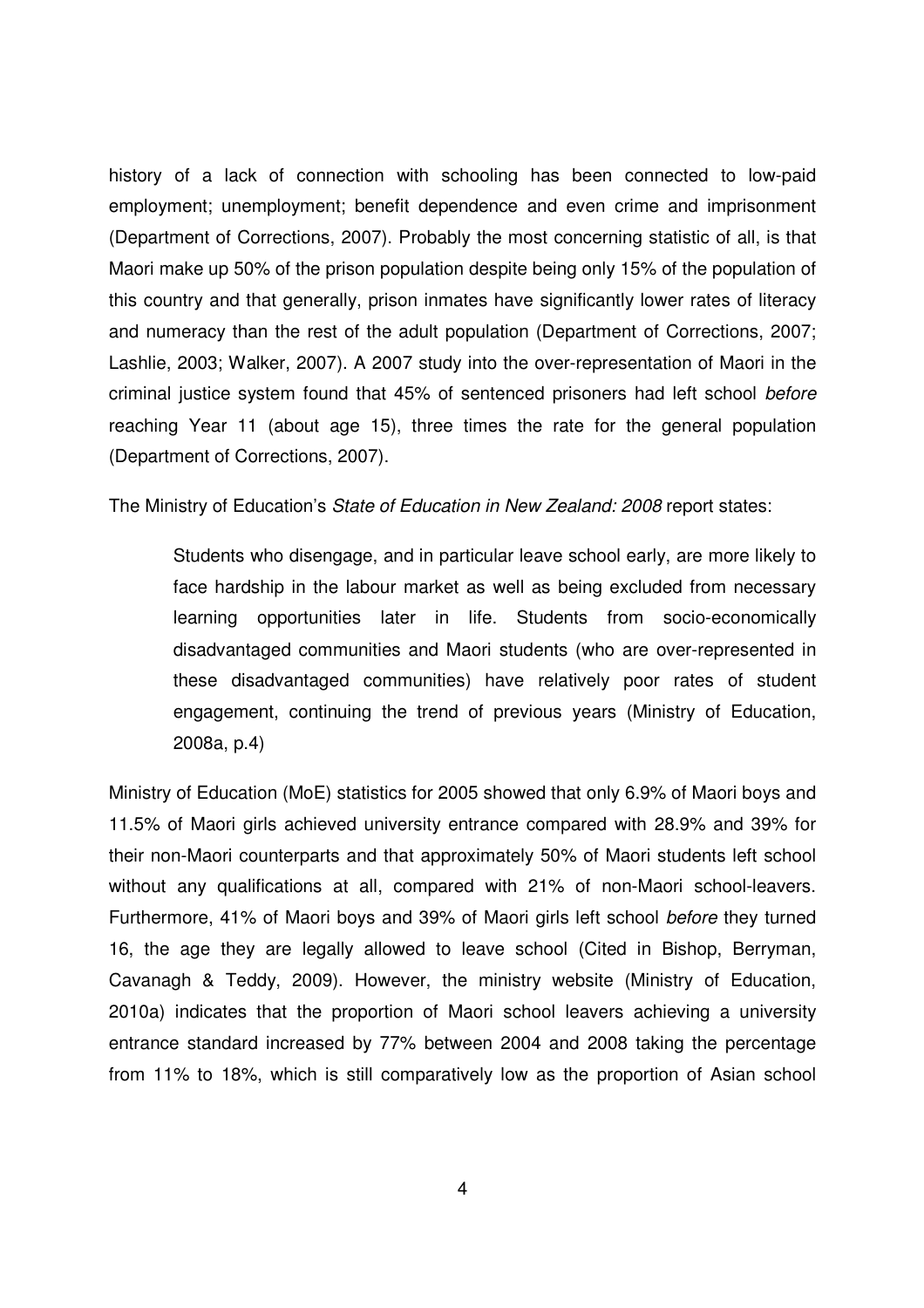leavers achieving a university entrance standard was 68% and for European students it was 50%.

The issue of truancy, combined with early leaving exemptions, has in recent years, been responsible for the absence of up to 28% of 15-year-old Maori students from secondary schools on a daily basis, although in the last few years the ministry has significantly reduced the number of exemptions granted to students. Early leaving exemptions can be granted by the ministry on the basis that a student is likely to derive minimum benefit from mainstream education and they have a job or training programme organised. Caccioppoli and Cullen (2006) suggest that early exemption from school became "…a convenient way for schools and Maori to give up on each other" (p. 22), and they cite Ministry of Education statistics showing early exemptions granted to Maori students increased from 298 in 1998, to 1424 in 2004, an increase of 478%. A Ministry of Youth Affairs (2000) review of evidence of student retention in schools indicated that retaining students in school led to reduced delinquency in young people and also found that rates of retention of Maori students are typically twenty percentage points lower than those of other students at ages 16 and 17 (McLaren, 2000).

Fifty percent of all Maori students attend schools in the poorest communities (Ministry of Education, 2009a) and the New Zealand Qualifications Authority's (NZQA) analysis of student performance in NCEA (2005-2007), acknowledges there is a significant trend in the rates of achievement of both NCEA Level 2 and Level 3 between schools in different decile bands, with the highest rates for Decile 8-10 schools, and the lowest for Decile 1-3 schools. However, another significant trend the NZQA identified, which is very relevant to this study, is that the longer low-decile schools retain their students, the closer their qualification acquisition rates come to those for middle and high-decile schools (New Zealand Qualifications Authority, 2010).

Differences in achievement between Maori and non-Maori have in the past been attributed to socio-economic status rather than ethnicity and a 1997 report commissioned by the Ministry of Education to review Maori participation and performance in education concluded there was nothing significant about 'being Maori'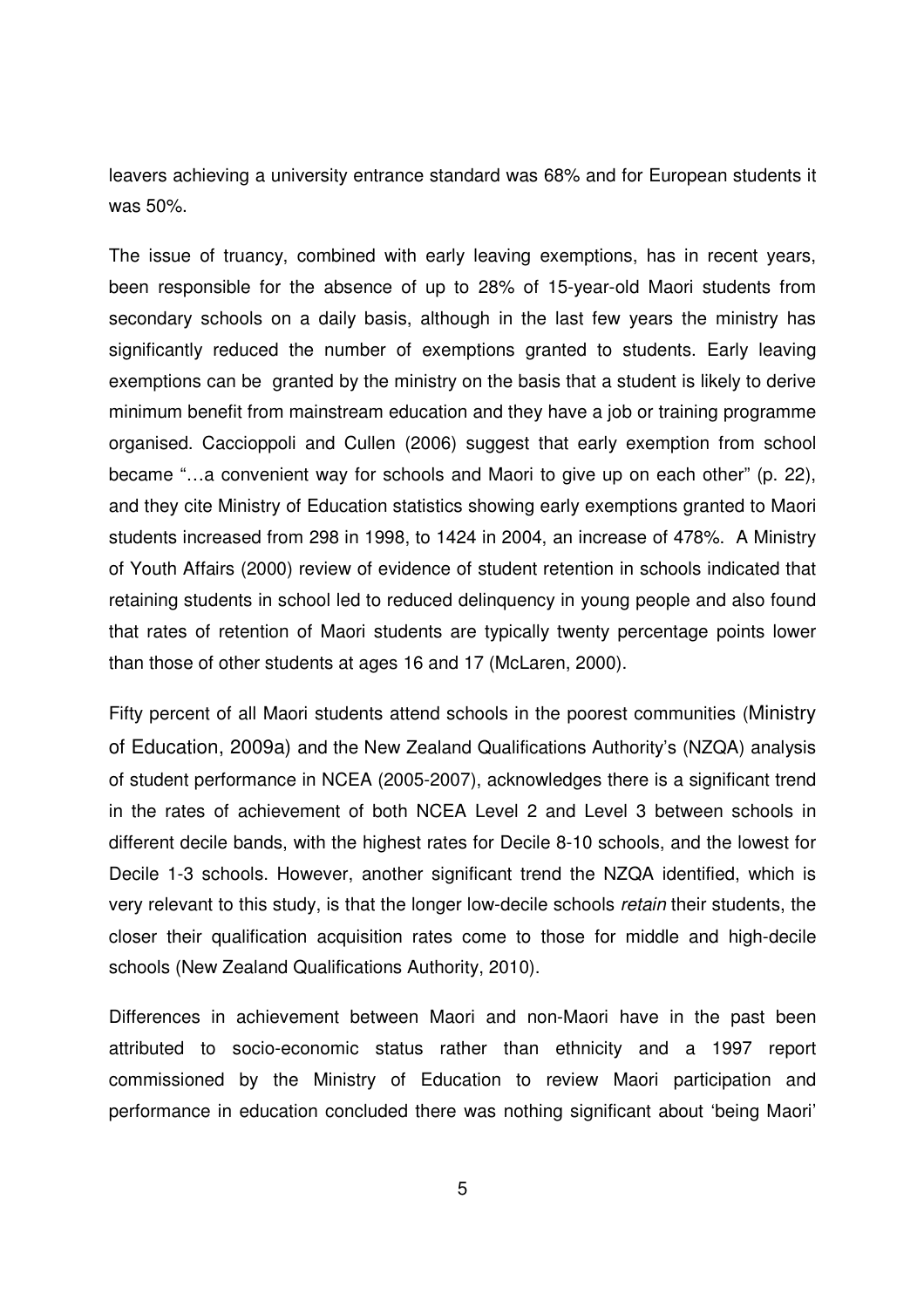that affected education success and that disparities were due to socio-economic disadvantages associated with poverty (Chapple, Jefferies & Walker, 1997). However, an analysis of data from two large studies of New Zealand secondary schools found that the lower achievement of Maori students was linked to more than socio-economic status. After the socio-economic status of the student's family and the decile rating of the school had been accounted for, there remained an additional negative effect arising from the interaction between schools and Maori ethnicity (Bishop, et al., 2003; Harker, 2006). The research also highlights the critical part that high-quality teaching plays in successful outcomes for students.

Maori are less likely to attend an early childhood education facility before entering primary school, are far less likely to leave school with upper-secondary-school qualifications, are also less likely to gain formal or tertiary-level qualifications when compared to other New Zealanders and are disproportionately featured in unemployment and crime statistics (Department of Corrections, 2007; Department of Labour, 2010). As education is considered a crucial site of struggle for the redevelopment of Maori in the face of widespread high and disproportionate levels of socio-economic disadvantage (Smith, 2002), knowledge of what influences and supports Maori students to pursue education is important. Furthermore, as gaining *entry* to university is essential for anyone wishing to pursue a university education, the role that secondary schools play in preparing Maori students for tertiary study can be seen to be pivotal in increasing the life chances of young people. Thus, secondary schooling can be seen to act as a gatekeeper to higher education, broadening the life chances of those who succeed, while limiting the future opportunities of those who fail.

My interest and concern around this area of education has emerged over the last four decades, through parenting Maori children and grandchildren, in primary teaching, and more recently in working with Maori students in secondary schools. From the beginning, the driving purpose for the research was related to social justice, the need to achieve equitable outcomes within education, and, as a stakeholder myself, a wish to find some answers.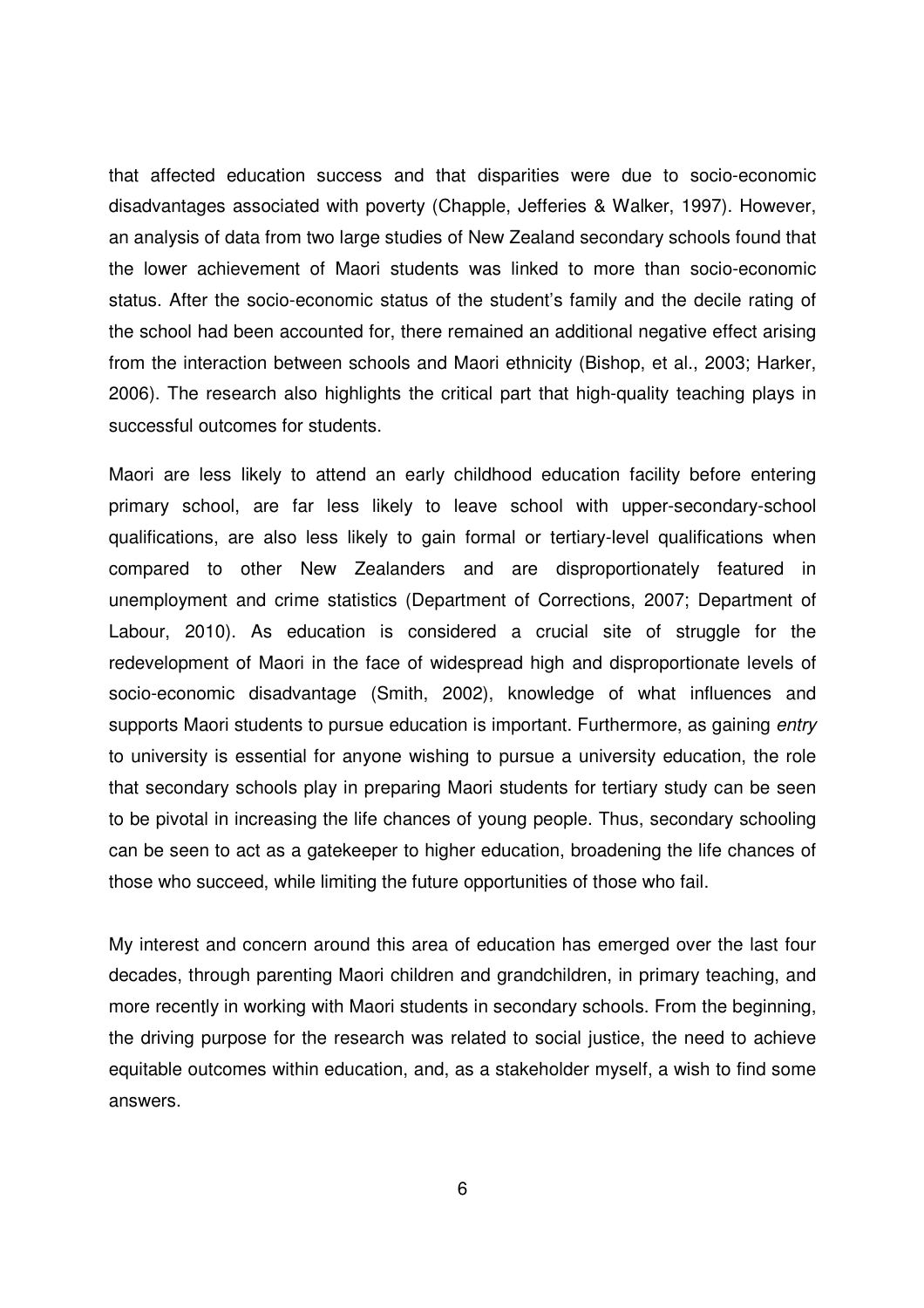#### **Thesis Aims and Methodology**

This study sought to investigate the historical context for Maori educational achievement and to identify some key factors that enabled or encouraged the research participants (who were Maori secondary students in two Auckland secondary schools) to stay at school until Year 13 despite many of their peers leaving earlier with few or no qualifications. It also sought to understand how these factors had impacted on the participants' decision to remain at school. It was considered that a greater knowledge of the factors could influence schools to strengthen pedagogical policies and practices in order to improve the retention rates of Maori students. The strengths-based methodological approach was in keeping with  $Ka$  Hikitia – Managing for Success (Ministry of Education, 2008b), which calls for a shift away from deficit discourses towards a reconceptualised view of Maori as being successful on their own terms.

Illuminating and legitimating student voice was the basis of the qualitative methodology which used the 'collaborative storying' approach developed by Russell Bishop in his research (Bishop, 1996b). In collaborative storying, the meanings that the interviewees themselves attribute to their experiences, within semi-structured interviews as conversations, are the meanings that feature in the final narrative. The sense they make of their own experiences, interactions and relationships is explored and explained through their own ways of theorizing and explaining, rather than those of the researcher (Bishop & Berryman, 2006). I used this methodology as a Pakeha researcher wishing to avoid making assumptions or drawing conclusions which could unwittingly affirm any prejudices presently held as a member of the dominant group in society.

The thesis relates, from the students' perspective, the main factors which contributed to the retention of the sample group of students within their schools. The students were selected from two Auckland co-educational secondary schools, with quite different deciles. Students were well-informed about the aims and methodology of the research before choosing to participate. Data was collected during focus-group interview sessions and categorised before preliminary findings were shared back for consideration by the students and their schools.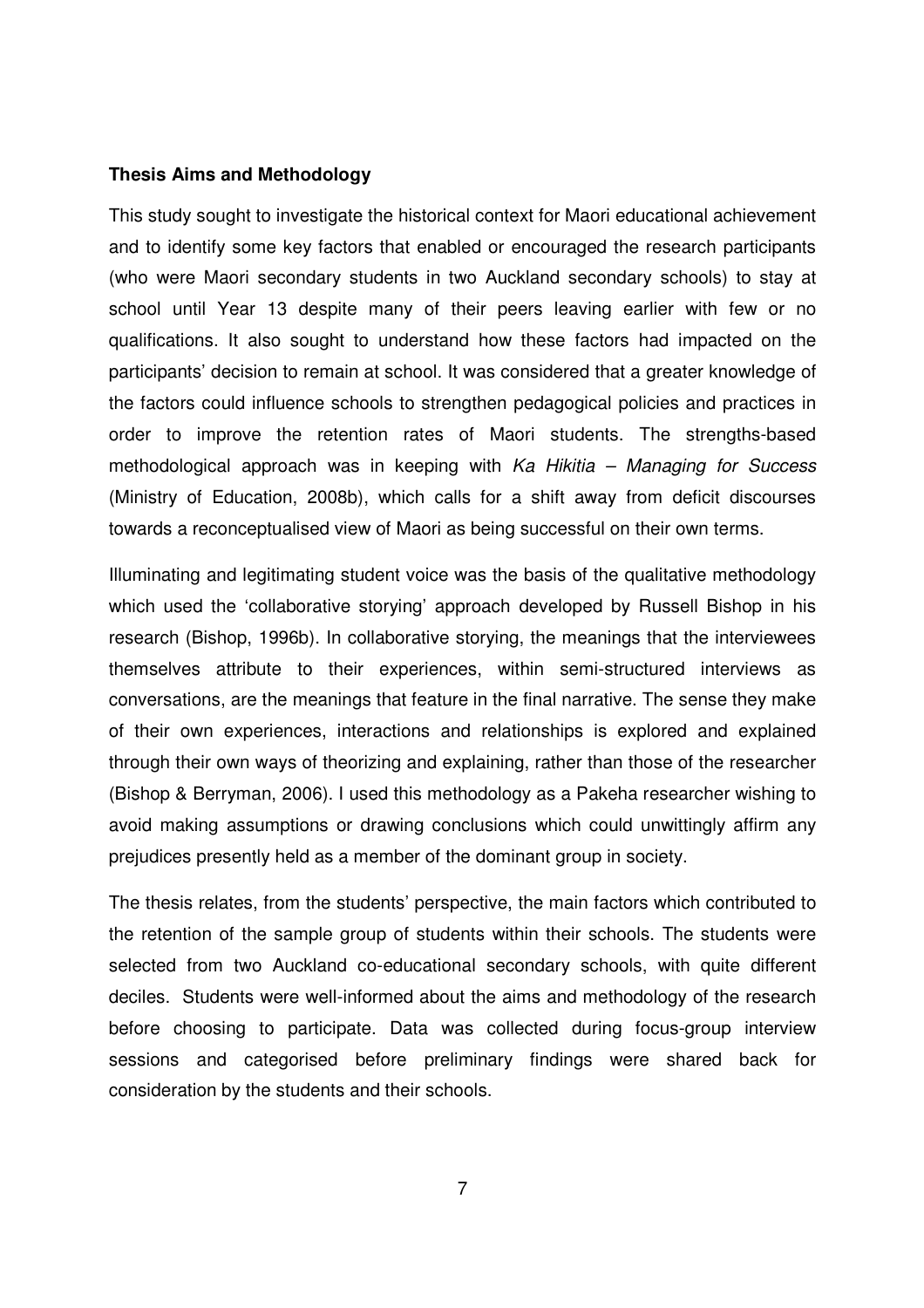The questions the research sought to answer were:

- What is the historical context for Maori educational achievement?
- What major factors have contributed to (the sample group of) Maori students remaining at school through to Year 13?
- How have these factors contributed to them remaining at school?
- What are some implications for schools with regard to the student articulations of their experiences and aspirations?

#### **Organisation of the Thesis**

The thesis is arranged in six chapters. Chapter one, the introduction, provides an overview of the present state of Maori education in Aotearoa-New Zealand, explains the rationale for the research and outlines the research aims and questions. The second chapter reviews the literature around Maori education, beginning with the historical perspective, leading on to the present situation and discussing the perspectives and findings of various educationalists, authors and researchers. As well as outlining how the present system has evolved 'for Maori', the review encompasses a set of key themes which arise in the literature. Those themes are: the perpetual problem of inequitable education outcomes for Maori students; the impact of socio-economic disparities within education; the mismatch between Maori culture and the mainstream education system; unequal power relations in schools and within the education system; the re-assertion of Maori aspirations for tino rangatiratanga (autonomy; selfdetermination) and the influence of whanau (families) on the achievement of students.

In the third chapter the methodology and methods of the research are discussed in detail and the fourth chapter reports on the data findings. Chapter five presents an analysis and interpretation of the main findings of the research in relation to the key themes discussed in chapter two, and chapter six, the concluding chapter, discusses the implications of the research findings for schools and relates these back to evidencebased suggestions of ways forward.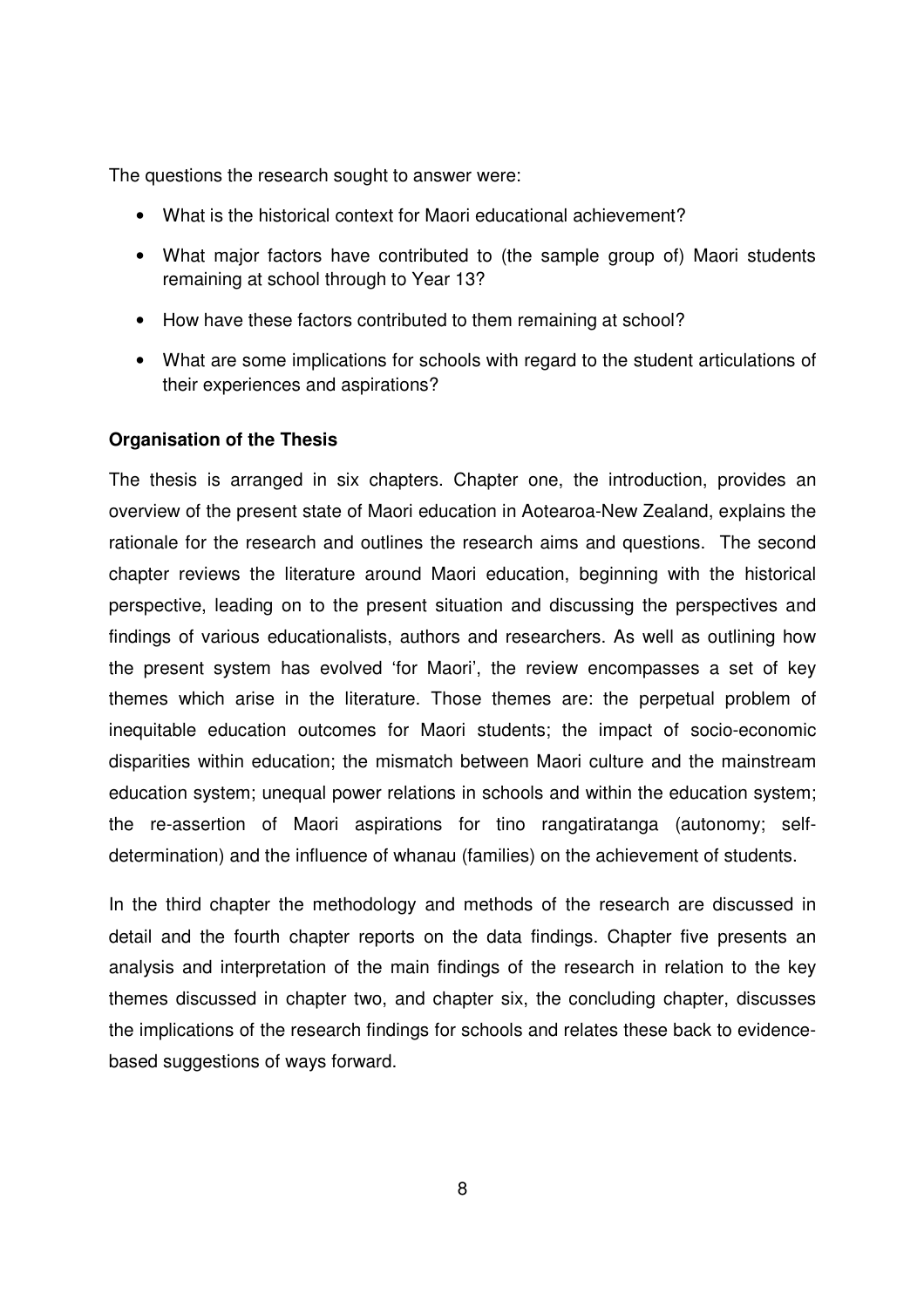## **CHAPTER TWO: LITERATURE REVIEW**

#### **Introduction**

This first section of this literature review on Maori education begins with an overview of the historical background, explaining how education has evolved for Maori since colonisation, from the early Mission Schools where education was provided by the missionaries, following on to the government-established Native Schools, and then merging with the government-administered public education system. An historical approach is "of fundamental importance in revealing the origins of today's inequalities" (Coxon, Jenkins, Marshall and Massey, 1994, p.16) and this chapter will argue that historical evidence reveals the education 'system' has done much to maintain and reproduce these inequalities by contributing to the securing of Pakeha economic and political dominance in the 19th century and to the maintenance of that dominance throughout the 20th century.

The historical section also covers a discussion of educational policies which impacted negatively on Maori, either by suppressing or ignoring their culture and language, or by placing Maori culture, language and knowledge in an inferior position to western culture, the English language and to western knowledge as defined in the prescribed curriculum. Features of the present 'system', including the Maori-established Kohanga Reo (Maori language nests for young children) and further kaupapa Maori schooling initiatives, (based on Maori pedagogies and values) are also discussed in this section.

The review then moves on to the main themes which arise in the literature as outlined in chapter one: the perpetual problem of inequitable education outcomes for Maori students; the impact of socio-economic disparities on Maori students' education; the mismatch between Maori culture and the mainstream education system; unequal power relations in schools and within the education system; the reassertion of Maori aspirations for tino rangatiratanga (autonomy; self-determination) and the influence of whanau/families on the achievement of students.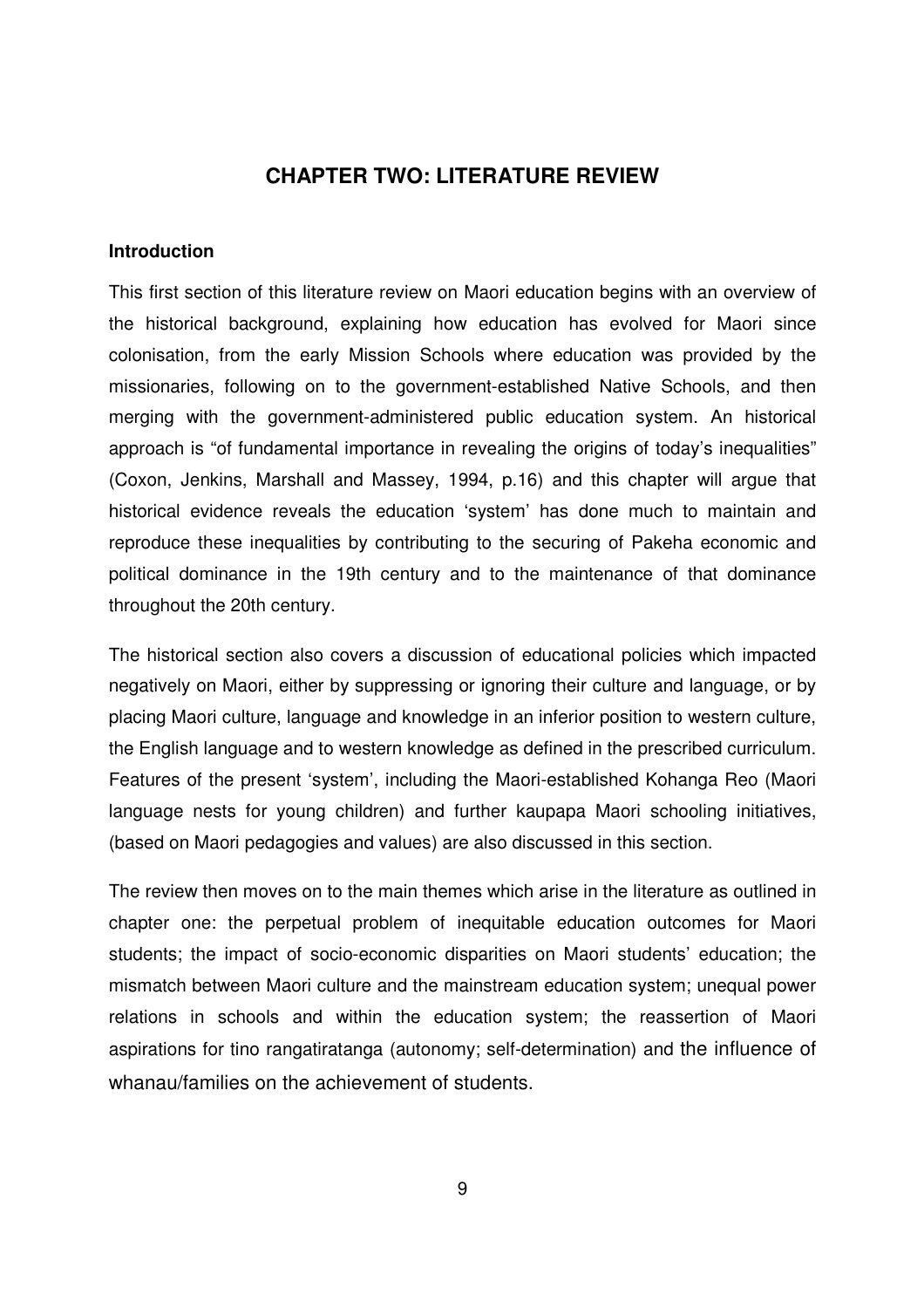#### **How the Education System has Evolved for Maori**

In order to understand the position that Maori as a group occupy within the education system, and indeed, within wider society in Aotearoa-New Zealand, knowledge is needed of the events and processes that have occurred before and since colonisation began. Historically, Maori education existed long before the arrival of the European in the form of specialised schools of learning, or whare wananga (Metge, 1980). These wananga functioned as places where the development and transmission of knowledge in specialised subjects occurred and scholars were trained and developed. Experts, or tohunga, who were tapu, were revered for their specialist knowledge and great mana and they acted as gate-keepers of that knowledge as well as advisors and healers. Tohunga were often people of high rank, chosen for their role at birth. Knowledge itself was perceived as sacred and hierarchical, and although much of the knowledge needed for daily living was transmitted orally and through observation, some knowledge was considered too important for commoners and was passed on only to those who showed an aptitude towards it and who would guard it with great respect and treat it with the sacredness it deserved through rituals and karakia (Jahnke & Taiapa, 2003). However, it was the whanau and iwi and not the individual, who retained ownership of all tribal knowledge (Metge, 1995).

#### The Policy of Assimilation

During the 1820s the Church Missionary Society set up the first formal schools in Aotearoa-New Zealand, with one purpose: "to further the spread of Christianity and to show the natives the way to salvation" (Barrington & Beaglehole, 1974, p. 2). During this time the language of instruction was Maori and literacy and numeracy skills were acquired enthusiastically and with relative ease (Simon, 1994). After the 1840 signing of the Treaty of Waitangi, the new colonial state began to subsidise the missionary schools as they were seen as a means of civilising the natives (Barrington, 2008; Walker, 2004; Simon & Smith, 2001) and of promoting the state policy of 'assimilation' (the absorption of Maori into Pakeha society) by encouraging Maori to abandon their traditional cultural values, customs and language in favour of European ways which were considered by the European colonisers to be superior to the 'uncivilised' Maori ways (Barrington, 2008).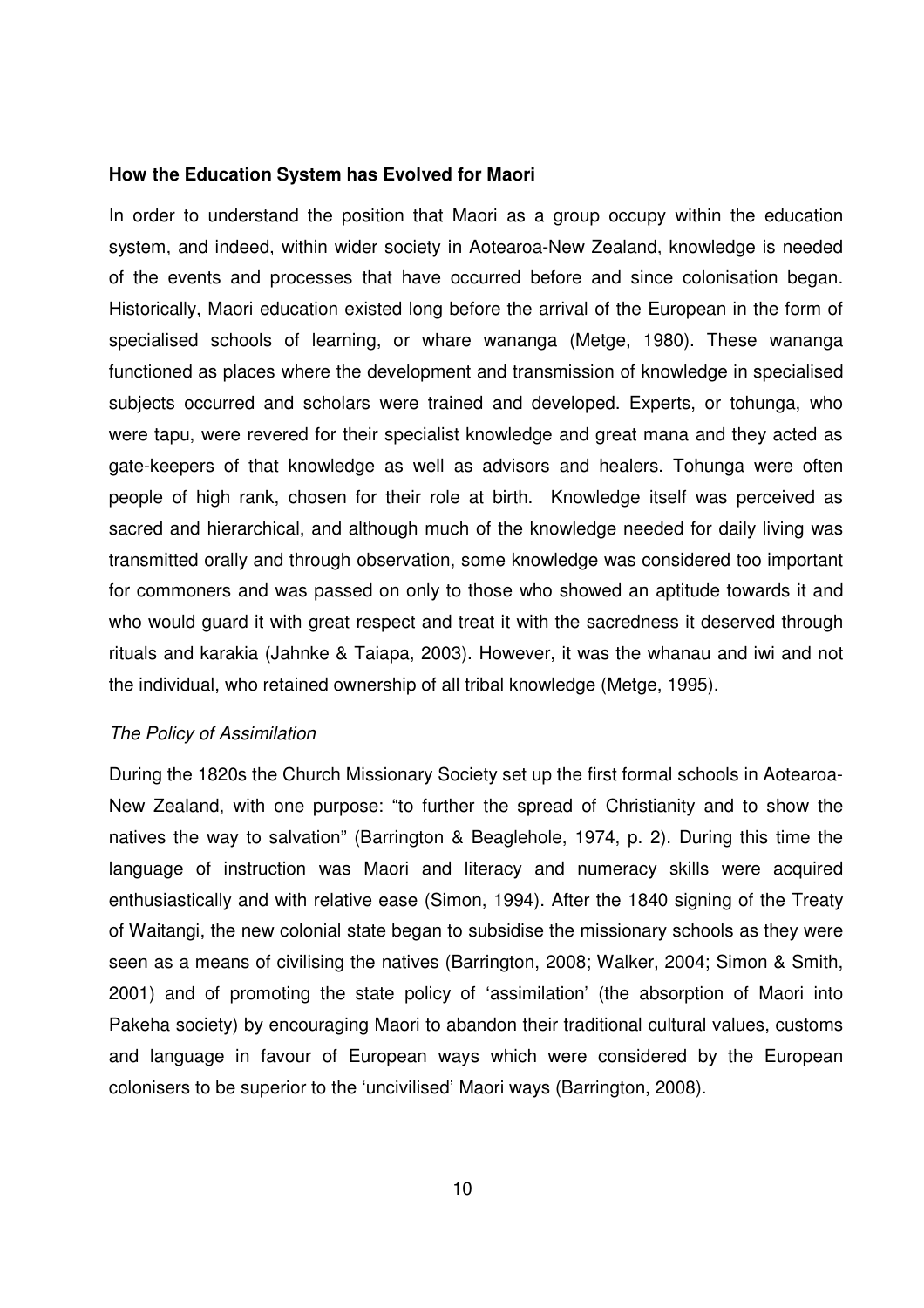This continued until the land wars during the 1860s saw Maori virtually abandon the Mission Schools. It was then that the state, seeking a new vehicle for its assimilation policy, set up the Native Schools system by passing the Native Schools Act in 1867 (Simon & Smith, 2001). The Native Schools system ran parallel to the public primary school system and Maori pupils could attend either. However, once Maori pupils reached Standard Six (equivalent to today's Year 8) there was no state-funded secondary schooling available. Until the Maori District High Schools were established in 1941, the only secondary education available for Maori in rural areas (where most Maori lived) was through the Maori denominational boarding schools, either with a Department of Education scholarship or parents paying the fees (Matthews & Jenkins, 1999). The pedagogy and content of the curriculum was the prerogative of the Inspector of Native Schools, who declared English to be the medium of instruction once past the junior classes in order to promote assimilation (Walker, 1991).

Over the next half-century, schooling acted as the suppressant of Maori language and cultural identity and instead of education being embraced as a process of growth and personal development, for Maori children, school became an arena of cultural conflict. In effect, it was the equivalent of a *Trojan horse* in the midst of Maori tribal regions (Walker, 1991). Acknowledging the institutionalisation of racism within the Education Department and its schools in past years, and the deliberate delivery of an inferior curriculum to Maori students (Walker, 1991), assists us to understand the existence and entrenched nature of the education gap between Maori and Pakeha. Western European language and knowledge codes were imposed on Maori at the expense of their own language, matauranga Maori (Maori knowledge) and worldview (Glynn et al., 1997) and because of this imposition, an almost irrelevant curriculum was delivered to Maori children in schools to the extent that when a Senior Inspector of Native Schools visited them in 1931 he commented that there was practically nothing Maori in the schools except the children (Barrington, 2008).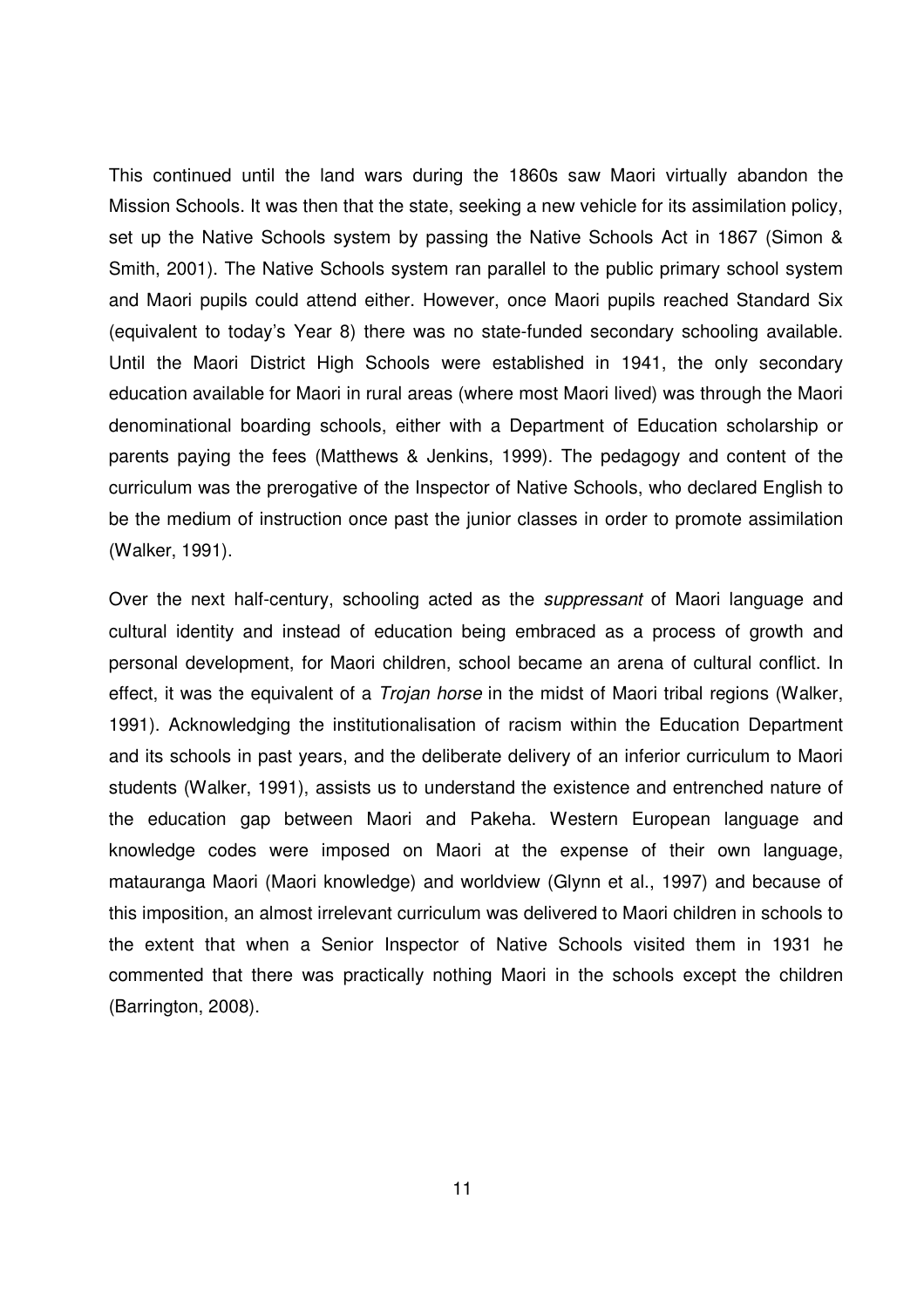This situation continued for many decades and in 1986 The Waitangi Tribunal report on the Te Reo Maori claim by the Maori people stated:

The promises of the Treaty of Waitangi of equality in education as in all other human rights are undeniable. Judged by the system's own standards Maori children are not being successfully taught, and for that reason alone, quite apart from a duty to protect the Maori language, the education system is being operated in breach of the treaty. (The Waitangi Tribunal, 1986, p. 58)

#### The Maori Denominational Boarding Schools

The Maori denominational boarding schools which had been established for Maori girls were: St. Stephen's, established in 1846; St. Joseph's (1867) and Hukarere (1875). The schools established for Maori boys were: St. Stephen's (1845) and Te Aute (1854) (Matthews & Jenkins, 1999). The missionaries who ran these schools were keen to place intellectually-able Maori youth where they could educate them in a European environment. They wanted to teach them to worship God, and to practise European ways so that when they returned to their homes and villages they would take their newly-found lifestyle back with them and hence would pave the way for the assimilation of Maori into Pakeha society and the adherence to Pakeha norms, considered by the Pakeha settlers and the missionaries to be more civilised than those of the Maori (Matthews & Jenkins, 1999; Walker, 1991). Hence, the construction of the curriculum within the Maori boarding schools was designed with the intention of creating a class of Maori which would perpetuate good Maori 'citizenship', as perceived by its Pakeha counterpart and defined by bureaucrats within the state education department (Matthews & Jenkins, 1999).

However, around the turn of the century, the policy of confining Maori to lower academic achievement was being defied from within Te Aute College, as the headmaster John Thornton, with the encouragement of Archdeacon Samuel Williams, its Chairman of Trustees, was successfully preparing many Maori boys for the University of New Zealand Matriculation (entrance) Examination, thereby demonstrating the capacity of Maori to achieve academic excellence (Openshaw, Lee & Lee, 1993). The inspectorate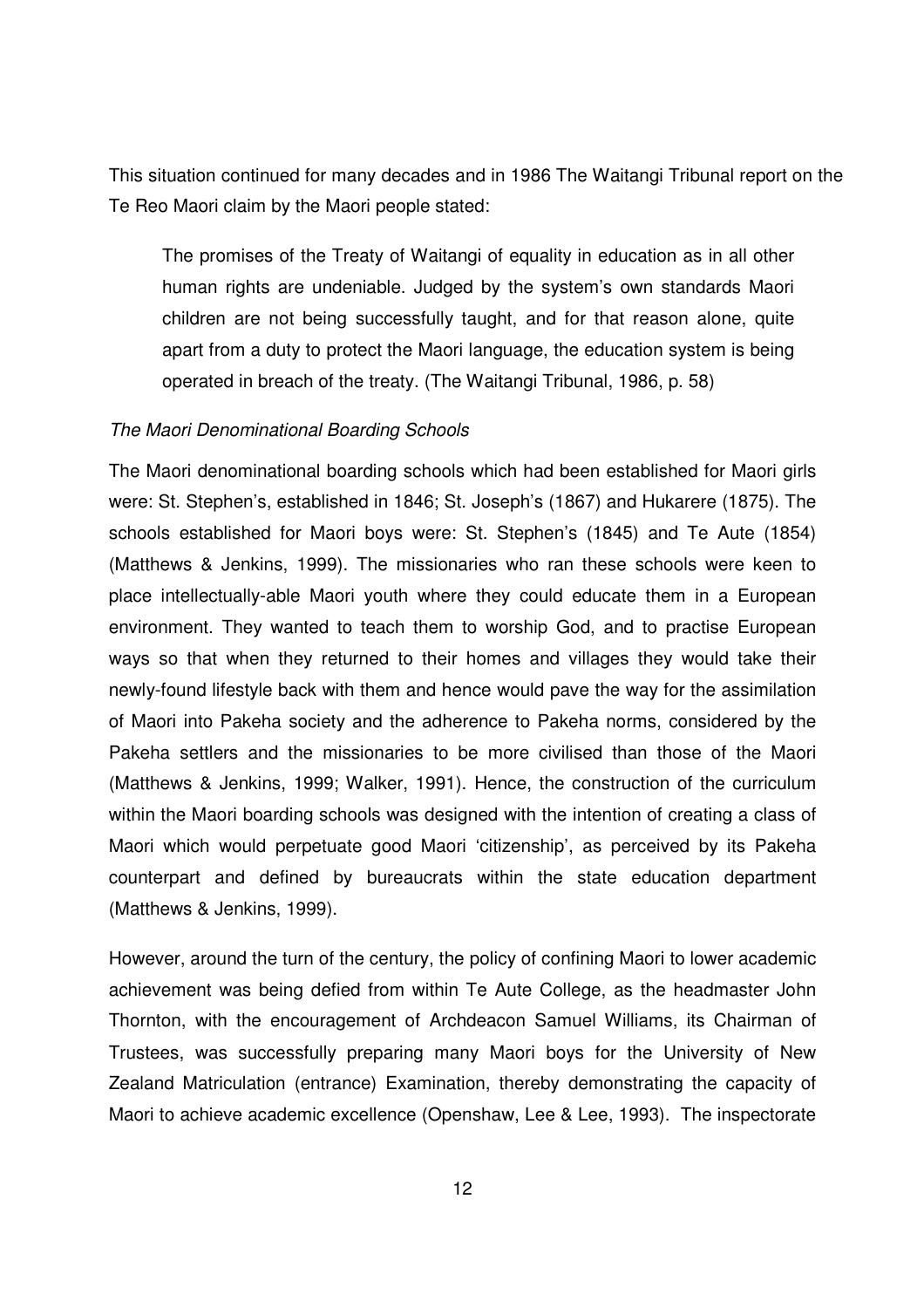in the Education Department was, however, adamant that the Te Aute curriculum had to radically change to include an emphasis on manual and agricultural subjects to prepare the Maori for his place in society as a manual labourer, living in his own rural community (Matthews & Jenkins, 1999; Barrington, 2008). Having been graduates of Te Aute and then gone on to university and careers in the professions themselves, Apirana Ngata and Te Rangi Hiroa (also known as Peter Buck), who were by 1906 Members of Parliament, vigorously defended the college's right to teach an academic curriculum but also advocated the adoption of agricultural subjects for those boys wishing to return to their land to farm. The 1906 Royal Commission inquiring into the school supported the department's calls for agricultural subjects to be taught and for the removal of academic, matriculation-oriented courses (Openshaw et al., 1993). Thornton conceded on the first department-directive and in 1906, proceeded to set up farming courses on 600 acres of land. However, he would not give in on the second directive, and the teaching of academic subjects to prepare boys for entry to university continued. The penalty for Thornton and his Board refusing to comply with department directives was the withdrawal of government scholarships (Matthews & Jenkins, 1999).

It is interesting to note that Maori parents did not support the agricultural subjects introduced at Te Aute and by 1930 nearly three times as many pupils were taking the matriculation course than the agricultural one (Openshaw et al., 1993; Barrington, 2008). It was plain to teachers and to Education Department staff that Maori parents wanted what most parents want for their children: an education that allows them to enter an occupation or profession, that enables a good standard of living and equitable outcomes, and for this reason they favoured examinations and the academic subjects (Openshaw et. al., 1993). Walker (1996) described Te Aute College as a model which succeeded where others had failed, because the aims of the principal coincided with the aspirations of the people who had, through Thornton's support, expressed their rangatiratanga. Furthermore, the success of the Te Aute graduates demonstrated Maori academic potential and competence.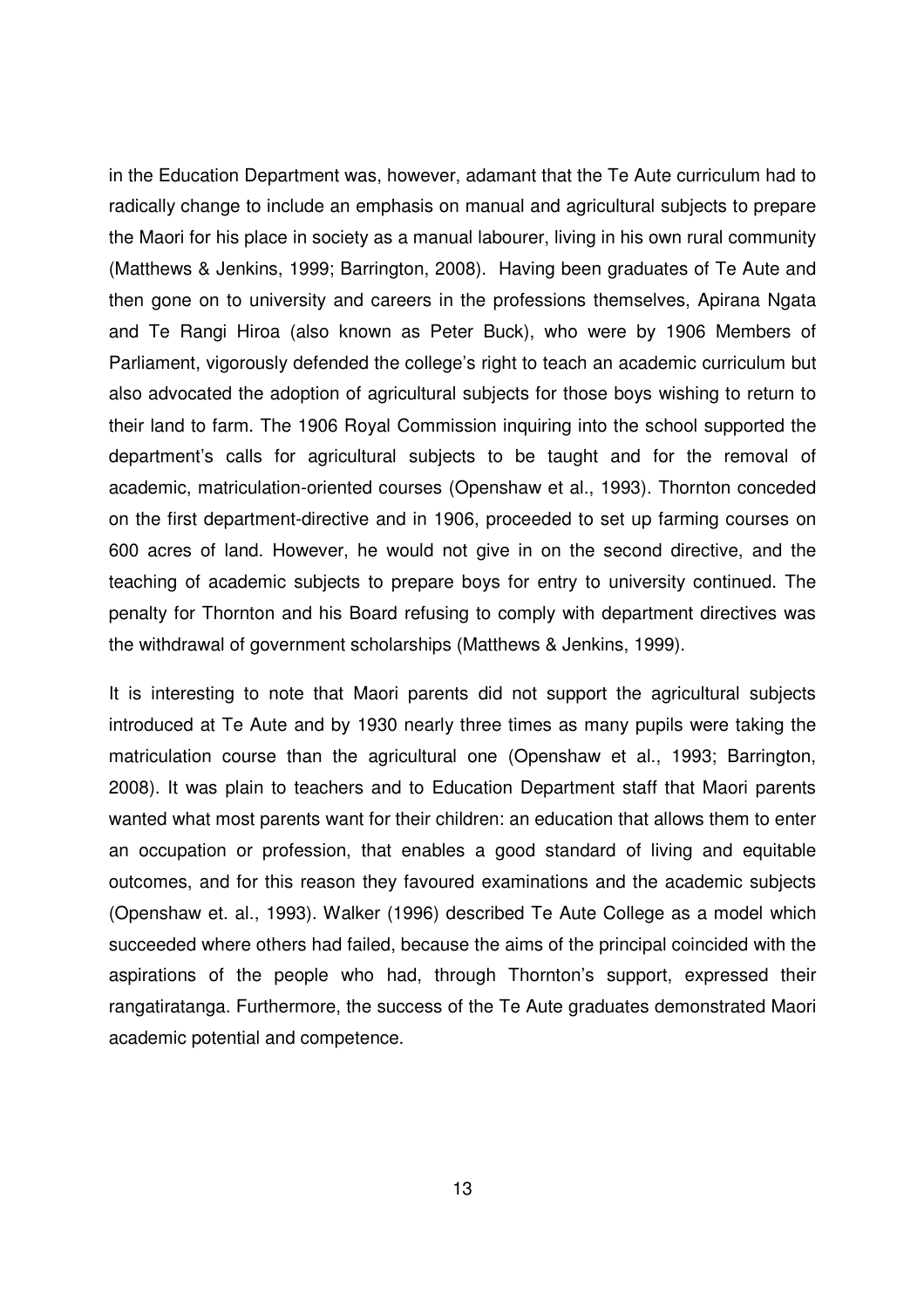#### The Native District High Schools

By the late 1930s a new challenge emerged when Maori leadership realised that their total land resources left for farming purposes could only support a small proportion of the fast-growing Maori population and that this threatened to subvert the longestablished educational philosophy that the vocational future for Maori was in agriculture (Openshaw et. al., 1993). It was calculated by Ngata that only about 40% of Maori children could expect to remain on the land and to be economically selfsupporting. The majority of them would have to seek work outside their rural community. Department of Education attention then became focused on the lack of post-primary education facilities in the predominantly Maori communities and thus began the process of opening a number of Native District High Schools. In 1941 the first one opened on the East Coast at Te Araroa, followed by two more in 1942, at Ruatoria and at Tikitiki. Before these schools were established only about one-third of Maori primary school leavers were able to continue their schooling, and most of them were forced to board away from home to do so. From a tribal perspective, these children were lost to the district (Openshaw et. al., 1993). However, the curriculum of the Native District High Schools was an inferior one in comparison to the academic curriculum of the board high schools in the urban areas and to that of the Maori denominational boarding schools (Openshaw et. al., 1993).

The boarding schools continued to make good academic progress and in 1954 Te Aute College was admitted as an accrediting school for University Entrance because of the high number of passes in school certificate in the previous two years and the presence of a large sixth form (equivalent to Year 12). The following year St Stephens was also admitted (Barrington, 2008). However, the success of these schools was in direct contrast to what was occurring elsewhere for Maori secondary school students.

In 1955 a National Committee on Education met to examine Maori education. Three of its chief recommendations were: that New Zealand should work towards a uniform system of education for Maori and Pakeha; that an officer for Maori education should be appointed to bring closer co-ordination among the various organisations concerned with Maori education; and, that greater emphasis on Maori culture would be given in all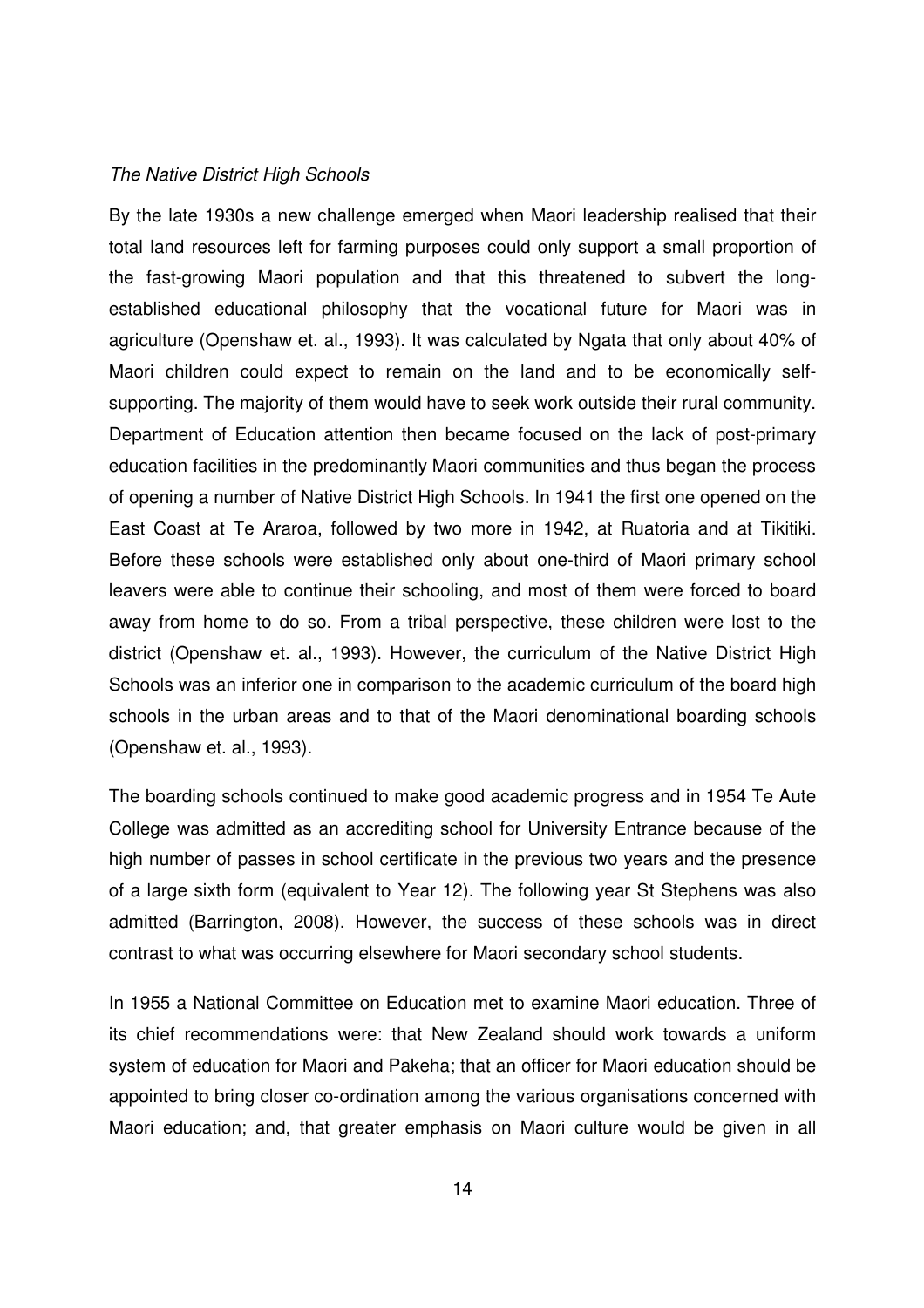schools (Encyclopaedia of New Zealand, 1966). These recommendations were in direct contrast to previous policies which promoted the suppression of Maori language and culture, and controlled the curriculum to effectively deny Maori access to tertiary education and the professions.

#### The Policy of Integration

By 1960, when the then Labour government commissioned a report on the Department of Maori Affairs by its Acting Secretary J. K. Hunn, it was made clear that the Native Schools (including the District High Schools and the Maori denominational boarding schools), under the direction of the Department of Education, were not delivering an education that enabled Maori secondary students to progress to tertiary level and Maori representation at universities was only one eighth of what it should have been in relation to Maori and Pakeha proportional data (Hunn, 1961, p. 25). Hunn recommended that the schools be abolished. His report, which became known as the 'Hunn Report' advocated better education for Maori, which would promote better employment, leading to better housing, better health, better social standing and better education again, thus moving through a chain reaction intended to encourage closer 'racial integration' of the Maori and Pakeha 'races' (Hunn, 1961). The report stated that integration was the aim and policy of the Department of Maori Affairs, that this was inevitable, and that intermarriage and urbanisation would assist in achieving this aim.

Between 1955 and 1968 the Department of Education gradually transferred control of Maori schools to the district education boards (Metge, 2008). Although the Native Schools (built on Maori land gifted by Maori to establish the school) had been set up to implement assimilation, they had become valued features of Maori communities and did at least focus on perceived needs of Maori children. In contrast, "Education Board schools treated Maori children with indifference or hostility if they did not fit in with the Pakeha-orientated system" (Simon, 1994, p. 72). The urban migration of the post-war period saw many Maori students alienated from high schools because of a range of factors, including: their minority status; cultural incompatibility between them and the schools; low teacher expectations; social breakdown of extended family support; and racial conflict (Walker, 1996). The schools were an alien environment, unwelcoming and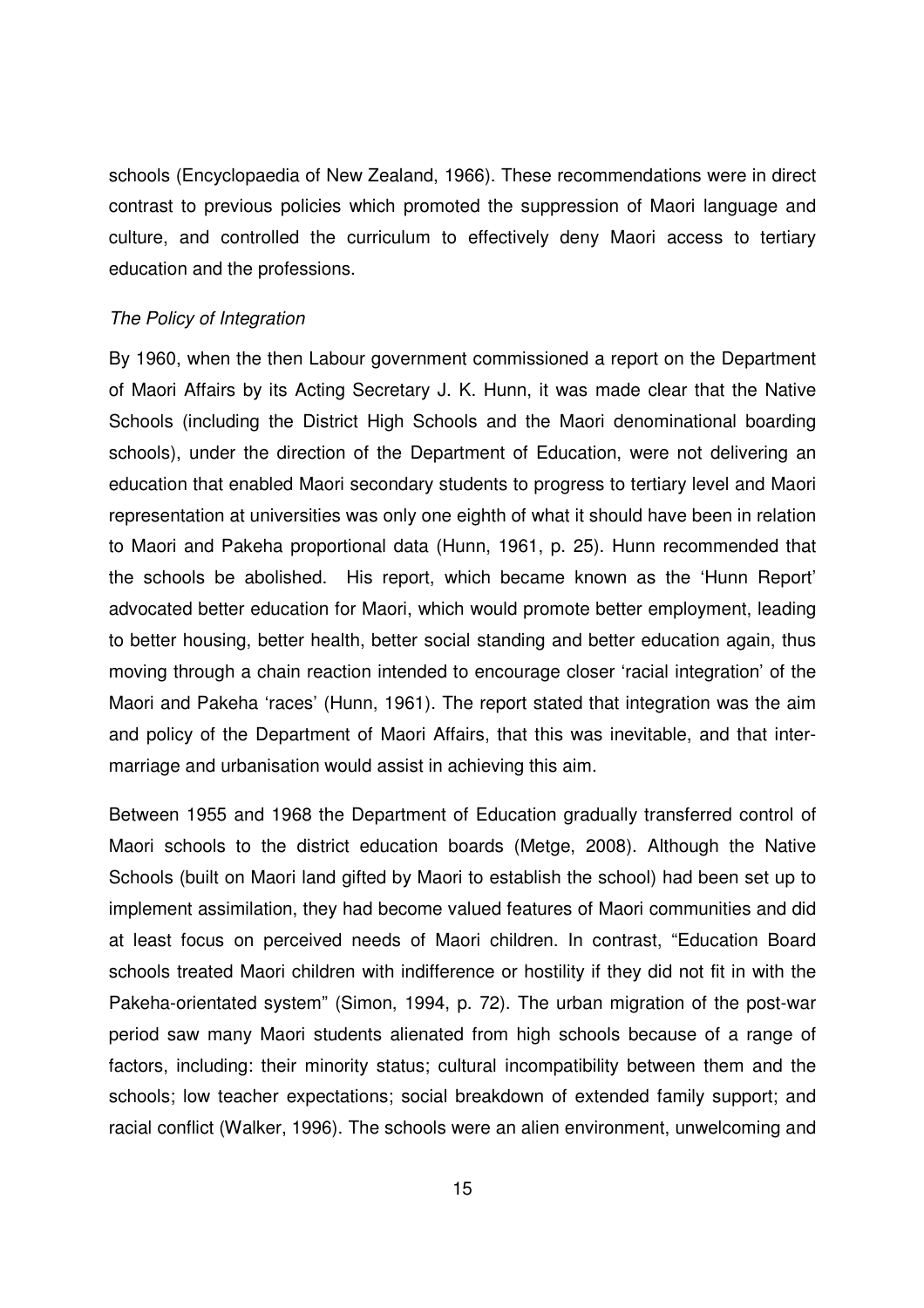prejudiced against Maori students who were unfamiliar with Pakeha cultural norms and values, and the general posture of the state was still to 'victim blame'. Blaming the victim was easier because it let the state and its systems off the hook (Coxon et al., 1994).

Despite the recommendations and initiatives of both the Hunn report and a further Commission on Education report initiated in 1962 ( known as the Currie report after the commission chairman, Sir George Currie), in 1966 the Maori Education Foundation Report noted that 85.5% of Maori pupils left school without recognised qualifications (cited in Walker, 1991). Assimilation policies, which had included a 'mastery of English' and the emphasis on the 'practical', that is, manual, domestic and agricultural subjects, rather than the 'academic', had left Maori as a group of underachievers in society (Barrington, 2008). The explanations for this disadvantage tended to fit a cultural deficit model (Irwin, 1988) which emphasised perceived cultural and 'racial' deficiencies rather than structural disadvantages which existed within the schools and institutions (Walker, 1996). Despite the success that Te Aute College had in producing an initial wave of graduates, there followed a gap of fifty years between the first and second waves of Maori graduates. This gap was identified in the Hunn report as a 'statistical blackout' (p. 25) which the high schools were responsible for, acting as "the choke-point that allowed only a thin trickle of Maori into tertiary education" (Walker, 1996, p. 164) although the inferior curriculum they were delivering was that which was stipulated by the Education Department. Unfortunately, another fifty years on from the Hunn report, the education gap still has not closed, as I will explain later in the chapter.

#### The Policy of Multiculturalism

The new 'integration' policy of the 1960s and 1970s failed to rectify inequitable achievement outcomes for Maori and in 1976, 70% of Maori students still left school with no formal qualifications. The policy 'masked the realities of differential access, participation and outcomes' (Jones, et. al. 1995, p. 176) for Maori in education and led on to a new attempt at addressing the problems, by acknowledging 'cultural difference' (Jones, et al., 1995, p. 176). In the past the state had addressed 'cultural difference' through policies aimed at assimilating and eradicating 'differences' but this policy,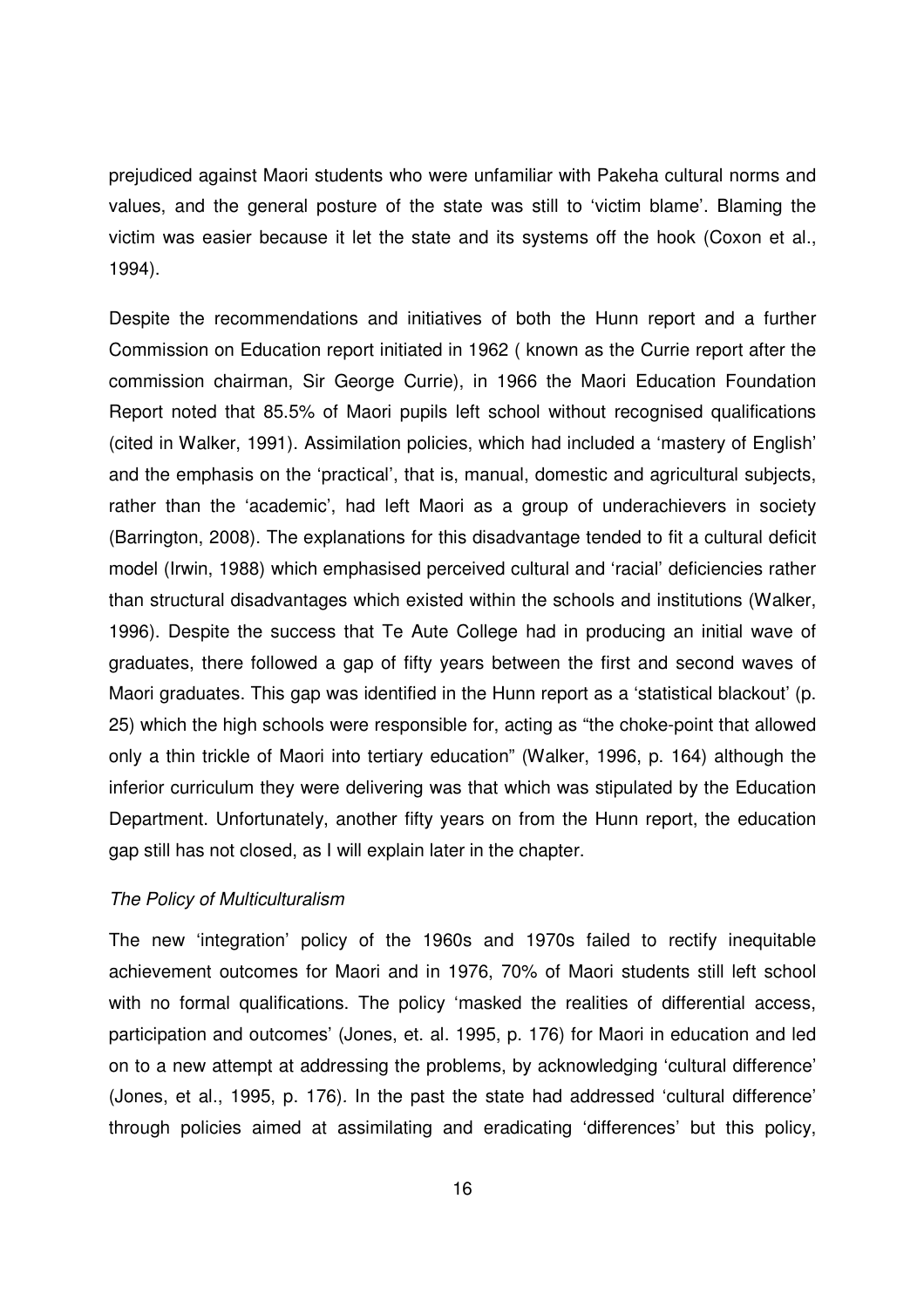promoted as 'multiculturalism' by the National Advisory Committee on Maori Education (NACME) in 1971, (backed by Duncan MacIntyre, the Minister of Maori Affairs at the time, but not introduced until 1972 by the incoming Labour government), was considered to be the way forward for integrating Maori education into a broader network (Jenkins & Ka'ai, 1994).

The new policy of multiculturalism acknowledged cultural differences between Maori and Pakeha New Zealanders and placed the onus on teachers to take cognisance of these differences and to cater for them in their planning and delivery of teaching programmes. The notion of 'cultural difference' assumed that Maori children brought with them different characteristics caused by their cultural heritage and was a challenging concept for the teaching profession to come to terms with as the majority of teachers were from the Pakeha dominant culture and many were totally unfamiliar with the lived reality of Maori culture as it was for Maori children. Professional development and resources built around 'Maoritanga' were provided for teachers who wished to learn more and teachers colleges offered Maori Studies as an optional subject for trainee teachers. However, although children were taught about cultural diversity, the teaching practices used and values taught were not necessarily applicable to Maori students and Bishop and Glynn wrote of the time that "Contemporary Maori culture remained invisible in the majority of mainstream classrooms" (1999, p.40). There was no attempt by educational authorities to examine the underlying systems which constantly reinforced a dominant Pakeha cultural way of operating and the result was that the educational status of Maori as a group remained the same, and Maori students often found themselves operating between two cultures, that of home and another of the school where, ironically, they were considered to be 'culturally different' in their own country (Jones et al., 1995).

The emphasis on catering for the 'cultural differences' of many cultural groups tended to subsume Maori as an ethnic minority as schools sought to adapt to the influx of people from the Pacific Islands in the 1970s and later, from Asia and other countries, with the end result that Maori were relegated to the position of being just another 'minority group'. During the 1970s this led to a growing number of calls from Maori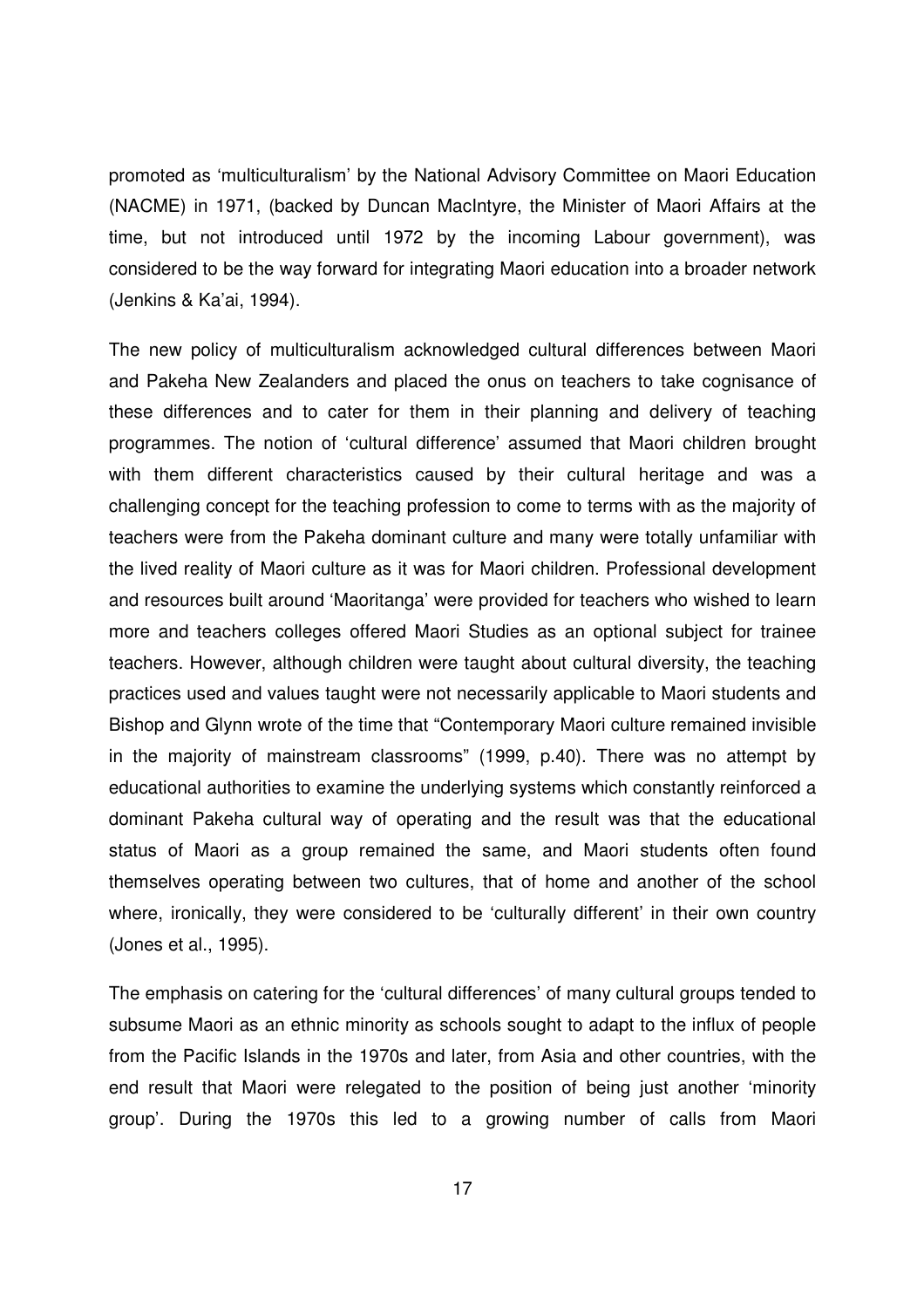educationalists and others for the government to honour the partnership that the Treaty of Waitangi had established between Maori as tangata whenua (the indigenous people) and Pakeha people (as the colonisers) by consulting with Maori and allowing them more say in their own education. It was considered by Maori that educational structures were denying Maori people opportunities to succeed. Education was actively destroying the self-esteem of Maori pupils through a process of cultural denial and through deliberate practices such as the moderation of School Certificate Maori Language pass marks (Mitchell, 1984, cited in Jones et. al., 1995). The dominant Pakeha majority still controlled how, and to what degree, the education system responded to the needs and aspirations of Maori at all levels (Tooley, 2000). The policy of multiculturalism, still aspired to in some schools today, is impossible to achieve, as it plays off the interests and aspirations of the ethnic minorities against each other, while maintaining the status quo for the dominant group and thereby doing nothing to address unequal power relations (Jenkins and Ka'ai, 1994). It also fails to recognise the particular status of Maori as the indigenous people of this country and the protections of this status that were outlined in the Treaty of Waitangi.

#### The Policy of Biculturalism

The idea of a partnership between Maori and Pakeha was enshrined in the Treaty of Waitangi and 'biculturalism', as a general principle, has gained momentum since the Maori activism of the early 1970s, but its implementation in specific areas of government policy has been slow and often controversial (Sibley & Liu, 2004). The introduction of the policy of 'biculturalism' into the education arena was a Maori response to the policy of 'multiculturalism' and to the Pakeha 'one people' ideology (Walker, 1996) which is often used as justification for not providing for the social and cultural needs of Maori (Simon, 1986). It was Ranginui Walker himself who first used the term 'biculturalism' in 1973 when discussing the under-achievement of Maori children and to highlight the importance of individual children becoming familiar with their own culture and identity (Tooley, 2000). Walker (1996) describes 'being bicultural' as understanding the values and norms of the other culture, being comfortable in either Maori or Pakeha culture, and power-sharing in the decision-making processes of the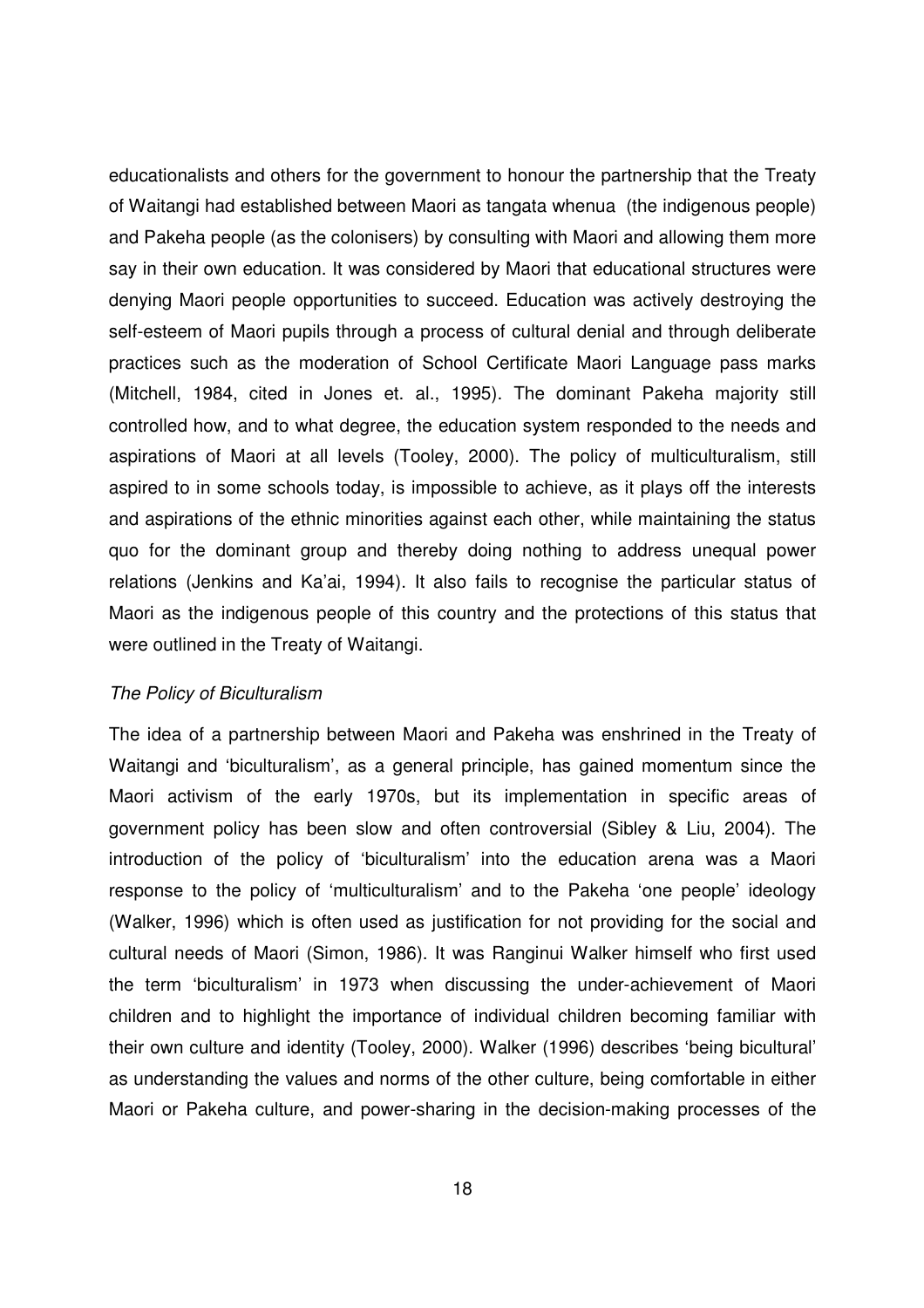country at a political level. As a policy, 'biculturalism' was designed to create real structural change rather than continue the domination of society by one cultural group (Jones et. al., 1995). However, biculturalism is inherently colonial, and it positions Maori in junior 'partnership' with the crown while oversimplifying the cultural and political makeup of both Maori and Pakeha groups (O'Sullivan, 2007a).

It is interesting to note that, while Maori have had to be bicultural, that is to operate competently in both Te Ao Maori and Te Ao Pakeha (the Maori world and the Pakeha world), Pakeha have not. Aspirations of biculturalism within education were, in practice, an attempt to educate Pakeha about Maori culture, but did nothing to promote the educational advancement of Maori children. Nor were the wider structural inequalities within education addressed.

Research by Judith Simon (1986) in the 1980s revealed that a majority of teachers in the study held deficit views about Maori children and their home environments. Many teachers and principals justified not catering for the cultural and social needs of their Maori students by citing pressure on the school timetable and other barriers and expressing such ideologies as the 'one-people', egalitarian ideology whereby all children are 'treated the same' to avoid 'unfair' treatment of others. Simon found that the 'taha Maori' policy of the Education Department was being subverted within schools and that actions of the mainly Pakeha staff, reflected ideological views which preserved and concealed relations of domination and power in the name of cultural egalitarianism (Simon, 1986, p. 33). Of further concern were views concerning the inclusion of Maoritanga in the school curriculum. Some teachers thought the inclusion of Maoritanga was a favour to Maori children which they should forego when it was seen to interfere with the rights of others. They did not recognise the significance of the indigenous culture of Aotearoa-New Zealand, did not see that it had any benefit to others, and thus relegated it to the minority status of other cultures apart from the dominant majority (Pakeha) culture (Simon, 1986).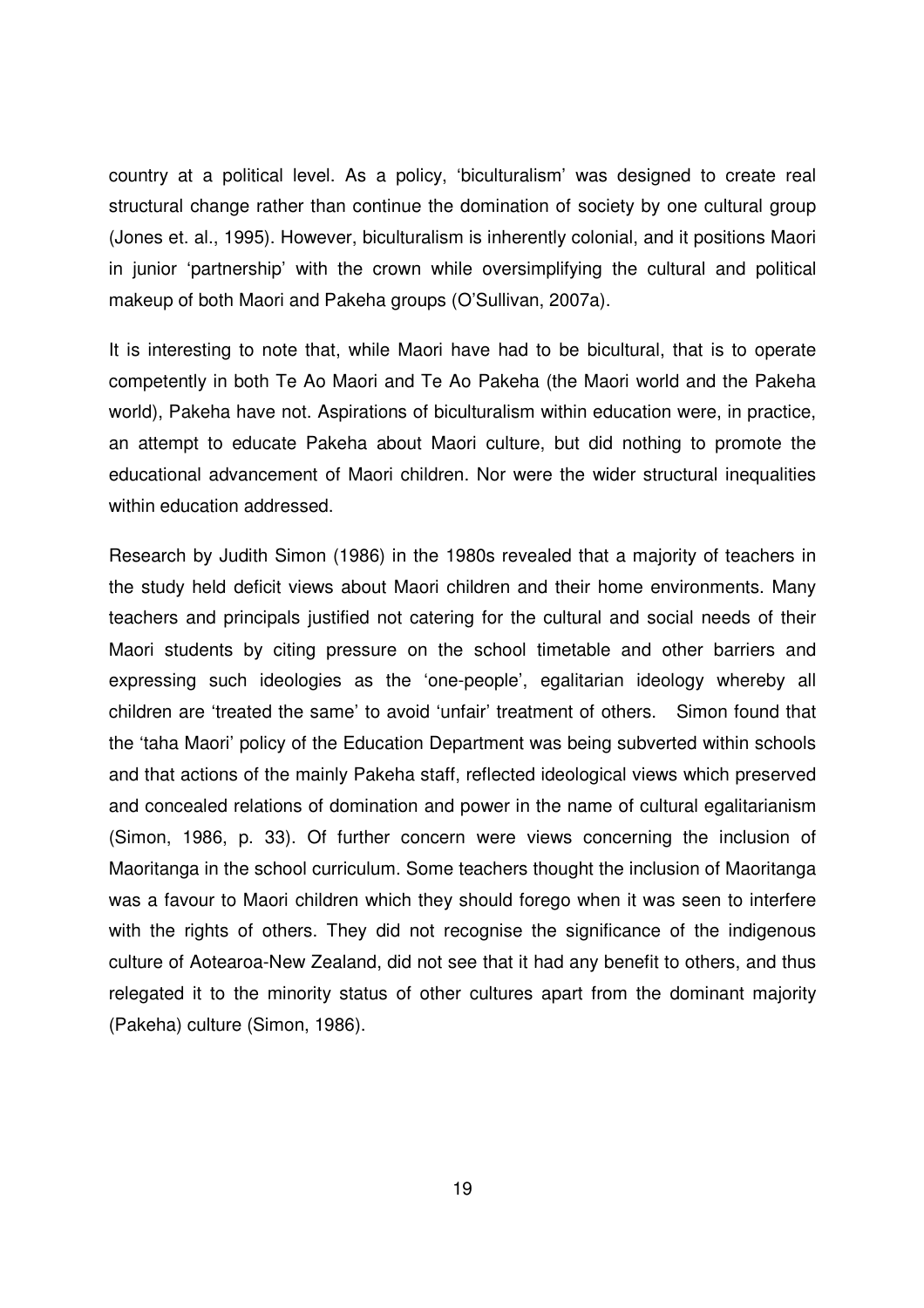#### The Policy of 'Closing the Gaps' or 'Raising Achievement and Reducing Disparity'

Since the 1990s Ministry of Education policy for Maori has included 'closing the gaps' and 'raising achievement and reducing disparity' (Coxon et al., 1994) although in recent years this rhetoric changed to a more general position that refers to 'all New Zealanders' (Ministry of Education, 2009b, p. 3; Ministry of Education, 2010b, p.10) in response to political criticism which labelled 'closing the gaps' policies as 'race-based' policies (Walker, 2004). In 2008 the ministry released a new policy document, 'Ka Hikitia' which expressly aims to reverse the longstanding deficit discourse by valuing being Maori as the basis for 'realising Maori potential' (Ministry of Education, 2008b). The achievement gap is still mentioned in ministry documents each year however, as seen in this recent example: "There is a disproportionate number of Maori students and Pasifika students in the low achieving groups" (Ministry of Education, 2010b, p.10).

These gaps or disparities are defined by the ministry as different schooling outcomes between Maori and non-Maori, however Jenkins and Jones (1994) assert that "the great disparity Maori seek to address is the chasm between the Pakeha world in which they are isolated and the Maori world of which they are the keepers and in which, paradoxically, they often cannot speak with confidence" (p. 144). They argue that, when Maori can speak with confidence about the Maori world, then the disparity will have truly been reduced, although that is not to say that disparities in educational achievement are not important to address, just that the Maori measure of achievement is not only economic, but based on fluency in te reo me ona tikanga (Maori language, values and knowledge). The most notable feature of the 'closing the gaps' and 'reducing disparities' policies, is that the 'gaps' in educational achievement between Maori and non-Maori have continued to occur, despite policy intended to eradicate them.

#### Kaupapa Maori Schooling Initiatives

The Kohanga Reo (language nests) movement, begun in 1982 by Maori parents, kuia and kaumatua, is testament to the importance of te reo me ona tikanga to Maori. The movement arose from concerns about the loss of Maori language, as a reaction to the revelation that education policies had been 'short-changing' Maori for years (Walker,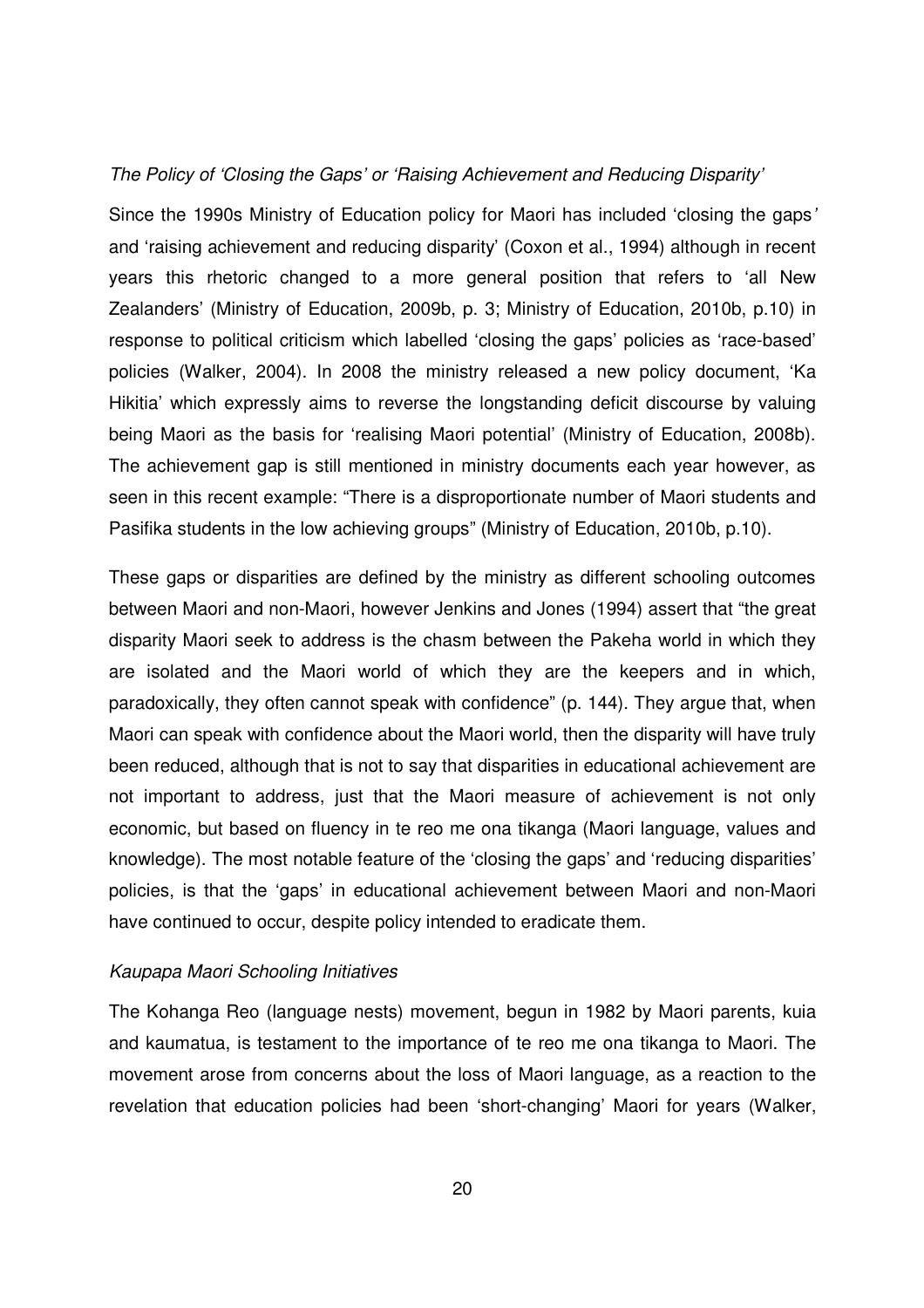1991) and from a desire to nurture and develop children through a kaupapa Maori approach to education. Richard Benton's research into the health of the Maori language in the 1970s had highlighted the dramatic decline in the number of Maori language speakers. In the 1940s *most* of the Maori population spoke the language, yet only thirty years later, only a quarter were fluent (Benton, 1979). The death of Maori language was imminent despite it being 'taught' in schools. This was acknowledged in the 1986 Waitangi Tribunal report on Te Reo Maori as being a failure of the education system (The Waitangi Tribunal, 1986).

Since the first Kohanga Reo opened, over 800 of them and approximately 40 Kura Kaupapa Maori (Maori immersion primary schools), as well as four Whare Kura (Maorimedium secondary schools) and three Whare Wananga (Maori tertiary institutions) have opened (MacFarlane, 2004) although many Kohanga Reo closed in subsequent years as they struggled to comply with Ministry of Education requirements in order to obtain funding. In 2010 there are 475 still operating (Te Kohanga Reo National Trust, 2010). The success of kaupapa Maori educational initiatives is demonstrated in the areas I have highlighted in the table below. Between 2002 and 2007 the percentage of school leavers from Whare kura who qualified to attend university doubled, from 21% to 42.8%, achieving a figure very close to the percentage achieved in mainstream education by non-Maori students.

| Table 1: School leavers qualified to attend university |                                                            |                                                 |                                                           |                                 |                                                                |                                 |  |
|--------------------------------------------------------|------------------------------------------------------------|-------------------------------------------------|-----------------------------------------------------------|---------------------------------|----------------------------------------------------------------|---------------------------------|--|
|                                                        | Number of school leavers<br>qualified to attend university |                                                 | Number of school leavers                                  |                                 | Percentage of school leavers<br>qualified to attend university |                                 |  |
| Year                                                   | <b>M</b> aori<br>immersion and<br>bilingual<br>schools     | Non-Māori<br>from English-<br>medium<br>schools | <b>Mäori immersion</b><br>and bilingual<br>school leavers | Non-Māori<br>English-<br>medium | Māori immersion<br>and bilingual<br>school leavers             | Non-Māori<br>English-<br>medium |  |
| 2002                                                   | 26                                                         | 13,438                                          | 124                                                       | 43,099                          | 21.0                                                           | 31.2                            |  |
| 2003                                                   | 46                                                         | 14,509                                          | 188                                                       | 43,782                          | 24.5                                                           | 33.1                            |  |
| 2004                                                   | 94                                                         | 16,608                                          | 280                                                       | 45,049                          | 33.6                                                           | 36.9                            |  |
| 2005                                                   | 72                                                         | 17,559                                          | 271                                                       | 46,405                          | 26.6                                                           | 37.8                            |  |
| 2006                                                   | 151                                                        | 19,029                                          | 384                                                       | 46,095                          | 39.3                                                           | 41.3                            |  |
| 2007                                                   | 151                                                        | 20,128                                          | 353                                                       | 45,983                          | 42.8                                                           | 43.8                            |  |

(From: Ministry of Education, 2010a. Progress against Maori education targets, p. 7.)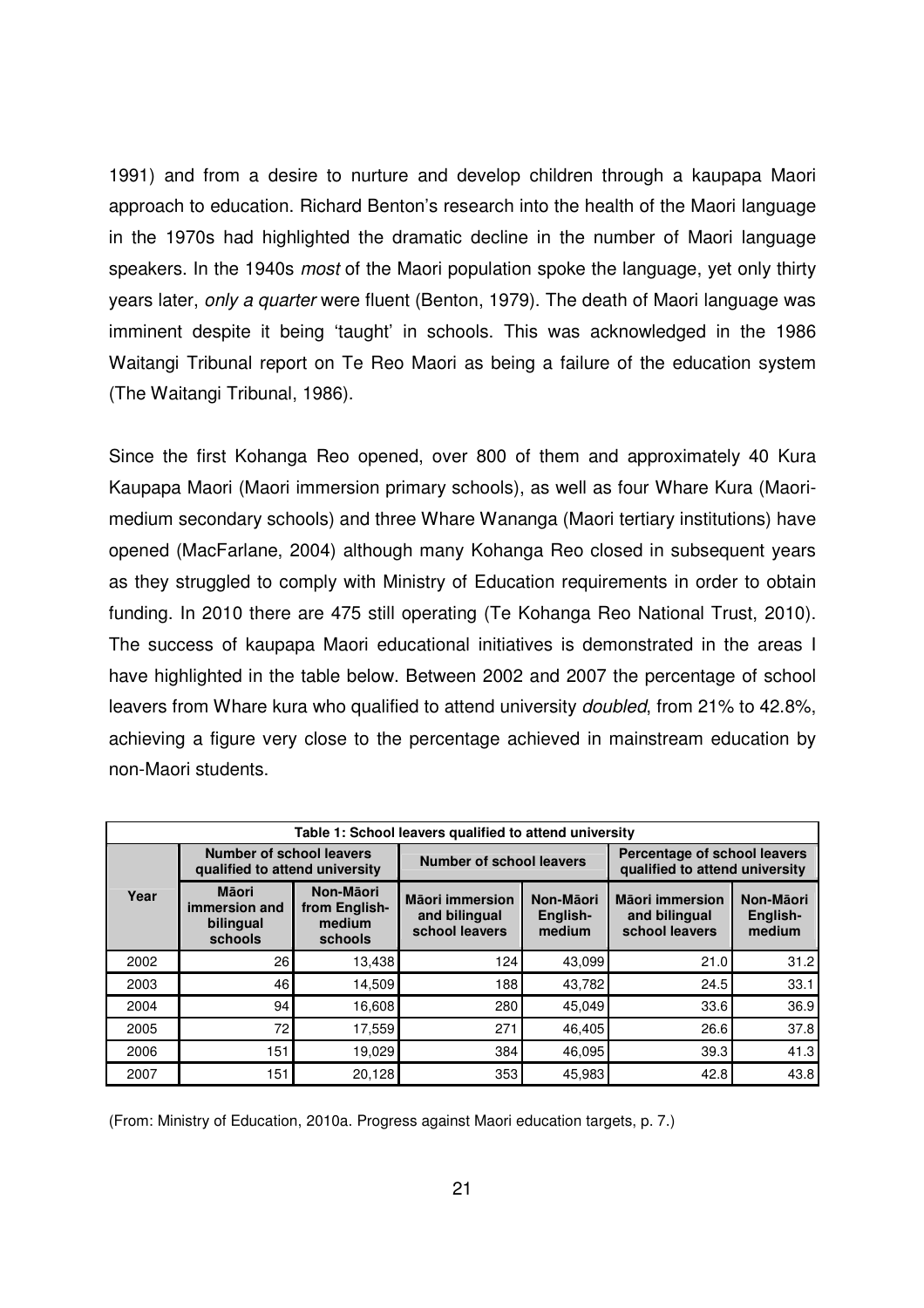Maori students in Maori-medium schools are also more likely than Maori in Englishmedium schools to meet the literacy and numeracy requirements for Level 1 NCEA by the end of Year 11 and to gain age-typical senior school qualifications such as Level 1 in NCEA in Year 11 and Level 2 in Year 12 (Ministry of Education, 2007a). Despite the growth and success of kaupapa Maori educational initiatives, 90% of Maori students are still located within mainstream education (Bishop & Berryman, 2006). There is therefore an urgent need for educational initiatives and improvements which will effectively address the problem of inequitable outcomes for Maori students that still exists in our schools today.

#### **Inequitable Education Outcomes for Maori**

By far the most prominent, recurring theme that stands out in the literature on Maori education is that of under-achievement of Maori students in comparison to other ethnic groups. MacFarlane (2004) comments that since a 1973 Department of Education report on secondary education, students have been presenting schools with increasingly severe and diverse learning and behaviour problems and Maori students in particular continue to be over-represented at the negative end of the continuum.

In addition to poor achievement statistics, truancy and suspension rates for Maori students have been steadily rising relative to school attendance (Ministry of Education, 2007, cited in Marie, Fergusson & Boden, 2008) and reflect the disengagement of Maori students in disproportionate numbers. Professor Anne Salmond, in defending Dr Pita Sharples' (Robinson, 2009) recent call for open entry to universities for Maori students, pointed out that while 66% of Asian and 44% of European students leave school with University Entrance and/or Level 3 NCEA, only 20% of Pacific and a mere 18% of Maori students currently gain these qualifications (Salmond, 2009; Ministry of Education, 2009a), a statistic that in my opinion is truly shameful and would evoke national outrage if it were publicised as being the result for European students rather than that of Maori.

To illustrate how serious the gap in educational achievement in Aotearoa-New Zealand is, the following graph demonstrates that: only 37% of all Year 13 Maori students achieved at Level 3 NCEA in 2007; only 30% of Maori boys in Year 13 achieved at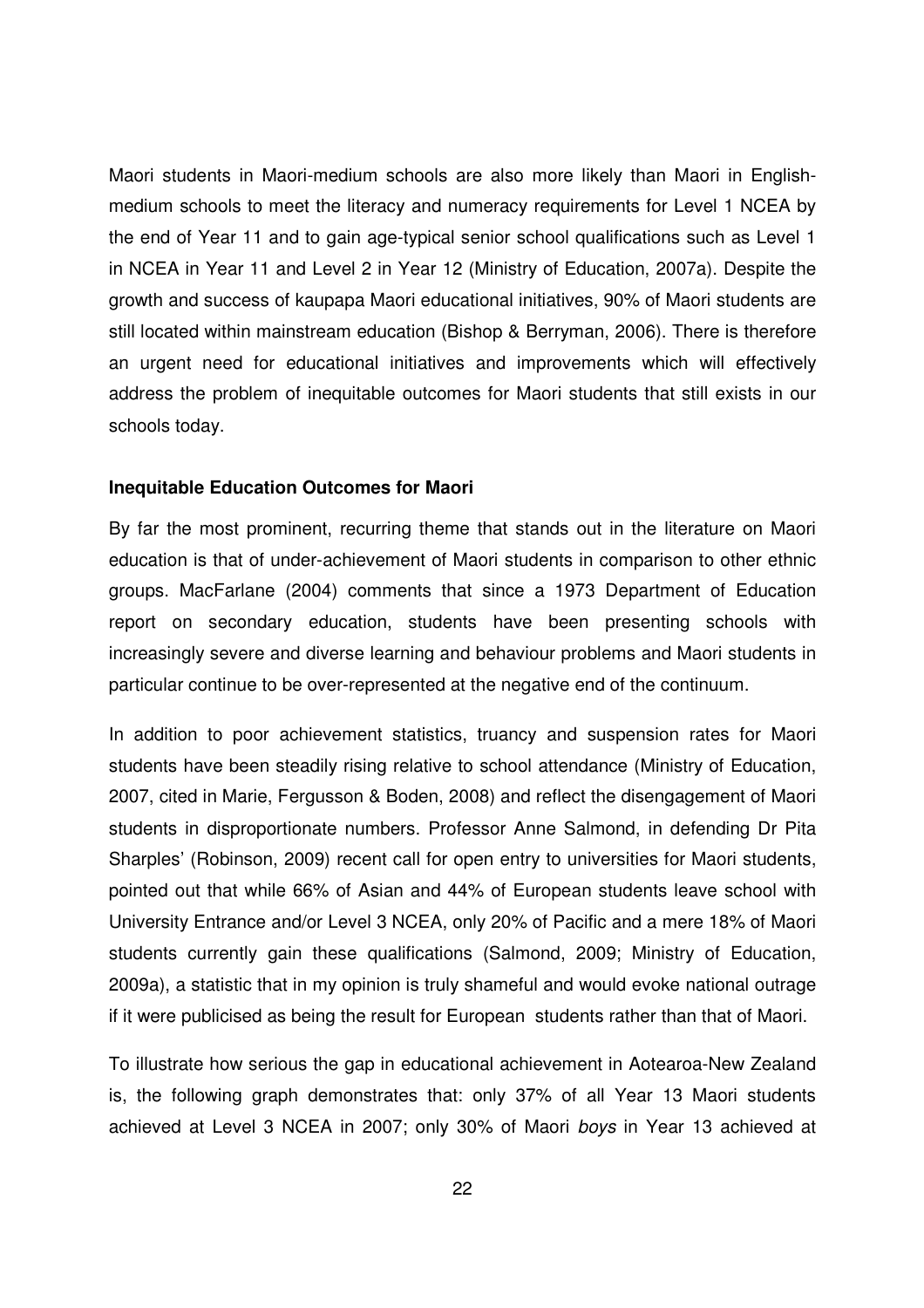Level 3; and, these results do *not* equate to university entry – only 18.3% of Maori student-leavers achieved the equivalent of university entrance in 2007. Most significantly, the graph shows the 2007 results for those students who were retained to Year 13. The approximately 60% of Maori students who exited secondary school prior to Year 13 are not included in these statistics as all statistics are calculated using a denominator of student roll (Ministry of Education, 2007a).





(From: Nga Haeata Matauranga – The Annual Report on Maori Education, 2007/08, Chapter 3: Section 3.5 Statistics.)

To illustrate the seriousness of Maori student disengagement from secondary schools, the following table of ministry statistics collated for the 2001-2007 period, shows that the 2001 cohort of 13,043 Maori students aged 11 years old, (who should have been present in the 2007 group of 17 year olds), has reduced to a group of only 5,127 Maori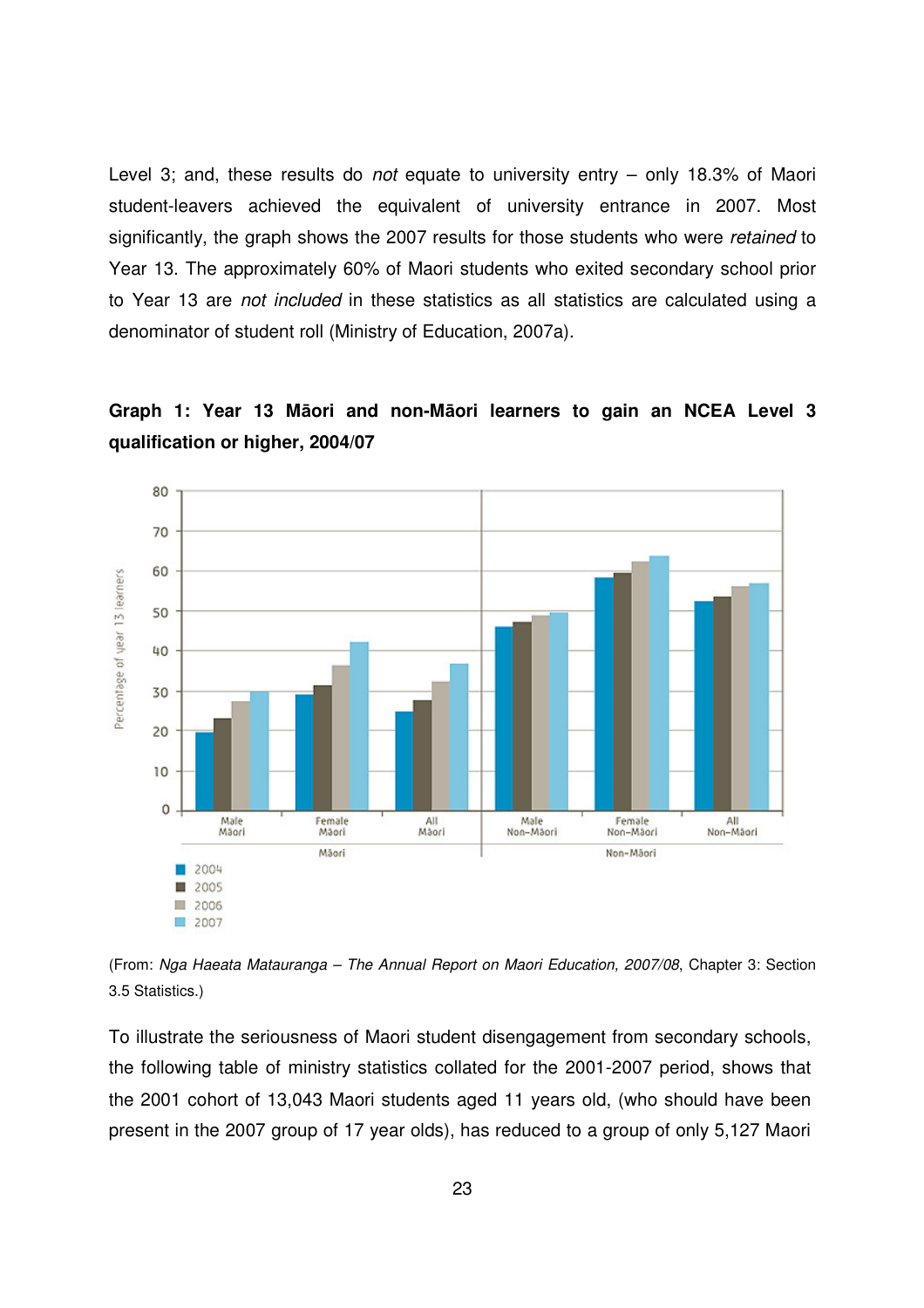students still at school by age 17. In fact, the table reveals that many have already left school before they are able to be included as 16 year olds, in 2006, and that numbers begin to significantly decline between the ages of 14 and 15. This table shows a reduction of approximately 60% of the original number of enrolled Maori students for the 2004, 2005, 2006 and 2007 groups of Year 13 students. I have highlighted it to show each cohort progressing through the secondary system from Year 9 to Year 13. It also clearly shows that the decline in roll numbers begins between the ages of 14 and 15.

| Table 2: Number of Māori learners by age, 2001/07 |         |        |                                 |        |        |         |         |  |
|---------------------------------------------------|---------|--------|---------------------------------|--------|--------|---------|---------|--|
| <b>AGE</b>                                        | 2001    | 2002   | 2003                            | 2004   | 2005   | 2006    | 2007    |  |
| 5                                                 | 12,720  | 12,674 | 13,302                          | 13,061 | 13,700 | 13,497  | 13,016  |  |
| 6                                                 | 13,414  | 13,350 | 13,438                          | 13,648 | 13,454 | 14,036  | 13,987  |  |
| $\overline{7}$                                    | 12,998  | 13,548 | 13,679                          | 13,567 | 13,749 | 13,393  | 14,065  |  |
| 8                                                 | 13,216  | 13,128 | 13,765                          | 13,668 | 13,478 | 13,726  | 13,405  |  |
| $\mathsf 9$                                       | 13,493  | 13,368 | 13,328                          | 13,806 | 13,656 | 13,361  | 13,691  |  |
| 10                                                | 13,395  | 13,591 | 13,643                          | 13,384 | 13,776 | 13,602  | 13,472  |  |
| 11                                                | 13,043  | 13,495 | 13,791                          | 13,658 | 13,637 | 13,863  | 13,643  |  |
| 12                                                | 12,637  | 13,167 | 13,650                          | 13,852 | 13,825 | 13,586  | 13,820  |  |
| 13                                                | 11,806  | 12,298 | 13,184                          | 13,738 | 13,913 | 13,707  | 13,679  |  |
| 14                                                | 11, 113 | 11,618 | 12,259                          | 13,117 | 13,492 | 13,444  | 13,438  |  |
| 15                                                | 9,297   | 9,907  | 10,421                          | 11,092 | 11,630 | 11,849  | 12,303  |  |
| 16                                                | 6,372   | 6,394  | 6,965                           | 7,402  | 7,686  | 7,979   | 8,440   |  |
| 17                                                | 3,783   | 3,682  | 3,807                           | 4,395  | 4,580  | 4,763   | 5,127   |  |
| 18                                                | 915     | 871    | 874                             | 950    | 910    | 907     | 1,083   |  |
| 19                                                | 168     | 195    | 157                             | 199    | 196    | 133     | 183     |  |
| 20                                                | 110     | 99     | 87                              | 124    | 117    | 90      | 97      |  |
| 21                                                | 70      | 72     | 66                              | 71     | 61     | 59      | 47      |  |
| $22+$                                             | 1,040   | 1,099  | 854                             | 1,000  | 674    | 390     | 525     |  |
| <b>TOTAL</b>                                      | 149,590 |        | 152,556 157,270 160,732 162,534 |        |        | 162,385 | 164,021 |  |

(From: Nga Haeata Matauranga – the Annual Report on Maori Education, 2007/08, Chapter 3: Section 3.5 Statistics.)

#### Explaining Inequitable Outcomes in Education

The capture of education by the middle-class dominant group in society, enabling those children most familiar with middle-class values and practices to excel while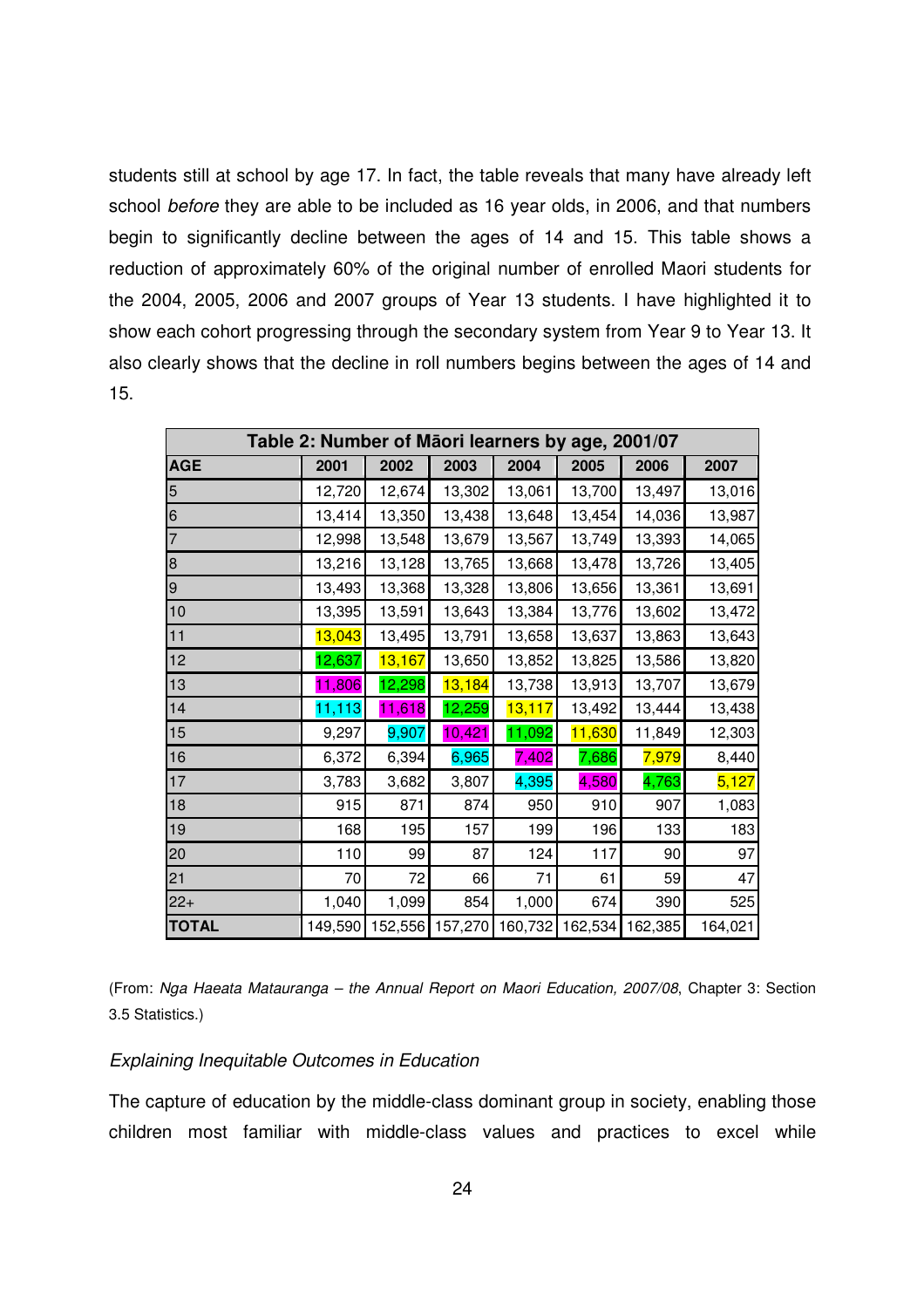disadvantaging the children of minority or marginalised groups, is a phenomenon that has exacerbated educational disparities in this country (Thrupp, 2007). This matter will be discussed further in a later section. A range of education researchers have identified other major problems which they see as being responsible for inequitable outcomes for Maori, such as the numbers of mono-cultural educational practitioners who lack the skills, sensitivity and knowledge to teach children whose culture differs from their own (Hook, 2006; Walker 1991); poor teacher-student relationships (Bishop, Berryman, Tiakiwai & Richardson, 2003; Jefferies, 1998; Simon, 1986); the disadvantages associated with unequal power relations and being subjected to an education system and curriculum imposed on them (Bishop & Glynn, 1999; Simon, 1990; L. Smith 1999; Smith, 2002; The Waitangi Tribunal, 1986; Walker, 1991); the negative consequences of the colonisation of tikanga Maori (Mikaere, 2003; Walker, 1991); and the crucial role that socio-economic disparities play in disadvantaging children within the education system (Chapple, Jefferies & Walker, 1997; Marie, Fergusson & Boden, 2008; Marshall, Coxon, Jenkins & Jones, 2000; Thrupp, 2006; Thrupp, 2008b). As long ago as 1973, Ranginui Walker stated that Maori children saw little of relevance to them in the education system, and that their parents feared education: for its alienating effect on the individual, for the loss of Maori cultural values and for the fear of losing their children to the Pakeha world (Walker, 1973). In more recent times Walker (1996; 2004) has reiterated his earlier conclusions and those of others in clearly stating that the problems within the education system are structural, not cultural, and describing the Maori-Pakeha educational relationship as 'necrotic', as evidenced by language loss and cultural erosion.

A similar pattern of inequitable educational achievement between Maori and non-Maori in New Zealand can be seen in the educational statistics from the United States of America (USA) between Black American and other ethnic groups and is referred to by Ladson-Billings (2006) as the 'education debt'. She argues that focusing on the gap is misplaced; instead we need to focus on the education debt that has accumulated over time. She says this debt comprises historical, economic, socio-political, and moral components and should be regarded as a national budget deficit, to express the significance of the education debt. She questions why factors like 'race' and class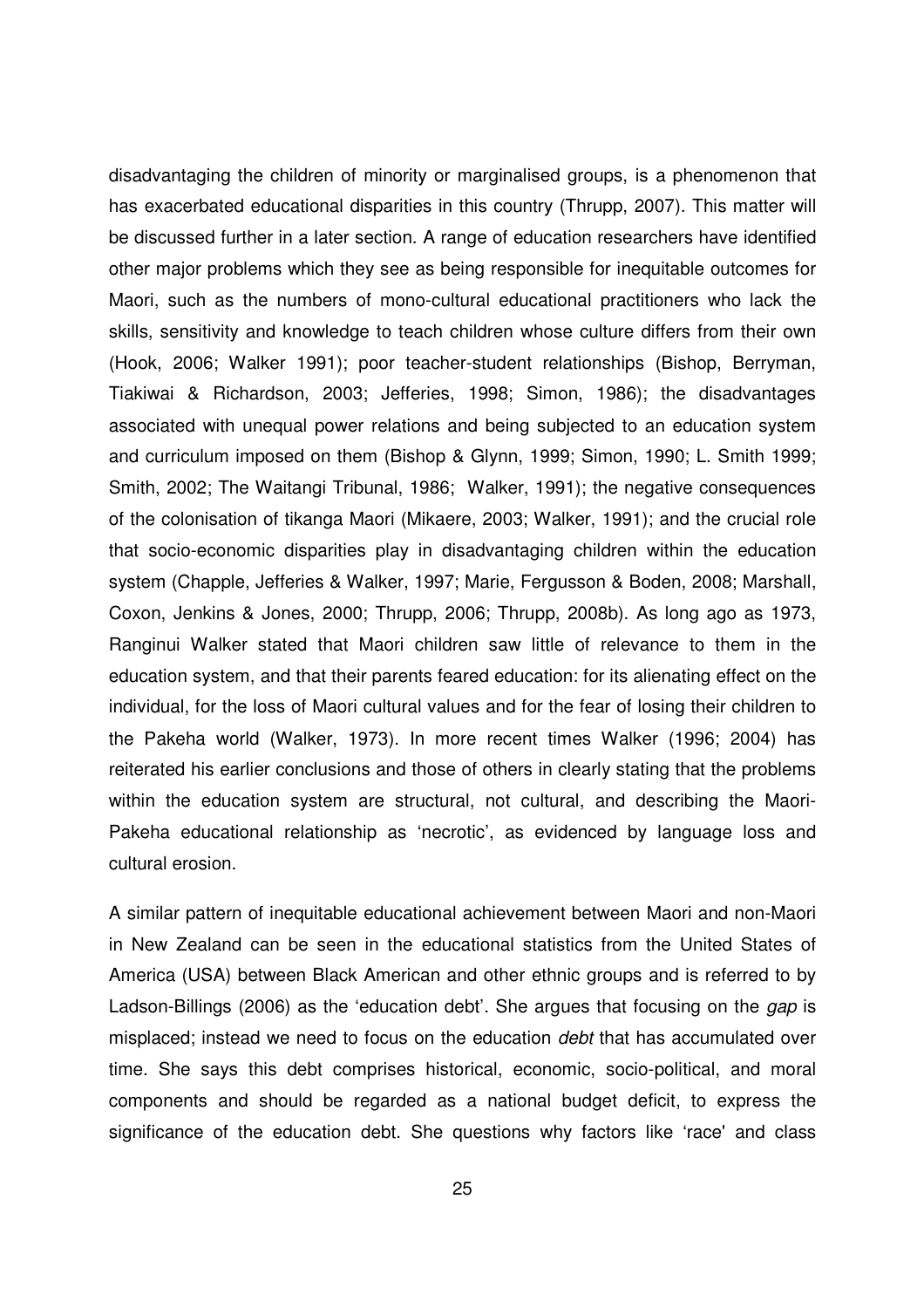continue to be strong predictors of achievement when gender disparities have shrunk, and laments the fact that, across the USA, a gap in educational achievement persists between minority and disadvantaged students and their white counterparts, a situation similar to the New Zealand and also the Australian situations for indigenous children (Bishop et al., 2007b; Gray & Beresford, 2008; Ringold, 2005).

Describing the huge wastage of Maori potential as a 'debt' is apt when one considers the consequences for future generations of elderly New Zealanders in economic terms. Economists constantly warn that, based on projected demographics, the country's future workforce will be unable to sustain the financial level of support that is presently offered to old-age pensioners. Perhaps as more working people approach retirement age and these warnings start to sink in, New Zealanders may become more concerned about Maori students who leave school with few or no qualifications to face a life of unemployment or low-skilled, low-remunerated work, though at present, the public silence on this monumental problem of educational failure and social deprivation is deafening. As Anne Salmond (2009) points out, New Zealand has a relatively youthful population and an increasing number of these young people are from Maori families, so the problem of Maori under-achievement is a major one for all New Zealanders. Unless these students can succeed in higher education and gain the skills required to access good employment that drives the economy, the less likely it is that future senior citizens will be well looked after and that the country will prosper (Salmond, 2009).

#### Addressing Inequitable Education Outcomes - the Kotahitanga Project

The Te Kotahitanga Project is a research-based, kaupapa Maori solution which began in 2003 with the aim of improving the educational achievement of Maori students in mainstream secondary schools. It encompasses on-site professional development and support for teachers to improve and maintain their relationships and pedagogical skills when working with Maori students. There are now (in 2010) 49 secondary schools involved in the government-funded project. The initial research carried out for Te Kotahitanga had concluded that the main reason for low achievement by Maori students was deficit theorising by teachers as it led to low teacher expectations and a downward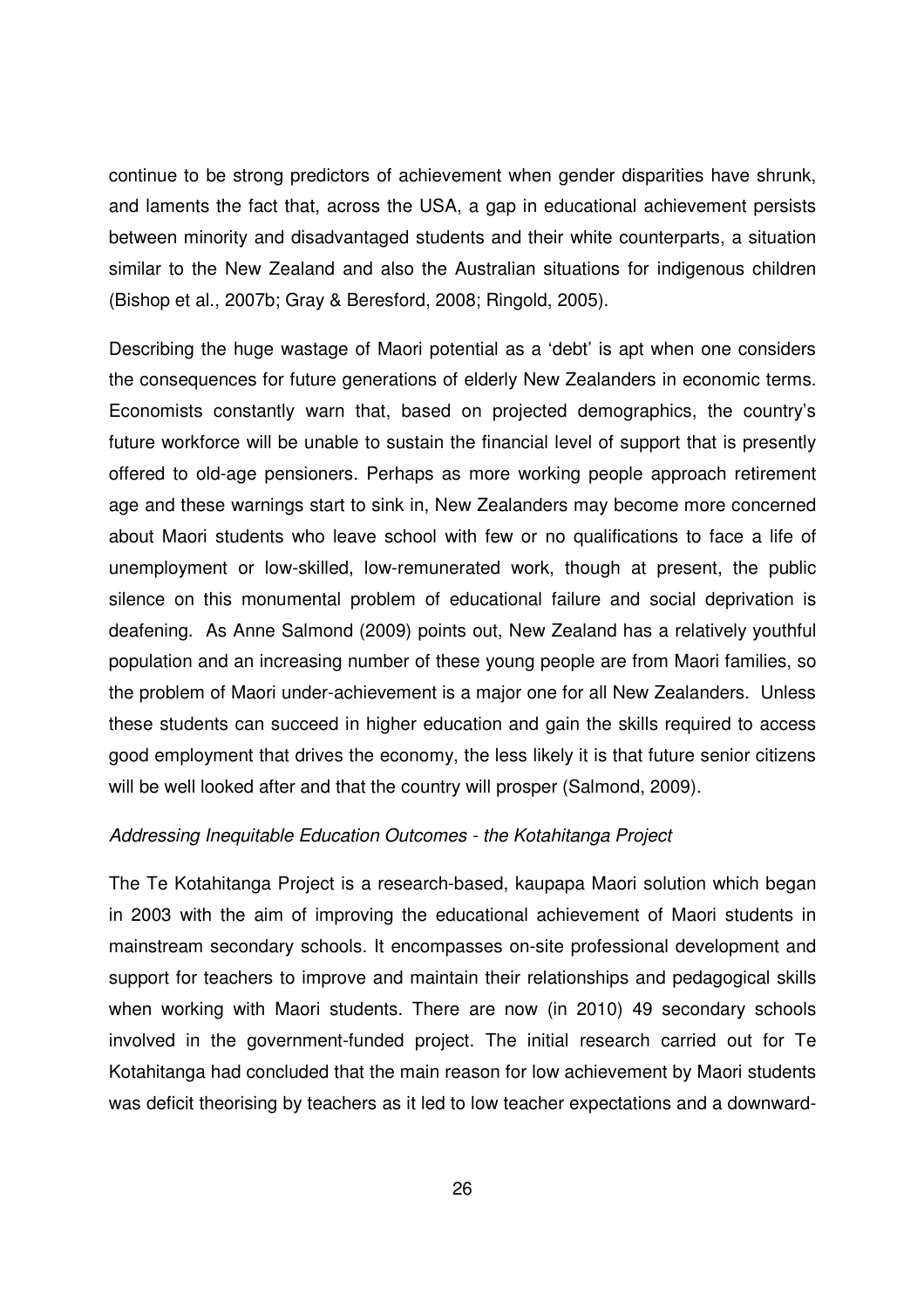spiralling, self-fulfilling prophecy of failure (Bishop et al., 2003). The project chose to focus on Maori students in Years 9 and 10 because this was where the statistics on low achievement, retention and suspension problems were at their worst. A significant feature of the research interviews was that most of the student participants reported that being Maori in mainstream secondary schools was a negative experience (Bishop & Berryman, 2006). They described a range of issues such as: having their names mispronounced, not being allowed to wear taonga (special Maori body ornaments), being ignored when they were 'being good', with the focus on negative interactions only, and teachers resorting to overt negative stereotyping of Maori students as well as covert racism. All of the students identified the relationships they had with their teachers as the most influential factor in their ability to achieve in the classroom. The Kotahitanga Project delivers professional development to teachers to implement the Effective Teaching Profile (ETP) that the project developed.

Results from twelve schools that were involved in Te Kotahitanga since 2001 showed NCEA Level 1 achievement rates increased from 49% in 2005, to 60% in 2006, and 62% in 2007 for all learners in Year 11 who were taught by Te Kotahitanga teachers for all their secondary schooling. The increase was significantly greater than the increase for similar schools nationally. The research also showed "fewer learners whose teachers were engaged in Te Kotahitanga had unexplained absences from school, more were engaged, and more learners said their relationships with teachers had improved" (Ministry of Education, 2009a**,** p.38). Although there has been some criticism of the findings of the project by Roger Openshaw (2007), such as: the data does not take into account other initiatives that may have been operating in the schools alongside Te Kotahitanga; there were no control groups with which to compare outcome data; the capacity of teachers to alone shape the achievement of students is overstated; and, socio-economic differences and family factors are not taken into account (Openshaw, 2007), the NCEA results supplied by NZQA, and the affirmations of the student research participants cannot be disputed.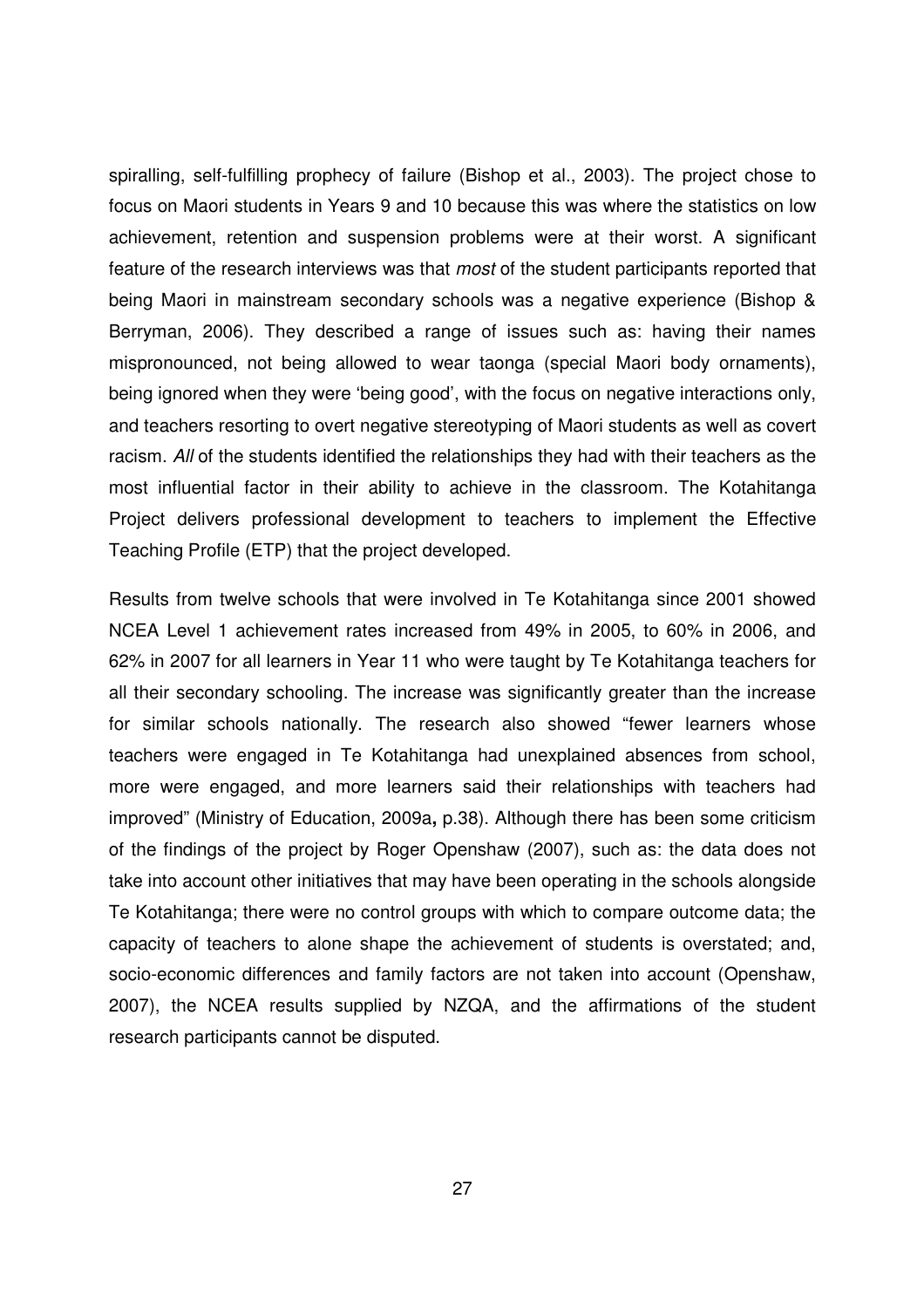#### **Maori Education and the Impact of Socio-economic Disparities**

Various authors writing about Maori education often comment on the link between under-achievement and socio-economic disparities, citing the lower socio-economic status of Maori directly restricting access to the resources known to influence education participation and attainment (Bishop, 2008; Chapple et al., 1997; Marie, Ferguson & Boden, 2008; Walker, 1991; Walker, 1996). When discussing the classroom context and socio-economic disadvantages, Walker (1996) describes a 'big picture' where socioeconomic disadvantage is linked to educational failure which is in turn linked to high unemployment. He argues that socio-economic disadvantage, educational failure and unemployment are the concomitants of an unjust social order arising out of the colonial experience. An historically-inferior, state-controlled curriculum was imposed on Maori, and the loss of land and an economic base (as a result of colonisation), relegated Maori to the lowest strata of the new nation state so that they "score lowest on the social indices of health, life expectancy, education and unemployment" (Walker, 1996, p. 161).

Educational and socio-economic gaps between Maori and Pakeha were officially exposed for the first time fifty years ago in the 1961 Hunn Report, but despite successive governments' attempts to address the educational and socio-economic discrepancies, a Ministry of Social Development Living Standards Survey for 2008 showed that Maori were still behind, with Maori and Pacific people having hardship rates which are two to three times that of non-Maori, and that their children are still significantly over-represented in the hardship group (Ministry of Social Development, 2008). Further to that, the unemployment rate for Maori was 13.3% in the year to March 2010, more than double the unemployment rate for non-Maori, (which was 6.4%), and the rate of 15-24 year olds not in education, employment or training, a key measure of youth disengagement, was 19.8% for Maori males and 15.5% for Maori females (compared with 11.6% and 9.8% for non-Maori) (Department of Labour, 2010).

In 1997 the Ministry of Education, Te Puni Kokiri and Treasury commissioned a report on Maori participation and performance in education (commonly known as The Chapple Report after one of the authors) with the main aim of finding ways to close the gap in labour market performance between Maori and non-Maori. The report found that overall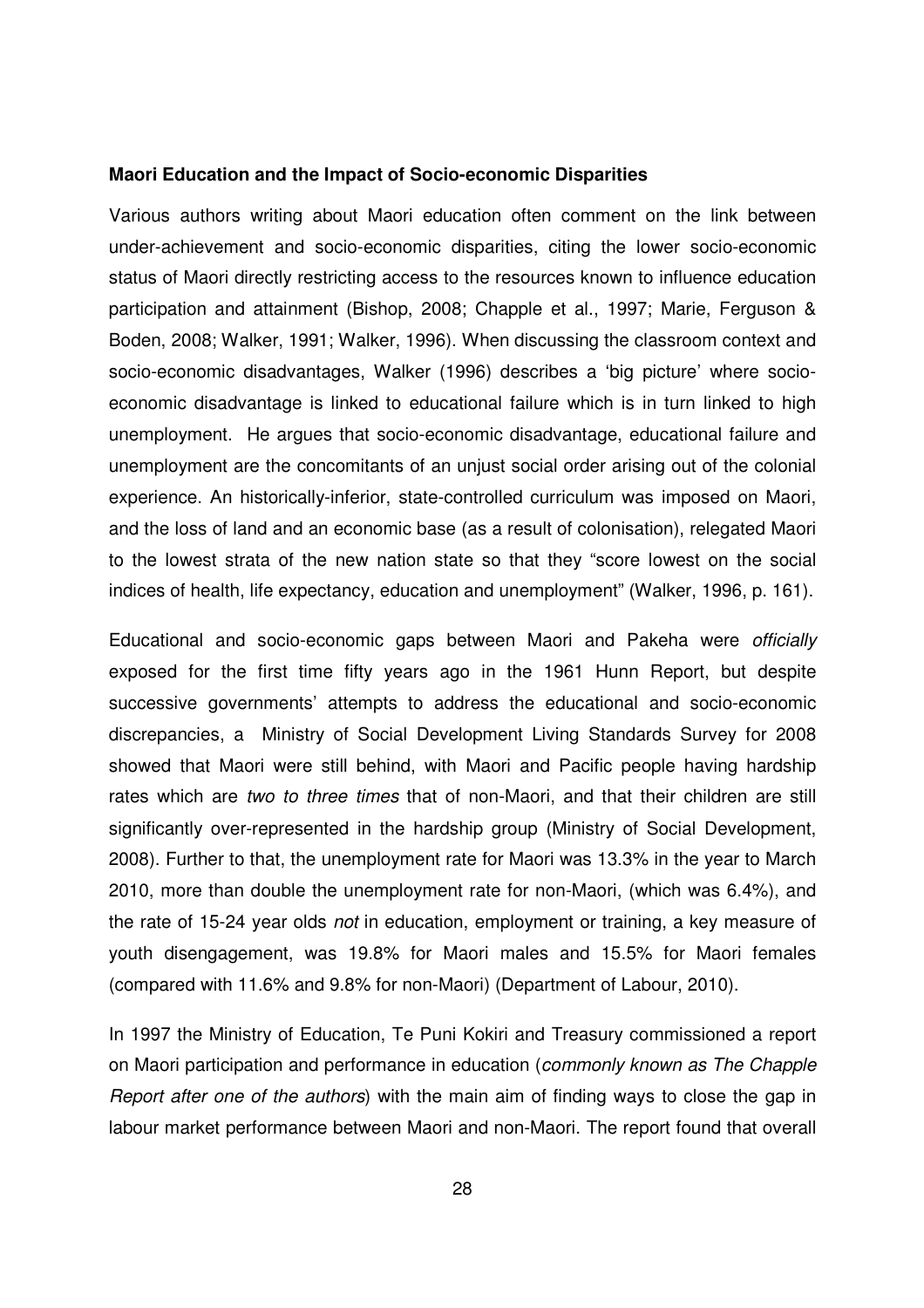Maori were more likely than non-Maori to be unemployed and to earn less than non-Maori. It also found that there was no single reason for the gap in education but that the gap in family resources between Maori and non-Maori was the key reason and that Maori parents were much more likely to be unemployed, to have lower incomes, to have less education, or to own their own homes, than non-Maori parents. They concluded by bluntly stating that their research showed Maori students do worse at school than non-Maori students mainly because Maori parents have less money and less education than non-Maori parents and therefore the gap begins at birth. Significantly, the report attributed about two-thirds of the education gap to many Maori families having fewer resources, and the other one-third to other reasons such as racist comments at school, attitudes of some teachers, negative experiences of school by older peers, and a lack of Maori or other teachers who understood the students (Chapple, Jefferies & Walker, 1997). These findings match the experiences of the Year 9 and 10 Maori students who were interviewed for the Te Kotahitanga project in 2003 (Bishop & Berryman, 2006). They related issues of poor relationships, inability to access help and support, and instances where they were made to feel 'dumb' or 'poor'.

#### The Link between Socio-economic Disadvantage and Educational Achievement

Enduring disparity in educational achievement between Maori and non-Maori has been described as being one of the most well-established features of the New Zealand education system (Marie, Fergusson & Boden, 2008). A report on educational achievement of Maori and the roles of cultural identity and social disadvantage which used data gathered over the course of a 25-year longitudinal study to examine the links between ethnic identification, social disadvantage and educational achievement concluded that educational under-achievement amongst Maori could be largely explained by greater levels of socio-economic disadvantage during childhood, rather than by ethnic identity, a summary that supported the findings of the Chapple report of 1997. Although it acknowledges the school of thought which attributes Maori underachievement to colonialism and the continuous disadvantages associated with having a culturally-inappropriate education system and curriculum imposed on Maori, the report contends that socio-economic disparities, rather than cultural differences, are at the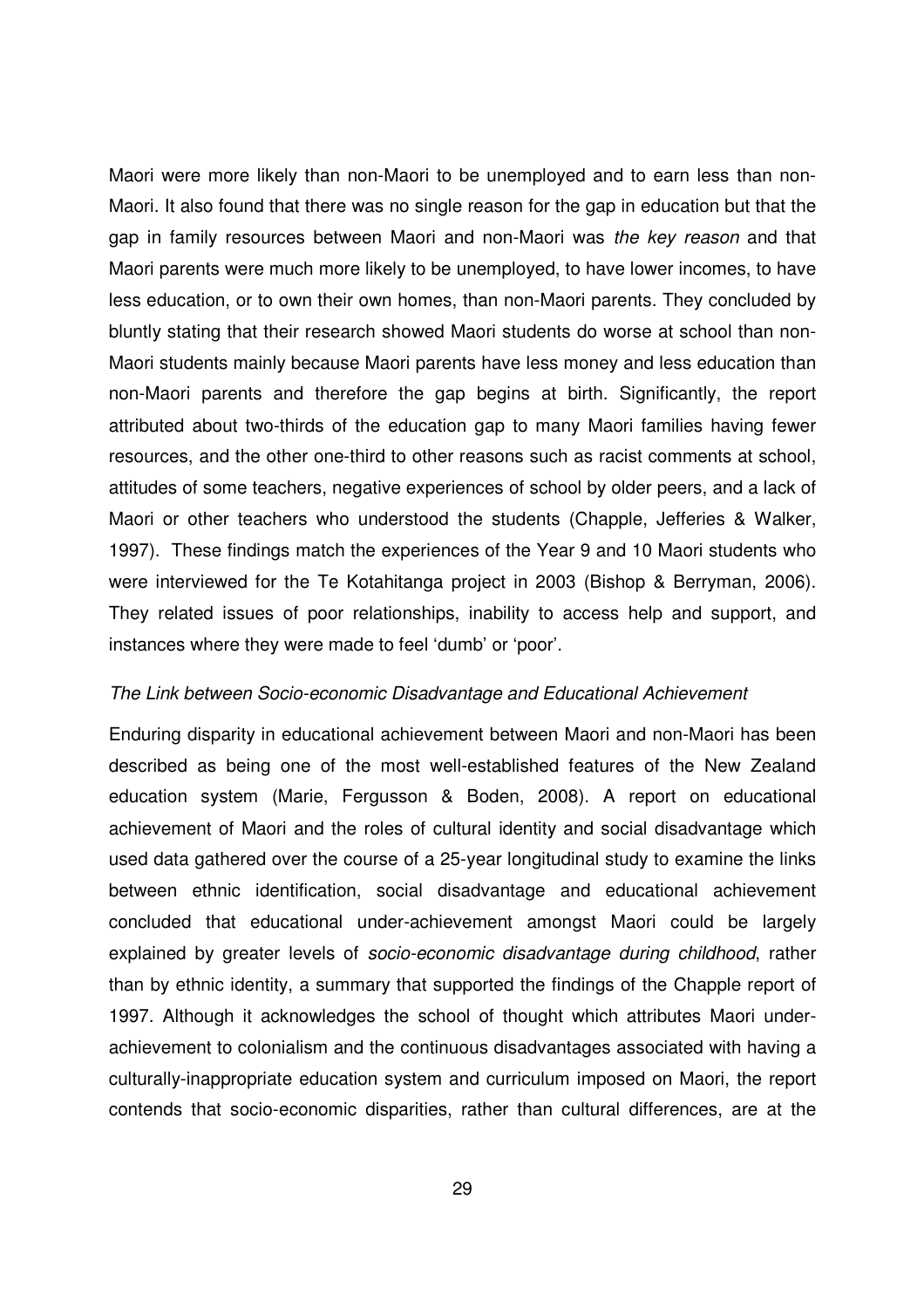heart of the problem since Maori have historically not been able to gain access to, and participation in, New Zealand's capitalist economic system. The authors of the report assert that there are strong links between economic status, resource capacity and educational performance; that educational under-achievement arising through limited access to resources is not unique to Maori; and that the lower socio-economic status of Maori directly constrains access to those resources known to influence participation in education and educational achievement.

Their findings support those of the Competent Children study carried out by the Council for Educational Research (NZCER) between 1992 and 2008, which found that parental income during the early years of childhood (0-5 years) continues to affect children's achievement throughout their primary schooling, regardless of whether their family income improves later in childhood; that parental education and income levels carry more weight than do gender or ethnicity; and, that there is little evidence that transition to secondary school changes patterns that were previously established (Wylie, 2001; Wylie, Hodgen, Hipkins & Vaughan, 2008). These findings do not bode well for Maori children who live in families with low income levels.

The following graph clearly shows that most Maori students are located in the poorest communities and subsequently attend the lower-decile schools there (decile 1 is the lowest and decile 10 the highest, based on Department of Statistics socio-economic information taken from census returns).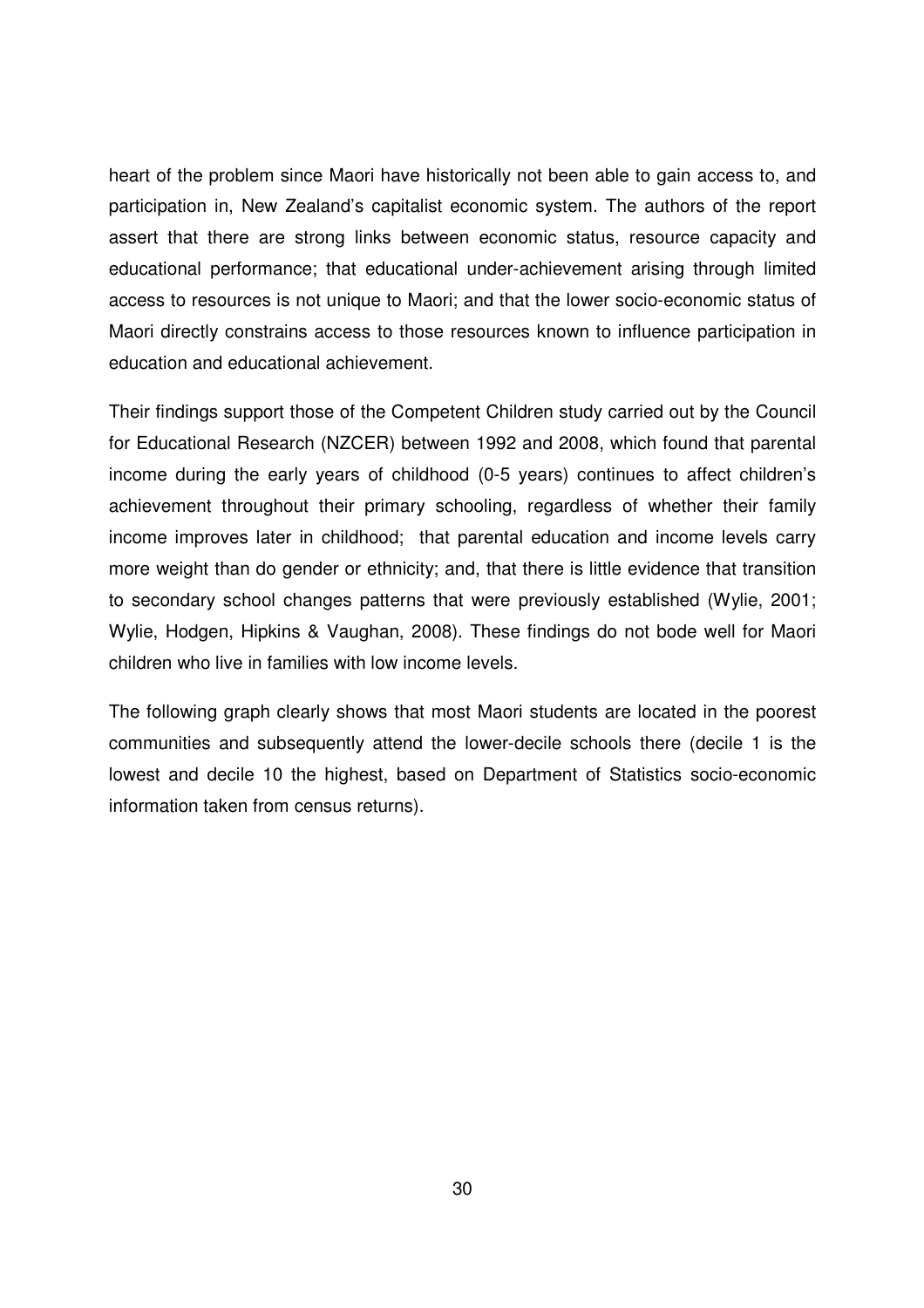

**Graph 2: Learner distribution by decile, Maori and non-Maori, 2007** 

(From: Nga Haeata Matauranga–The Annual report on Maori Education, 2007/08, Chapter 3: Section 3.5 Statistics.)

The Ministry of Education 'State of Education 2008' report states: "Students who leave from a high decile school are much more likely to leave school with UE or a Level 3 qualification or higher, while low decile schools are more likely to have students leave with little or no formal attainment" (Ministry of Education, 2008a, p.7).

### Middle-class Privilege and the Ideology of Equality in Education

While there is little doubt that socio-economic factors play a part in educational success, Thrupp (2007) posits that schooling has become increasingly geared to the interests and concerns of the middle classes and that "there is at various points public, practitioner and policy denial of the problem" (p.77) and a predominance instead of other discourses such as 'school improvement', 'educational leadership' and 'teacher quality' which distract from the reality of growing class inequalities and increasing middle-class advantage. The way the education system perpetuates advantages for the middle classes is a central problem in our society that intersects with other problems, for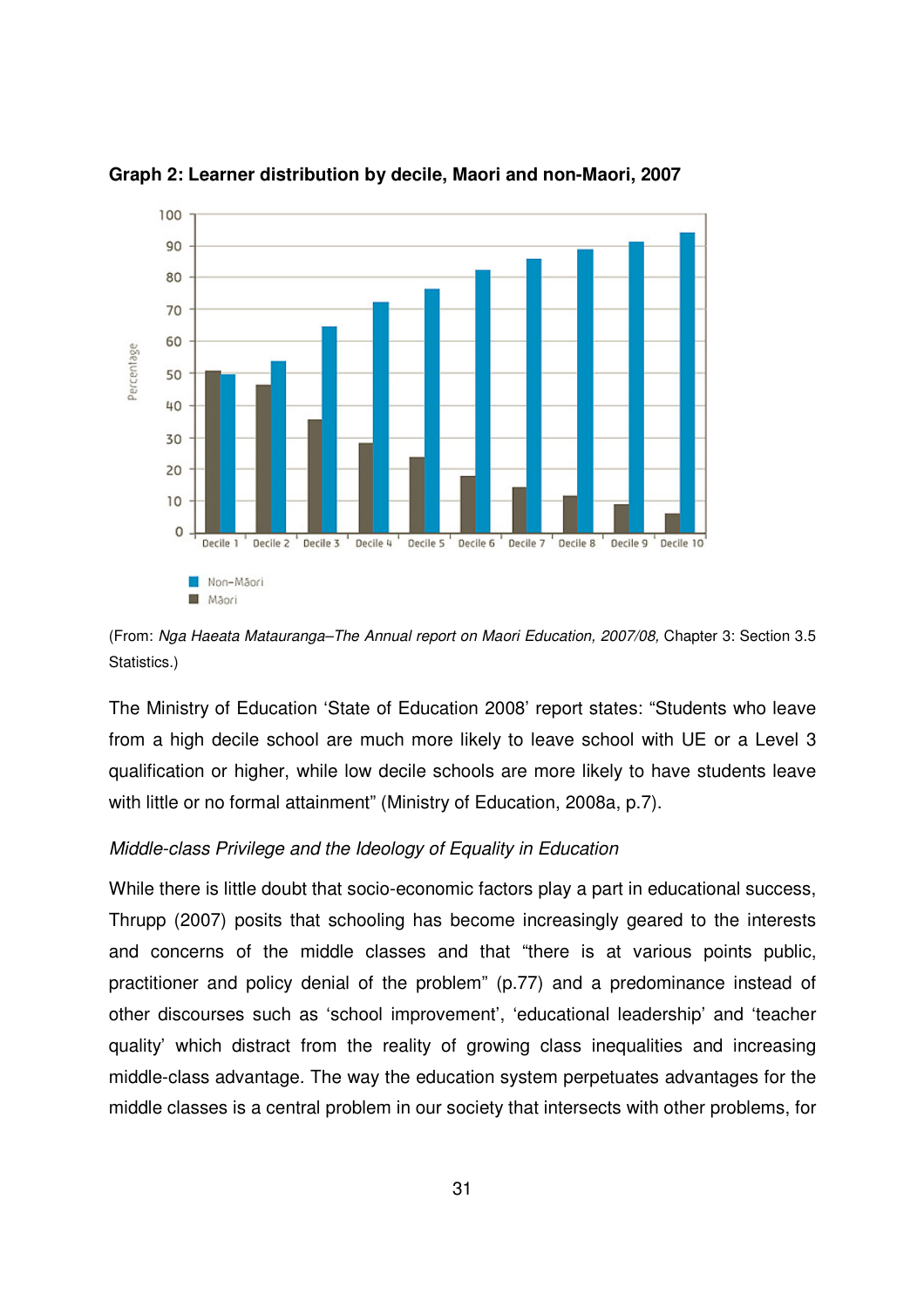example: Maori under-achievement, the resourcing of schools and class inequalities in other sectors such as housing and health (Thrupp, 2008). Thrupp (2006) suggests there is no equality of educational opportunity in Aotearoa-New Zealand and that there are very real historical and structural difficulties that must be overcome if the schooling chances of New Zealand's poorest children are to be improved. He cites Jean Anyon's 1997 research in the United States which concluded that, without a long-range strategy to eradicate the underlying causes of poverty and racial isolation, sustainable progress in educational achievement for minority groups could not be made (Thrupp, 2006).

A 2004 New Zealand Council of Educational Research (NZCER) review of secondary schools concluded that students from families and schools with greater financial resources were advantaged in multiple ways (Hipkins & Hodgen 2004). High-decile and state-integrated schools gained more local funding from school fees and fund-raising, hosted higher numbers of (fee-paying) international students, and were less likely to experience the need to pay for damages resulting from vandalism. Parents of students in these schools also spent considerably more on all aspects of schooling, including outof-school tuition. Most schools had a policy for countering educational disadvantage for Maori students, but this was seldom seen as a priority for target-setting within the school planning and review framework (Hipkins & Hodgen, 2004). However, as necessary as they are, school policies designed to raise teacher expectations of students and to increase teacher effectiveness, are unable to eradicate the causes and effects of poverty and unlikely to reduce social disparities in educational achievement, the causes of which are embedded in the history and structures of the education system (Nash, 2004; Thrupp, 2006).

High Maori unemployment and over-representation in low-skilled jobs is sometimes explained as the fault of Maori themselves. It is said that Maori have failed to take advantage of what the education system has to offer and therefore it is their own fault that they are unemployed, but this explanation relies on the assumption that equal opportunity is available to all members of society through education which has been described as the ideology of equality (Walker, 1991). In a critique of current educational theory around teacher expectations of students Nash (2004) pointed out that when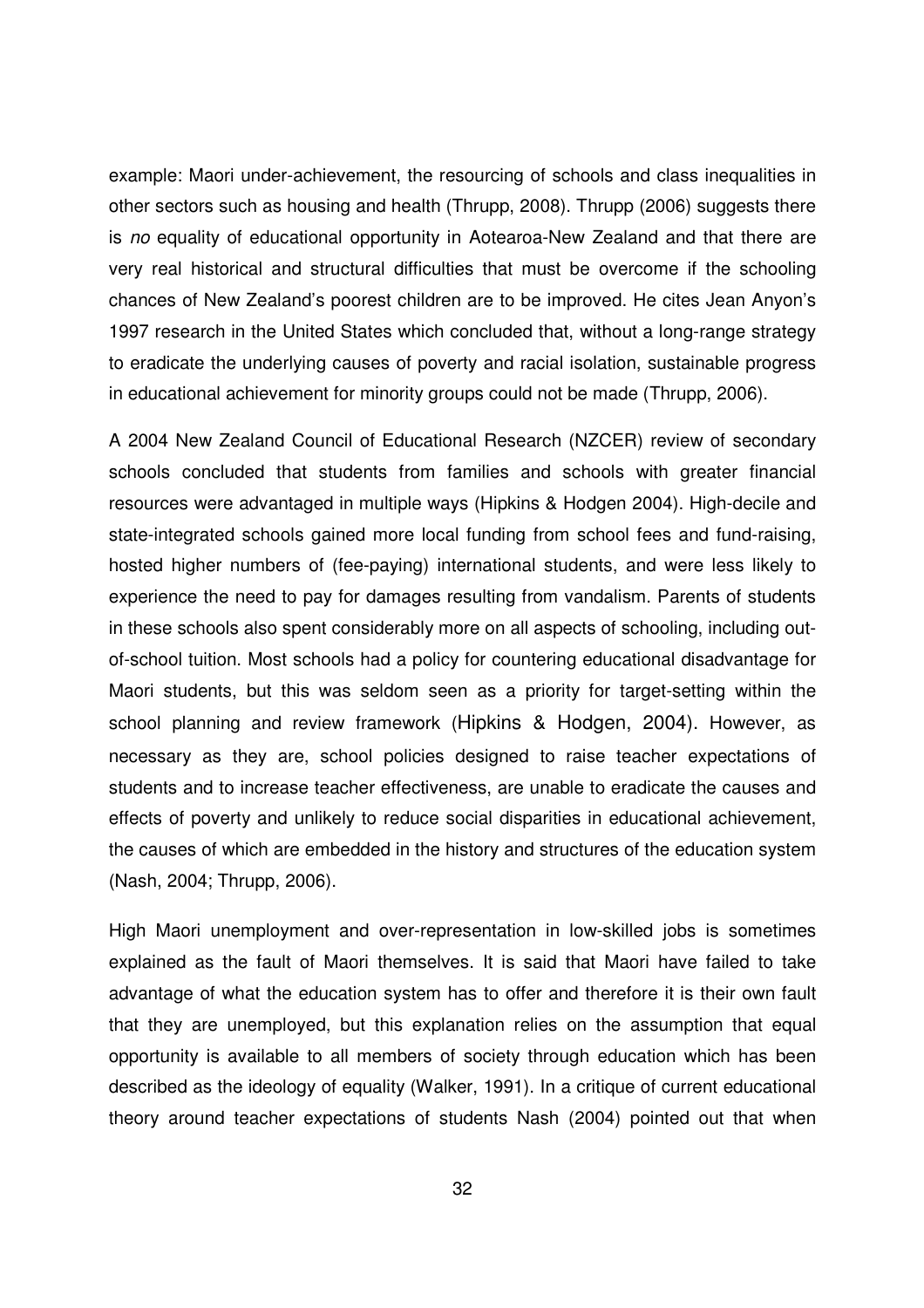children in New Zealand enter school at the age of five, there are already sharp differences in literacy and numeracy skills associated with *class* and *ethnicity* and these continue throughout their schooling, an observation that casts doubt on the existence of equality of opportunity for all and leads one to conclude that unless children have access to the resources known to foster high educational attainment and the culture of the home matches the culture of the school, they will be disadvantaged at school and will struggle to learn within the schooling context.

# **The Mismatch between Maori Culture and the Pedagogies of the Mainstream Education System**

The New Zealand education system is predicated on the knowledge, practices and traditions of the western world which contrast quite markedly with the Maori worldview in fundamental ways. As one example, Maori society is built on collective, co-operative values and processes and the education system is built on the notion of individual achievement and competitiveness. Maori face a disadvantage when attempting to cope with the individualistic aspect of learning which is contrary to cultural practices they are used to. The western schooling structure promotes the individual: individual competition and individual attainment which "enhances the life chances of European children while undermining the cultural beliefs and practices of Maori" (Bishop & Glynn, 1999, p. 36). One study which focused on determining effective teaching practice in Decile 1 schools found that co-operating and working as a collective was, for Maori and Pacific Island students, a familiar way of getting things done and that, when extended within the class, students responded well to sharing, co-operating, supporting and producing as a group (Hill & Hawk, 2000). The findings reinforce Bishop and Glynn's (1999) suggestion that Maori learn better in more social conditions with whanau being the focal point, thus promoting the achievement of the group, not the individual. Glynn et al., (1997) attribute the cultural mismatch within the education system to successive educational policies that required Maori to sacrifice more and more of their language, culture, and their own indigenous aspirations to the needs and goals of the nation, as determined largely by the Pakeha majority. They comment that "participation in mainstream education in New Zealand has come for Maori at a cost of their own language and culture" (p. 111).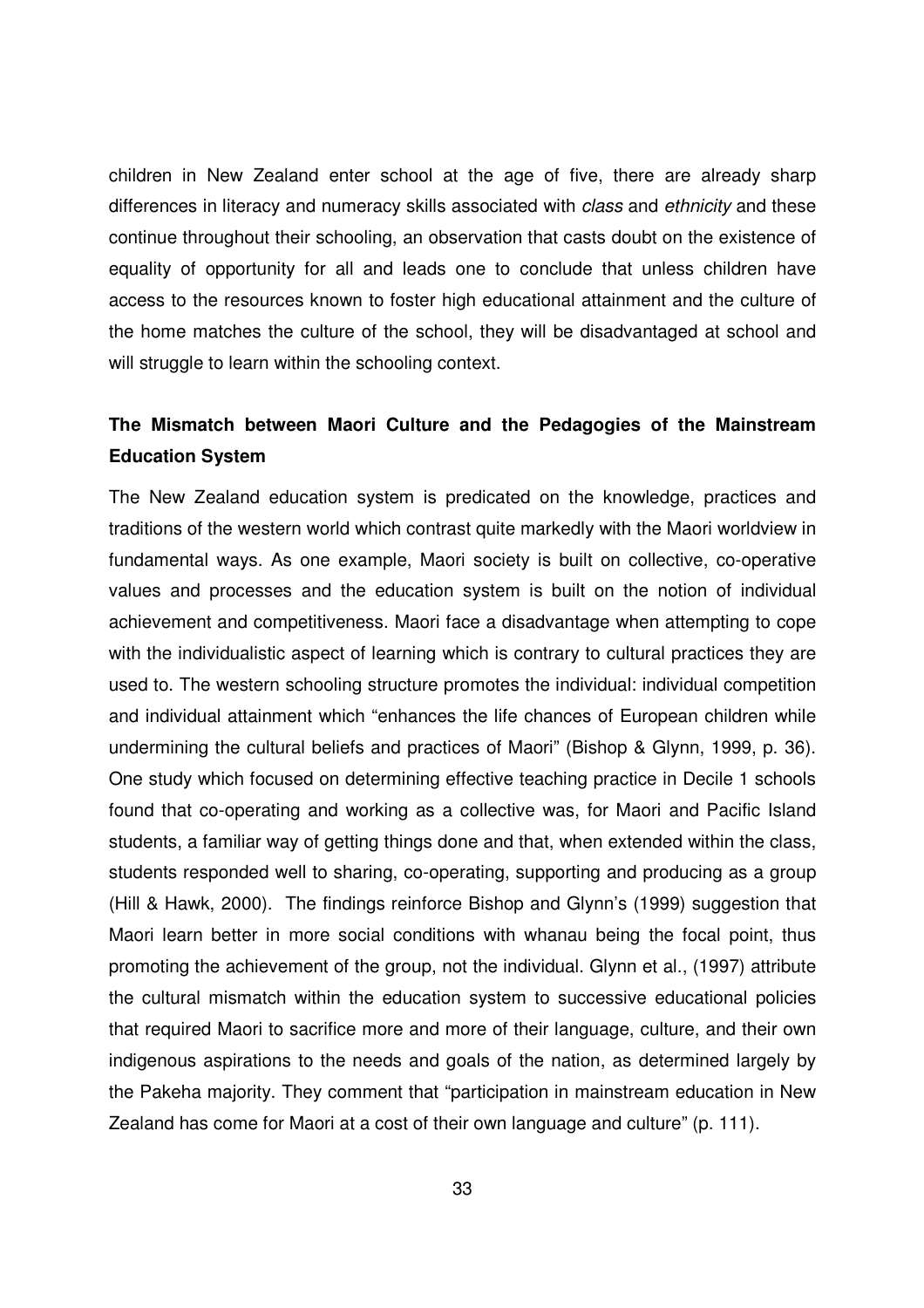The issue of cultural incompatibility was raised as long ago as 1973, when Dr Ranginui Walker responded to a Department of Education review into problems in secondary schools. Walker referred to a Pakeha 'frame of reference', which, he said, often stereotyped Maori success as restricted to limited domains such as sport and music. He noted that when this is added to the notion that conventional schools run counter to important Maori cultural values, the issue of incompatibility of cultures presents a major challenge to education (Walker, 1973). In more recent times Walker (2007) has reiterated his earlier assertions that the 'gaps' in Maori educational achievement are structural and are related to the monocultural nature of our collective society and it's power structures, which derive from colonialism.

Describing Maori academic under-achievement as providing disturbing patterns in education reports over many years, MacFarlane (2004) suggests there is hope if people are prepared to "listen to culture", a point reiterated by others (Bishop, 1996a; Bishop & Glynn, 1999; Bishop & Berryman, 2006). MacFarlane contends that it is important to establish where educational processes are succeeding for Maori students and to look at their life experiences, their knowledge of Te Reo and Tikanga Maori and their cultural contexts, as many Maori students live their lives in cultural and community contexts that are quite different from those of the school and the mainstream community. He suggests that ignorance of Maori customs and practices on the part of educators may be a critical factor in the failure of Maori students in mainstream settings where the customs and practices are based on the dominant majority culture.

Smith and Smith (1995) comment that Maori people, through kaupapa Maori initiatives, "are demanding that their educational needs be seen as an extension of their cultural survival, not an alternative" (p. 183). However, they note that the establishment of Maori initiatives, within state schooling will only ever have limited autonomy and limited freedom to pursue preferred choices, because of the parameters of unequal power relations.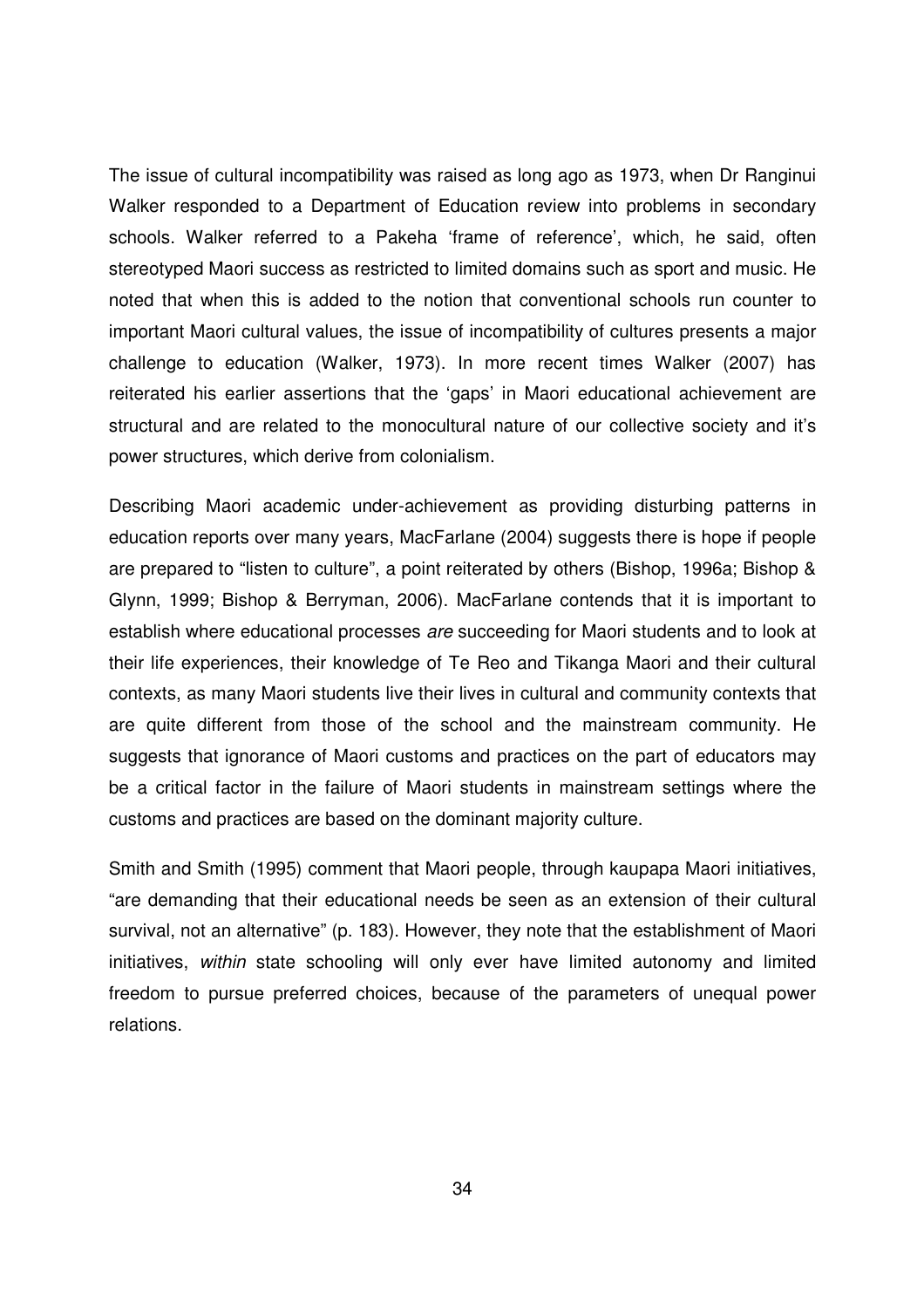#### **Unequal Power Relations**

It has been argued that the root cause of Maori under-achievement in education is the unequal power relations between Maori and Pakeha in a society which accepts the structural relationship of Pakeha domination and Maori subjection as a natural state (Walker, 1996). Walker (1996) asserts that the end result of colonialism is Pakeha dominance and Maori subjection, with that dominance predicated on notions of cultural and racial superiority. He considers that this is what is responsible for the unequal balance that exists today within the country's educational and other institutions. Parker (1991) describes a system of institutionalised inequality and injustice which has served to oppress the people of the land. She argues that Pakeha attempts to collate, analyse and interpret the data around disparities amounts to naivete at best, fails to translate into meaningful action, and fails completely to address the real issues of power and control – rights acknowledged and guaranteed under the Treaty of Waitangi. Walker (2004) comments that when the 'closing the gaps' policy of the 1990s became a 'poisoned chalice' and was subsequently dropped when the opposition party claimed the policy favoured Maori, (thereby leading to potential voter backlash), it confirmed to Maori that the gaps were in fact a structural problem of Pakeha power and domination (p.321).

#### Classroom Interactions

The issue of unequal power relations is not just one of government, or government representatives, having power over Maori and either ignoring or denying Maori aspirations. It is an issue that exists within school structures, and indeed, within classrooms, with Bishop and Glynn (1999) referring to "a pattern of dominance and subordination and its constituent classroom interaction patterns (pedagogy) that perpetuates the non-participation of many young Maori in the benefits that the education system has to offer" (p.131). They identify teachers as having power over the curriculum and classroom interactions by creating and participating in teaching contexts that represent the knowledge bases, beliefs, values and practices of a western worldview while assuming this is appropriate for all children. MacFarlane (2004) reminds us that when the powerful dominant culture asserts that all children are the same (homogenises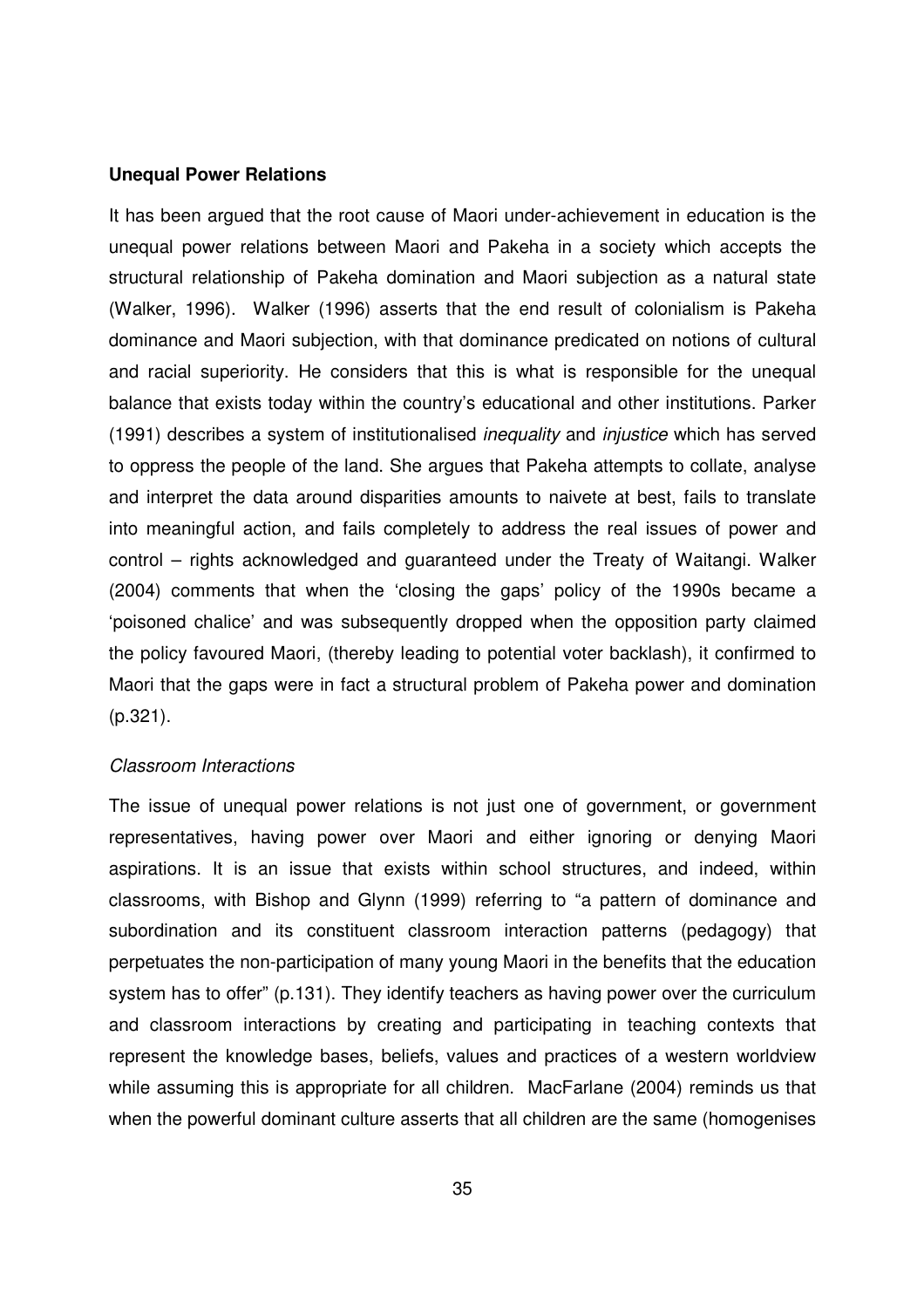differences) there is a real danger that individual differences, cultural identities, and culturally-preferred values and practices will be marginalised and ignored.

### The Entrenchment of Western Hegemony

Hegemony is a way of thinking that occurs when oppressed groups take on the dominant majority group's thinking and ideas uncritically and as 'common-sense', even though those ideas may in fact be contributing to forming their own oppression (G. Smith, 2003a; G. Smith, 2003b). The policies and practices of the current education system were developed, and continue to be developed, within a framework of neocolonialism. As a result, they continue to serve the interests of a mono-cultural elite, comprising mainly middle-class European (Bishop et al., 2009). As Maori have had no real say in mainstream education, the inclusion of Maori knowledge and values in the curriculum, in pedagogical practices and in organisational forms has been minimal (Penetito, 2005) and Walker (2004) asserts that "every gain made in the second half of the  $20<sup>th</sup>$  century was achieved by struggling against the hegemony of Pakeha power" (p.357). Smith and Smith (1995) go as far as to state that "the political, social and economic domination of Maori is facilitated by a schooling and education system that serves the interests of Pakeha society" (p. 195).

Socialist theory identifies *class distinction* as the cause of much of the inequality and injustice that those in the working classes suffer. Maori are included in these exploited classes because, as indigenous people impacted by colonisation, they have lost their 'capital' and the power that goes with it (Eketone, 2008). The hegemonic power of the current capitalism-based economic system relies on hegemonic processes of education and mass media to ensure that working people remain submissive to their role as a readily-exploited workforce. Kaupapa Maori theory, with its focus on emancipation and the exposing of power relations in societies, belongs alongside critical theory, as kaupapa Maori theory seeks "to affect the unequal power relations inherent in New Zealand society" and to provide "resistance to Western hegemony" (Eketone, 2008, p.3).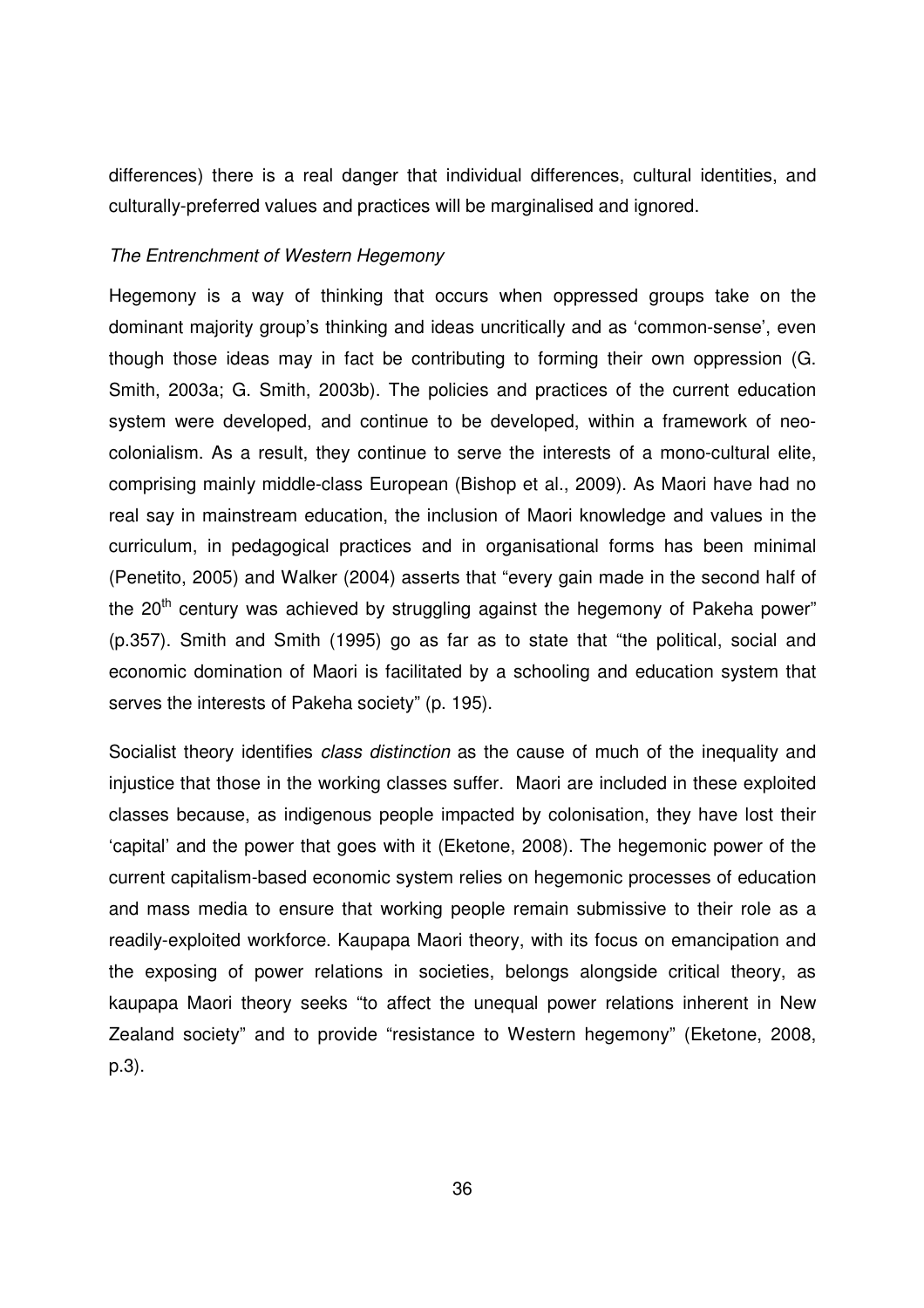#### Deficit Theorising

While the ideologies of race which controlled Maori access to 'knowledge-power' in the earlier colonial past may no longer be promoted, they were however, replaced by 'cultural deprivation' and 'cultural deficit' theories from the 1970s onwards. Cultural deficit theory, being closely aligned to issues of power relations and class control, has been described as victim-blaming and even "a convenient cloak that covers both racism and incompetence" (Caccioppoli & Cullen, 2006, p. 9). Recent studies which used student voice to collect and analyse data, concluded that reasons for low achievement by Maori students not only included low teacher expectations and deficit theorising by teachers, but that good teacher-student relationships are not just important to Maori students, they are a crucial aspect of their education, and are prerequisite for any learning to take place (Bishop, Berryman, Tiakiwai & Richardson, 2003; Hill & Hawk, 1996; Hill & Hawk, 2000). However, good relationships are unlikely to emerge while teachers hold deficit theories about Maori students. The 2003 Best Evidence Synthesis on The Community and Family Influences on Children's Achievement in New Zealand (Biddulph, Biddulph & Biddulph, 2003) discusses the negative impact of deficit theorising on the educational achievement of Maori students in this country, explaining:

…these ideas continue to have a major negative effect on the successful participation of Maori people in mainstream society in general and education in particular. These deficit theories collectively blame the victims by projecting a 'pathology' perspective, that is, by assuming that the problem stems from lack of inherent ability, lack of cultural appropriateness or limited resources. (Biddulph et al., 2003, p. 56)

While Walker sees unequal power relationships as the root cause of Maori underachievement in education, researchers agree, particularly when it is combined with deficit discourses and low teacher expectations of Maori students (Bishop & Glynn, 1999; Caccioppoli & Cullen, 2006; Shields et al., 2005). The issue of cultural incompatibility in schools raised by Walker (1991) and others (Bishop, 1996a; Bishop & Glynn, 1999; Hook, 2006), as well as the issue of power imbalances between Pakeha administrators and Maori parents, and Pakeha teachers and Maori students, are issues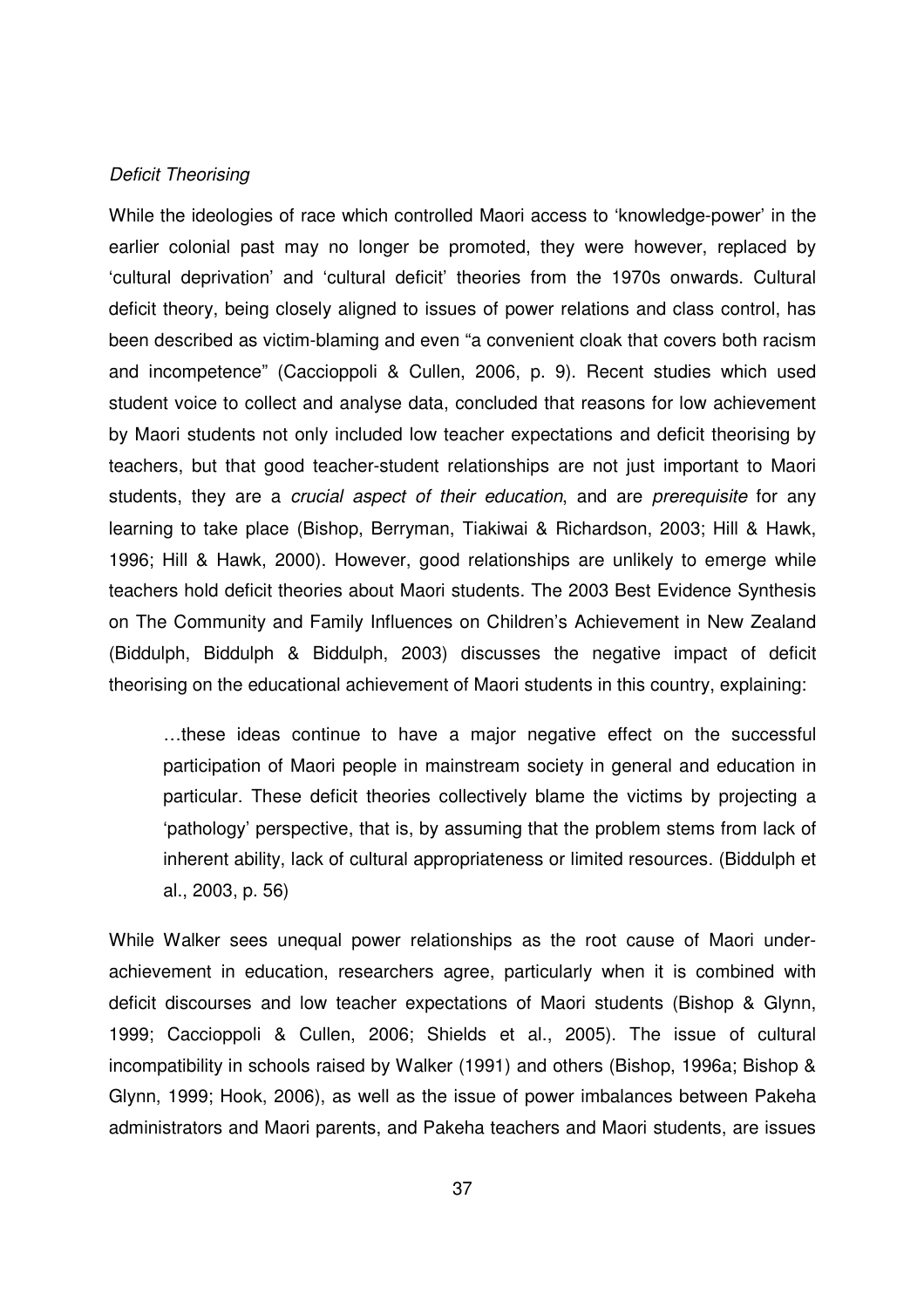that have contributed towards the Maori call for tino rangatiratanga in education as being both a right and a solution to the crisis in education still facing Maori today.

#### **Maori Aspirations for Tino Rangatiratanga**

The 1840 Treaty of Waitangi promised Maori "te tino rangatiratanga o o ratou wenua, o ratou kainga me o ratou taonga katoa" (unqualified exercise of their chieftainship over their lands, villages and all their treasures) (Orange, 2000). As knowledge, accessed through education, is considered by Maori to be a taonga (Metge, 1984; Walker, 2007), calls for tino rangatiratanga within education are not only justifiable, but essential, to enable Maori to address the imbalance in educational attainment and the issues associated with it that have existed for decades (Bishop & Glynn, 1998). Under Article One of the treaty, Maori ceded governorship or administrative control (kawanatanga) to the Crown; however, under Article Two, they retained their sovereign rights to define, promote and control the creation, retention and transmission of language and cultural knowledge (Glynn et al., 1997).

The discourse around tino rangatiratanga (autonomy; self-determination) has arisen within Maori education since the 1970s but was nationally revealed with the birth of the Kohanga Reo movement in 1982. It recurs in the literature constantly (Bishop et. al., 2007a; Durie, 1999; Durie, 2002; Glynn et al., 1997; Maori Education Trust, 2009; Smith & Smith, 1996; Tapine & Waiti, 1997) and is a concept in direct contrast to both past government policies of assimilation and the recommendations of the 1961 Hunn report which promoted integration and cultural uniformity (Hunn, 1961). The desire for autonomy was in response to the lack of programmes and processes within existing educational institutions that were designed to 'reinforce, support or pro-actively co-opt Maori cultural aspirations in ways which are desired by Maori themselves' (G. Smith, 1992, cited in Bishop & Glynn, 1999) as well as a reaction to the growing realisation by Maori that their language was in danger of dying. According to Tapine and Waiti (1997), the underpinning theme of tino rangatiratanga within education is that Maori want the power to determine their own destiny and an education that empowers them, both to participate in, and to determine what is appropriate education for Maori.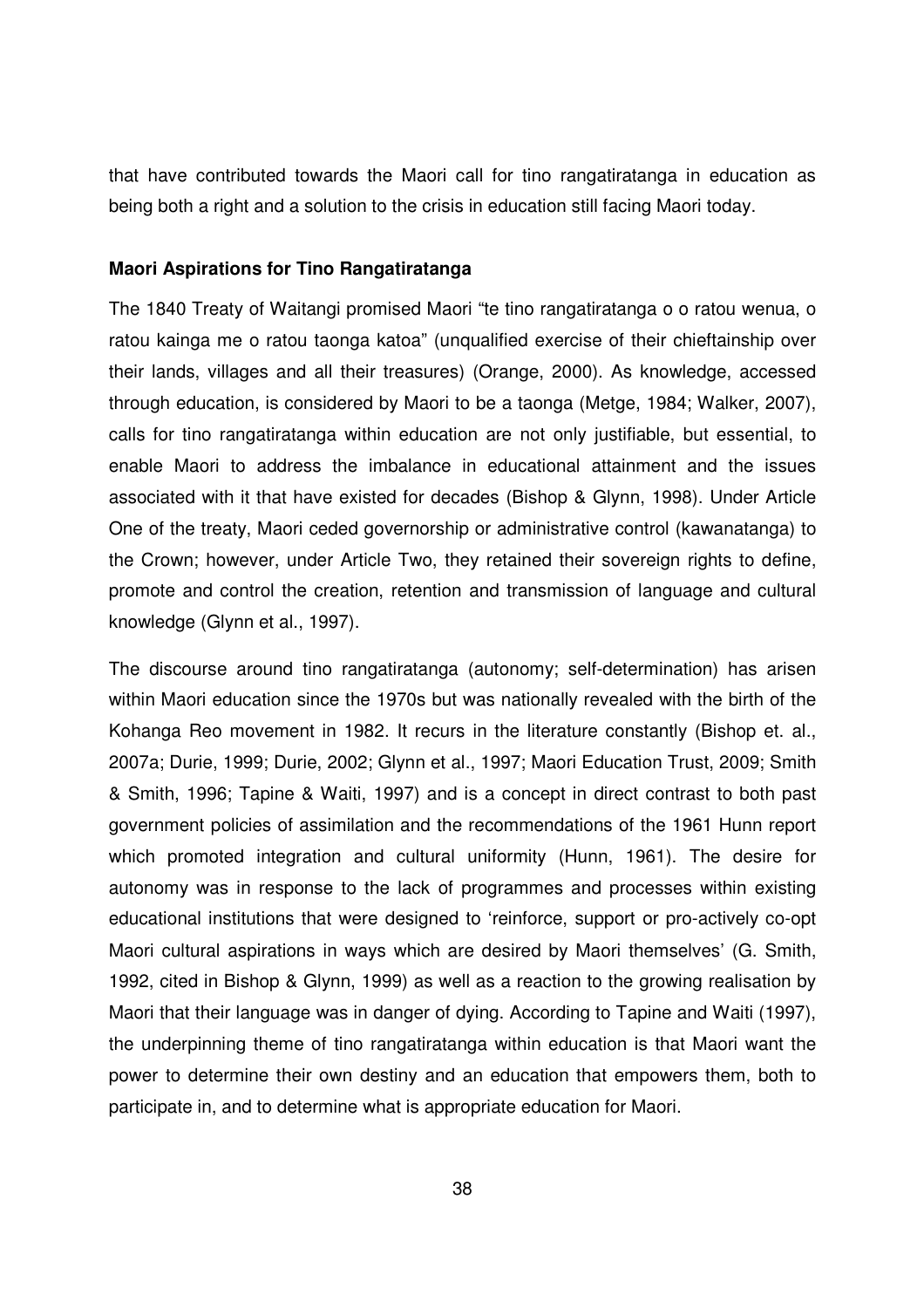The call for tino rangatiratanga in education is in response to a lack of decision-making power; critical analyses of education and schooling; and, as part of a wider move towards Maori development, particularly at iwi level (Smith & Smith, 1996). The failures in education and in other social policy areas were identified as major barriers to Maori development and therefore Maori welcomed the educational reforms of the early 1990s thinking they would be more likely to be able to exercise tino rangatiratanga through involvement on boards of trustees. They assumed they would be able to exercise some control on behalf of Maori interests within schooling and education sites. However, the outcome of that belief was that the strong influence of Pakeha-dominated state control was exposed and many Maori were left disillusioned. Smith and Smith (1996) assert that state control of Maori educational sites such as Te Kohanga Reo and Kura Kaupapa Maori is even apparent and that tino rangatiratanga is only an illusion as the problem of state-derived funding and its necessary accountabilities ensures state control and power is maintained by ruling-class interests.

### Government Support for Tino Rangatiratanga

In 1999, after extensive consultation with Maori, the Ministry of Education published the first Maori Education Strategy containing three main goals, the first goal being to raise the quality of English-medium education for Maori. This was nothing new as successive governments over many decades had expressed that wish; the significance of the Strategy was that the other two goals supported the growth of high-quality kaupapa Maori education and greater Maori involvement and authority in education, hence supporting Maori aspirations for tino rangatiratanga.

In 2007 the ministry released another draft Maori Education Strategy Ka Hikitia -Managing for Success combining the ministry's 1999 goals with actions and targets to achieve the goals. In 2001, in response to the Hui Taumata Matauranga, held at Turangi and Taupo, Professor Mason Durie had developed a framework for considering Maori educational advancement (Durie, 2001a). This framework included three main goals: to live as Maori; to actively participate as citizens of the world; and, to enjoy good health and a high standard of living. In order to reach these goals he postulated a set of principles and differing pathways to guide educators and it is this Maori-designed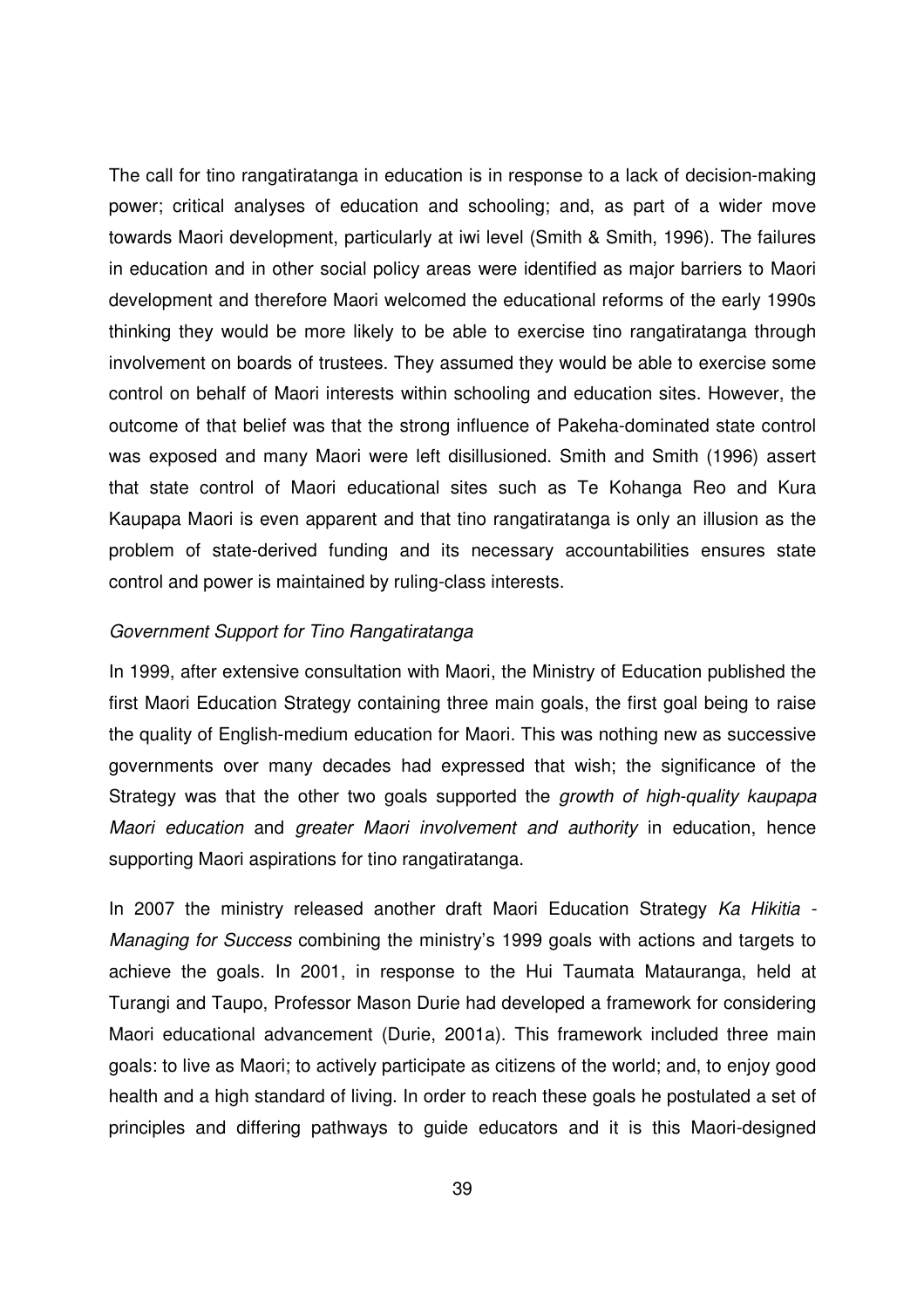framework which forms the basis of the redeveloped Maori Education Strategy (Ministry of Education, 2008b).

A major focus of Ka Hikitia – Managing for Success is "Maori enjoying education success as Maori" (Ministry of Education, 2008b). Ka Hikitia – Managing for Success takes an evidence-based, outcomes-focused, 'Maori potential approach' and has three key underlying principles:

- Maori Potential: all Maori learners have unlimited potential
- Cultural Advantage: all Maori have cultural advantage by virtue of who they are being Maori is an asset; not a problem
- Inherent Capability: all Maori are inherently capable of achieving success (Ministry of Education, 2008b, p. 19)

These underlying principles are in direct contrast to the historical deficit theorising whereby being Maori was viewed as a disadvantage. Research by Bishop and Glynn (1999) indicated that culture does count; culture affords the student to feel valued and research indicates that "students are more likely to achieve when they see themselves, their whanau, hapu and iwi reflected in the teaching content and environment and are able to be Maori in all learning contexts" (Ministry of Education, 2008b, p. 20)

When the Maori Education Foundation (now the Maori Education Trust) was established in 1961, its basic objective was to encourage Maori into tertiary education through grants and scholarships. It continues to promote improvements in Maori educational attainment to this day; however, with the added objective of "promoting Tino Rangatiratanga" in education development (Maori Education Trust, 2009, p.3), an aspiration that has been transparently on the Maori education agenda for around thirty years.

# **The Influence of Whanau/Families on the Achievement of Students**

The importance of the whanau/family as a strong influence on education outcomes for Maori students has been identified in several research studies (Kay, 2008; Mikaere &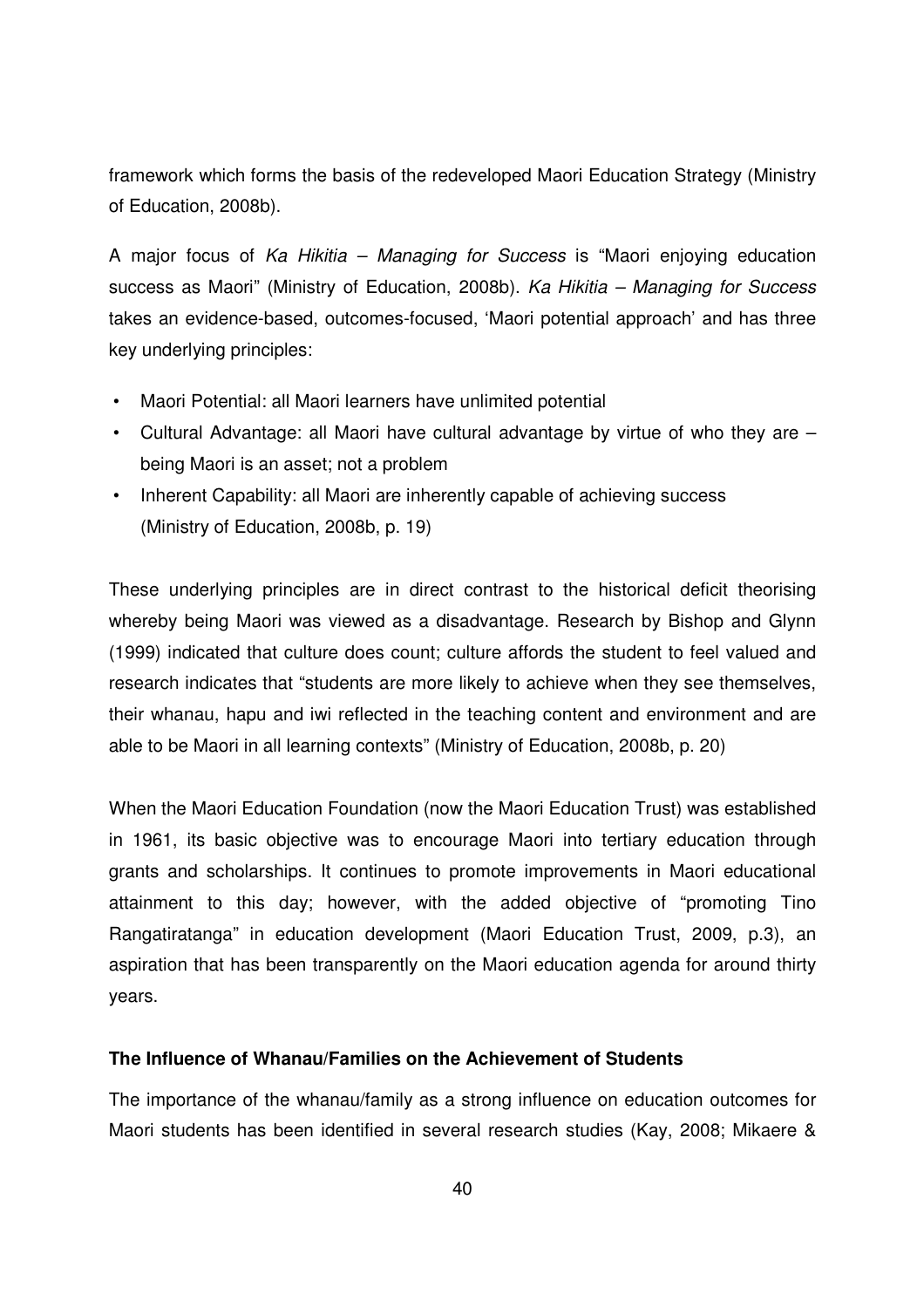Loane, 2001; Te Puni Kokiri, 1994). A 1994 Te Puni Kokiri survey of 1889 senior Maori students drawn from 118 schools around the country found that the students had received a lot of encouragement from their parents and active support of their school activities. 85% of these students said they talked to their parents about things that happened at school; nearly two-thirds said they talked to their parents specifically about their homework; and over two-thirds said their parents had actively encouraged them to stay on at school. Typically, this encouragement arose out of parental concern about the obtainment of good qualifications and consequently, good employment. A 2001 survey by Mikaere and Loane of 182 Maori parents whose children did well at school concluded the children's high achievement was because they came from a stable home environment and had strong whanau support from parents and others who valued education and took an active interest in the child's education.

The findings in a 2008 case study involving senior Maori students also found that the whanau had the greatest positive influence on all the students who were interviewed, and that in particular, one significant family member had played a major part in that influence. All the students stated that their parents valued education (Kay, 2008). The importance of parents, whanau and community in supporting achievement is acknowledged in research findings by Bishop et al. (2003) but they warn that relations between mainstream secondary schools and Maori parents are "at a standoff, exacerbated by discourses of blame and guilt" (p. 204). They suggest that classroom relationships and interactions must be addressed before home and school relations can be.

### **Conclusion**

It is clear from the literature that the problem of inequitable education outcomes for Maori students is a complex one grounded in the history of Maori education, and that there is no single factor that can be said to be the main influence on the achievement of Maori students in mainstream education. However, there are several strong factors which can be identified from the literature such as: teacher-student relationships; cultural compatibility; power relations; deficit theorising; socio-economic disparities and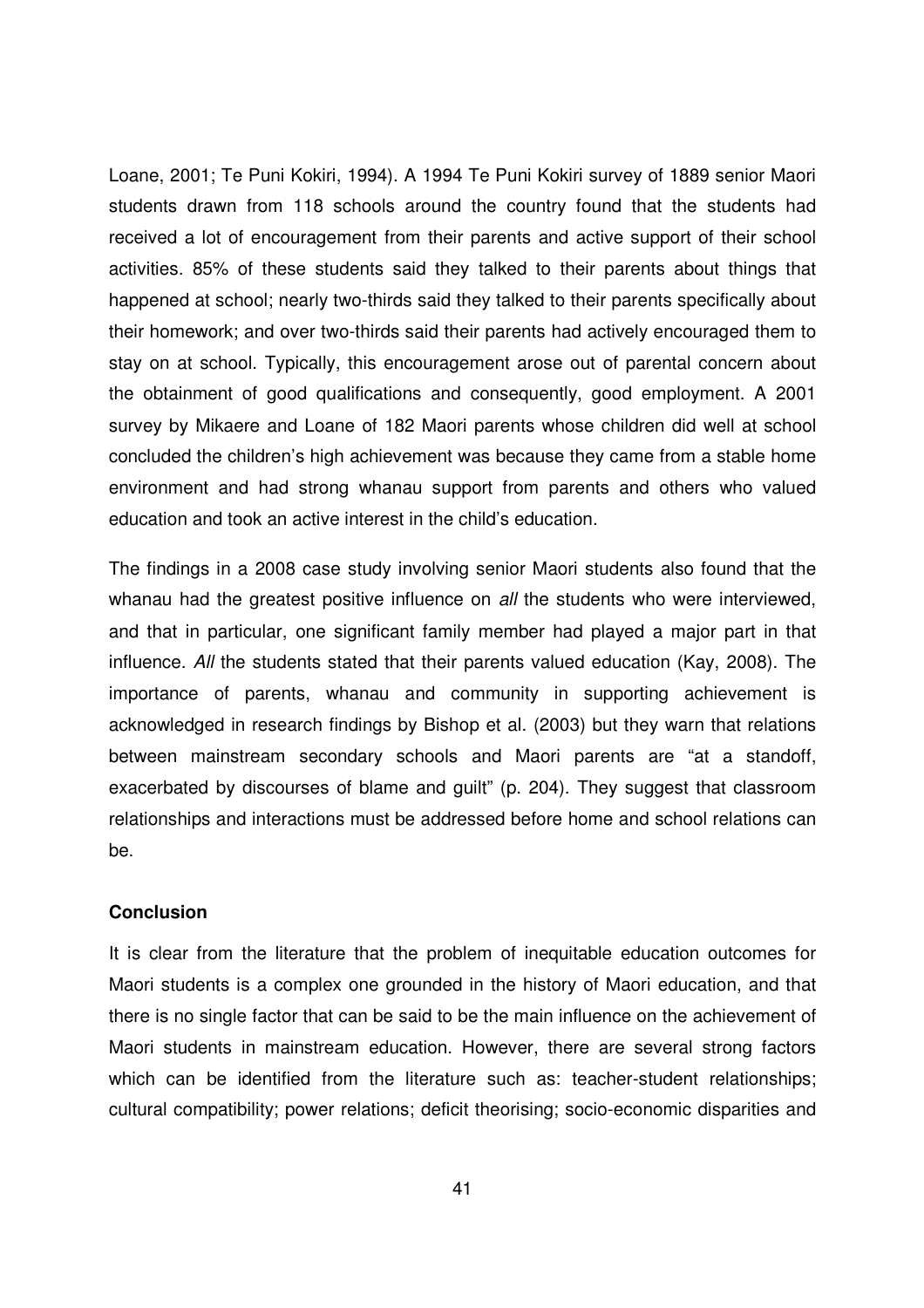the influence of whanau. The understanding gained from studying the historical context and these factors has enabled me to appreciate the barriers that Maori students, their whanau and their schools face in their collective desire to improve educational outcomes for Maori, and hence, advance the life chances of the students and their future whanau.

The main themes that emerged in the literature which influenced the basis of my research with the students were: the extent to which whanau influence a secondary student to stay on at school; whether teacher-student relationships are crucial to student retention or not; the nature of the impact of socio-economic disparities (if any exist) on the student's ability to stay at school and whether the school plays a mediating part in alleviating this impact; and, whether or not the students felt there was a cultural mismatch between schools and Maori students. I was interested to find out if any of the Year 13 students identified these as factors that influenced their decisions to stay at school, as well as to discover any other explanatory factors that the students might identify.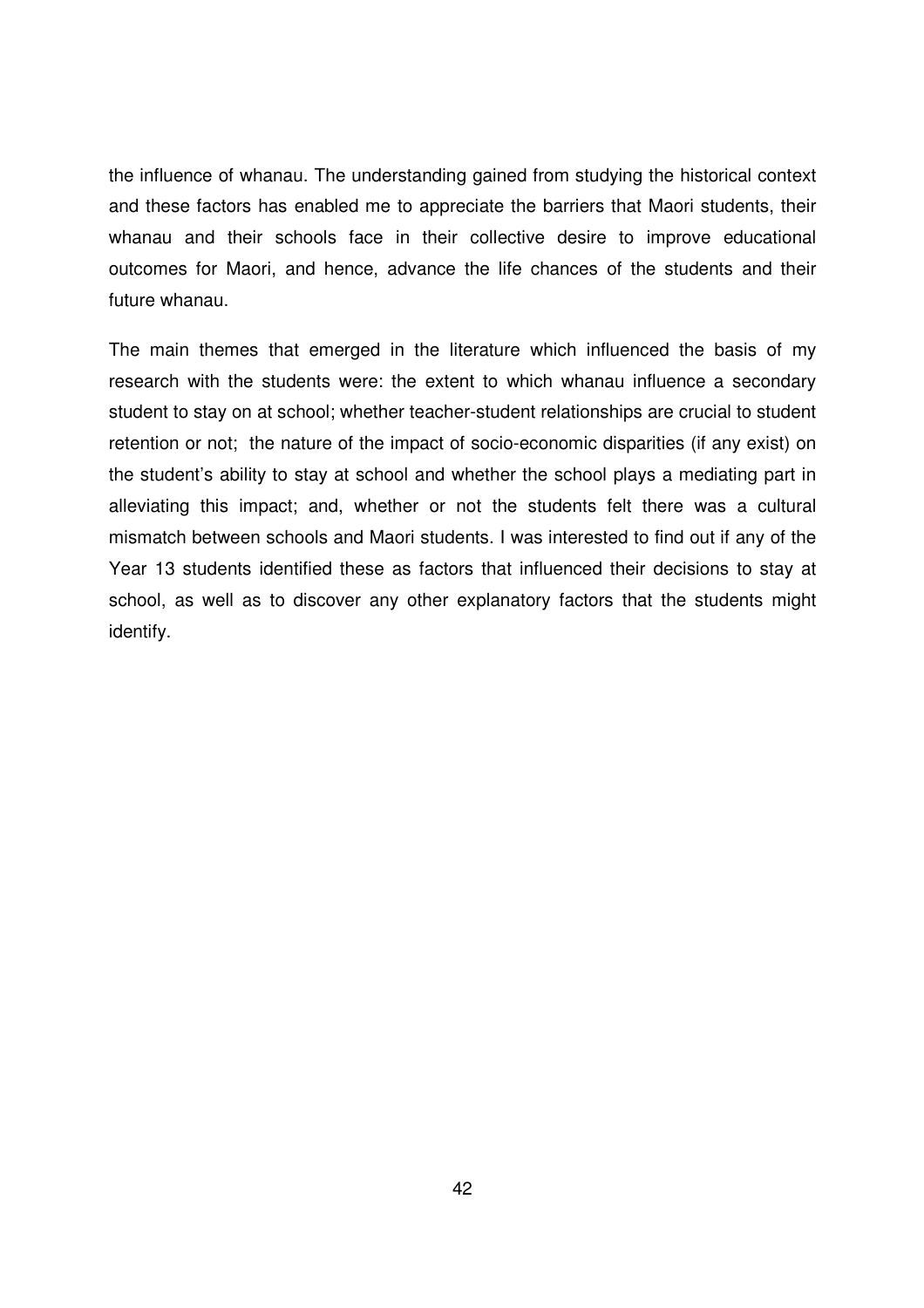# **CHAPTER THREE: METHODOLOGY**

### **Introduction**

This chapter outlines the research questions, describes the methodological approach used and explains some of the limitations of qualitative research and how these were mitigated. It then aligns the methodology with a discussion regarding research which involves Maori participants and the incorporation of a kaupapa Maori perspective. This discussion covers models that can be used to guide non-Maori researchers, researcher competencies deemed necessary for engagement with Maori research participants and a brief description of kaupapa Maori research in relation to the context of this study. A description of the sample group of participants and an explanation of how the data was collected and analysed is then provided. The last section covers a discussion of key ethical issues in the research and how these were addressed.

# **The Research Questions**

The purpose of the research was to investigate significant factors which had contributed towards the sample group of Maori students remaining in mainstream secondary school until Year 13. The questions which guided the study were:

- What is the historical context for Maori educational achievement?
- What significant factors have contributed to the sample group of Maori students remaining at school through to Year 13?
- How have these factors contributed to them remaining at school?
- What are some implications for schools with regard to the discussions of the students' experiences and aspirations for the future?

# **Methodological Approach**

This study sought to focus on positive factors which had influenced the sample group of Maori students to remain at secondary school until Year 13 and adopted qualitative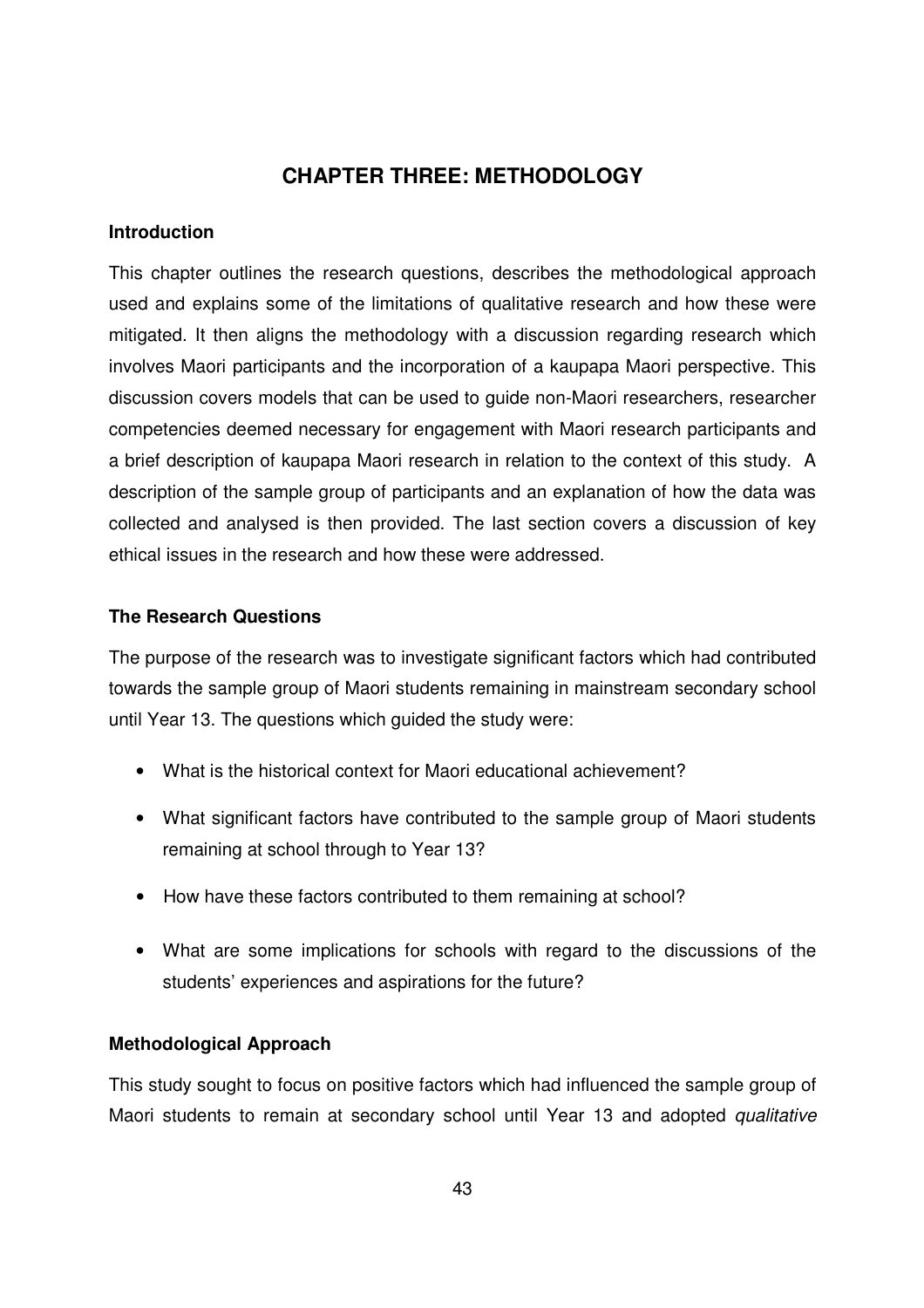research methodology as most suitable to gaining a depth of understanding of their experiences and opinions. In reviewing the literature on Maori education to ascertain the historical context for Maori educational achievement, it was noticeable that a lot of the research was centred on the under-achievement of Maori students within the mainstream system, and the perceived historical, cultural and socio-economic reasons for disparities that exist between Maori and non-Maori students. The strengths-based approach of this research study was in contrast to most of the existing research but was in keeping with 'Ka Hikitia', the Ministry of Education's (MoE) Maori Education Strategy which calls for a shift away from deficit discourses. The use of student voice as a methodology is in keeping with The New Zealand Curriculum vision of "Young people who will be confident, connected, actively involved, lifelong learners" (Ministry of Education, 2007b, p. 8). One of the stated characteristics of effective assessment in this document is that it involves students and "They discuss, clarify, and reflect on their goals, strategies, and progress with their teachers, their parents, and one another." (p. 40)

### **Qualitative Research**

Qualitative research is an inherently political field of research methodology which is shaped by multiple ethical and political positions (Denzin & Lincoln, 2005). It aims to uncover the lived reality or constructed meanings of research participants by gathering a rich description of the phenomenon of interest with the aim of illuminating the experience or understanding of it for others (Mutch, 2005). In this research study, those 'others' that the study seeks to inform are the educational community: principals, teachers and whanau, of which I am also a part. As a teacher and a parent of Maori children and grandchildren, I am more than just interested in what affects Maori students in education. I am concerned from a social justice perspective – the present system is delivering unjust outcomes to Maori students.

The 'phenomenon of interest' of this study is those factors which encourage, motivate and enable Maori students to stay on at secondary school. The research method used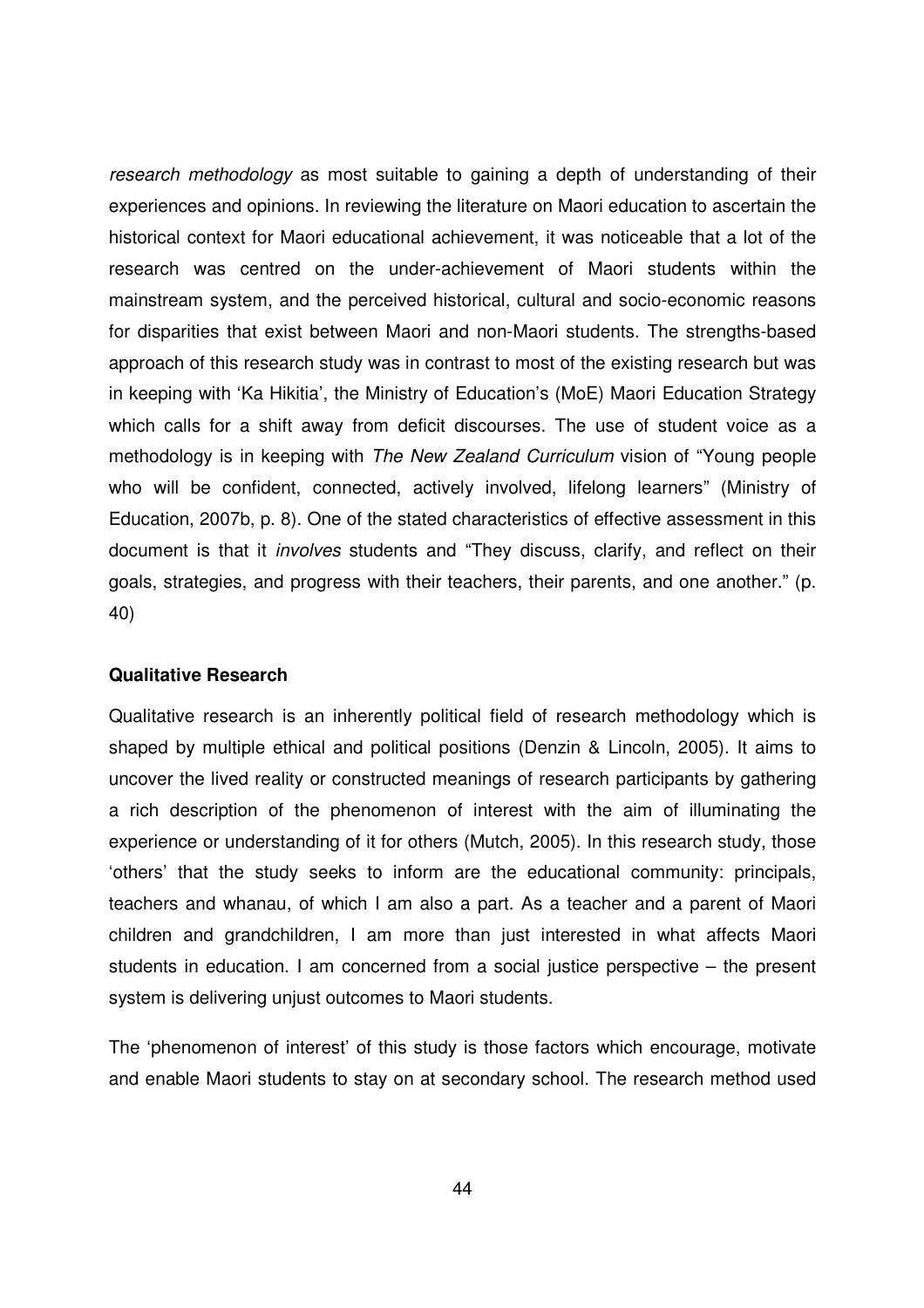in this study was the focus-group interview which has been referred to by Kvale (1996) as a "construction site of knowledge" (p.2).

Qualitative interviews are enhanced when the interviewer has established a relationship with the research participants before interviews begin, and a comfortable environment conducive to people speaking freely and without interruptions is also required (Mutch, 2005). Although establishing trust and openness is essential in qualitative research, as Denzin and Lincoln (2005) stress, there is no clear window into the inner life of an individual as "Any gaze is always filtered through the lenses of language, gender, social class, race and ethnicity" (p. 21) and it was these lenses (Pakeha; female; older; teacher/researcher) that I was very aware of and sought to neutralise as much as was possible through the collaborative storying method of the focus-group interviews which Bishop (1996b) describes as a kaupapa Maori approach to research.

### **Limitations of Qualitative Research**

It has been said that if the researcher uses only one method of research, the validity of the research can be compromised as the *interpretation of the data* is influenced by the researcher's own experiences and by his or her powers of reasoning (Cohen, Manion and Morrison, 2007) which may be quite different to those of the researched. Therefore, any research done with Maori by non-Maori must take this into account by choosing a method of interpreting the data that allows the research participants control over the data interpretation. This study used participant-validation of the interview transcripts and the interim findings of the research to counteract the possibility of compromising research validity. LeCompte and Goetz (cited in Bryman, 2008) argue that internal validity tends to be a strength of qualitative research (p. 376).

Another limitation of qualitative research is what Kvale (1996) sees as "steering the interview" (p. 126) when the interviewer introduces topics into the discussion then uses leading questions to direct the course of the interview although it is hard to imagine a qualitative research tool that does not employ the interaction of people to produce new knowledge, as the two are interdependent (Kvale, 1996). However, because of the potential for researcher-bias in qualitative research, researchers have now begun to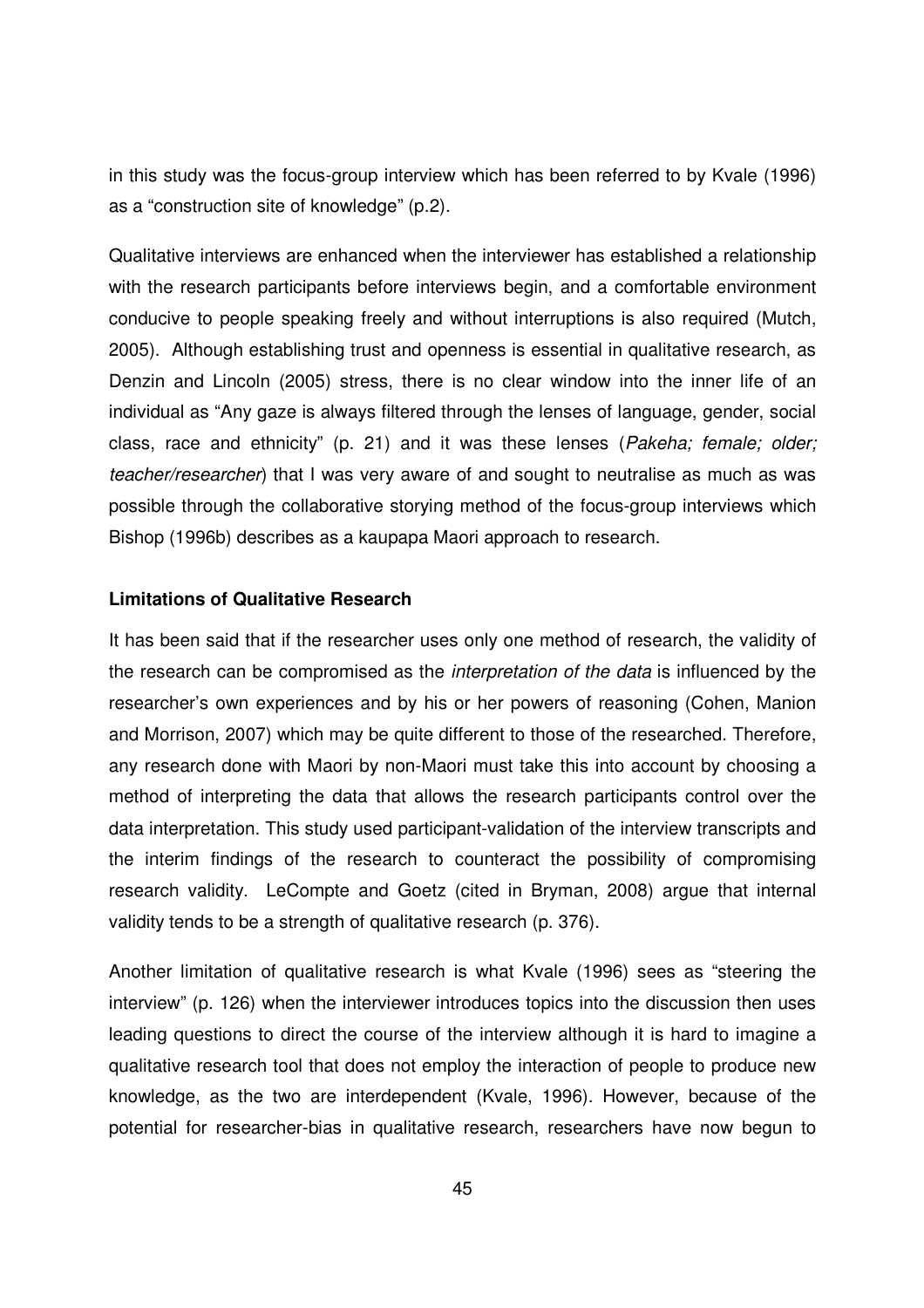accept that interviews are not neutral tools of data gathering and analysis (Cohen, Manion and Morrison, 2007). In this research study, a genuine attempt to minimise researcher-influence on the content of the data was made by using the semi-structured interview; by refraining from asking 'leading' questions; through asking open-ended questions; in using brief 'prompts'; and, by deliberately building in tikanga Maori to the research methodology to empower the research participants. Similarly, by using participant quotes verbatim and obtaining participant verification of the data, misinterpretation of the data was minimised.

As this research involved a small number of participants it is not possible to generalise the findings to a sector of the population, or even to a larger group, therefore the scope of the findings is limited to those involved in the research only and is not representative of all Year 13 Maori students. However, as Bryman (2008, p. 391) states "… the findings of qualitative research are to generalise to theory rather than to populations."

#### **Research Involving Maori Participants**

Early Pakeha research about Maori people has been described as being "one of colonialism's most sordid legacies" (Denzin and Lincoln, 2005, p. 1) and Linda Smith (1999) describes the word research as "…probably one of the dirtiest words in the indigenous world's vocabulary" (p. 1). In the past, Maori experience of Pakeha research has been that the researchers construct the research questions, decide how the data is to be collected and which statistical tests will be applied to the data and, despite initial researcher assurances that there would be no biases to the research, it is Maori who are then constructed as having a deficit when compared to a Pakeha population (Cram, 1993). This has been a common complaint amongst indigenous peoples who have argued that deficit theories imply that the positions they occupy are somehow their own fault, due to their inherent inferiority to their coloniser counterparts (Bishop, 1999). Within New Zealand, cultural deficit theory and the mass of research it promoted in the  $20<sup>th</sup>$  century had a very negative impact on Maori people (Jones et al., 1995). The political implications of this victim-blaming research are far-reaching when it is used to inform government assimilationist policy and as Cram (1993) stresses, research that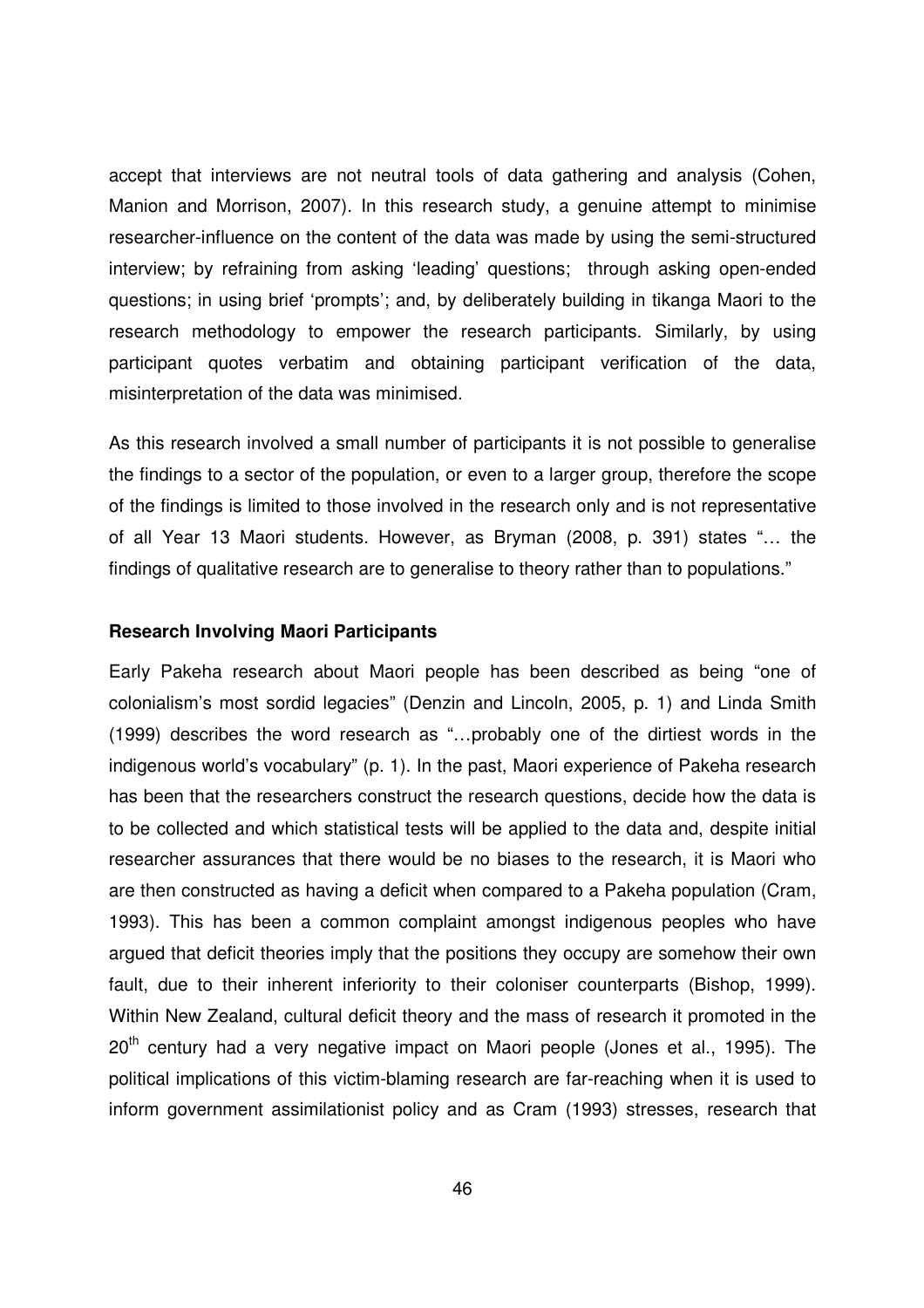informs solutions and facilitates change is what is needed, rather than research which is merely descriptive and tells Maori nothing that they don't already know.

An important aspect to research involving Maori research participants is that the researcher's racial or biological origin or skin colour is less important than the ability of the researcher to operate comfortably in both cultures, to be bicultural and preferably bilingual too (Stokes, 1985). The issue of Pakeha researchers working with Maori research participants is addressed by Smith (1990) who proposes four models that enable Pakeha to carry out culturally appropriate research:

- The tiaki model (mentoring) where the research process is guided and mediated by authoritative Maori people
- The whangai model (adoption) where the researcher is 'adopted' as one of the whanau
- The *power-sharing model* where community assistance is sought by the researcher to develop the research in a meaningful way
- The empowering outcomes model whereby the research delivers answers and information that Maori want to know such as the Richard Benton research about Maori language that informed concern about the survival of Te Reo.

This research can be described as incorporating both the tiaki and power-sharing models and was guided by my supervisor, Dr. Jenny Ritchie, who has experience in working collaboratively with Maori co-researchers. I was also guided by Maori members of the education community who were interested in the research and assisted me by providing access to a marae venue, helping with afternoon tea for the students and providing affirmations of encouragement and support towards myself, my co-facilitator, and the students themselves.

# **Addressing Ethical Considerations**

Before embarking on this research project an application was presented to, and approved by the ethics committee of Unitec New Zealand. In outlining the research, assurance was given that the research process was consistent with the provisions of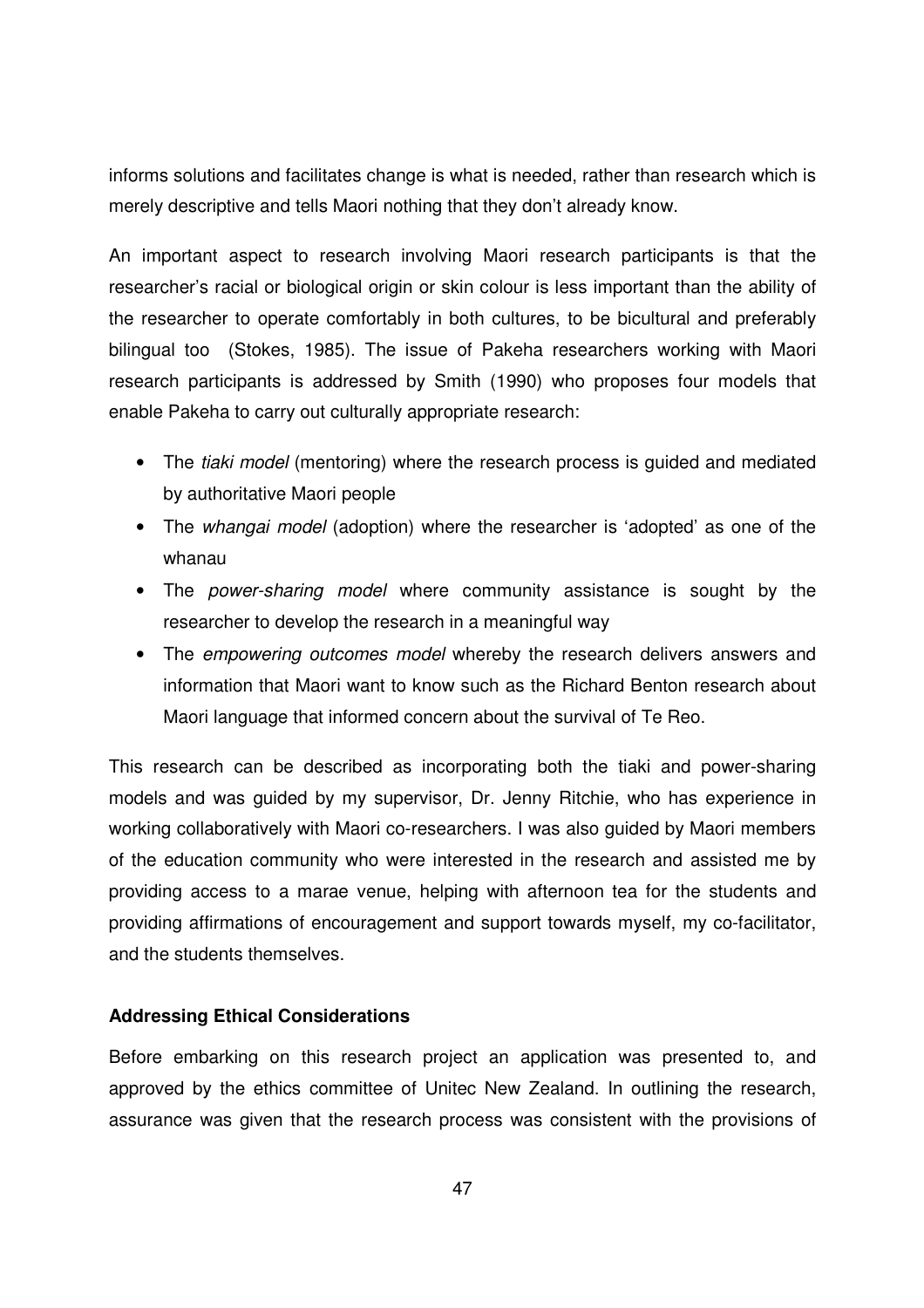the Treaty of Waitangi and that the ethical principles governing research and teaching activities with people would be adhered to. Those ethical principles, which are explained further in later sections, are:

- Informed and voluntary consent
- Respect for rights and confidentiality and preservation of anonymity
- Minimisation of harm
- Cultural and social sensitivity
- Limitation of deception
- Respect for intellectual and cultural property ownership
- Avoidance of conflict of interest
- Research design adequacy (Unitec New Zealand, 2009).

# **Obtaining Consent**

Before embarking on the research component of this study, permission was sought from the principals of the schools concerned; contact was made with pakeke (adults) from the marae committee of the marae adjacent to one of the schools, with a whanau representative on the school Board of Trustees and with the Deputy Principal and the Head of Department/Maori language teacher at the other school. This series of hui (meetings) took place prior to any contact with the students. Following this, a meeting was held (at each school) and groups of Year 13 Maori students identified by the schools were given information about the aims and methodology of the intended research, a question and answer session was held, and they took away information sheets to discuss the intended research with their whanau. At the next hui, those who attended were invited to participate in the research and were given consent forms to take away with them. A total of thirteen students consented to being interviewed.

At one of the schools the participating students and the marae committee representative decided that interviews would be conducted at the marae beside the school and the other school provided a comfortable and private meeting room as a venue. The students at each school decided the days and times when they would come and in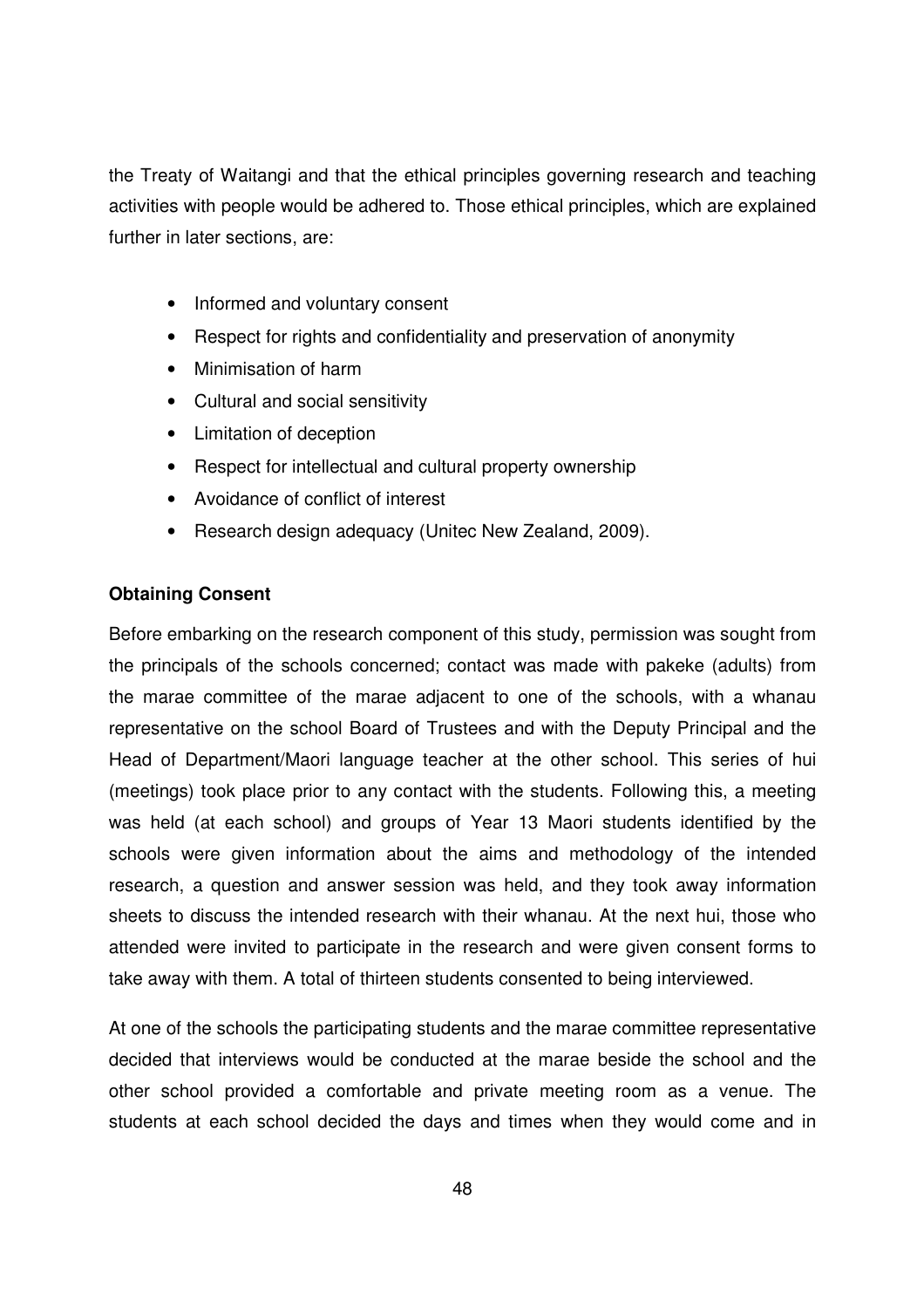keeping with the principles of manaakitanga, koha and reciprocity, I provided afternoon tea or lunch, depending on the time of day each interview was held.

### **Kaupapa Maori Perspective**

Because this research concentrated on a sample group of Maori students, it included a kaupapa Maori perspective which incorporates correct tikanga such as mihi, karakia, koha, whanaungatanga and manaakitanga when interacting with the students and/or their whanau. As kanohi-ki-te-kanohi (face to face interaction) is an important concept in Maori terms (Bishop et al., 2003; MacFarlane, 2004), this methodology determined the dominant method of engagement with participants in order to assist them to feel comfortable, to establish trust and to enhance validity. Time was initially spent 'chatting' with the students to establish a relationship as this was imperative to enabling trust and openness to emerge for both parties to the research. I was aware of criticisms that in the past Maori have been victims, rather than beneficiaries, of poor research which has applied a predetermined template to the research process and that the Maori worldview has not been given credence in the development of research designs for research directed at selected Maori populations (A. Durie, 2002; Bishop, 1998). It was therefore appropriate to seek guidance from members of the Maori community associated with the schools, to involve them in the process and to follow the research participants' decisions regarding the venue, days and times of the interviews. This is consistent with the Treaty of Waitangi principles of partnership and participation as defined by the 1988 Royal Commission on Social Policy (Kingi, 2007).

# **Researcher Competencies**

Some competencies which have been identified by Maori researchers as necessary for engagement with Maori include:

- an understanding and willingness on the part of the researcher to abide by a Maori system of ethics and accountability;
- a willingness to give participants access to draft findings for critique or comment;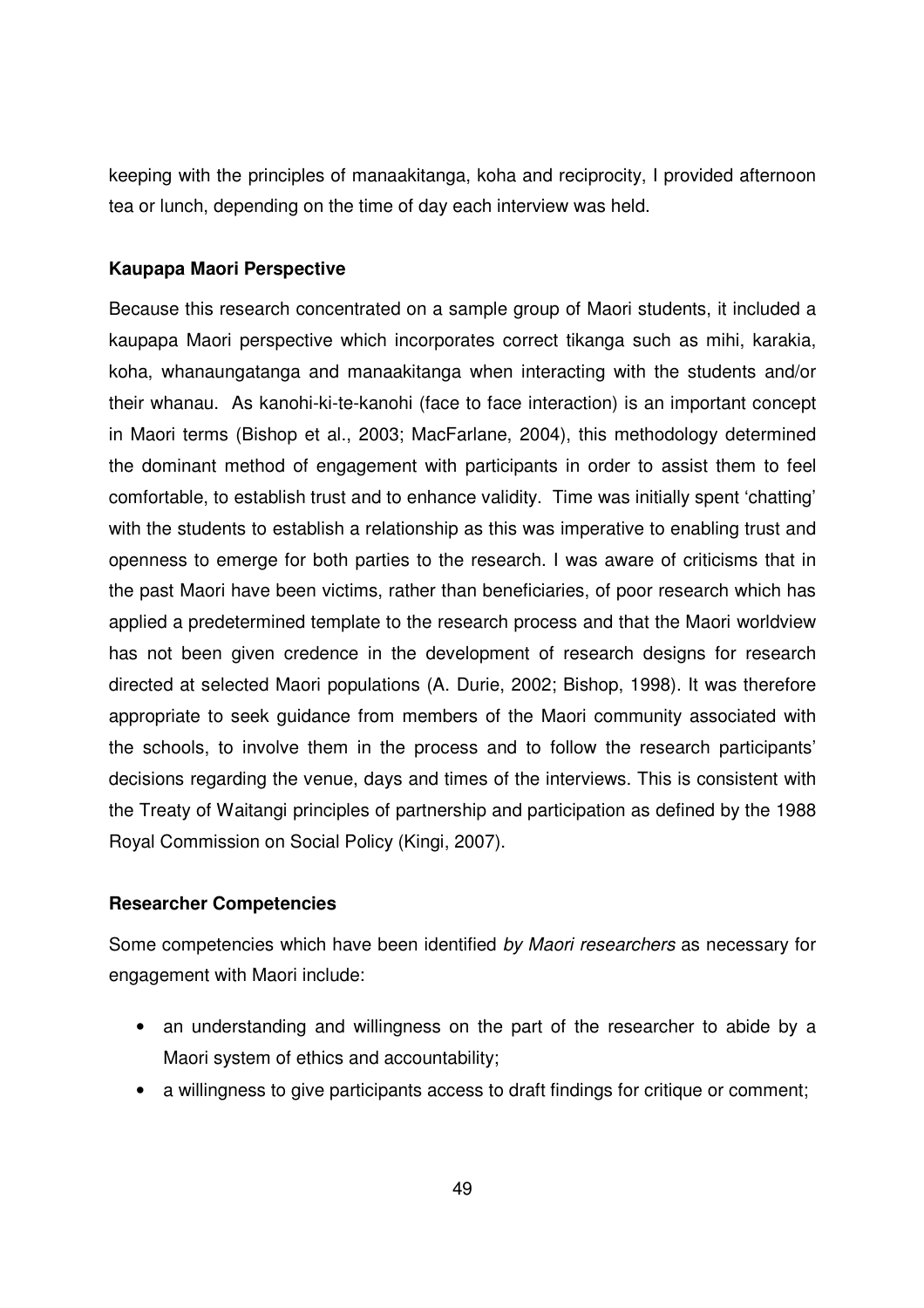- acknowledgement by the researcher that their role is that of a broker of knowledge; and,
- researcher-identification of the benefits for Maori in the research (A. Durie, 2002, p.67).

This study attempted to build all of the above attributes into the research. Although the research participants themselves were not going to directly benefit from the research, this topic was discussed on several occasions and all the participants stated they were willing to contribute any information they thought may be of assistance towards the education of future Maori students.

# **Kaupapa Maori Research**

This research was located within the framework of mainstream education for Maori students and took cognisance of the participants' backgrounds, the Maori worldview and tikanga Maori. Maori-preferred methodologies, such as appropriate tikanga, whakawhanaungatanga and manaakitanga were incorporated to ensure that the process protected the mana of all participants and that the outcomes were shared. This research did not profess to be conducted as Kaupapa Maori research; however it was informed by Kaupapa Maori research models (Bishop, 1998).

The word kaupapa is defined as philosophies or ways of thinking about issues and is not a new term. However, the academic terminology of Kaupapa Maori research and theory is relatively new. Kaupapa Maori research locates Maori understandings as central to the research design, process, analysis and intended outcomes. Kaupapa Maori theory is a framework that draws upon and affirms matauranga Maori (Maori knowledge) as fundamental to Maori understandings (Pihama, 2001) as well as offering a framework for culturally safe research (Irwin, 1994, cited in Pihama, 2001). However, this research project was fundamentally about collecting and analysing data that may assist the effectiveness of mainstream education to deliver successful outcomes for Maori students and not about matauranga Maori or kaupapa Maori alone, although for any research about Maori to be valid and reliable, the researcher must have a good understanding of the Maori worldview and the values of manaakitanga, kotahitanga,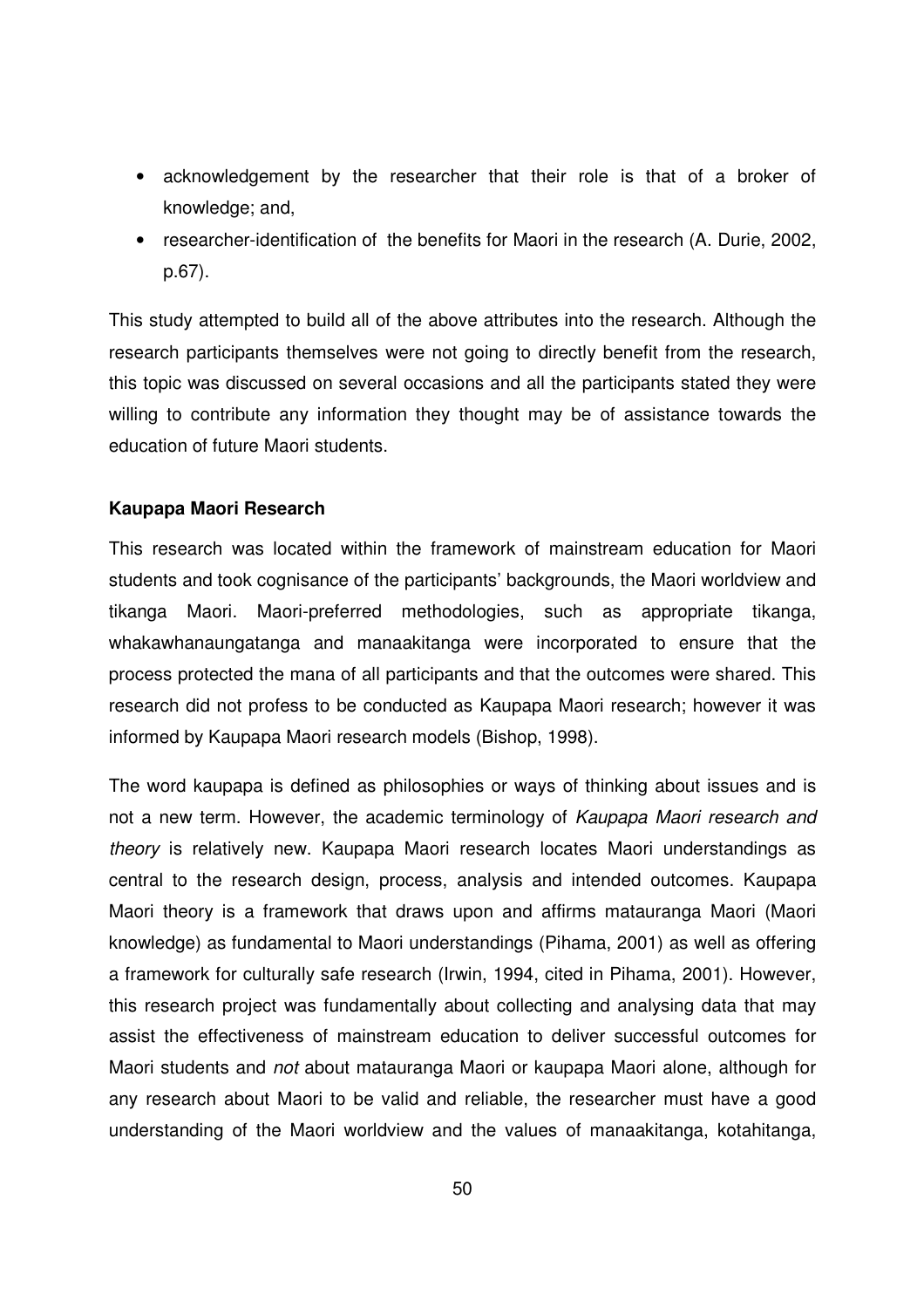whanaungatanga, wairuatanga, rangatiratanga and mana (Mutch, 2005). As research is vital in the formulation and implementation of suitable and effective policies for Maori, the methodology must be culturally appropriate (Jahnke and Taiapa, 2003).

### **The Sample Group**

The research participants were all Year 13 Maori students from two Auckland coeducational secondary schools. A total of 13 students were interviewed over a series of focus-group interviews, six boys and seven girls. The small sample size was deemed appropriate in order to gain in-depth data from each student and to give maximum opportunity for the student voice to be heard.

Six students were from a decile ten school with six percent of its student population being Maori and two percent Pacific Island students. The other seven students were from a decile four school with 20% of its student population being Maori and 29% Pacific Islander students. The decile four school is very multi-cultural and includes students who travel from lower decile areas to attend the school. Three of the students who attended the decile ten school also lived in low-decile areas but were bypassing their local schools and travelling there by bus each day, one of them for up to an hour each way.

### **Data Collection**

Data was collected during a series of five focus-group interviews with two-four participants and two co-facilitators at each interview. Focus-group interviews are structured or semi-structured in-depth conversations with a specific purpose (Bogdan & Biklen, 1998). Once the topic of the interview was introduced, participants were encouraged to comment individually and as part of a dynamic group dialogue. The primary purpose of these focus-group interviews was to identify the factors which had influenced each student to stay on at school from their own perspectives, therefore it was preferable for the students to do most of the talking in response to open-ended questions and for the facilitators (myself and a counsellor-colleague) to prompt, but not to ask questions which could be considered to be 'leading' questions. Student voice is significant because it is *most central* to learning and therefore can provide promising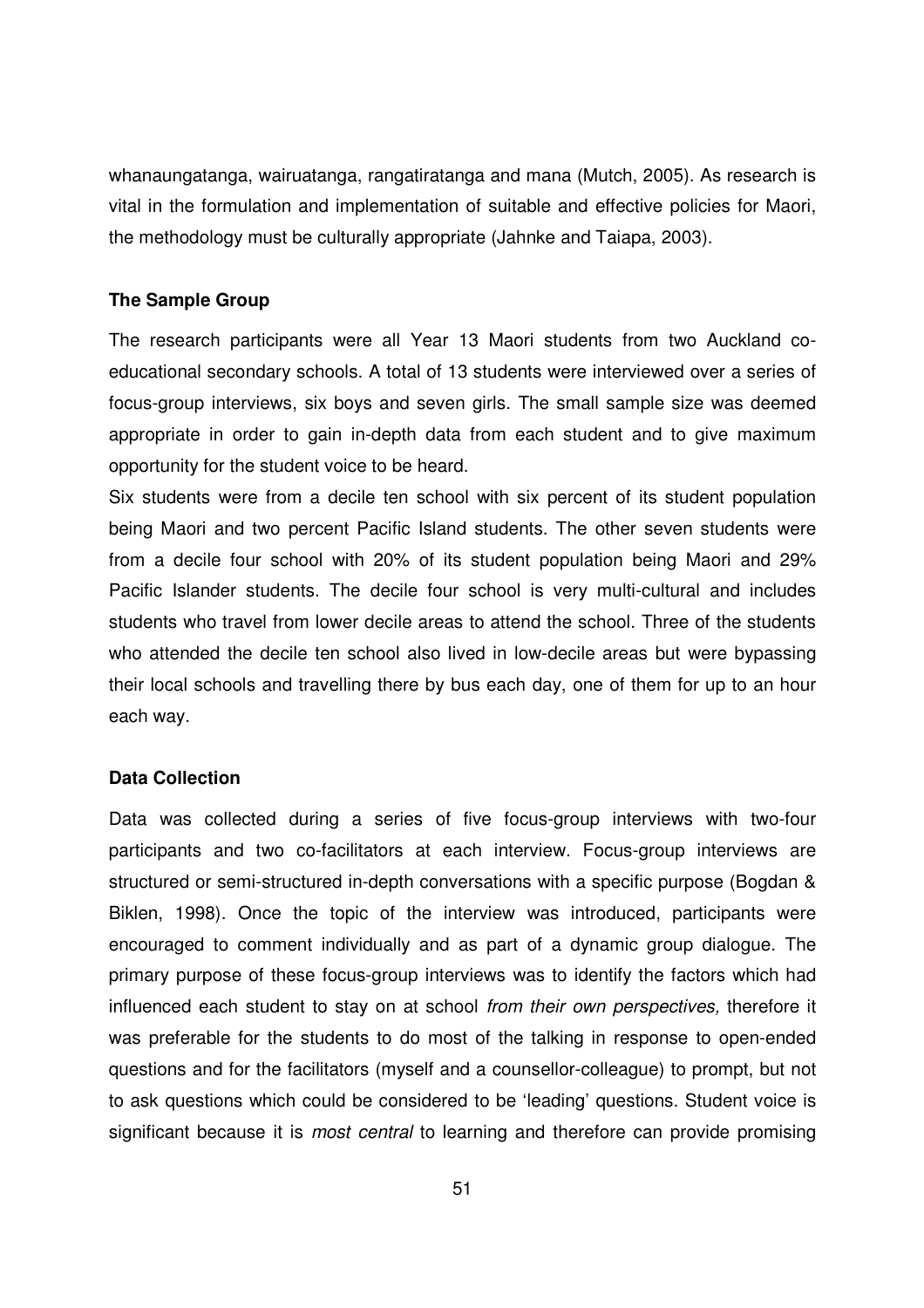ideas in research and in truly transforming education (Seitz, 2007). Because the education system in Aotearoa-New Zealand evolved to replace the traditional Maori way of educating their children, and yet has failed to produce equitable outcomes for Maori, it is important that the voices of Maori students are heard.

The interview schedule was utilised as a guide to get the discussion started thus the interviews were semi-structured enabling participants to take 'ownership' of the process and for a diversity of related topics to emerge (Bryman, 2008).

### **Data Analysis**

The semi-structured interviews were audio-taped, transcribed by the researcher and coded according to emergent themes. This thematic analysis approach (Bryman, 2008; Mutch, 2005) to the findings was done manually. Representative participant quotes are used in the chapter on the data findings (Chapter 4) to demonstrate each theme. Thematic analysis, or constant comparative analysis as it is also called, is a qualitative strategy that takes its categories emergently from the data, unlike the quantitative strategy of using pre-determined categories (Bryman, 2008). Follow-up hui were held with the research participants to allow what Bishop (1996a), terms *spiral discourse* (p. 121), whereby participants were able to consider the way data was being presented, and that it represented what they meant to say. Meetings were held to allow students to go over their transcripts and to make any changes they wished to make, and a few months later I met with them again to go over the interim findings of the research to check that quotes I had used had not been misinterpreted, and for them to add any further points or elaborate further on others. This participant validation of the data was sought to provide internal validity (Bryman, 2008) and, as Bishop (1998) advises, to address key research issues such as representation, legitimization and accountability in terms of the participants' own cultural preferences and practices (p.199).

### **Informed and Voluntary Consent**

Organisational consent was sought from each school through a meeting with the principal who later presented the information leaflet supplied to the board of trustees.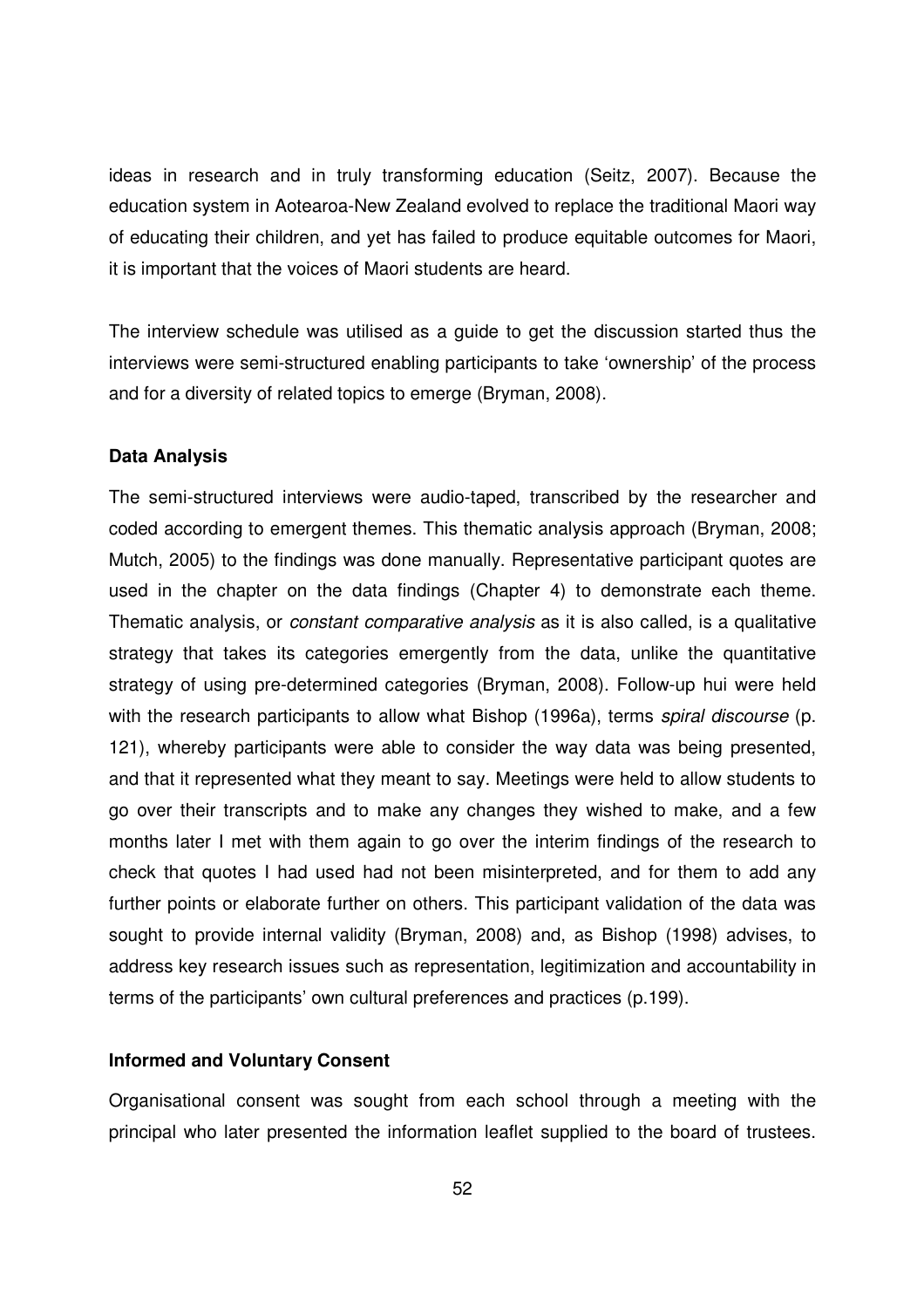These leaflets included information about the aim, purposes and methodology of the research (see appendix one). Both principals were very supportive and gave their written consent for the research to be conducted in the school. The research participants gave their voluntary consent after the meetings held to explain the purpose and intended methods of the research, and after they had discussed it with their whanau and had time to process the information (see appendix two). Before the actual interviews were conducted, I had met with all students twice, first to introduce myself and explain my intended research, and the second time to accept their written consent forms (see appendix three). At these meetings I provided morning or afternoon tea to compensate them for giving up their interval times to meet with us and to further build relationships in accordance with tikanga of manaakitanga and whanaungatanga.

### **Respect for Rights, Confidentiality and Preservation of Anonymity**

The students involved in this study were informed that the data they gave would be used for its intended research purposes only and that they, and their schools, would not be identified at all. Although I offered them the option of using pseudonyms of their choosing for the transcripts, they all declined on the basis that it was not necessary and they didn't mind if their name was mentioned. However, pseudonyms are used throughout this thesis and any identifying details were omitted, to preserve anonymity. The transcripts of the interviews were given to students to verify and to make any changes they wished to make and three students made some very minor changes.

#### **Minimisation of Harm by Addressing Issues of Power Imbalance**

While the Treaty of Waitangi is seen by many as a document which espouses partnership and power-sharing between Maori and Pakeha in Aotearoa-New Zealand, the reality is that a pattern of dominance and subordination within a framework of colonisation has been developed (Bishop & Glynn, 1999; Smith, 1999) and this situation has had an effect on much of the research conducted about Maori. Most research with Maori has been done by Pakeha researchers who did not step outside their own cultural framework or try to view the research from the perspective of those being studied (A. Durie, 2002; Bishop, 1998). Because it has been said that New Zealand schools both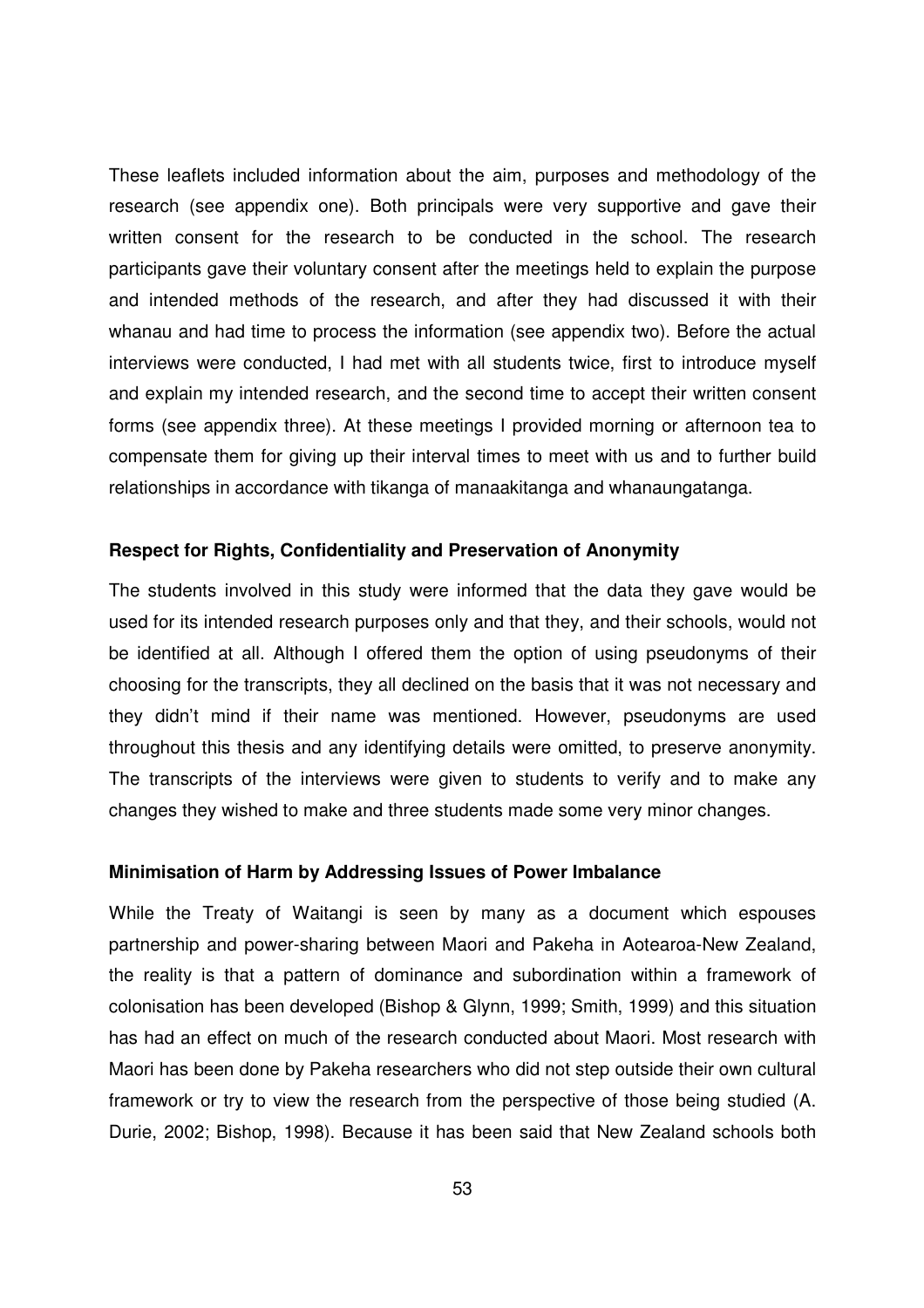facilitate and reflect the processes of domination found in wider society by protecting the accepted cultural capital of the dominant group and maintaining their privileged position of power and control (Smith and Smith, 1995), I was very aware that unequal power relationships can be an issue for researchers working with Maori students. For example, the age difference between myself and the students; being a Pakeha researcher working with Maori participants; and, being a teacher and attempting to work with students on an equal basis, could all combine to have possible cumulative effects. These are different aspects of a power differential that I was aware of, so these issues were raised and openly discussed between myself, my colleague who was already known to some of the students and was going to co-facilitate the interviews, and the students. This occurred at the first meetings we had with the students. I introduced myself and referred to my co-facilitator on a first-name basis; I talked about my whanau and their experiences in mainstream education as well as in a Maori boarding school; I explained the process would be confidential and non-judgmental; and I allowed time for the students to ask any questions which were answered in an open and frank manner. It was also acknowledged that Year 13 is an important year for students and therefore if they chose to participate, we would ensure that the research would not impinge on any of their classes.

#### **Cultural and Social Sensitivity**

As this research was not initiated by Maori, specific efforts were made to ensure that it was not framed within a monocultural, dominant Western worldview and that it was addressing the issue of power imbalance. Steps that were taken towards addressing this included: asking the research participants to nominate a suitable venue for the interviews, agreeing to the time, place, and days that they wanted the interviews to take place and beginning each interview session with a shared afternoon tea I had brought along. Other methods employed to address power imbalances included: using first names only; dressing more casually; and taking the time to chat informally each time we met with the students. I also offered to obtain career information related to careers they had said they were interested in during informal conversation times, and passed it on to them at subsequent meetings. As the research participants were all aged 17 or 18 they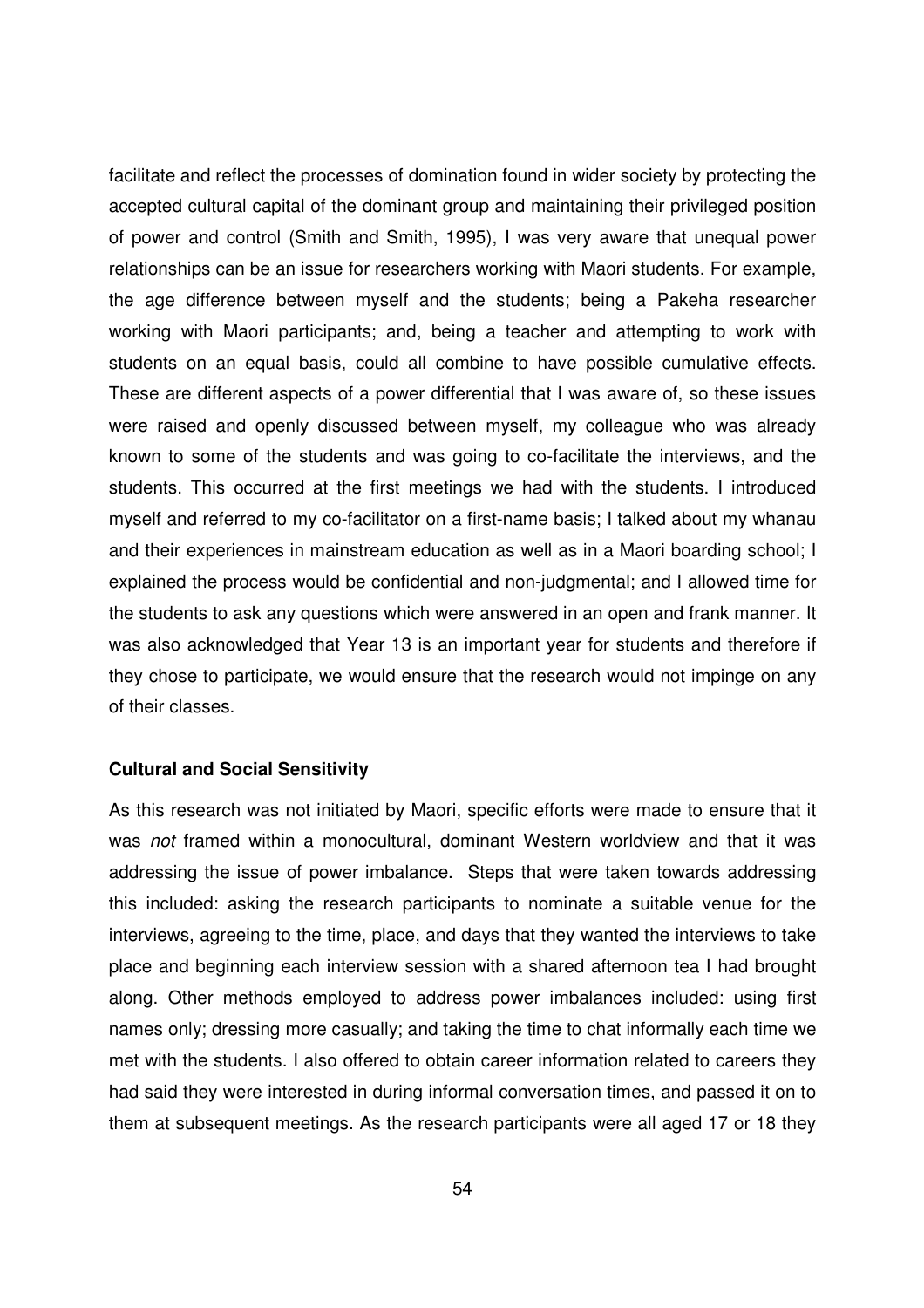were able to give informed consent to participate (although whanau were consulted) and they were related to as fellow adults throughout the research process. Other ethical considerations such as gaining rapport with the participants before the commencement of the research, showing care and respect throughout the process, and protecting the feelings and dignity of the participants were adhered to throughout.

### **Conclusion**

This chapter has discussed the methodological approach used in the research study and explained how that research was informed by kaupapa Maori research models. A description of the sample group of participants, how the data was collected and analysed, and a discussion of the key ethical issues of the research is also provided. Power imbalance is a key ethical issue in any educational research which involves students and Maori, and Pakeha educators have a significant responsibility to address their complicity in what is essentially a mono-cultural system. However, Maori educational researchers have stated that there is a role for Pakeha as researchers in this context, provided that issues of representation, legitimization and accountability are properly addressed on Maori terms (Bishop, 1998; Smith, 1999; A. Durie, 2003). This requires the researcher to consciously participate "within the cultural aspirations, preferences and practices of the research participants" (Bishop, 1998, p. 199).

A series of five hui were conducted to discuss the interim findings of this research. These were held to enable the research participants to read and discuss the findings of the research and to change anything they did not agree with or add to the data if they wished. This participant-validation was an important step in the research process, as it allowed the research participants control over the data interpretation. No changes were made to the findings of this research; however the students made positive comments that validated the findings such as:

I'd like to read the whole report. (Hine)

That's really cool. (Hohepa)

I wanna read it all when it's finished. (Huhana)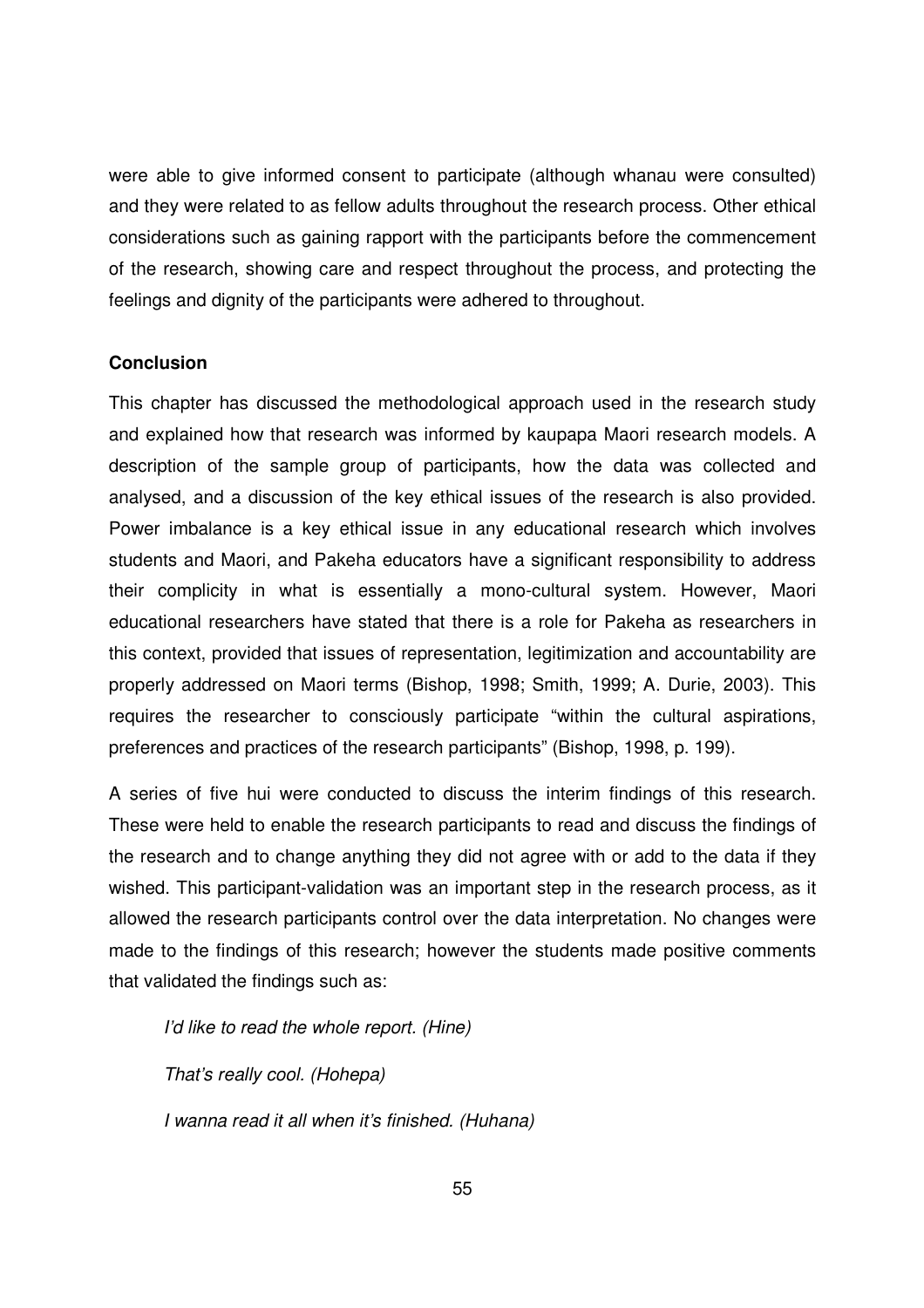In the following chapter the students' comments from the focus-group interviews are used to demonstrate each particular theme or sub-category of a theme which emerged during a detailed analysis of the data. The quotes used illustrate a range of experiences that students described and are written verbatim to reveal and to honour their voices (Seitz, 2007).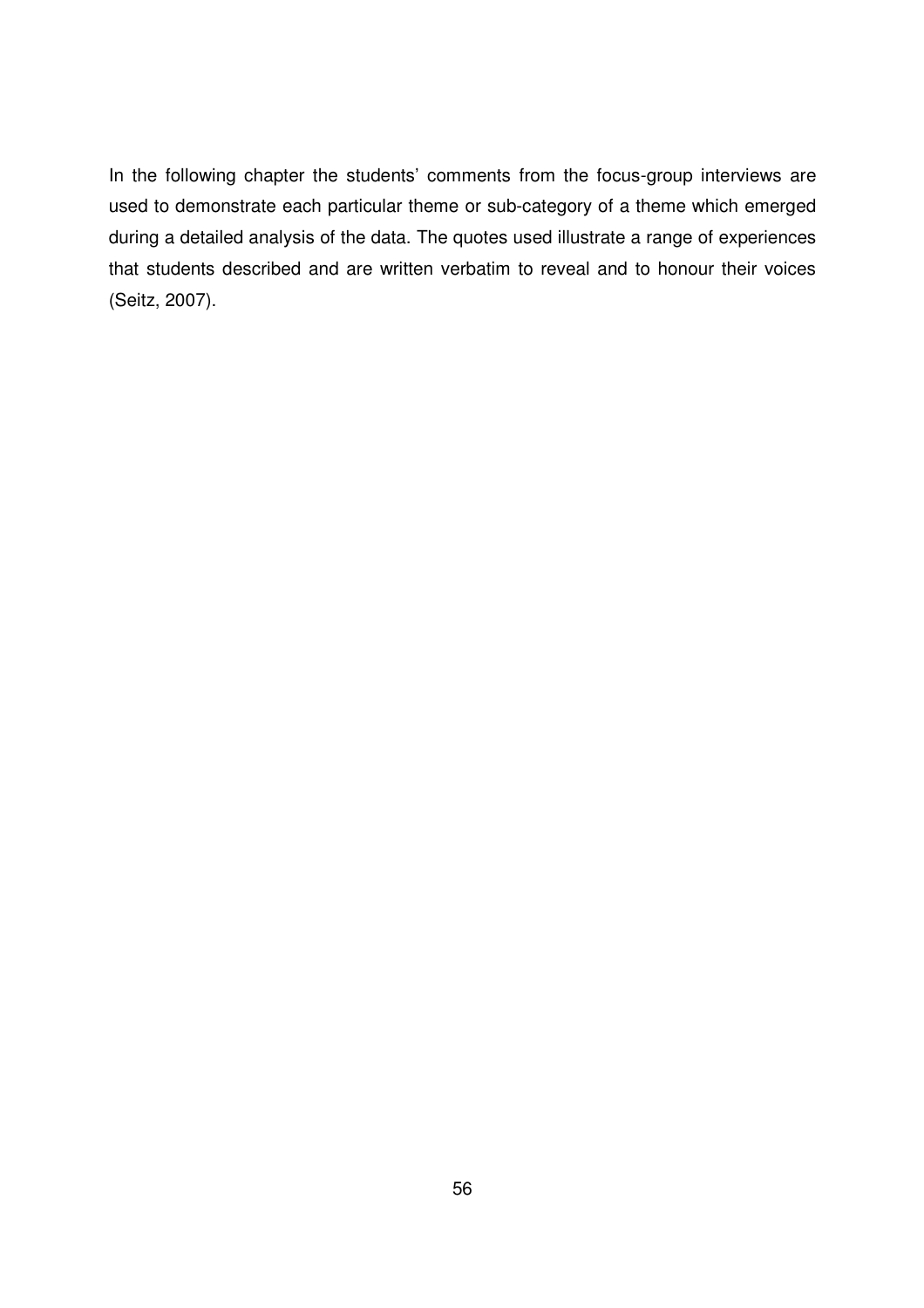# **CHAPTER FOUR: THE RESEARCH FINDINGS**

### **Introduction**

This chapter outlines the data collected from the focus-group interviews. Demographic interview data is presented first to provide information about the research participants and the schools. The focus-group data is presented in thematic form to highlight the key issues that arose within the interviews or from material added by the students when they read through their interview transcripts and discussed issues again with myself and the other participants. The analysis of the data revealed that the main themes were: the influence of whanau; community influences, such as the kapahaka group and sport outside of school; school influences, for example, teachers, friends and sports coaches; and negative influences such as financial difficulties. Each theme and its sub-categories are addressed in the order in which they are outlined on Table 3 (below). Supporting data relevant to each of the main themes is presented in the form of participant quotes, verbatim, to demonstrate each particular theme or sub-category. I have chosen this method of data reporting in order to maximise the student voice. The quotes used are illustrative and representative of the range of experiences articulated by the students. Pseudonyms are allocated to all students throughout the thesis and teachers' names are abbreviated to ensure anonymity.

### **The Participants**

As outlined in the previous chapter, a total of thirteen Year 13 Maori students, six boys and seven girls, were interviewed over a series of focus-group interviews. The research participants all had quite diverse backgrounds in terms of their cultural identification and cultural practices. Some lived as Maori, identified strongly as Maori, and participated in Kapahaka, marae events and extended whanau gatherings on a regular basis; others lived as Pakeha, knew they were Maori but did not strongly identify as Maori and did not know what iwi they came from. None of the students were fluent in the Maori language, although four of them had been to Kohanga Reo in their pre-school years and had spoken the language then.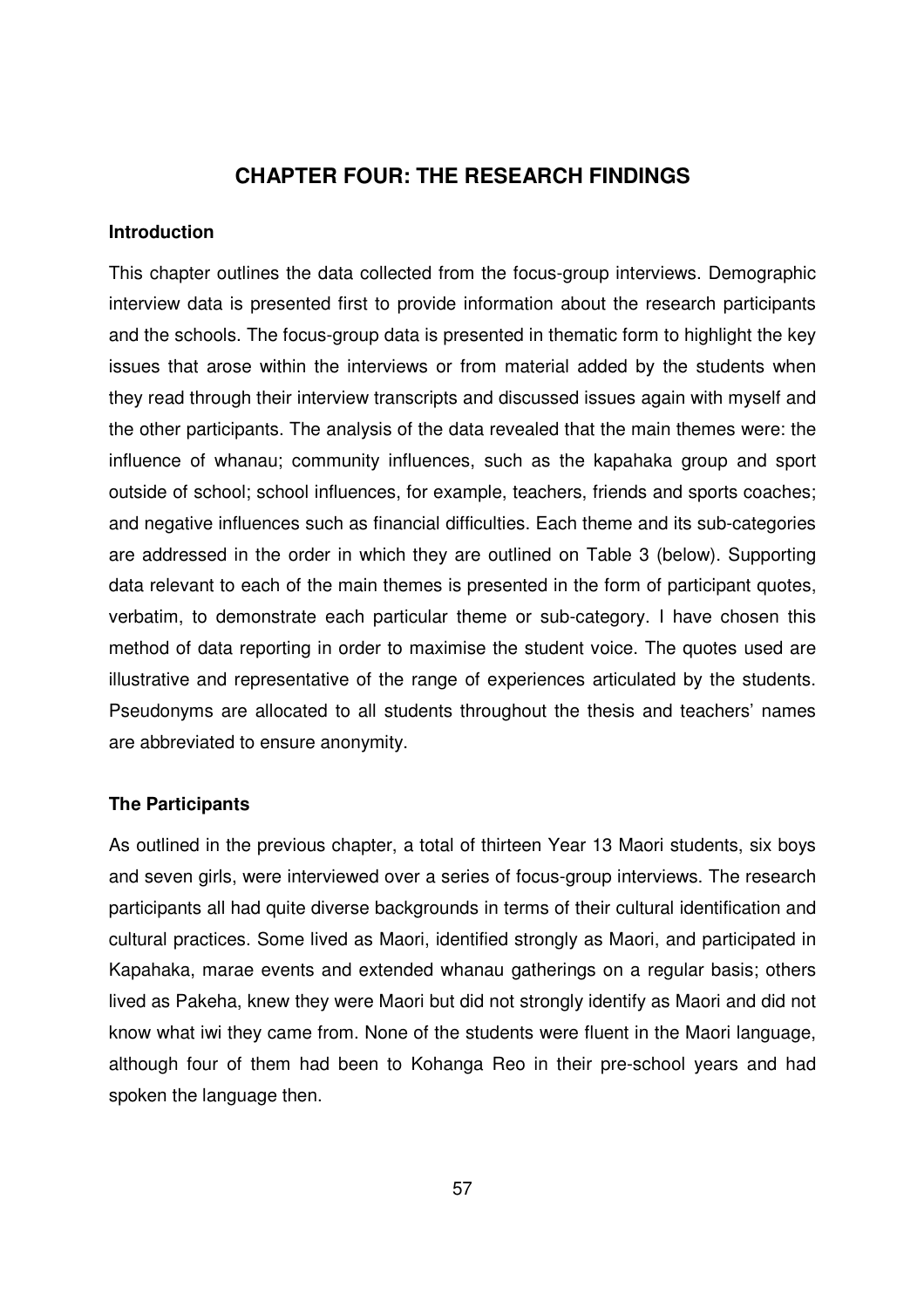# **Analysis of the Data**

Analysis of the interview data revealed four main themes which influenced the retention of the sample group of Maori students within mainstream education. These themes were then broken down into related sub-categories. The themes included: the influence of the whanau, the influence of the school, community influences and negative influences. The sub-categories stemming from within each of these themes are shown in the table below.

| Table 3: Factors which influenced retention of the sample group of Year 13 Maori students                                                                      |                                                                                                                                                                                               |                                                                                                                                                                                   |                                                                                                                                                              |
|----------------------------------------------------------------------------------------------------------------------------------------------------------------|-----------------------------------------------------------------------------------------------------------------------------------------------------------------------------------------------|-----------------------------------------------------------------------------------------------------------------------------------------------------------------------------------|--------------------------------------------------------------------------------------------------------------------------------------------------------------|
| <b>Whanau Influences</b>                                                                                                                                       | <b>Community Influences</b>                                                                                                                                                                   | <b>School Influences</b>                                                                                                                                                          | <b>Negative Influences</b>                                                                                                                                   |
| (13 students)                                                                                                                                                  | (7 students)                                                                                                                                                                                  | (11 students)                                                                                                                                                                     | (10 students)                                                                                                                                                |
| One or more<br>significant whanau<br>member has directly<br>influenced the student<br>to stay at school                                                        | Church member(s) or<br>Youth Group has directly<br>influenced the student to<br>stay at school                                                                                                | The principal has<br>directly influenced the<br>student to stay at school                                                                                                         | The student got into<br>trouble in Years 9, 10 or<br>11 but 'settled down'<br>with counselling or<br>guidance from teachers<br>or family                     |
| Parent(s) dropped out<br>of school early and<br>they want the student<br>to get a good<br>education as they did<br>not.                                        | Sport(s) outside of<br>school and sports<br>coaches have directly<br>influenced the student                                                                                                   | A specific teacher or<br>counsellor has formed<br>good relationships with<br>students who like<br>him/her and this has<br>contributed towards the<br>student staying at<br>school | Other students (friends)<br>had dropped out of<br>school - in some cases<br>this had a positive<br>outcome for the Year 13<br>student                        |
| The student does not<br>want to end up in the<br>same predicament as<br>close family members,<br>i.e. unemployed, on a<br>benefit or in low-paid<br>employment | Being in a Kapahaka<br>group with other students<br>from the same school<br>and having close-knit ties<br>within a whanau<br>atmosphere has<br>influenced the student to<br>stay on at school | The presence of good<br>friends has influenced<br>the student to stay at<br>school - to be with their<br>friends as well as to<br>support each other with<br>school work          | The student<br>experienced a form of<br>racism at school - this<br>then had the effect of<br>making the student<br>more determined to stay<br>and to achieve |
| The student wants to<br>make his/her parent(s)<br>proud of him/her and<br>wants "to have a<br>future"                                                          | The student has derived<br>personal strength and<br>support from having<br>access to the marae at<br>school and to adults<br>there                                                            | Participating in sports at<br>school, has been a<br>factor that influenced the<br>student to stay at school                                                                       | The student's family is<br>struggling financially and<br>the student realises that<br>he/she needs to get a<br>good education to get<br>good employment      |

The students identified the theme of whanau as having the strongest influence on them. In particular, many of them identified a significant family member who encouraged or urged them to stay on at school.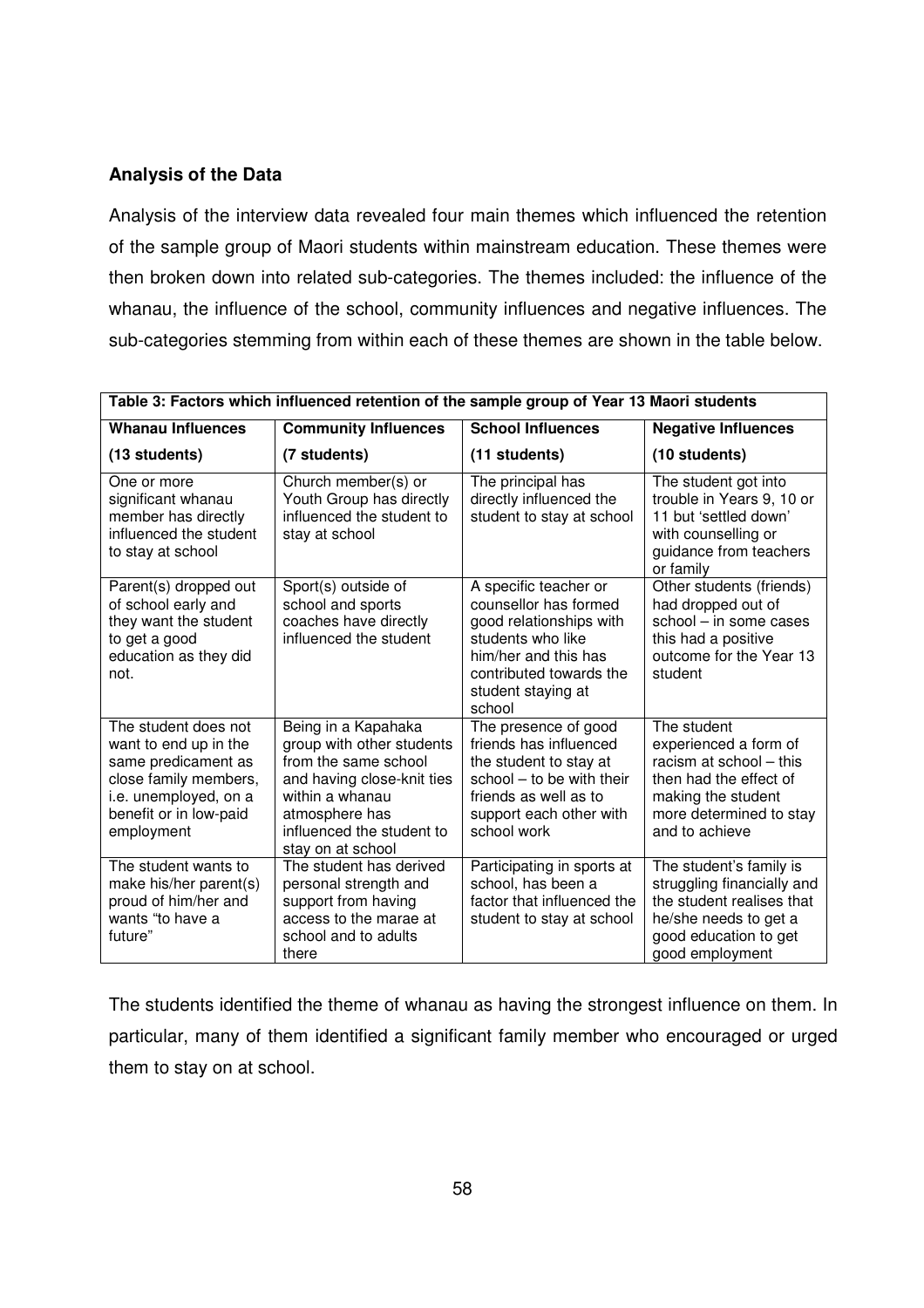#### **Part One - The Influence of Whanau**

All of the thirteen students involved in this study cited whanau as having a large influence on them staying at school through to Year 13. A recurring theme was that parents had dropped out of school early and that they had told their children they did not want them to do the same thing. For most of the students it was a parent who had influenced them the most, although one boy said his older cousins had influenced him, and for one girl it was her grandmother with whom she lived. Hohepa related how his father had taken him along to his workplace to show him how hard he had to work in a manual occupation and told him:

'I don't want to see you work here', so that kinda gave me a push. I don't want to disappoint my Dad.

Pita talked about his older cousins and how they had influenced him:

I have to say it was probably my family. When I was going through my hoodlum phase I went to go stay at my cousins a lot…. I spent a lot of time with my cousins who are a lot older than me….they used to sorta bear down on me, sort of, "Why do you wanna do this? Why do you wanna do that? You think it's cool?" ….after a while I started being a lot more like them. I was about 14 then.

Another boy, Rawiri, had been getting into trouble during Year 10 and his mother had tried her best, despite financial hardship, to keep him at school.

In Year 10 I got suspended from school and …. my Dad wanted me to drop out and put me into a course but my Mum didn't want me to 'cos she dropped out when she was 15 and my Dad dropped out when he was 14, so my Mum helped me through that time. ….My Mum's got a strong heart. She sticks up for us children…she tries her best and does everything. She tries to get money into the house….

Grace said her family was the most important influence on her because:

When I was younger I was always with the family and it was a very tight family and doing sports every weekend and getting together doing picnics just like as a really close-type family, which is why it's hard to express myself to a teacher.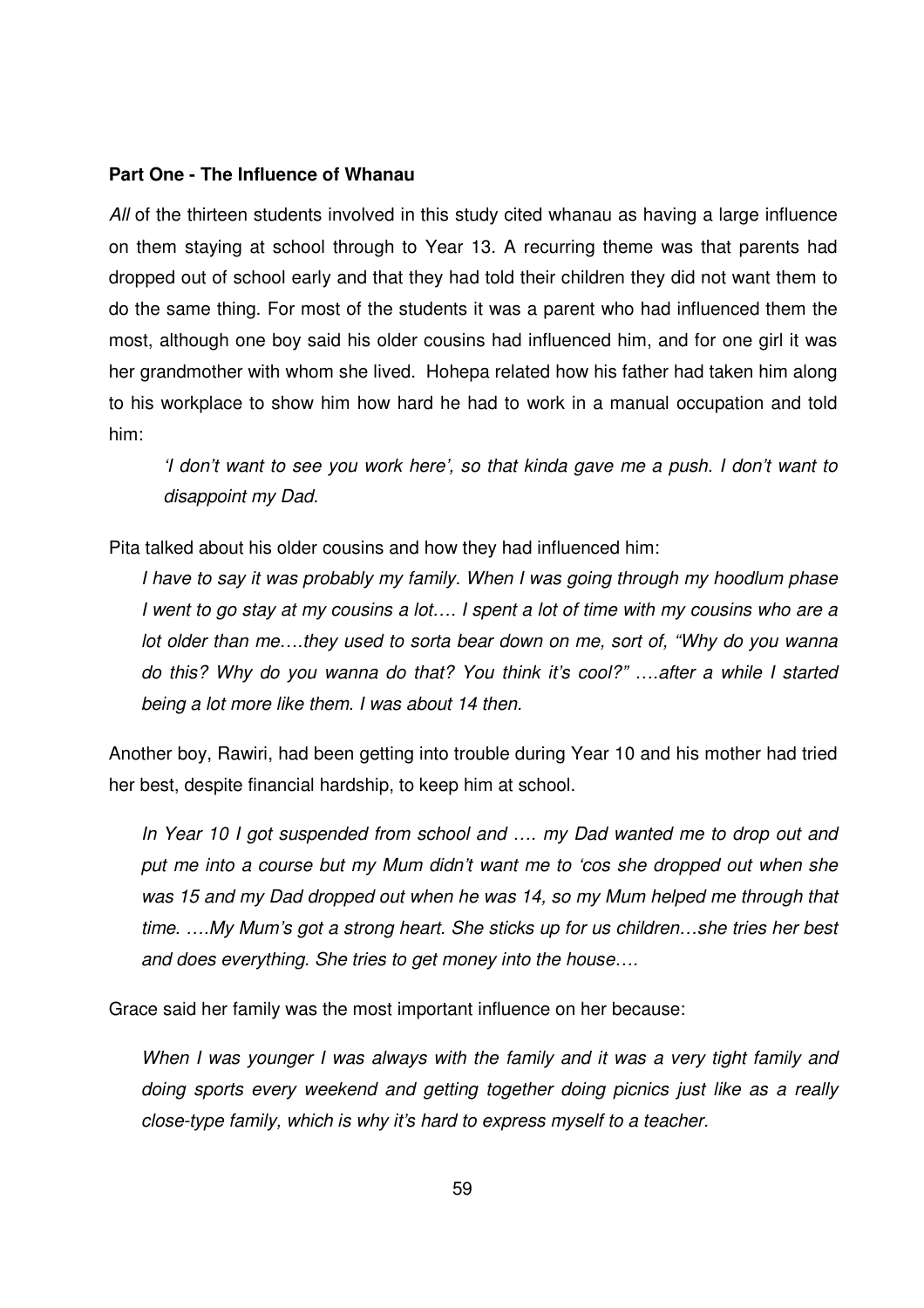Several girls had close relationships with their fathers and related conversations their fathers had with them about staying on at school. Huhana joked that her Dad said:

'If you drop out of school, I'll give you a hiding!' I'm like – mmm – I think I'll stay at school.

Grace said her parents talked about school often and she joked that:

They didn't want me to leave; they did NOT want me to leave…unless I had a plan on what I was going to do, which I didn't so they said, well, then…my Dad left when he was 15…there's just one thing that he wished he could have done, which was stayed in school ….so I knew if I didn't pass then I was grounded, so…

The parents' own experiences of having poor educational outcomes in the past meant that some families had struggled to bring up their families and run a home. Werahiko described his family's experiences:

Well, for my own family, I'd be the first to go there (university) if I make it in this year. Compared to all my family members, in fact none of them have made it any further than Year 10 or Year 11 and so that has given me the incentive to keep going because they never made it that far, so I want to. I see a lot of my family members, and they're content with what they've got and for some of them, it's not a lot and I don't want to be in that position when I grow up…. My Mum has a huge influence on me going to school too because my family aren't a very wealthy family, in fact we struggle a lot in terms of finances….and my Mum sacrifices a lot to keep us going to this school because she knows that there's doors and opportunities that are available to us here.

And this from Huhana:

Ever since we were young it's been that way. Stay at school and get a certificate because he dropped out of school when he was like Third Form. So he's got, like, bad job, bad money…ever since being young it's just been drilled into us….I was scared to drop out of school. He kept lecturing and lecturing and lecturing on. My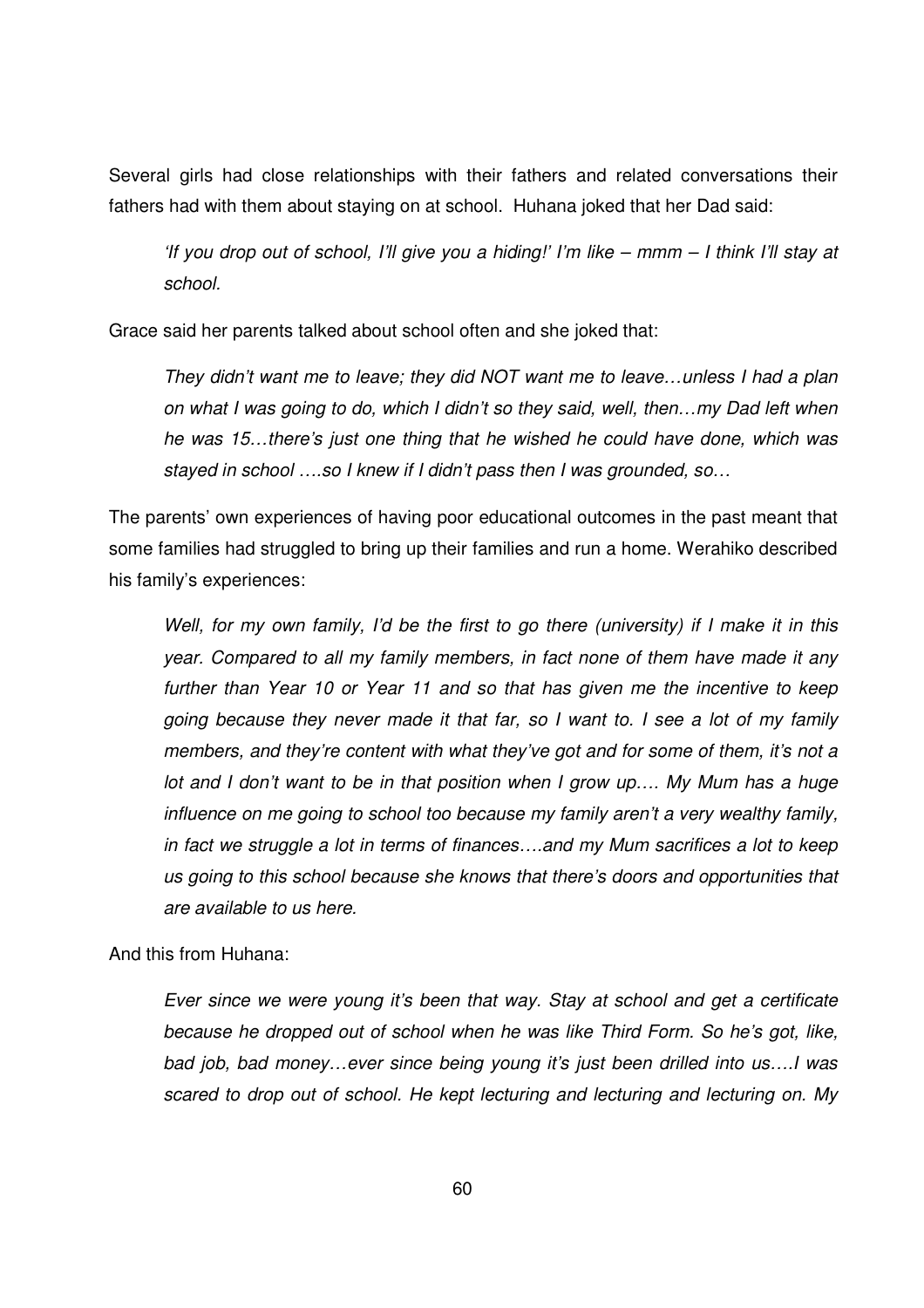Mum and Dad were going through tough times with not having enough money to keep the mortgage and stuff like that. So that just pushed us even more to succeed.

Some of the students spoke candidly about knowing that some members of their whanau were disadvantaged in life because they were either unemployed, on a benefit, or in lowpaid employment, and they did not want to end up in the same predicament.

Hine summarised her feeling about this:

Yeah, I don't want to be like a dropout and be a bum and have to go on the dole and stuff. I'd rather support myself and have a job that I love doing.

And Rawiri expressed the hope that he would not have to go on a benefit also:

'Cos of my parents – 'cos my Dad dropped out when he was 14 and where my Dad is now; I don't wanna be like that. And my Mum, I don't want to be like that either (on a benefit?)…yeah, I don't wanna be on a benefit.

Terehia reiterated the comments of others when she stated:

I think seeing my family and where they were at, and just like they (the others) said, I don't want to be like that. I wanna make something of myself. You don't wanna be like that. They're at places where they have the potential to do better, but they're just lazy and they didn't work hard for something that they could have achieved.

Later in the interview Terehia spoke about the education system, saying that she studied Level 3 history, so she knew Maori had been disadvantaged since:

 … all the historians argue that the European education system wasn't adapted for Maori. It was just put there and Maori were expected to follow it and they didn't understand the different culture so it's kind of  $-$  its only 200 years ago that it happened and I don't think that Maori have adapted or understood it.

Hohepa added to Terehia's comments about wanting to make something of herself, by assertively stating:

I want to have a future!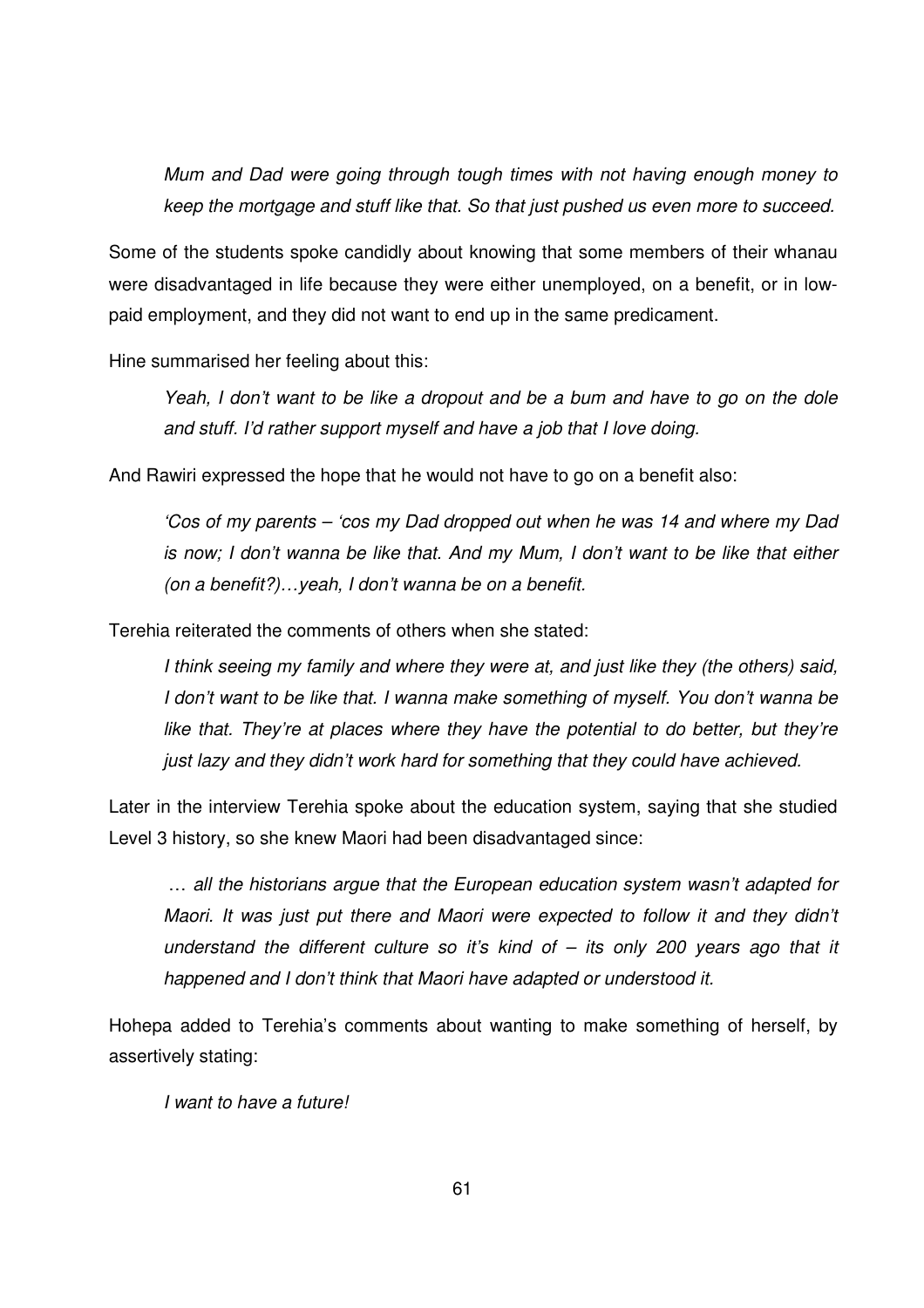#### **Part Two: Community Influences**

Although the main influence for all the students was their whanau, seven of the students in this study also said that something they were involved in within the community had influenced them. One boy belonged to a church youth club and credited the church and his pastors with encouraging him to do well at school. Three other students belonged to outside sports organisations and had excelled in their chosen sports. Of these three, one described his sports team as "being like another whanau" and another said that sport had kept him going and had kept him "out of trouble". One girl was so active in sport that she played everything she could possibly be involved in, "from ground sport to water sport" and was involved in practices or games every day. She belonged to outside clubs and a sports academy but also took advantage of whatever she could be involved in at school, and loved the fact that physical education was a part of the school curriculum.

One boy spoke passionately about the marae and his sense of belonging there. In his own words:

Like, we have a school marae; not many schools have a marae, but the thing that gets me worried is that not many people use it, you know. Me, I like to use it. I like to go there and just think or draw. A marae is where you think, that's where we use our brains, that's where we belong! ……but if we open that marae up to a whole variety of cultures – well, like, a while ago, some Indians said "Why don't we open a temple at the college?" And I thought what? We do have a temple – the temple is the marae! They're not showing respect to us. If they did, we'd show respect to their culture too. We are a race that are warriors but we're also a race that have brains and we don't acknowledge that – that isn't acknowledged. ….like, we have the marae but everyone can go there – you don't have to be Maori, and everyone does go there but I wouldn't like to see something that only the Maori students were allowed to go. (Arapeta).

Belonging to the kapahaka group and being a part of the whanau that supported it was a strong influence on three of the students who were enthusiastic about the kapahaka group, its performances, and the confidence-building aspect of performing on stage to an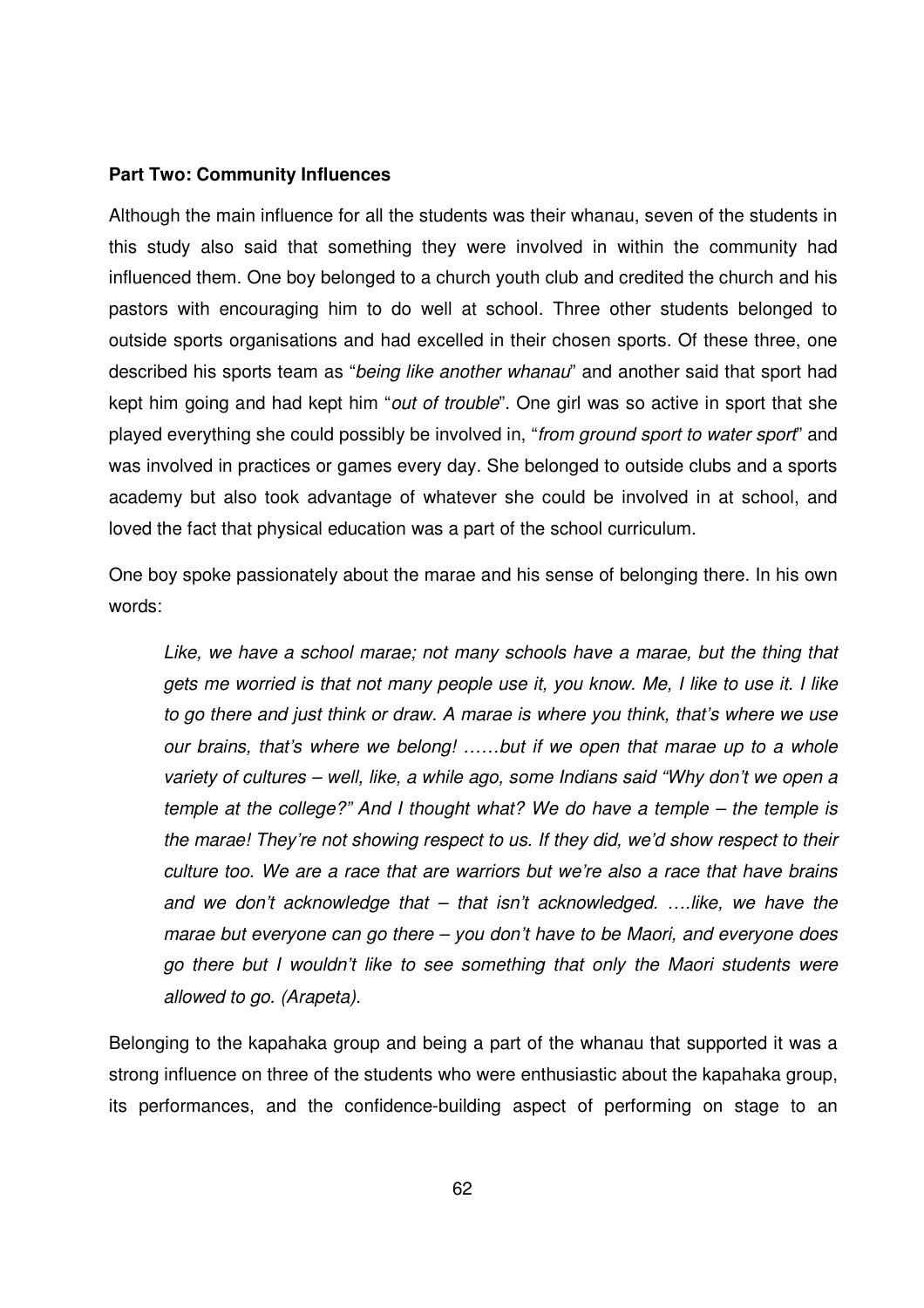audience. They emphasised that a lot of students belonged to it, but they were the only Year 13 students (still at school) in the group. Hohepa described these aspects of kapahaka:

Yeah, I love kapahaka…the friends I've made through kapahaka – they're like our second whanau ay Bro? And I see every one of them every day, like even on the weekend, yeah… Before, I just wanted to participate in kapahaka and I had to stay at school, but now it's for art and for kapahaka… Before kapahaka I used to be one of the shyest boys, but since kapahaka, I've opened up. Kapahaka gave me confidence…I think being in front of audiences, like singing in front of audiences, makes you confident, gives you friendship too.

Pita and Rawiri added:

We were quite lucky that we had the kapahaka group. The kapahaka group made me stay away from trouble, reform. I'm still with most of my friends from back then, but I don't do the stuff that they do, like, they've all dropped out of school, at an early age, where I got into the kapahaka group… our parents were involved with it too. They'd come along, ay, cook our feed… (Pita)

…it definitely helps to make you want to stay at school. When I came into kapahaka the discipline changed it… it really helps to have something we can relate to... (Rawiri)

### **Part Three: School Influences**

Most of the students in this study acknowledged the part that various aspects of school life had played in influencing them to stay at school, particularly the relationships they had with teachers, deans or the principal. Mereana credited the principal's firm stance towards her behaviour as being a strong reason for her still being at school. She knew she had been difficult to deal with in Years 9 and 10 when she was experiencing problems adjusting to a new school and area, and he had helped her to make the most of her time at school.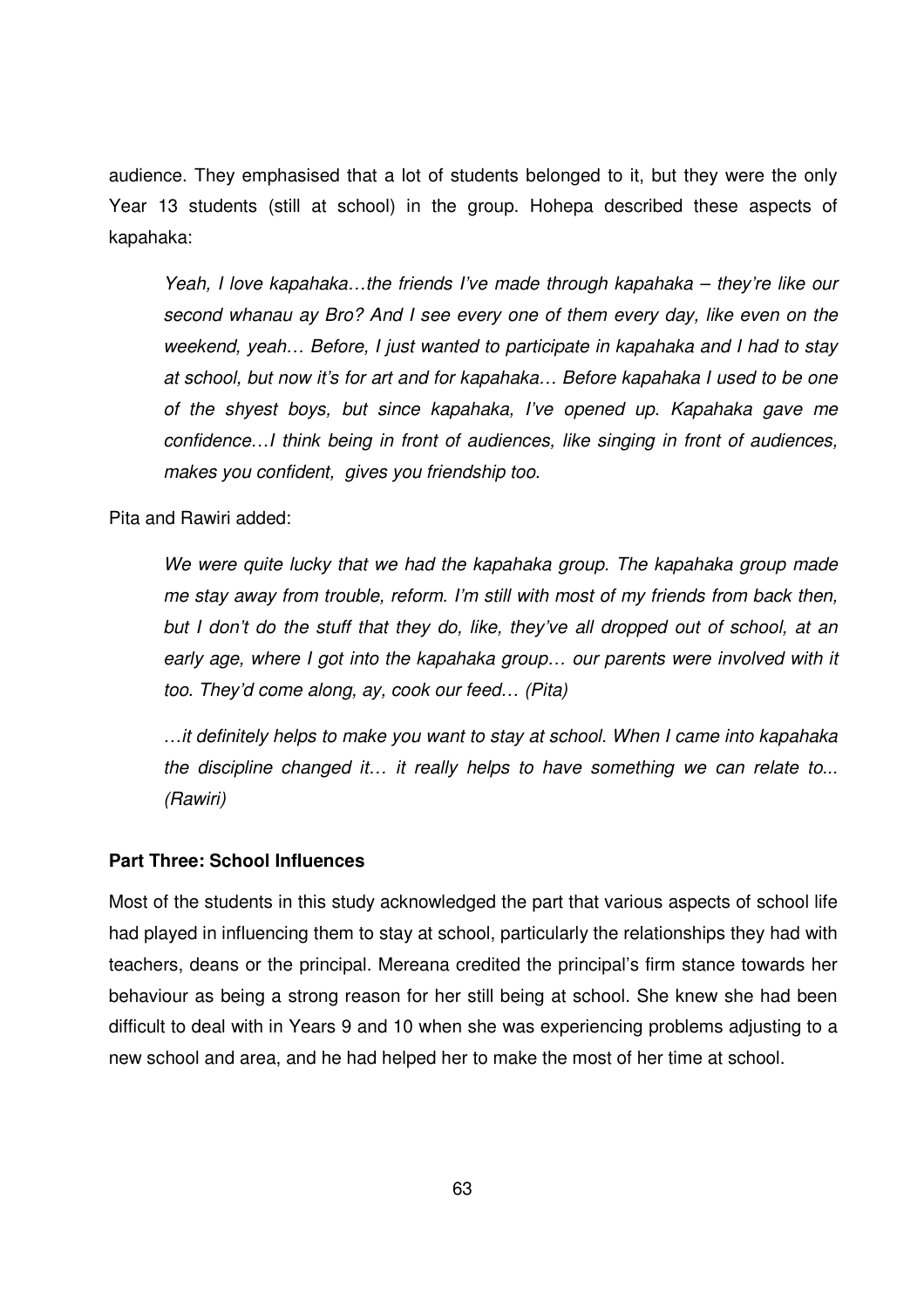She stated:

…people who I thought that never believed in me. This may sound weird but, Mr Q… I was well-known to his office when I was a lot younger. He used to give me the hard word and I'd be, like, who cares? I'm from the south and I can do this or that… but then he had talked to the sports co-ordinators by fifth form, and the deal was that if I don't buck up my ideas and my attitude, then I'm not going to be allowed to play sport for the school but I could play sports out of school… that was his rule that if I don't do as I'm told… so I went through a phase of counselling and trying to get back… I'm kind of happy that he did…

Others spoke positively about specific teachers who they respected, who were 'cool' or funny, who knew how to communicate well with them but were professional, and who they liked, admired and were motivated by. One boy had been so encouraged and 'inspired' by his art teacher and other teachers, he had decided that he was going to become an art teacher himself. Others made general positive comments such as:

My teachers want me to go to Victoria University because I want to do politics. (Huhana)

Yeah, I really like some of the teachers that I've had…can I name names? Like, Mr X 'cos I really liked him; he was my favourite teacher. I had him from Year 10. I think he had a good balance, like, he was able to talk to us, like socially, but he remained professional as well. He was just really cool, yeah, he's really funny. I like his teaching style too. He's very good. Yeah, he's really funny. (Terehia)

Yeah he is! He's a cool teacher! He acts young! (Hohepa)

A lot of the teachers have had an impact on us. You get the good teachers where you really enjoy going to their classes even if you may not enjoy school. The right teacher can make a boring subject good… (Pita)

And the teachers. They're really nice and they're really cool… (Grace)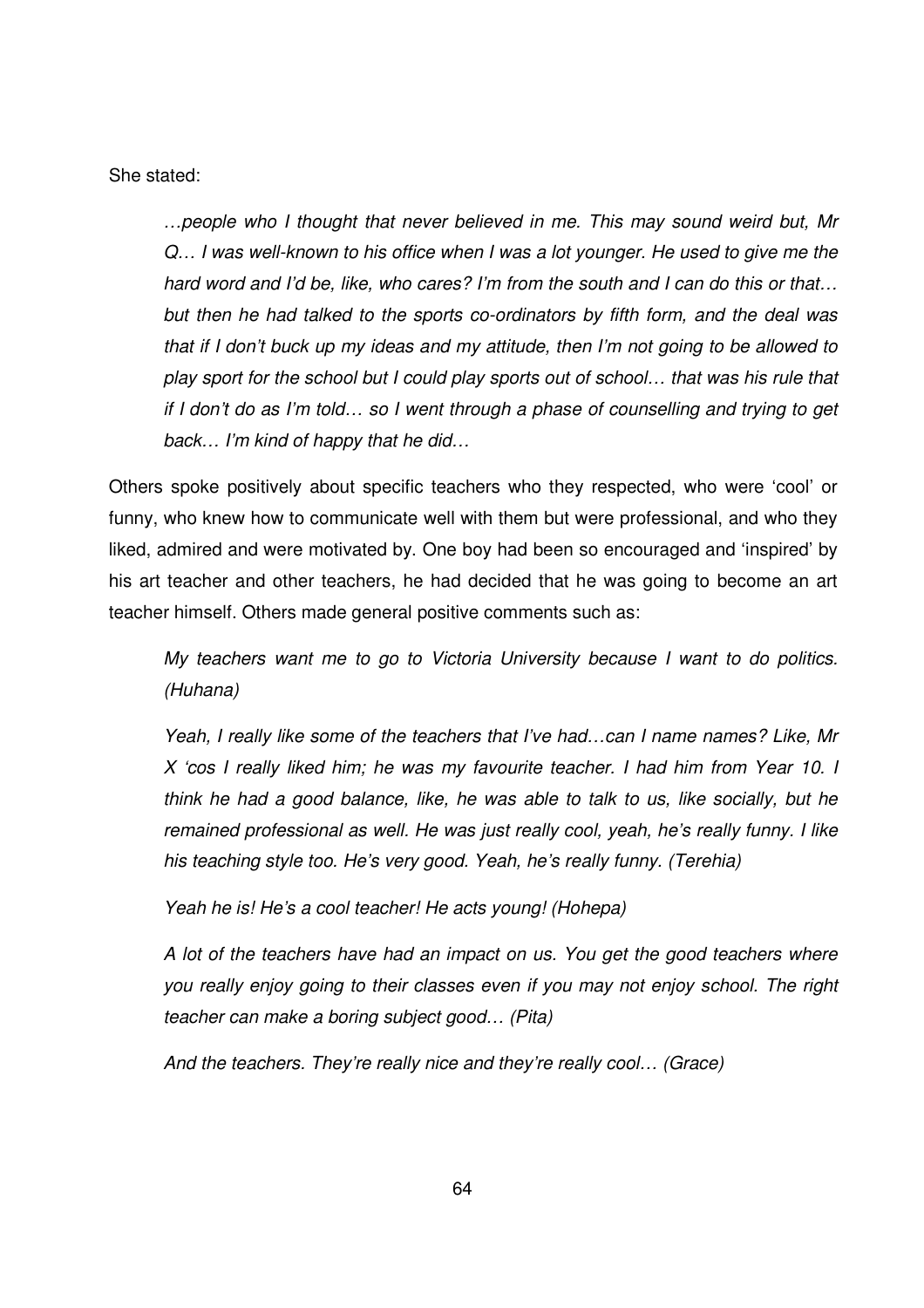It was my dean, as well as my tutor, both of them. Miss M. and Miss W. Without them pushing, I probably wouldn't still be at school… (Hine)

The presence at school of good friends was a positive and supportive influence for five students who made specific mention of their circle of friends. One girl said her friends were a big influence on her in a positive way because they had formed a study group together to study for assessments and exams "during lunchtimes and stuff". She had had the same friends all the way through high school and acknowledged that having them there "to talk to" was very helpful. Others enjoyed the whanau atmosphere of being with friends who they had known since they attended Kohanga Reo together and were now in the kapahaka group with, and some students who were heavily into sport spoke of fellow sports team members as being close friends whose company and friendship they enjoyed. For instance, when asked what he had enjoyed the most over the past five years of high school, Anaru replied:

My mates – being with my mates – and sports, yeah sports. I play rugby and touch.

Sports featured strongly in some students' lives and were interwoven with school life and friendships.

### **Part Four: Negative Influences**

Six of the students related stories about getting into 'trouble' during their first few years at high school. Several of them stated that when this had occurred they had counselling, and/or their parents got involved. Others said that once some of their friends had left school, they had settled down, had decided to put more time and effort into school work, or had 'grown up'. Three of the students who had been in 'trouble' in Years 9 and 10 said they had been involved with 'the wrong crowd' although they were still in contact with a lot of their friends who had left school. Huhana and others spoke of friends who had left:

By the end of the year my friends had all been kicked out and stuff and all that bad influences around me were gone and I realised like, I actually came to school to learn so I could get a good job and stuff like that. (Huhana)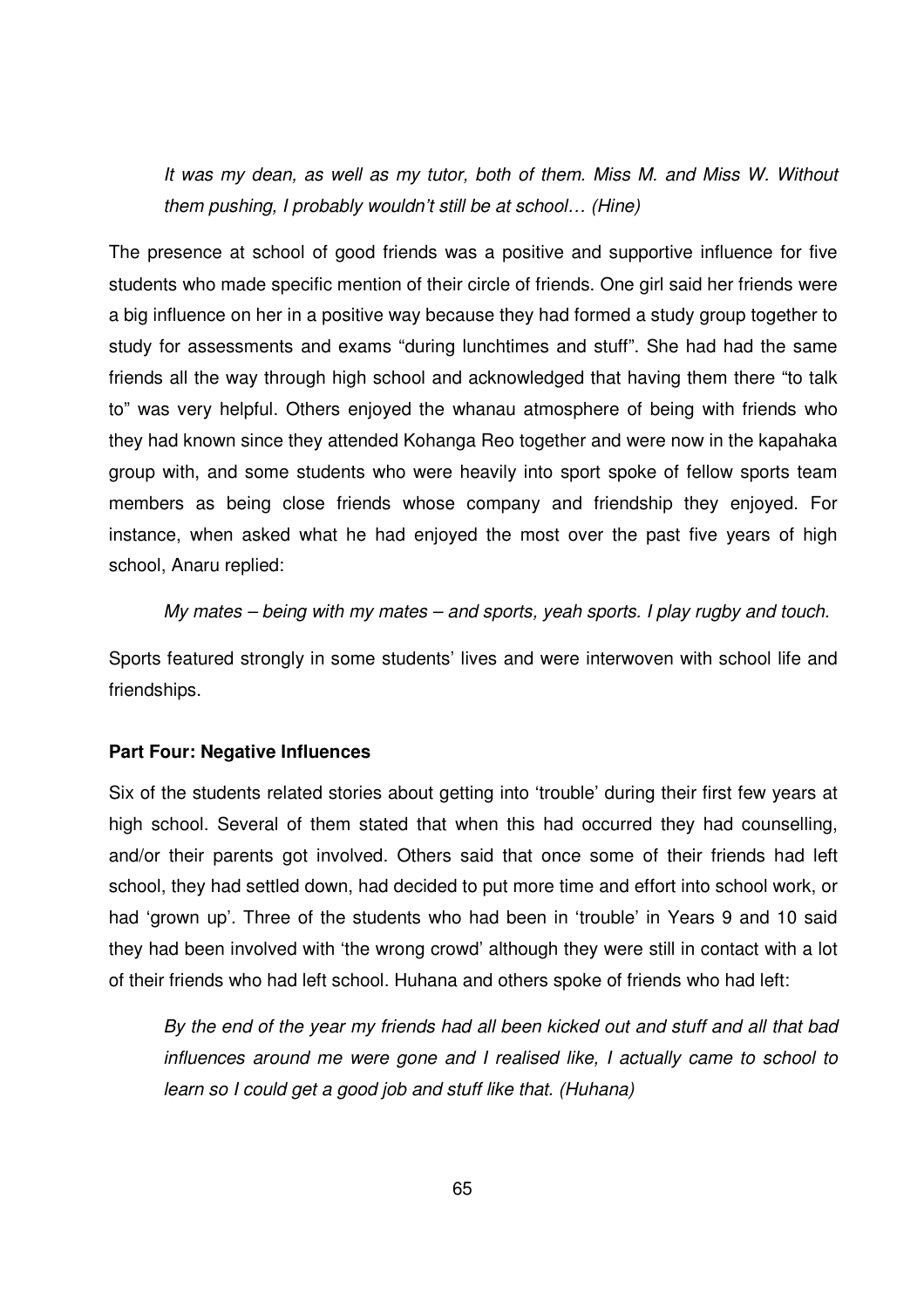Well, my mate, he actually had a child. (He dropped out). Yeah, that was what turned me 'cos I was hanging out with him a lot and his mate too. So I was hanging out with their crew and that's what turned me bad. But then I came into kapahaka and then the discipline changed it. (Rawiri)

…like when all my mates were getting into trouble and stuff. Sometimes they'd be telling me to stop going to school and then next day you'd be wondering where they are, and to hear that they've been locked up. (Anaru)

None of the students from the decile 10 school spoke of getting into trouble, although one had truanted on a regular basis, missing three months of her Year 10 school year.

The subject of racism was raised by seven students, across both schools. Some students spoke about personally experiencing some form of racism or discrimination, while others talked of noticing (what they perceived to be) racist actions, or hearing racist comments directed toward other students.

'Cos, um, sometimes, in classes, you'd feel like, well, everyone'd be talking and all of a sudden, you'd feel like, you'd be the one getting into trouble all the time. Yeah. I found it unfair sometimes. (Anaru)

Sometimes I think about it, you know, and well, the teachers think that just because we're Maori and we get scholarships easier than their families and that – well, sometimes the teachers just take that to advantage. Sometimes it just feels like they're discriminating against us just because we're Maori and that. So that makes us feel like we have to go outside too and then we can just muck around. (Arapeta)

You come across teachers who are racist and stuff and make racial comments… You've got the odd teacher, like back in fourth form, a teacher called us animals and she said: you're behaving like animals. That's what she said, and I said – shut up Miss, you're a rat. Then she came out with another comment mentioning animals (and) then I wanted to pick up a chair and throw it at her. (Mereana)

Sometimes with the race thing it's not even about comments. Sometimes you walk in the room and you look at a teacher or someone – where was it – Level 1?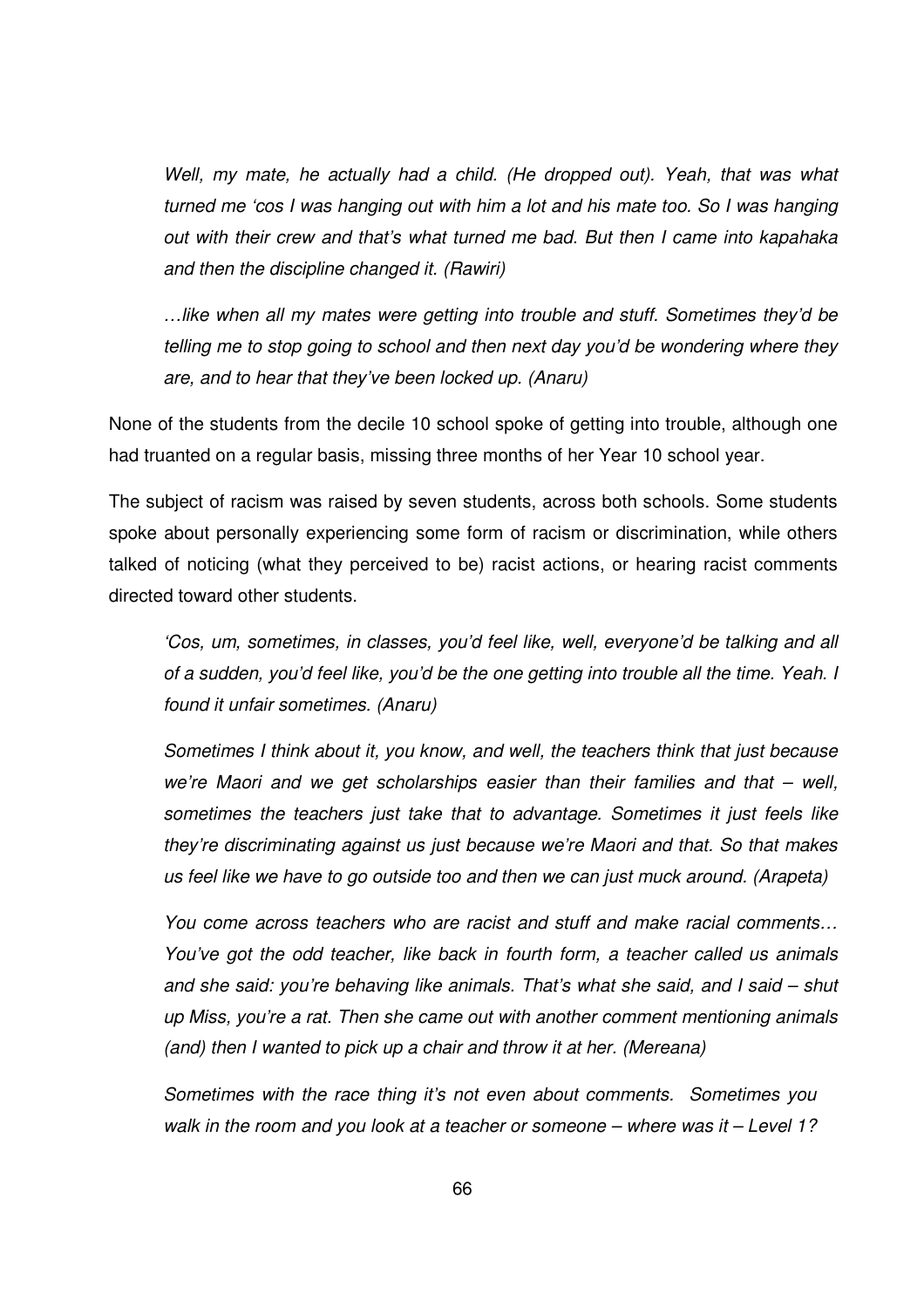I walked in and he'd put the only three Maori students and the only Tongan student, including me, in the very back row. Us four had the whole row to ourselves and he completely ignored us, for like the first six months of the year. He would talk to us and stuff but he wouldn't explain anything to us. He would look at us and just expect us to be playing up. Even when we weren't playing up, even when we were doing our work, he would always growl at us because he would just expect that we weren't writing what we were supposed to be writing…. and that was just like from the moment that we walked into the class – we were at the back row. All the white people and Asians were sitting in the front two rows and they were all like – you do this and you do this and you do this and the teacher would hard-out explain and when we put our hands up he would be like – what? We'd ask him a question and he'd go – you should have been listening. He ignored us. (Huhana)

I think it's hard. It's hard because, not the school itself, but the students. You hear the students say, like "Oh, bloody Maoris. You just do this, so hori", and all that, and when you hear this, you just think, like, "Not all Maoris are like that!" It's just sad and even like, I've noticed this year, some of my friends have been like, "Oh, it's unfair with the Maori scholarships that are being offered. What about?!" But they don't understand. (Terehia)

Another negative influence on some of the students occurred when a student was aware that his or her whanau were struggling financially. Of course, this situation could result in students wanting to leave school and find employment to alleviate their parents' financial situation, but for the students who spoke about the subject, it only strengthened their resolve to get a good education so that they could get a good job – often to better themselves, to have a better life than their parents or other family members had, and to be able to provide adequately for a future family of their own. Te Aroha, whose own mother was bringing up her children as a single parent, explained her thoughts about this situation: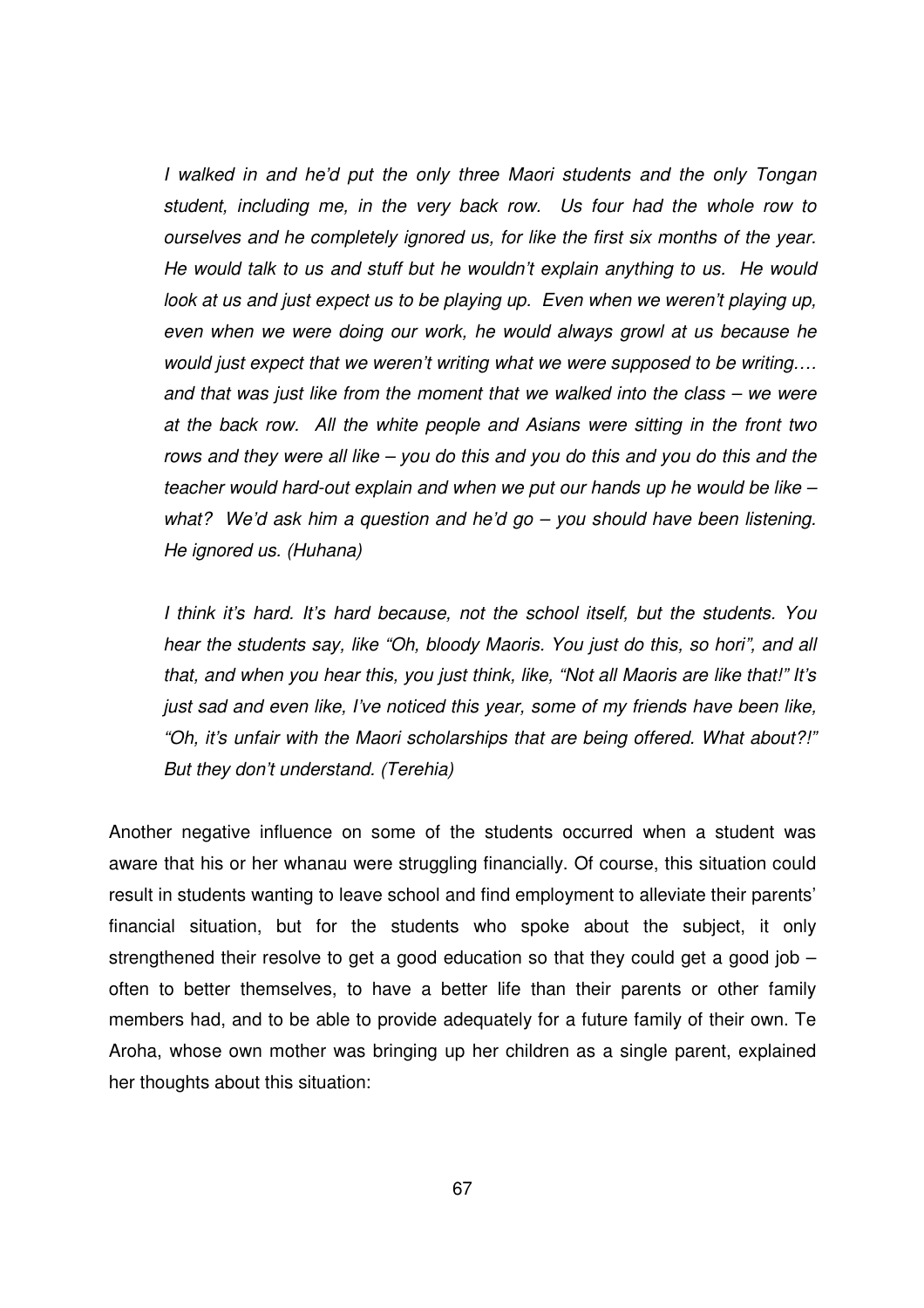And I think in terms of education, the reason I stayed is that I've always grown up in a family that keeps pushing you to achieve to make sure that you are ready for your future and also because I know that in the future I want to be a Mum, so I want to make sure that I can give them a good home. I don't want to be like a bum.

Rawiri also spoke of having a family in the future and being more committed:

I think it's just my family too. My mother's side's all good but my dad, like, …I want to be more committed to my stuff, cos, if he doesn't wanna work, he doesn't work and if he does want to work, he does. It's pretty much up to him if he wants to. He just dawdles along in life and my mum; she tries her best and does everything. She tries to get money into the house, tries her best for all her children and my dad doesn't really care. He'll do whatever he wants. I just want to, like, if I have a family, I'll be way more committed to the family, like work. I want to be a builder.

Werahiko was clear that he wanted a better future than what his older siblings had:

… my older brother left at Year 10 and my older sister went all over the place and then she stopped going to school altogether. (So have they all got careers now?) No, my sister's on a benefit and my older brother just works part-time. (So that's spurring you on – because you want better than that?) Yeah, I want better.

## **Conclusion**

The findings from this study emphasise the influence of whanau on the education of Maori students, particularly the influence of parents who valued education but may not have been able to gain the benefits of a good secondary education themselves. It was significant that the students who had attended Kohanga reo in their pre-school years no longer spoke Te Reo Maori as their first language, and that none of the other students in the study did either. The students who were able to access marae and other distinctive aspects of Maori identity and culture, identified strongly as Maori, while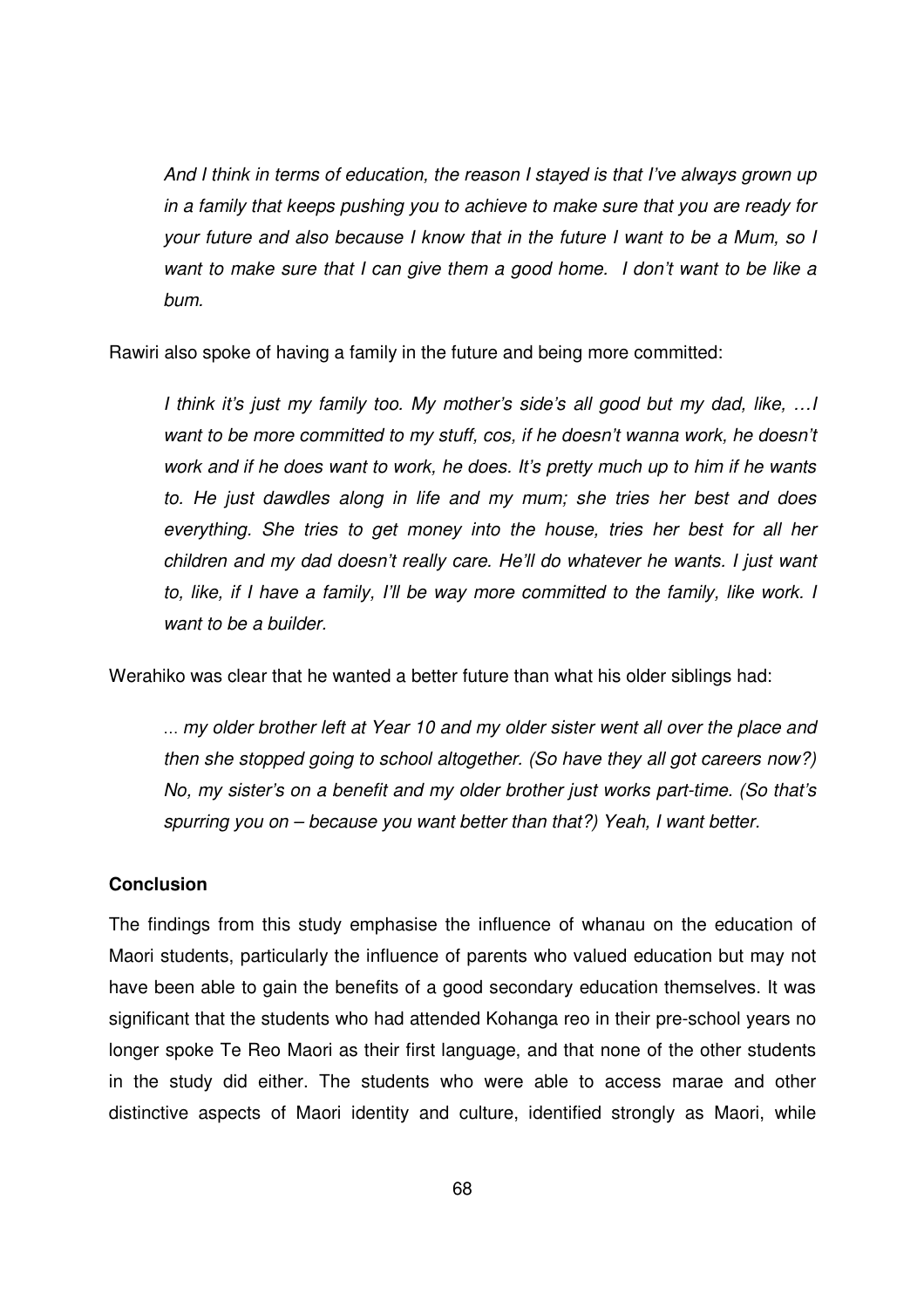others did not, and were even unaware of who they were, that is, they did not know what iwi they came from, or their traditional iwi/hapu marae. The latter were enjoying educational success, but were not "Maori enjoying educational success as Maori" which is the basis of the new ministry strategy for Maori education in  $Ka$  Hikitia – Managing for Success (Ministry of Education, 2008b). While there are many Maori students who are experiencing success in mainstream school in Aotearoa-New Zealand, as MacFarlane (2004) states "It is no longer acceptable to many Maori that success at school in one's own country should come at the cost of their own language and culture" (p. 14). The abandonment of indigenous identity in order to be successful within a largely monocultural society and cultural alienation, are issues which in the past have been attributed to negative mental health effects for Maori (Durie, 2001b).

A range of key themes which have emerged as findings in this study will be discussed further in chapter five and include: the influence of whanau (in particular one significant family member) on the student; the issue of poor past educational outcomes for parents of the students who participated in the study and how that has impacted on the students; the push for economic betterment within families; the importance of culture and identity and the concept of 'nga matatini Maori' which literally means the many faces of Maori (Durie, 1995); the issue of racism; and whanaungatanga (relationships), including teacher-student relationships and how they have affected the students in this study.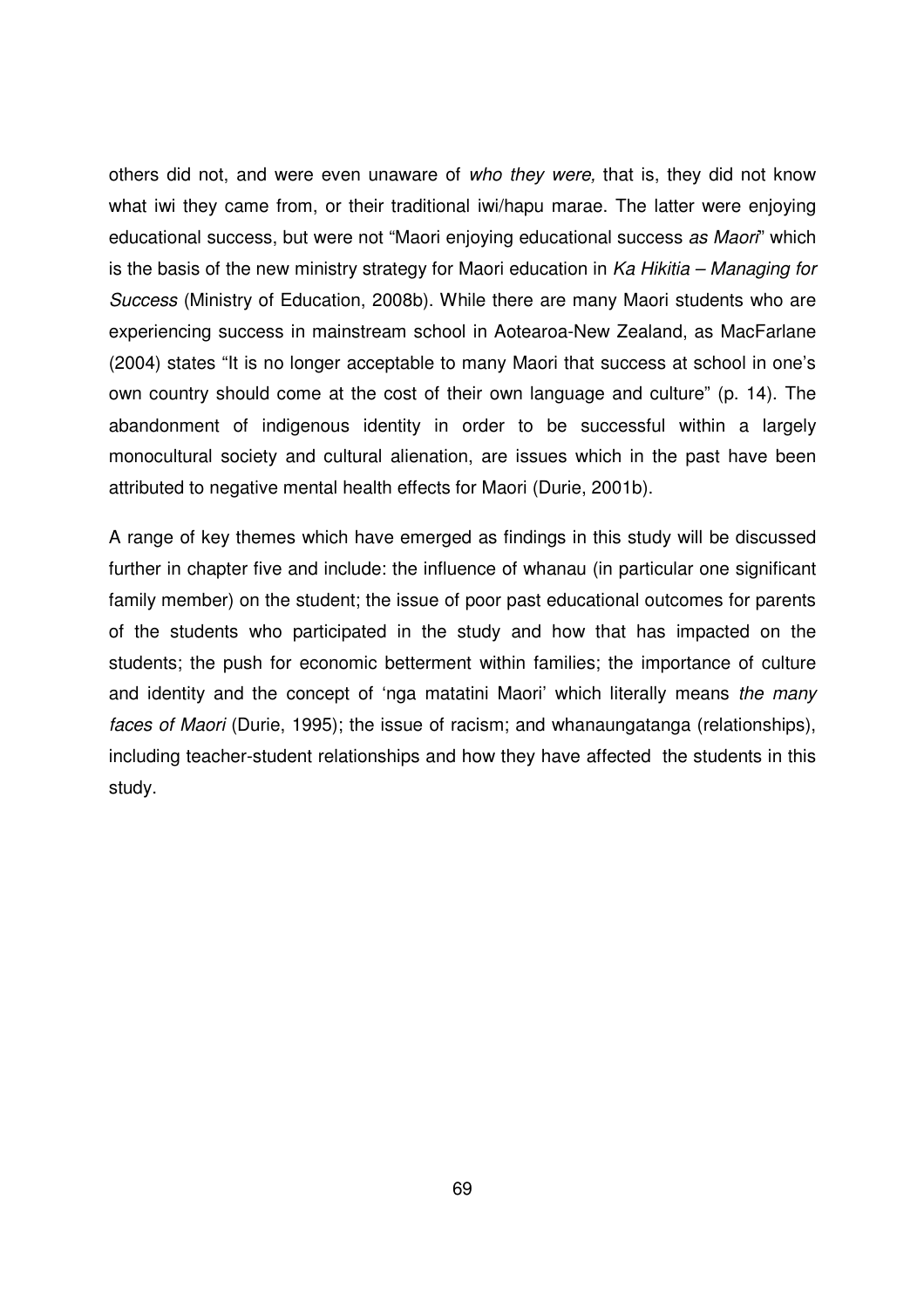# **CHAPTER FIVE: DISCUSSION OF THE RESEARCH FINDINGS**

## **Introduction**

This chapter presents an analysis and interpretation of the main findings of this study. The discussion is presented under themes which emerged during the focus-group interviews and these are explained in relation to issues which were covered in the literature review. In addition to examining ways in which findings from the research relate to key ideas from the literature review, two new areas of focus are introduced. These focus areas of racism and of the push for economic betterment of families emerged from the students' data, and are considered sufficiently important enough to warrant further exploration. The chapter sub-headings are therefore: the influence of whanau; how poor past educational outcomes have affected whanau and students; the push for economic betterment within families; the importance of culture and identity and nga matatini Maori (the many faces of Maori); the issue of racism; and whanaungatanga, including teacher-pupil relationships.

## **The Influence of Whanau**

This study found that the influence of whanau was the most significant factor contributing towards the students staying at secondary school. The support of a significant adult (within the whanau) with whom the student had a close relationship was particularly important. This finding is consistent with other research which also found whanau influence to be highly significant in the educational achievement of Maori students (Kay, 2008; McKinley, 2000; Mikaere and Loane, 2001; Te Puni Kokiri, 1994). While other researchers have found that Maori whanau have high aspirations and expectations for their children, they have also identified barriers to positive home and school relationships such as negative parental experiences of schooling and being unemployed, both of which can affect the extent to which the whanau of a student can influence the student's education (Bishop et al., 2003). However, interestingly those same factors which may act as barriers to positive home and school relationships, had in this study had the effect of motivating the students to remain at school in order to get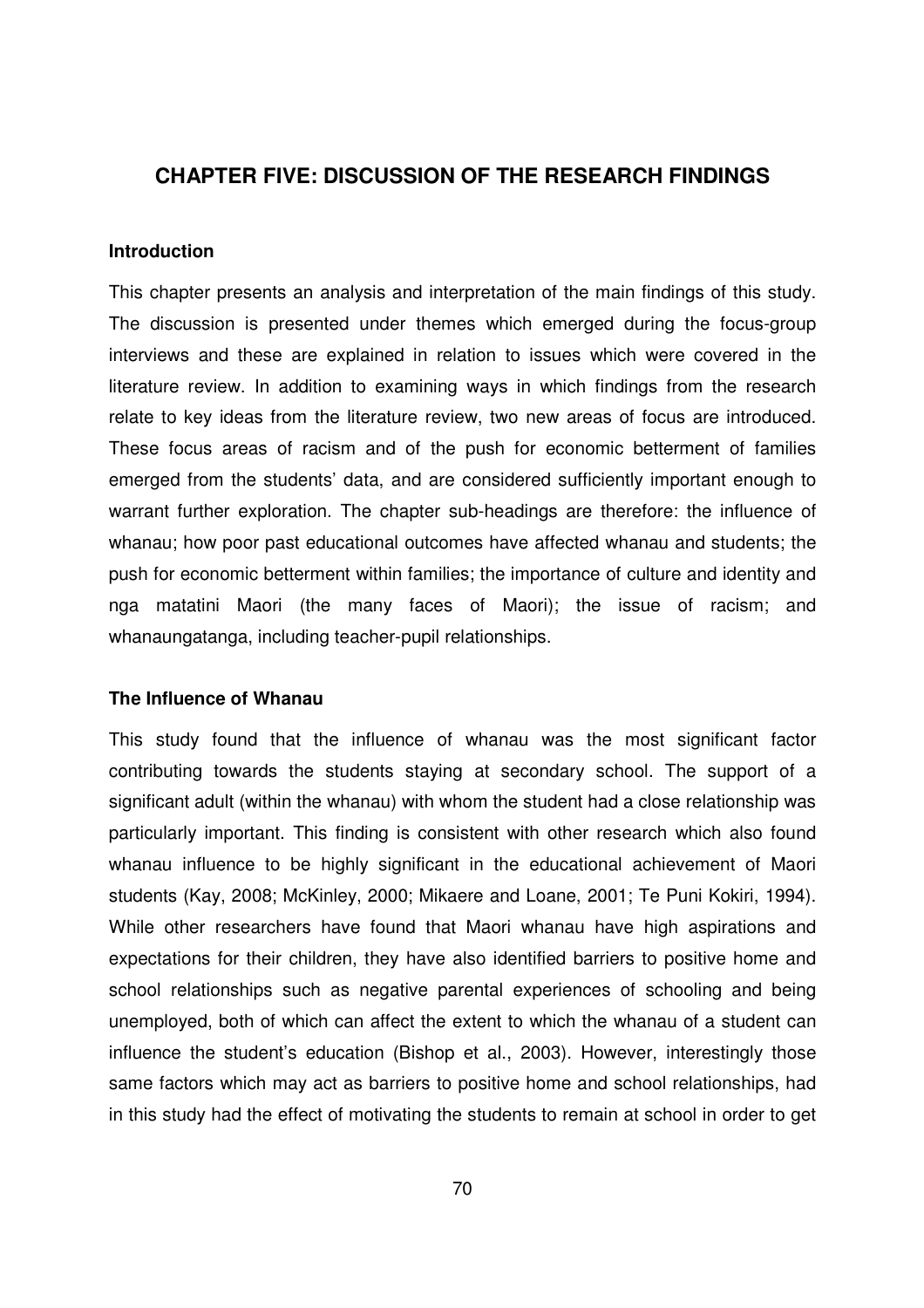a better education than their parents had received. The Kua Korero Nga Akonga Beyond 16 Survey (Te Puni Kokiri, 1994) conducted with Maori secondary-school students similarly found 70.6% of the 1889 students surveyed reported their whanau had actively encouraged them to stay at school, often because of the parents' concern that their child "obtain good qualifications and hence have a better chance of finding employment" (p.13).

#### **How Poor Past Educational Outcomes have Affected Whanau and Students**

The students who participated in this study reported that their parents wanted them to get a better education than they had. Most of the students also reported that either a parent or other family members had: left school early; had taken employment in lowskilled, low-paid positions; were unemployed; or were on benefits. The word 'benefit' had negative connotations for these students and they spoke as though it was shameful to be receiving a benefit. They talked about financial problems within their families and about the connection between getting a 'good education' and getting 'a good job'. Some of them had been told by a parent or other whanau member to stay at school as a way of securing better employment and to avoid 'going on the dole', and some of the students had seen the effects of poor educational outcomes on whanau members and they wanted to have a better life for themselves. Research which was carried out ten years ago to identify the aspirations and concerns of Maori parents/whanau found similar results in that the parents all said they valued education and wanted their children to have a better education than they had had (McKinley, 2000). They also believed that if their child was happy at school they would be more likely to stay there and to get a good job (McKinley, 2000).

Another consequence of poor past educational outcomes for Maori is that the parents of secondary students are often unfamiliar with the system and are unable to advise and guide their children when they make decisions about subjects to take for NCEA, about career pathways and about gaining entrance to university. Although Maori students may aspire to go to university, it is too easy for them to find themselves on NCEA pathways that foreclose this option (Salmond, 2009). In addition to that, many Maori students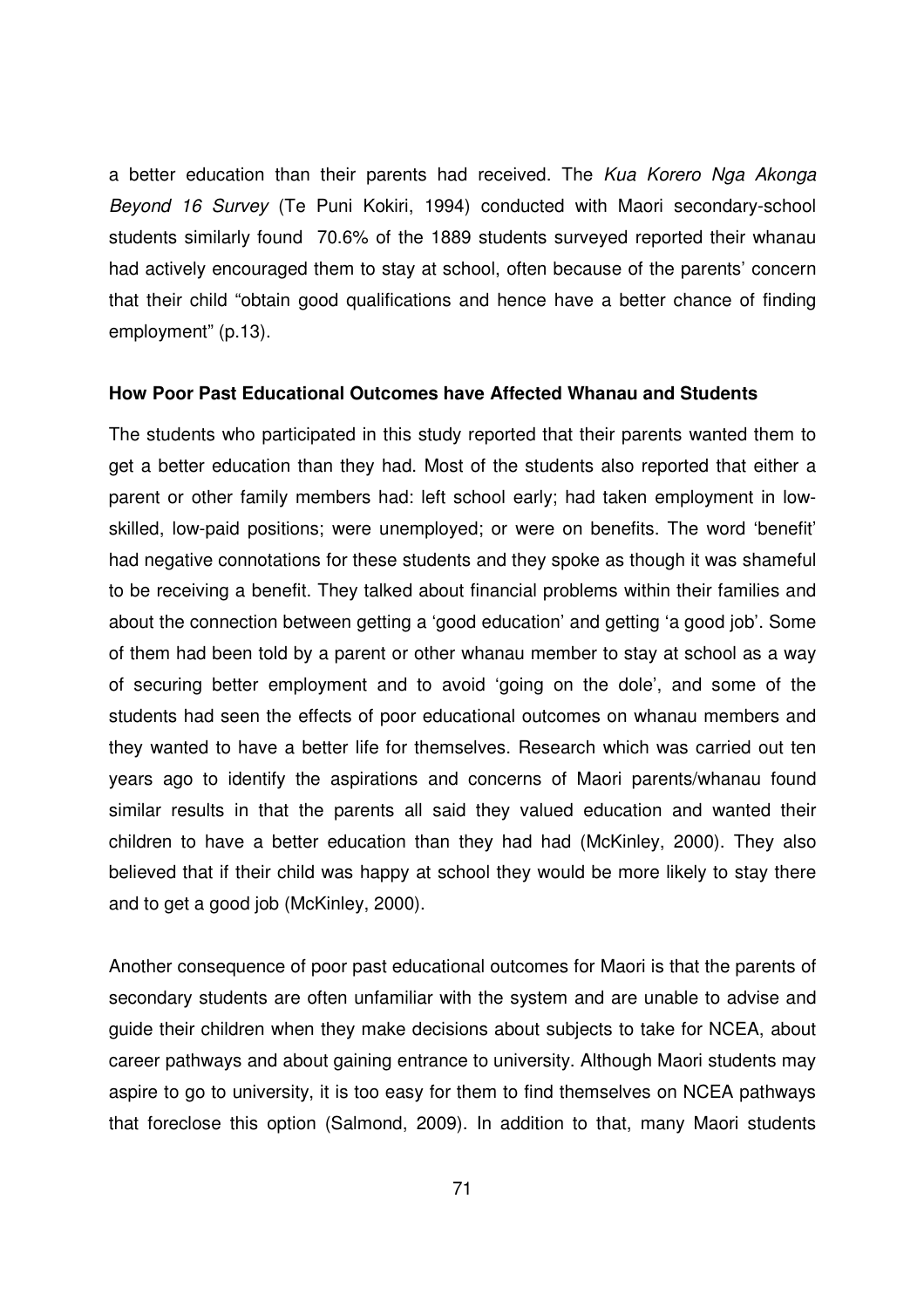attend schools in low-decile areas where they are statistically less likely to leave school with University Entrance than students from high-decile schools (Madjar, McKinley, Jensen, & Van Der Merwe, 2009). They are usually unable to access the high-decile schools in other areas, although two students in this study were travelling by bus from low-decile areas to a decile 10 school some distance from their homes because their parents wanted them to 'get a good education'. The impact of poor past educational outcomes for whanau is summarised by O'Sullivan (2007b) when he says "…mainstream schooling has not delivered Maori the levels of success required to participate fully in the modern economy" (p. 1).

#### **The Push for Economic Betterment within Families**

None of the students spoke about aspiring to material wealth but their comments about financial hardship and wanting 'better' for themselves and for their future children indicated they wanted to be able to adequately provide for themselves and for their families, without the constant challenge of 'making ends meet' that they observed of their parents' experience. While there was evidence that some Maori students lived in families where they experienced hardship, it had not impacted to the extent that they had decided to drop out of school. Both schools had mediated the difficulties that some of the students had with access to computers and the internet, by providing computers, email and the internet for students to use at school. The commitment to future economic betterment was significantly demonstrated by one whanau who lived in a low socioeconomic area and were sending their son to a decile 10 school which was up to an hour away by bus.

Although the findings of this study cannot be generalised to a larger group, it seems significant that the students in this group spoke strongly of economic betterment as a motivating factor in their staying at school and as a subject which was discussed at home. It was clear that they saw education as a key to economic betterment and security in the future.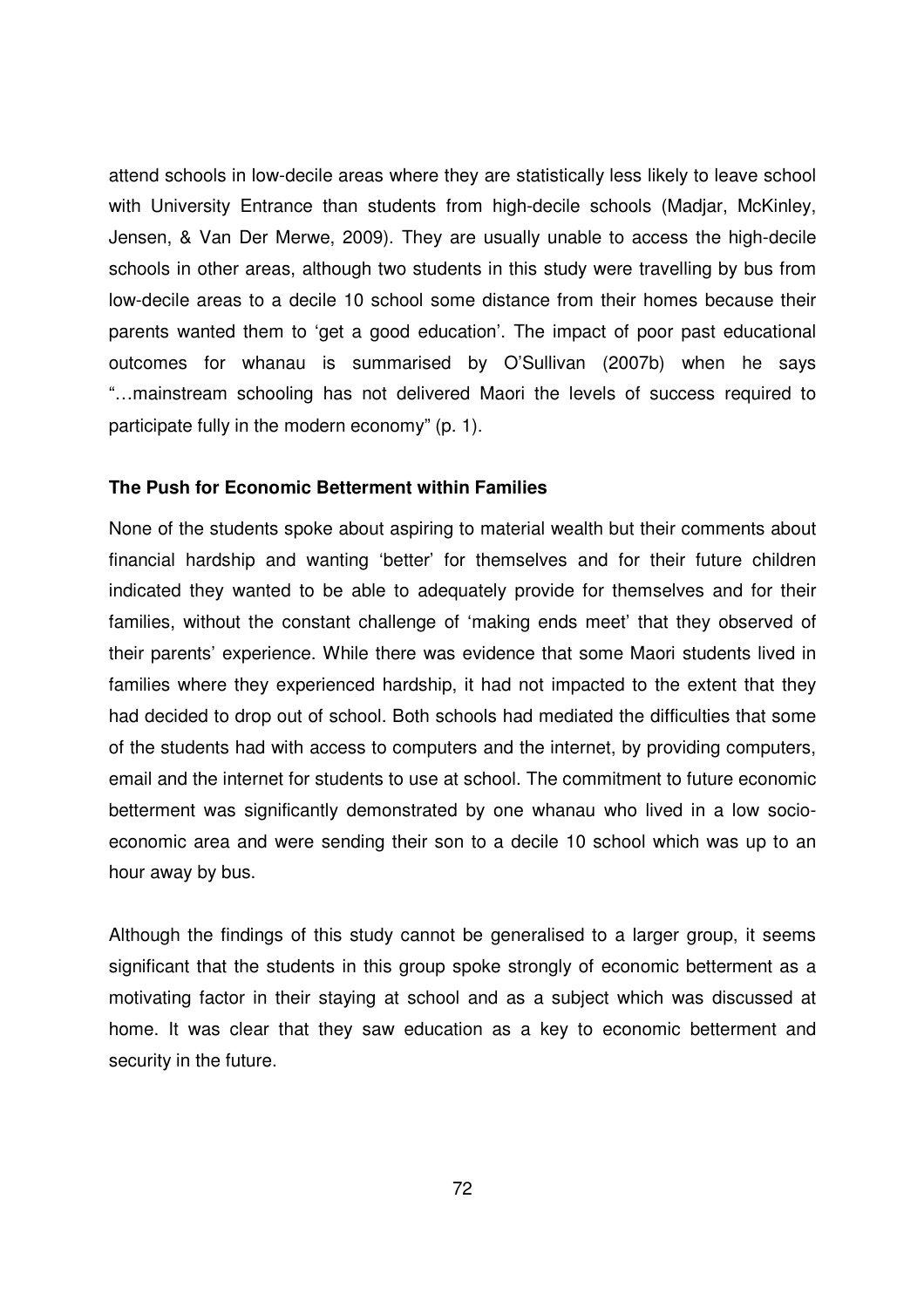#### **The Importance of Culture and Identity and Nga Matatini Maori**

This study found that there was evidence of the loss of language and identity amongst the students. None of them spoke Maori and three of them did not identify strongly as Maori. These three knew they had 'Maori blood' but did not know anything about their ancestors, iwi, hapu or marae. Ethnicity is strongly linked to identity and belonging (Ritchie, 2005). Durie (1995) explains that there are at least three distinct Maori groups emerging within 'Maoridom' (nga matatini Maori) in this country and there is a need to be aware of this. Those who are of the first group participate in Maori activities on a regular basis, their children attend Kohanga Reo and Kura Kaupapa Maori schools, they participate in many Maori sporting and cultural events and they are involved in their local marae. The children of this group feel comfortable in a marae setting, are fluent speakers of Maori and participate in a great range of Maori activities. Members of this group identify strongly as Maori. The second group is more likely to be immersed in mainstream society and to live similar lives to those of their Pakeha counterparts but still identify strongly as Maori. The third group Durie describes as not participating strongly in either Maori or mainstream activities. They are relatively isolated, are likely to have high health needs and, although cut off from their cultural roots, still identify strongly as Maori. There are other sub-groups within these three main groups, hence the term nga matatini Maori – the many faces of Maori.

This group of students was representative of all three groups of nga matatini Maori as Durie describes, although they did not speak Maori. Some had attended Te Kohanga Reo, were enthusiastic members of a kapahaka group, participated in marae and whanau activities, and identified strongly as Maori; while others avoided taking Maori as a subject at school, did not belong to a kapahaka group and did not participate in any 'Maori activities'. One girl said her friends did not know that she was Maori at all, which is perhaps evidence of the success of past education policies which have promoted the assimilation of Maori into 'mainstream' culture and the replacement of Maori language and culture with Pakeha language and culture. At a subsequent hui held to discuss the findings of the research, this same girl added that when she told her friends she was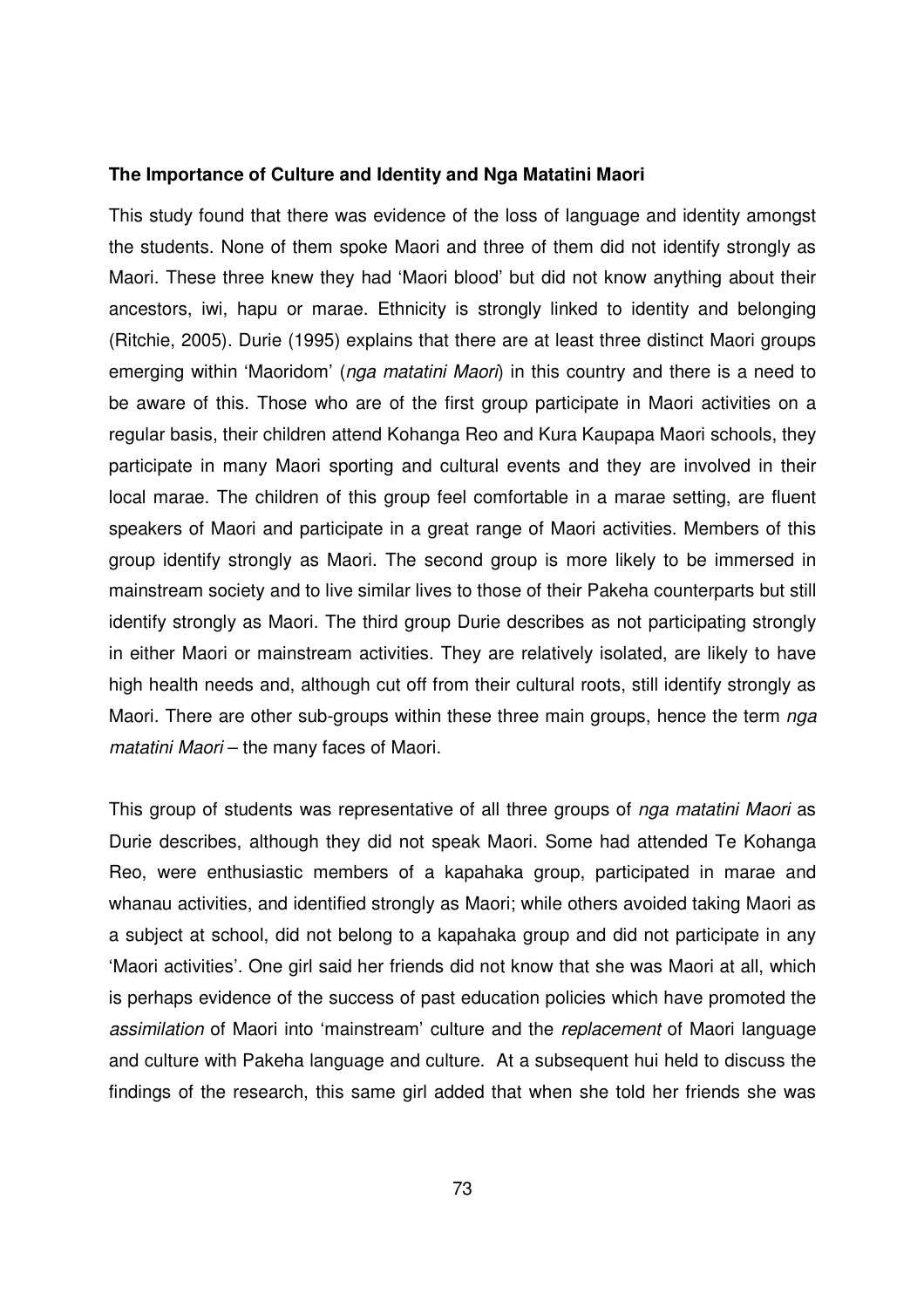Maori they had suggested to her she could be South African rather than Maori. She stated:

My friends say 'you're not Maori; you don't look it - you look South African.' They think I want to be South African. (Hine)

Although the group which identified assertively as Maori did not have strong links back to traditional iwi/hapu marae, that void had been filled with urban representations which Walker (1990) describes as "highly symbolic cultural statements that Maori identity has survived the double trauma of colonisation and urbanisation" (p. 50).

Research conducted for the Kotahitanga Project in 2001 (Bishop et al., 2007a) found that whanau members felt that teachers needed to have a greater understanding of things Maori, "including the reality of knowing that Maori people have their own cultural values, aspirations, and ways of knowing" (p. 19). This was seen by the student's whanau to be crucial to allowing the student's own culture to be present, recognised and respected within the school and the classroom (Bishop et al., 2007a). The dilemma for some Maori students is that they must adapt and 'fit in' to a system which upholds individualist values of 'excellence' and 'personal best' when their values are about whanau, hapu and iwi, that is, collectivist (Penetito, 2010). Although Ka Hikitia – Managing for Success (Ministry of Education, 2008b) has "Maori enjoying education success as Maori" as the major focus of its Maori education strategy, this study found that some of the students involved were not enjoying educational success 'as Maori'. They had either lost their culture and language entirely or were leaving it at the gate when in school and were 'fitting in' with the (majority mainstream) school culture. Some spoke of not enjoying school and were attending only to gain qualifications so they could get a 'good job'. This finding is in direct contrast to the strategic intent of Ka Hikitia – Managing for Success.

Walker (1990) asserts that the structural relationship of Pakeha dominance over Maori is reflected and reinforced in schools, and is in itself, an historical and ongoing sociological component of Maori identity. The education system, being predicated on the reproduction of Pakeha culture, serves to add to the Maori child's ambivalence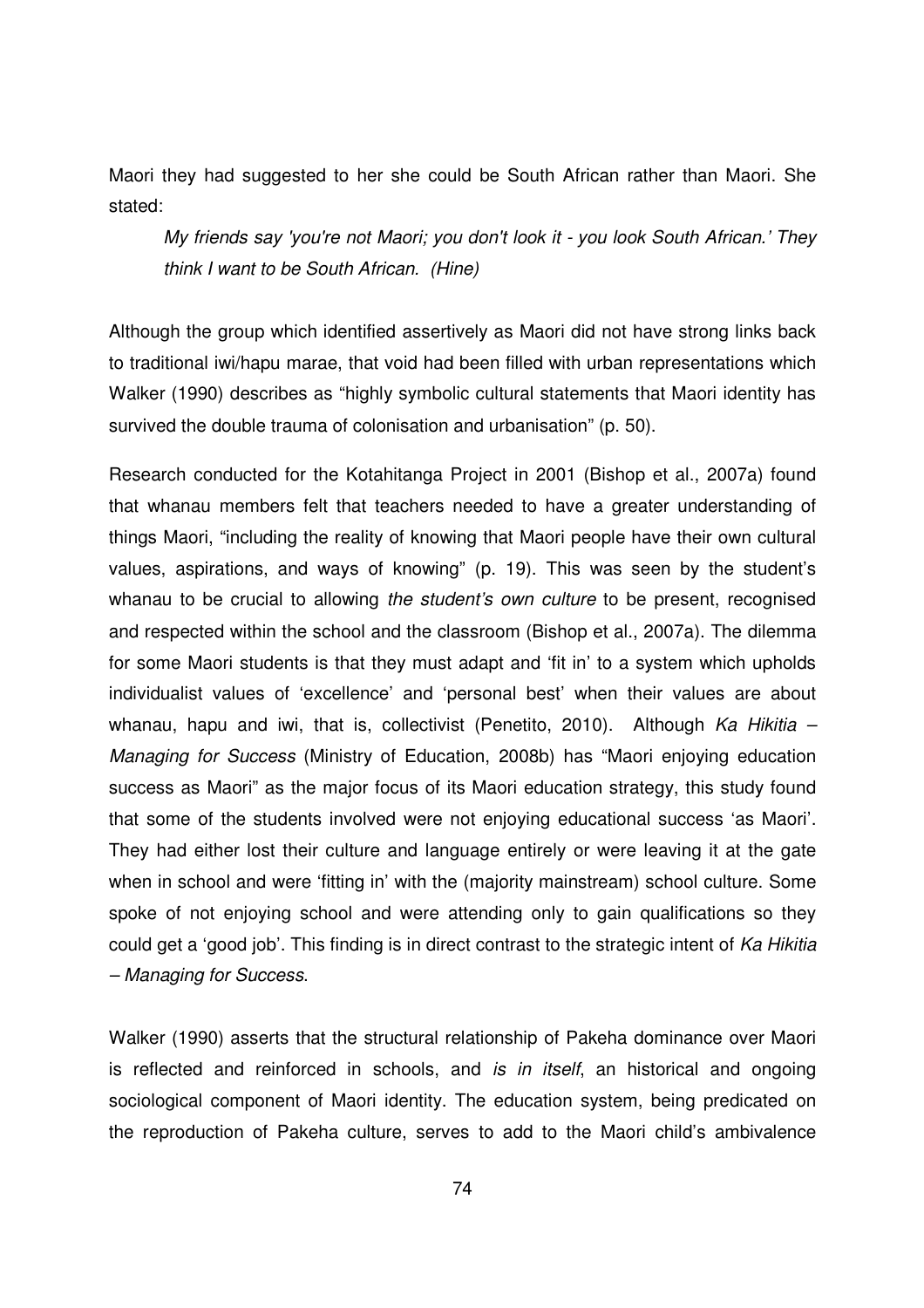towards his/her own identity and becomes an arena of cultural conflict. The child's rejection of Maori identity and identification with the dominant group in society is a response to negative public perceptions of Maori identity which may come from media representations of statistics or events involving Maori, or from racist attitudes within society (Walker, 1990).

Teachers looking for guidance in implementing the ministry goal of 'Maori enjoying educational success as Maori' will not find any specific strategies within  $Ka$  Hikitia – Managing for Success apart from a statement that 'identity and culture are essential elements of success' (p.18) and other references to Maori 'aspirations' and 'unique potential'. However, Durie (2003) provides an explanation when he states that the reference to living 'as Maori' means "to have access to te ao Maori, the Maori world – access to language, culture, marae, tikanga (customs) and resources" (p. 199). He contends that:

If after twelve or so years of formal education a Maori youth were totally unprepared to interact within te ao Maori, then, no matter what else had been learned, education would have been incomplete….being Maori is a Maori reality. Education should be as much about that reality as it is about literacy and numeracy. In short, being able to live as Maori imposes some responsibilities upon the education system to contribute towards the realisation of that goal. (p.199-200)

It is Durie's assertion that education should enable Maori not just to enjoy educational success 'as Maori' but also "to live as Maori" (2003, p.199).

### **Racism**

Some of the students in this study spoke about situations when comments were made to them that were racist. These comments were attributed to both students and teachers. Some comments from non-Maori students are inter-generational in origin as they are phrases that have been used for many years such as 'bloody Maoris' and 'hori'.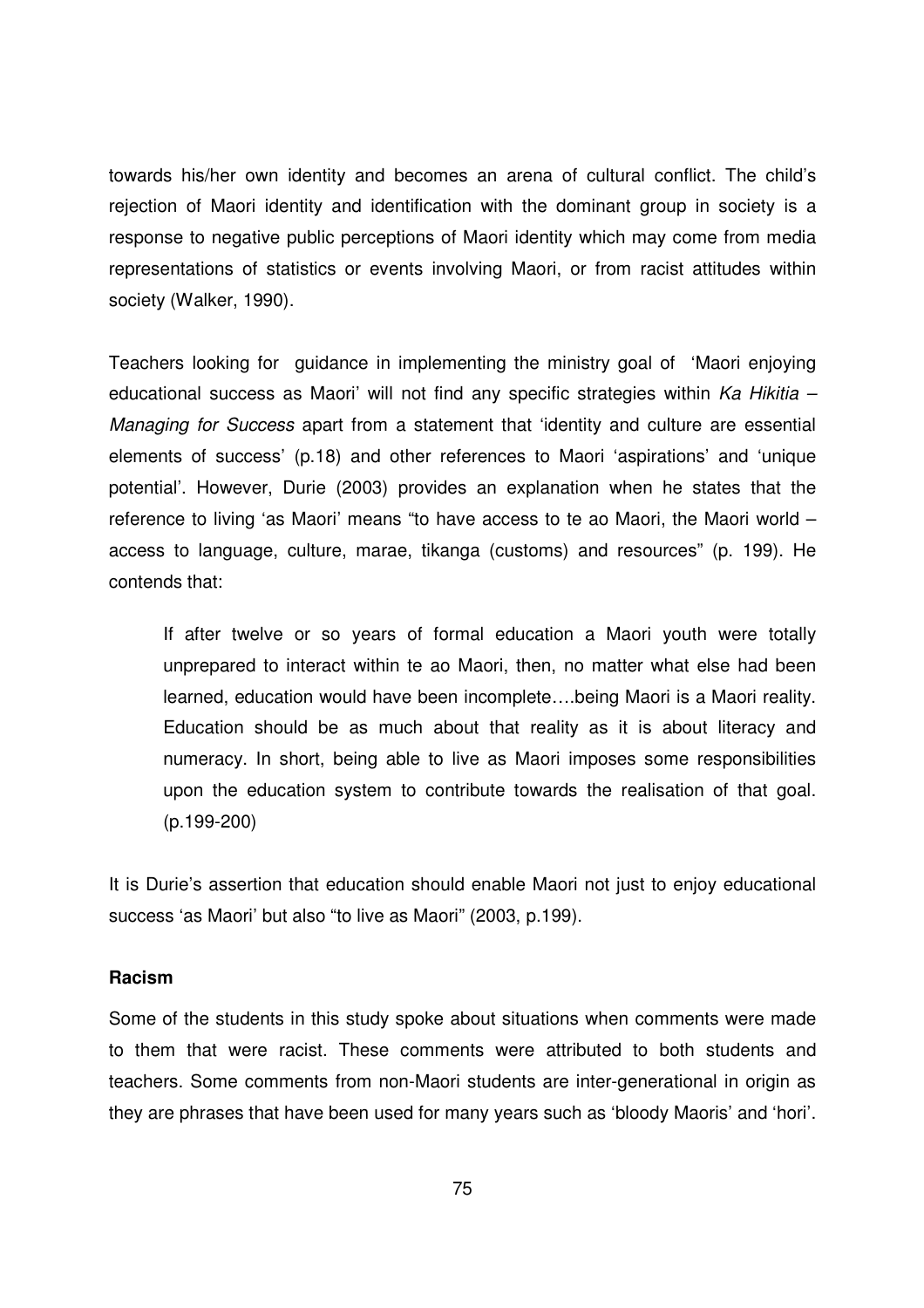These students knew that some of the offending remarks were intended to be derogatory and were hurt by them. A Ministry of Education (2001) discussion paper on Maori education confirmed that:

There is no doubt that Maori students face a certain amount of discrimination in schools, mainly in the form of teacher or school discrimination and racism from other students…. Teachers need to reflect on their own racial attitudes if they are to provide supportive learning environments for students. (Ministry of Education, 2001, p. 16)

In discussing racism in Aotearoa-New Zealand Ritchie (2005), notes that Pakeha speak of racism as a societal syndrome, as negative attitudes rather than as 'felt effects', while Maori talk about their *experience* of racist power effects. The students in this study were clearly affected by racism directed towards them. For example, three students mentioned remarks that had been made to them about 'Maori scholarships' being unfair to Pakeha students and others. It is of concern that strategies which are aimed at addressing inequities in education are being interpreted as unfair by Pakeha, when these inequities are so serious and so entrenched within the education system. When these strategies are interpreted as unfair or racist, the debate is able to be shifted to focus on the strategy, rather than on the more obvious topic of inequitable and unjust education outcomes which leave Maori as a seriously disadvantaged group in society.

This thesis argues that any debate concerning Maori education should be about rectifying the situation of inequitable outcomes for Maori students, and not about 'unfairness' to Pakeha. It is Pakeha who have long enjoyed the social and economic advantages gained by succeeding in an educational system which facilitates their success by reinforcing the cultural norms and practices which are familiar to them. This has been described as 'dysconscious racism' which is a form of racism that tacitly accepts dominant white norms and privileges and is characterized by an impaired consciousness, or distorted way of thinking about race (King, 1994, cited in Ritchie, 2005). In describing racism as an 'insidious under-current' that resides beneath the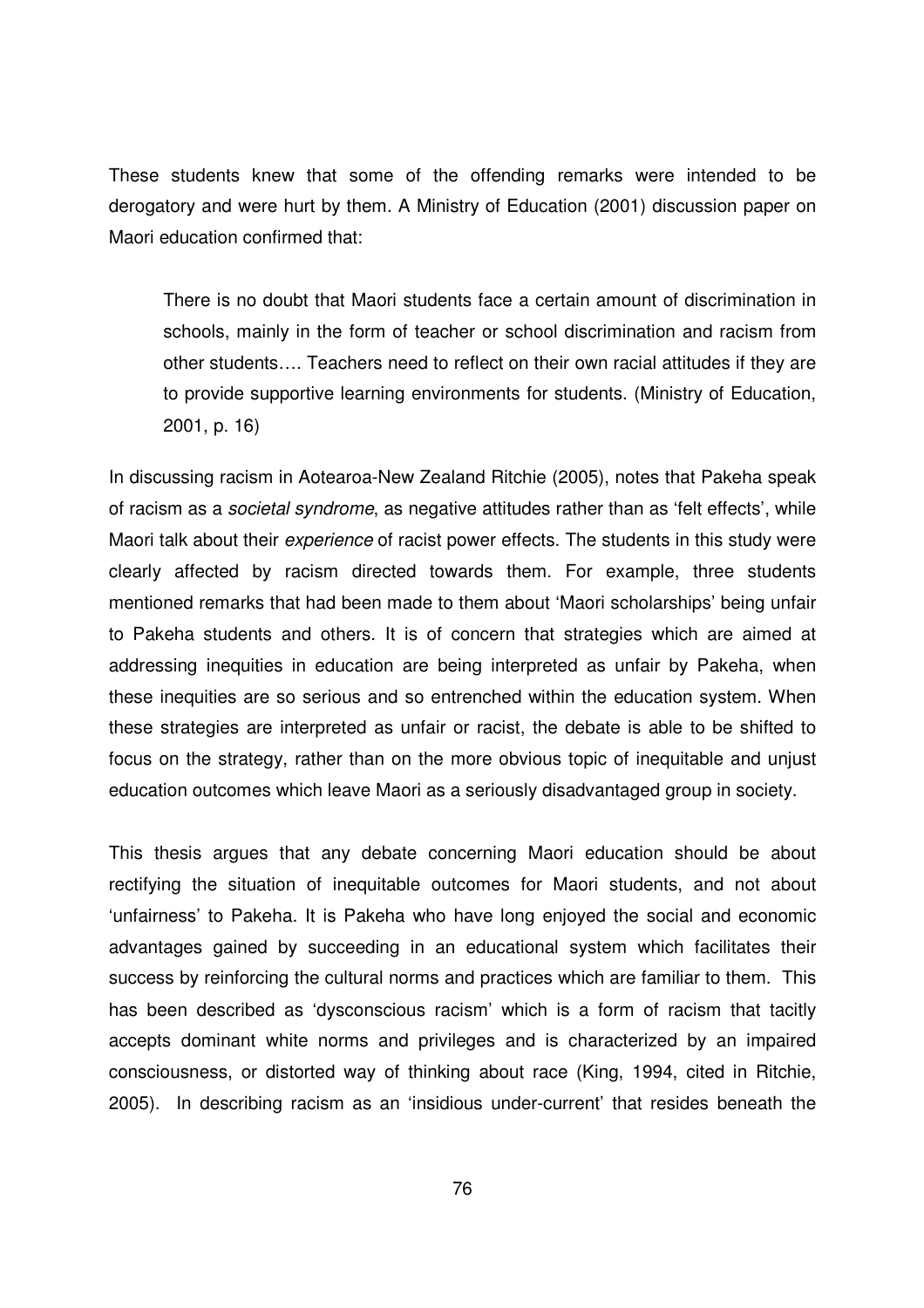surface of contemporary social and educational discourses, Ritchie (2005) suggests that it emanates from the assumption of racial superiority which colonisation was founded in and warns that educational settings need to be aware of "the accumulated baggage of multi-generational experiences of racism" that Maori children and their whanau have when they arrive there (p. 3).

The experiences that some of the students in this study spoke about are similar to experiences reported in other recent research conducted with Maori secondary school students in Aotearoa-New Zealand (Bishop et al., 2003). Although racism in schools is not a widely-debated topic, the findings of this study and other research referenced in this thesis confirm that it is still present in schools. In 2010 it should be brought out in the open and challenged. Castagno and Brayboy (2008) in reviewing the literature on culturally-responsive schooling (CRS) for Indigenous youth, describe racism as:

…a pervasive and consistent element in the schooling experiences of Indigenous youth. Students experience racism in a number of ways and from a variety of sources, including paternalism, prejudice, harmful assumptions, low expectations, stereotypes, violence, and biased curricular materials. (Castagno & Brayboy, 2008, p. 950)

In addition to the more obvious examples of racist discrimination discussed above, Milne (2009) describes another form of racism that exists at a systems level within schools and is accepted as normal and natural by the mainstream majority. She says "...the white is just 'there', as the background set of rules that dictate whose knowledge is important, what success looks like, what achievement matters, how the space is organised and who has the power. That's racism." (p. 2)

## **Whanaungatanga - Relationships**

In two major studies undertaken as part of the Te Kotahitanga project (Bishop, Berryman, Tiakiwai & Richardson, 2003; Bishop, Berryman, Cavanagh & Teddy, 2007a) the development of caring learning relationships between the teacher and the students was identified by both groups of students as being the most crucial factor in their being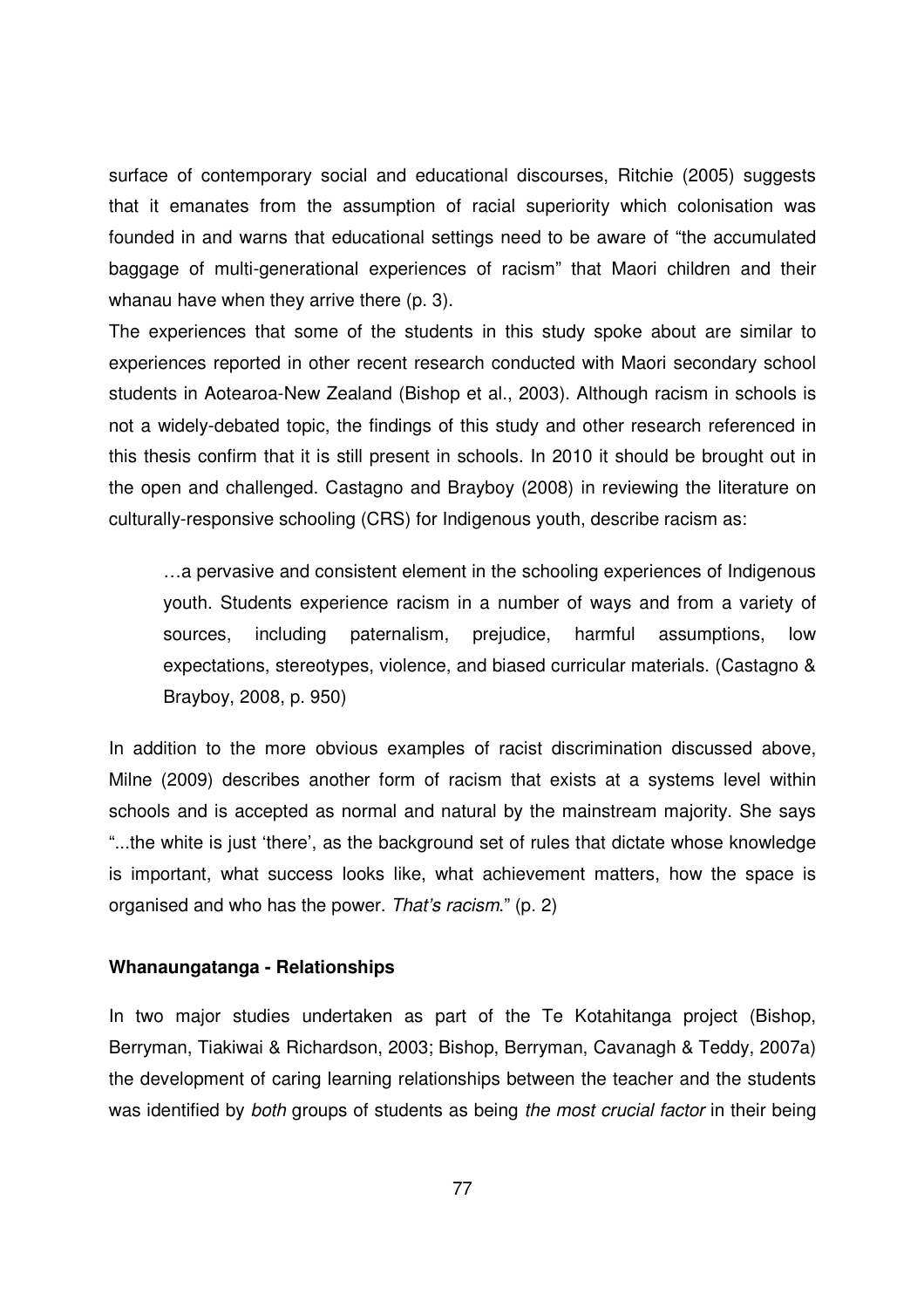able to effectively engage in education. These studies had looked at the relative importance of influences on student achievement such as "whanau, home and community, classroom relationships and pedagogy, teachers, schools and school systems, the students themselves, and many contributing and confounding factors on learning and achievement including socio-economic contexts and systemic and structural conditions" (Bishop, 2008, p. 48).

In an earlier study by Hill and Hawk (2000), mutual respect, one of the most important dimensions to good teacher-student relationships, was identified as being a prime motivator for student learning. Students described how when the body language, tone of voice and actions of teachers indicated to them the teacher favoured 'power with' rather than 'power over' them, the students felt they were being treated as people and adults rather than students or children. Because the students in the Hill and Hawk (2000) study (mainly Maori and Pacific Island students) based their relationships on notions of reciprocity, when teachers showed respect towards them, they behaved respectfully in turn. Other attributes that successful teachers of these students exhibited were that: they understood the various worlds the students lived in and how they managed the tensions and conflicts between them; they were fair and patient; they enjoyed participating in activities with the students; and they were prepared to give of themselves – sharing their lives, feelings, failings and vulnerabilities with the students (Hill & Hawk, 2000). During the focus-group interviews for this research study, there were only two teachers who were referred to by the students who would have fitted the above teacher-description although each of them was mentioned by several of the students.

Teachers' willingness to get to know the student was identified as being important in a Ministry of Education report on retention problems conducted in 2006. This report recommended that the principal, deputy principal or dean should meet with all students entering the school in order to ascertain the information from them that would enable the school to provide the most engaging curriculum for each student based on their needs and interests. It is also an effective *first step* in building a relationship between the school, the student and the student's family (Ministry of Education, 2006). The two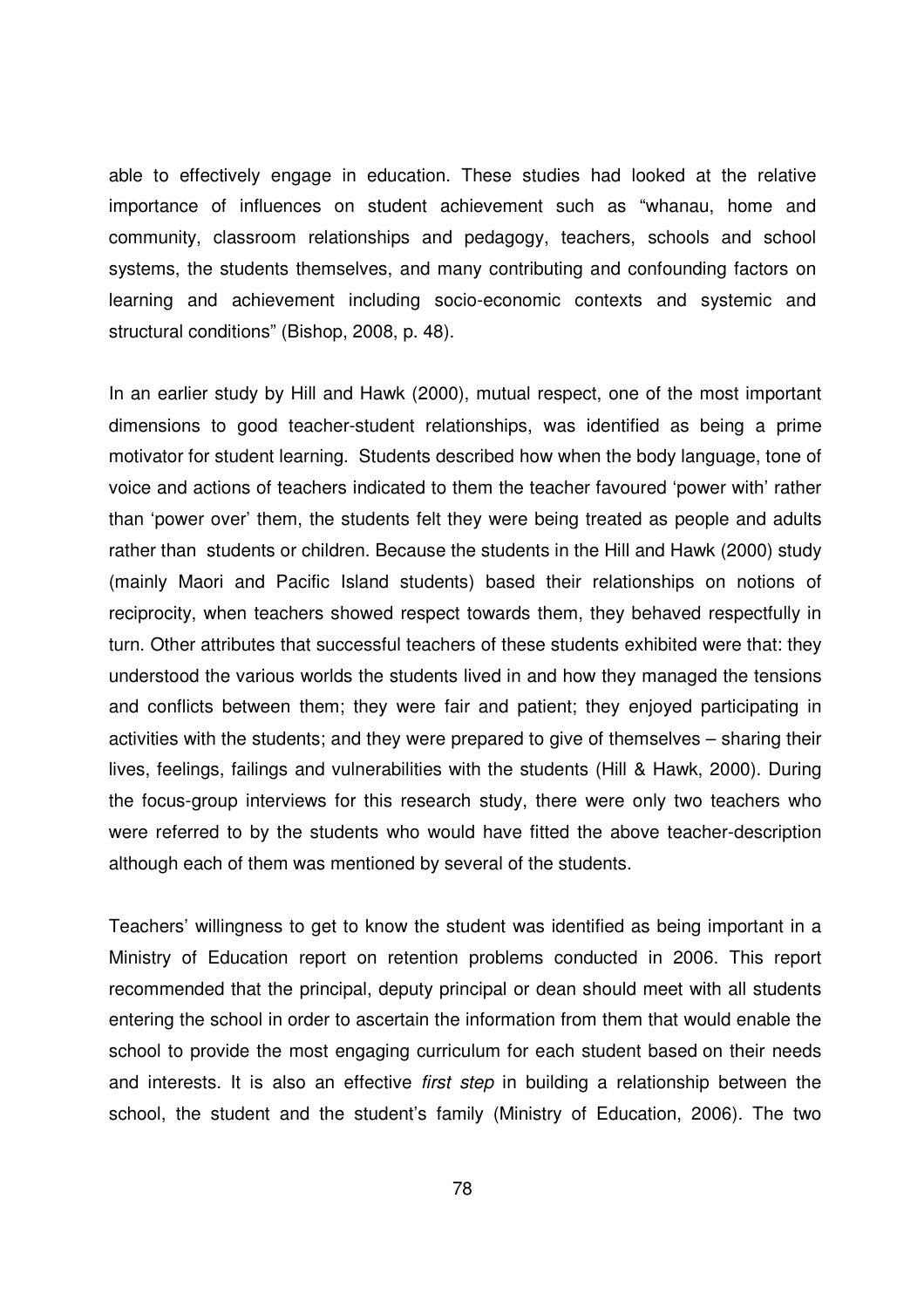teachers whom the students in this study identified as having close, mutually-respectful relationships with their students, had established positive relationships with students from the beginning of the year and had maintained them consistently with all their students. However, these relationships did not extend to the students' families. Establishing and maintaining relationships with students' families at the secondary school level is much more difficult for a teacher who may teach hundreds of students, unless the teacher lives in the same close community. A primary teacher with the same thirty or so students in their class all year is well-placed to do so however.

Other research has identified that the parents of Maori students felt that the quality of their children's relationships with their teachers was a major influence on their educational attainment (Bishop et al., 2007a). The students who participated in my research did not identify their relationships with teachers to be problematic in general and several students spoke very highly of particular teachers at their schools whom they liked and respected. Some did, however, complain about remarks made to them by individual teachers in the past. The teachers whose classes they always enjoyed were considered by the students to be outstanding teachers from whom they learned a lot. The qualities they considered these teachers demonstrated were the same qualities that have been identified in other studies where Maori students in secondary schools in Aotearoa-New Zealand have spoken about positive relationships they have with their teachers (Hill & Hawk, 2000; Hill & Hawk, 1996; Bishop et al., 2003; Bishop & Berryman, 2006). The teachers who were liked and admired by the students in these other studies had kept up to date with modern technology and understood teenagers and the world they live in. The common qualities that the students spoke of these teachers as having included:

- They treat their students with respect and care about them as individuals
- They are well-prepared and their lessons are interesting because they use a variety of methods and media to teach and they explain the lesson well
- They are fair and assertive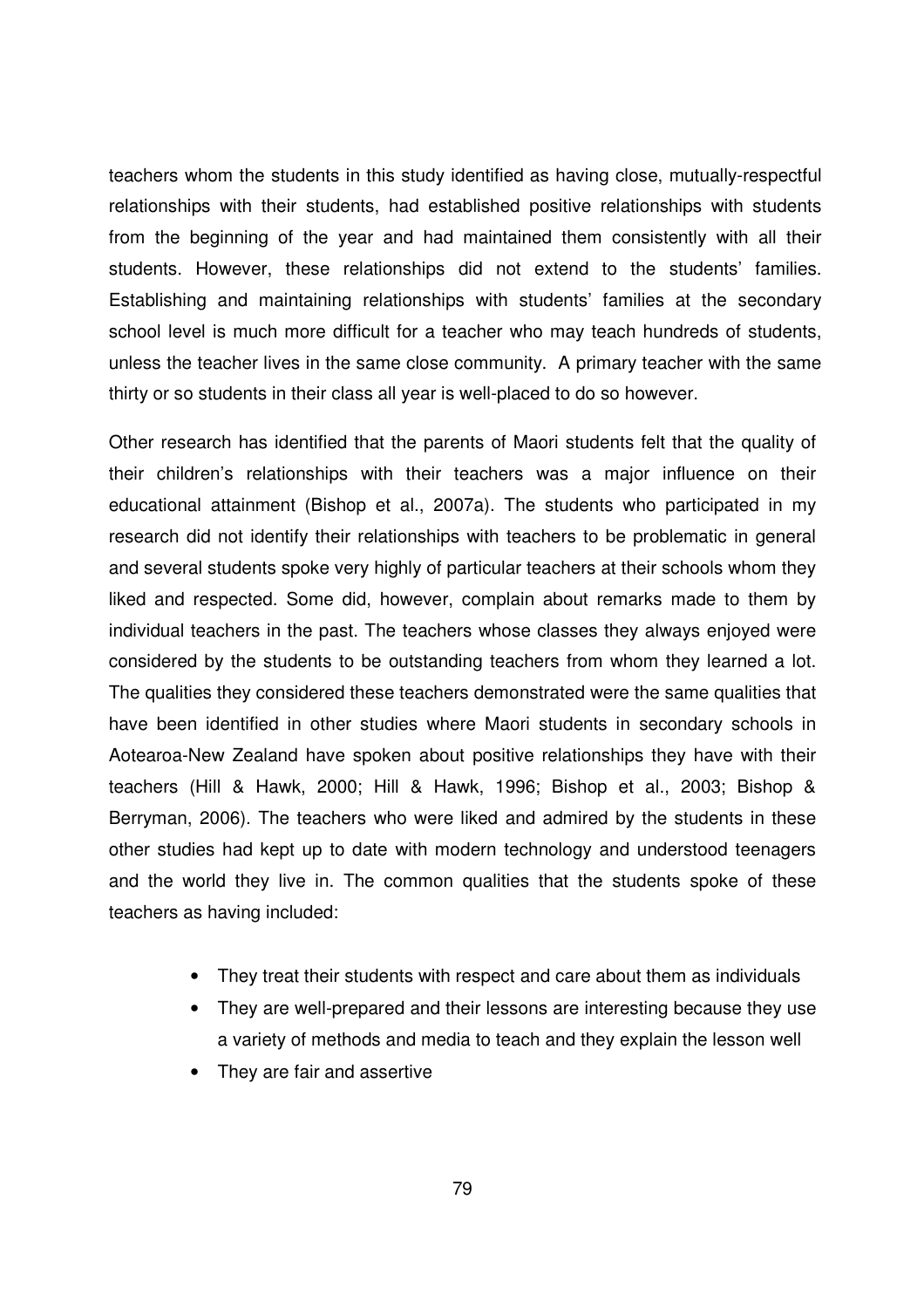- They have a sense of humour
- They know how to motivate their students

## **Conclusion**

This chapter has explored the connections between the key themes from the findings of the study and from the literature. Some of the strongest influences on Maori students are: whanaungatanga (relationships with whanau and with teachers); poor past educational outcomes for Maori, particularly the students' own parents; and, being able to identify with their culture and thereby develop a sense of belonging and self-worth. Some of the students in this study were drawing strength and support from the whanaungatanga they experienced through belonging to a kapahaka group and sports teams, where both their culture and their identity as Maori were positively affirmed. The whanau supporting this group of students included many of the students' parents and family members and students felt a sense of belonging and an attachment to the marae where they met to practise. Because the marae was situated adjacent to the school, this also had the effect of connecting the marae and the school through the people who belonged to both. The close presence of the marae seems to have been a major factor for one of the schools in its ability to support Maori students. These students were fortunate in that they were able to develop and retain their identity as young Maori, whereas others were not. The reality with some students was that educational 'success' had come at the cost of their identity as Maori. In the following and final chapter the implications of the research findings for schools and suggestions of ways forward contained within the literature are discussed.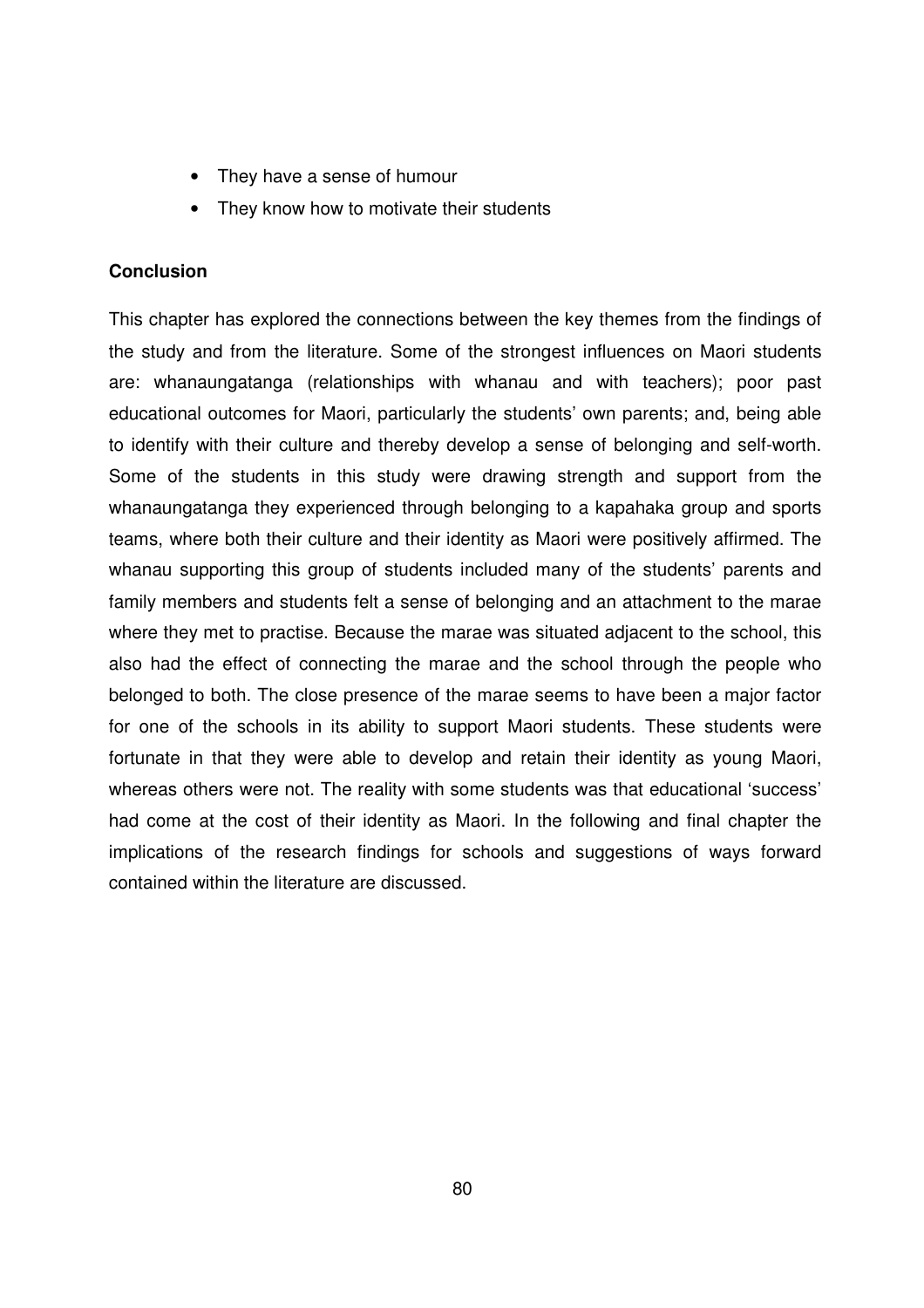# **CHAPTER SIX: SOME IMPLICATIONS FOR SCHOOLS**

## **Introduction**

This chapter discusses some of the implications of the research findings for schools. The major implications, extracted from both the research conducted during this study, and from the research literature are as follows: the significance of relationships in the education of Maori students; the need for teachers to be aware of the importance of Maori students' own culture and identity; the hidden effects of racism in the education of Maori students; and how schools can utilise the latent potential of whanau to support and enhance the education of their children in secondary schools. The chapter also includes suggestions for interacting with Maori students and their whanau, considerations regarding the relevance of career counselling to the retention of students within secondary school, and strategies for establishing 'bicultural' partnerships.

#### **The Significance of Relationships in the Education of Maori Students**

Several of the students in this study reported that they had a good relationship with at least one staff-member at school (the principal, two teachers and a counsellor) and that this had influenced the student to stay at school. Other research has shown that good teacher-student relationships don't just play a part in learning for the Maori student; they are crucial to learning and must be present for learning to occur (Hill & Hawk, 2000). The concept of positive teacher-student relationships also underpins the Effective Teacher Profile (ETF) developed by Bishop et al., (2007a) from their research and forms the basis of the professional development programme delivered in Te Kotahitanga schools today. These researchers spoke with Year 9 and 10 Maori students about their experiences at high school. The implications from the research are threefold: firstly schools must appoint effective teachers who are known to relate well to Maori students; secondly, the school appraisal and professional development cycle must include an emphasis on positive relationships with Maori students as an important aspect of good teaching and teachers should be appraised on how well they relate to Maori students; and thirdly, teachers who are known to develop and maintain good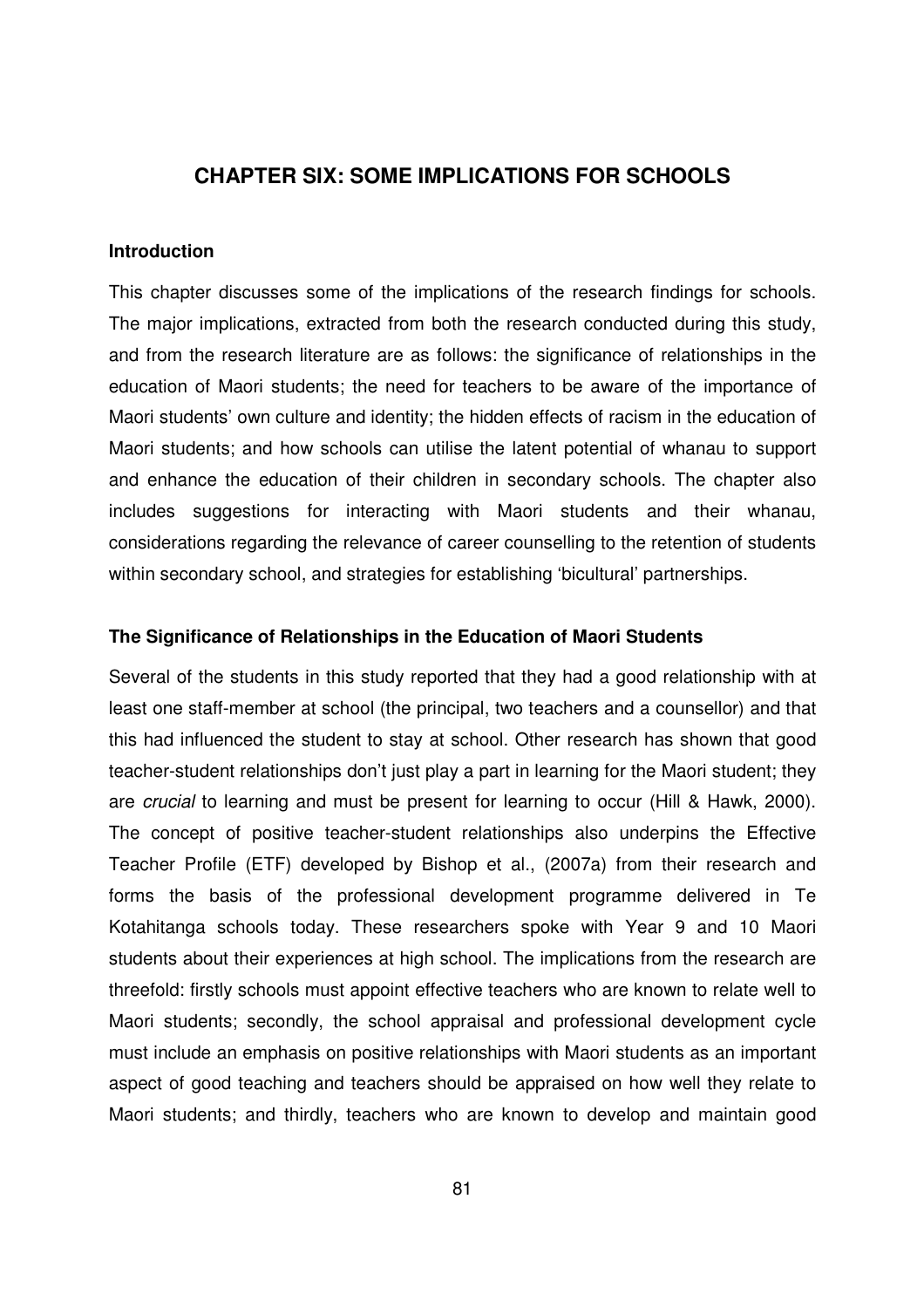relationships with Maori students could mentor other teachers to develop the same skills.

Schools are accountable to their Maori communities and the attitudes that teachers hold about Maori students do contribute to their levels of achievement, motivation, desire to stay at school, resilience and the realisation of their potential (Penetito, 2010). As a majority of Maori students are leaving secondary schools without the necessary qualifications for employment or university, it is imperative that secondary teachers demonstrate a real awareness of the impact of classroom relationships on achievement and the retention of Maori students. This has implications for providers of pre-service teacher programmes in that they should actively recruit people who are bicultural, that is, people who can operate comfortably and competently in either a mainstream or Maori setting, and who demonstrate an ability to create and maintain positive relationships with Maori. The implications for providers of continuing professional development of teachers are that programmes should be designed around educating teachers about Maori-preferred practices and pedagogies and should assist teachers to become competent bicultural practitioners. What teachers (and others) need to grasp is that Maori are not merely a minority group within a diverse society in this country. Maori are the indigenous or 'first-nation' people of Aotearoa-New Zealand and as such occupy an equal place as an equal treaty partner alongside governing interests.

However, it is not just about teachers relating well to their Maori students. Inherent to establishing and maintaining good student-teacher relationships at secondary level is a transformation of power (Vercoe, 1998; Bishop & Glynn, 1999**),** both within classrooms and within other school structures since the patterns of dominance and subordination that exist in wider society are also present in classrooms and are often counterproductive to positive relationships (Bishop & Glynn, 1999**).** If schools incorporate more collectivist, collaborative pedagogies most students, not just Maori students, will feel comfortable and supported in their learning. The students in this study reported that they were often expected to work quietly on their own from a book or other source, and they wanted to be able to interact more to learn with and from each other. Other research has identified that the transmission mode of education, where the teacher is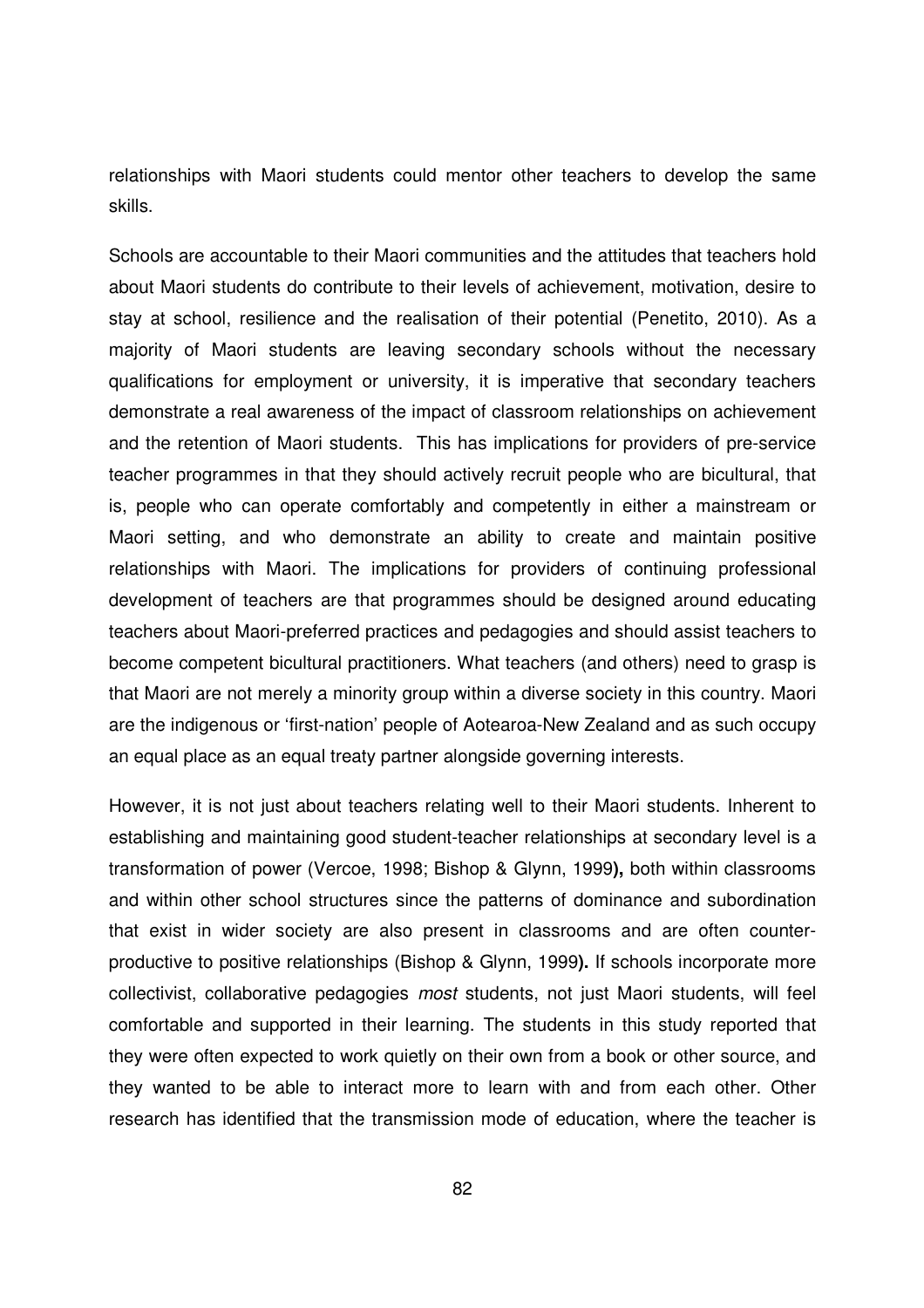active and the learner is inactive, remains dominant in mainstream secondary schools (Bishop et al., 2003).

The success of the Kura Kaupapa Maori schooling system for Maori students is in direct contrast to the failure of mainstream secondary schooling to deliver equitable outcomes for Maori students and should be studied by mainstream schools as a model of best practice in the teaching of Maori students. Kura kaupapa Maori schooling is based on principles of manaakitanga (caring for the students and the whanau), ako (the teacher is also a learner and students can also teach) and kotahitanga (unity and togetherness) (MacFarlane, 2004). Relationships are paramount and whanau are heavily involved, both in the administration of the school and the curriculum, and in supporting and enhancing their children's education out of school.

## **The Importance of Culture and Identity**

The importance of cultural identity is significant in the formation of personal identity, and self-esteem and knowledge of te reo Maori and tikanga Maori is inextricably linked with cultural identity for Maori students (Walker, 1990). Cultural well-being has been identified as a powerful component of identity formation and pivotal for young Maori (Durie, 2001). The emergence of kohanga reo centres and kaupapa Maori schools in the 1980s and 1990s was vitally necessary for Maori education, not only for the maintenance and revival of Maori language, but to allow Maori children the right to practice their cultural values and language while at school and as a way of valuing and transmitting Maori knowledge for future generations (Keegan, 1996). The sad reality of the present status of Maori culture and language is encapsulated in a comment about the hierarchy of subjects in secondary schools by Wally Penetito (2010) when he says: "Te Reo Maori as a subject only just makes it onto the timetable, but tikanga Maori, in the context of the system, is little more than a figment of the imagination" (Penetito, 2010, p. 32). Because only a small percentage of Maori children are able to access kaupapa Maori education provision (90% of Maori students are educated within mainstream education settings), it is imperative that mainstream education in Aotearoa-New Zealand is able to deliver an appropriate education for Maori students and that it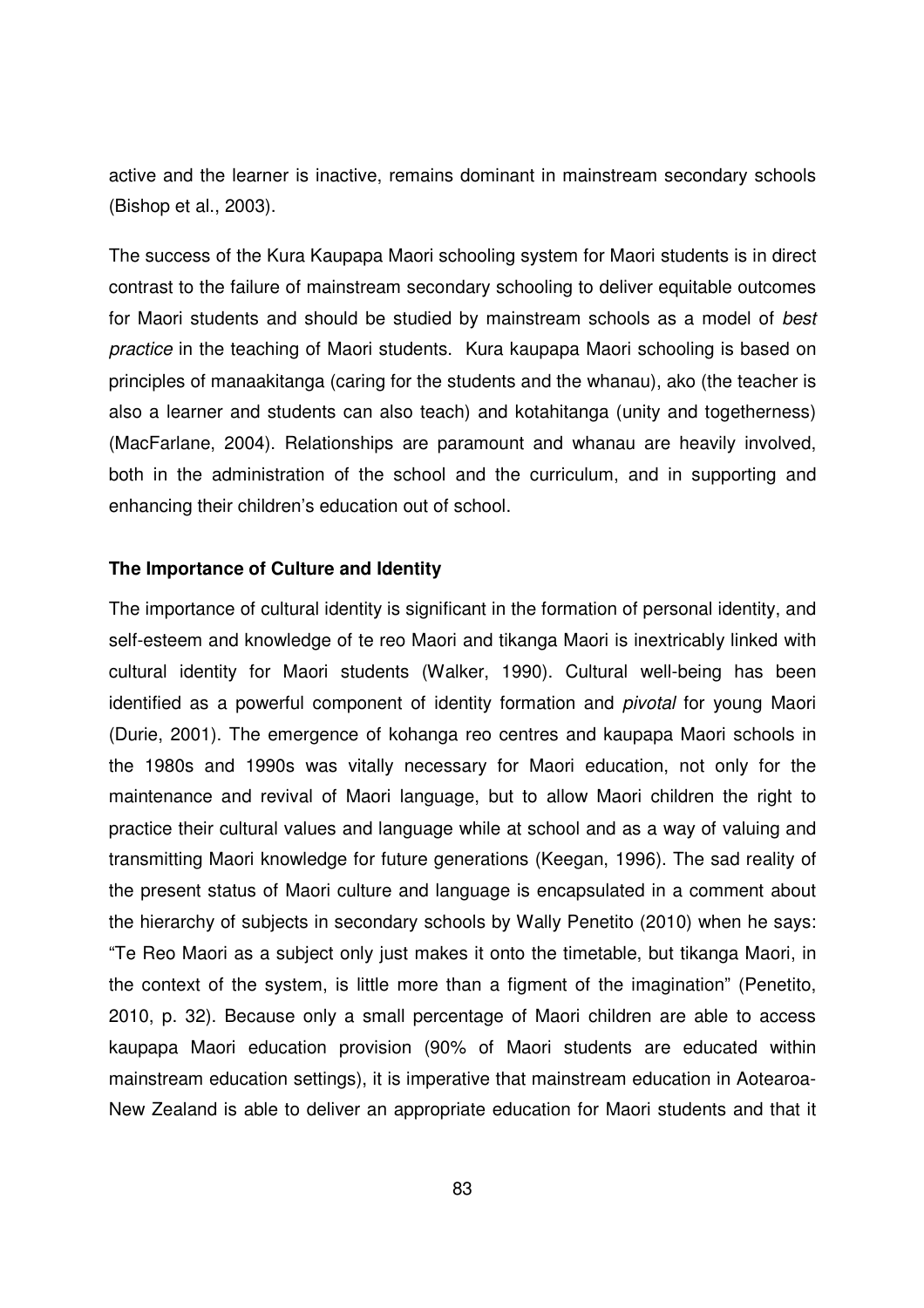improves to a position where Maori needs are addressed and educational outcomes for Maori are at least equal to those of non-Maori.

Because little consideration has been given to Maori cultural aspirations, preferences and practices within the educational environment and the curriculum, the result has been a 'dichotomy of existence' for Maori, alienation and disengagement from the education system, loss of language and culture, and Maori identity (Hook, 2007). Hook (2007) asserts that in order for Maori culture to be reintegrated with education, it "must be reinforced, rebuilt, re-established, and refurbished", and this can only be done "through the development of culturally appropriate educational programmes promoted and delivered within the marae environment" (p. 1). In order to reduce disengagement and early exit of Maori from education, Hook proposes that Maori assume the teaching of secondary school education to their children within Maori wananga and that a national Maori university that would allow the development of Maori scholarship to the highest international levels be established, within a Maori environment.

Thrupp (2006) advocates working towards 'curricula justice' to make a difference in educational achievement, by disrupting forms of curricula, pedagogy and assessment which privilege the cultures of some social and ethnic groups over others. This would require a fundamental shift in curriculum, pedagogy and assessment to suit groups other than the 'white middle class', and would necessitate the inclusion of Maori knowledge, Maori-preferred methods of teaching and learning, and of assessment practice, thereby affirming Maori culture and identity for Maori students. The implications for providers of teacher education are that comprehensive professional learning programmes for both pre-service and practising teachers would need to be established and maintained in educational institutions to enable this shift in practice to occur. School leaders would also require professional development as it is this group which would ultimately be required to manage such a fundamental change to the way some schools provide education to Maori students. There would also need to be a restructuring of government funding so that such an initiative is adequately resourced to ensure its success.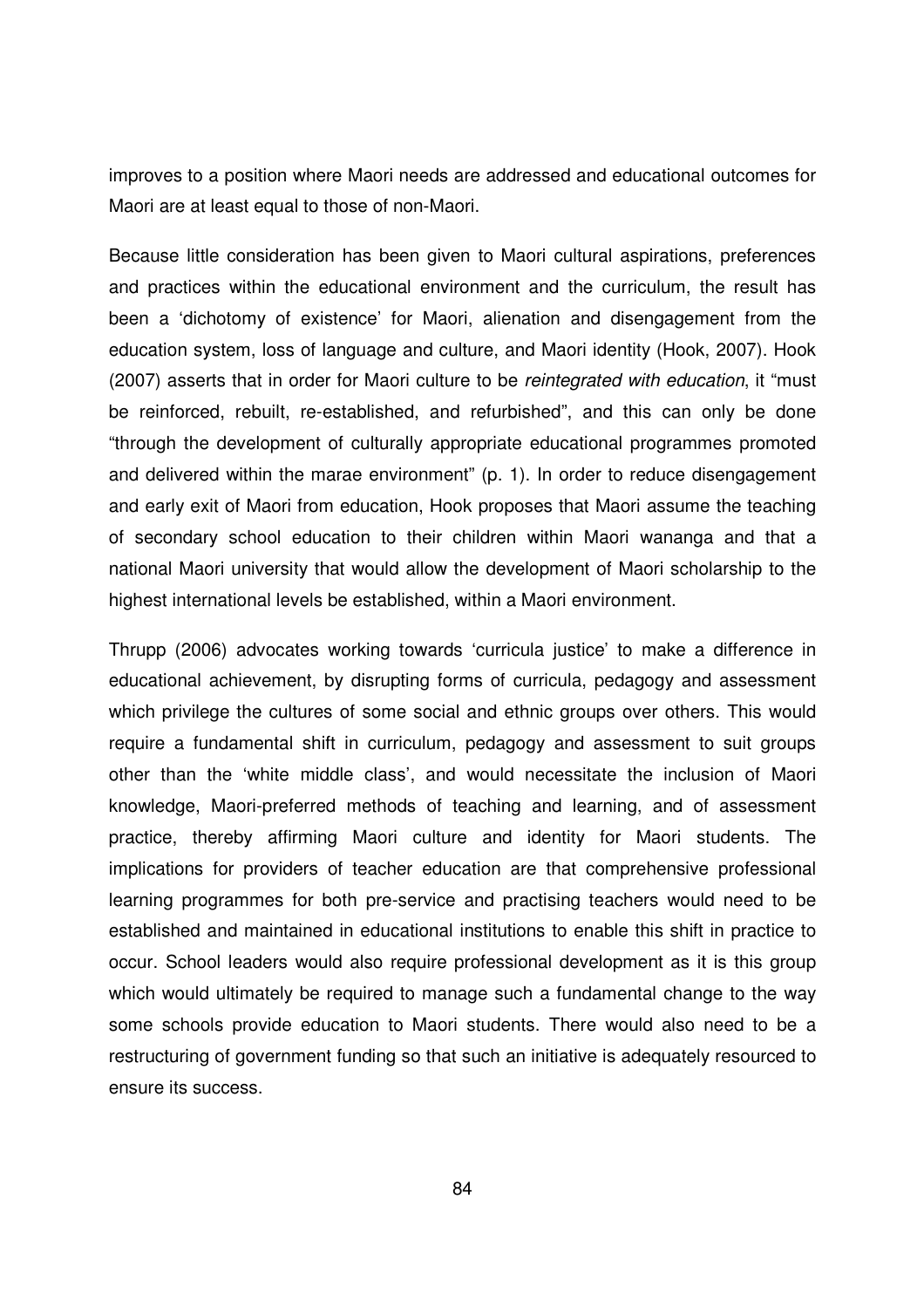#### **The Hidden Effects of Racism in the Education of Maori Students**

Racism has been identified in several studies that have looked at the achievement of Maori students (Ministry of Education 2001; Bishop et al., 2003; Milne, 2009) and is a subject that must be openly addressed within schools and indeed, within other noneducational institutions in this country. The present situation where the 'system' is biased towards the culture, values and practices of the mainly-Pakeha middle classes and continues to perpetuate the status quo (thereby advantaging some students above others), is inequitable and socially unjust. It can be described as institutionalised racism and is the result of successive educational policies that may have tinkered with the 'system', but never examined its structural power relationships. It has been accepted as 'normal' for Maori to occupy a lesser position within government educational structures and although 'consultation' may occur, decision-making is the prerogative of those in power.

Deficit theorising, discussed in Chapter Two of this thesis, is based on prejudiced or racist thinking. Research conducted in the 1980s by Judith Simon identified deficit theorising about Maori children as featuring strongly amongst teachers (Simon, 1986). A decade later an Education Review Office (ERO) survey of 272 schools found that the majority of the schools identified children and their families as being the main barrier to their learning (ERO, 1995). This was still apparent in the finding by Bishop et al., (2003) of strong deficit theorising about Maori achievement by teachers. This thinking by school staff is in direct contrast to other studies that have found that Maori parents want the best educational outcomes for their children and that in some cases they had strongly articulated a desire for their children to succeed in a system where they themselves had had negative experiences and had left school without any educational qualifications (Bishop et al., 2003; Kay, 2008; McKinley, 2000; Mikaere and Loane, 2001). The students in this study also reported that their parents wanted them to get a good education. There is a need for some teachers to address their own cultural deficit theorising as well as the issues of power imbalances and how they may unwittingly participate in the marginalisation of Maori students. By doing this they will come to understand how the dominant culture maintains control over education, the part that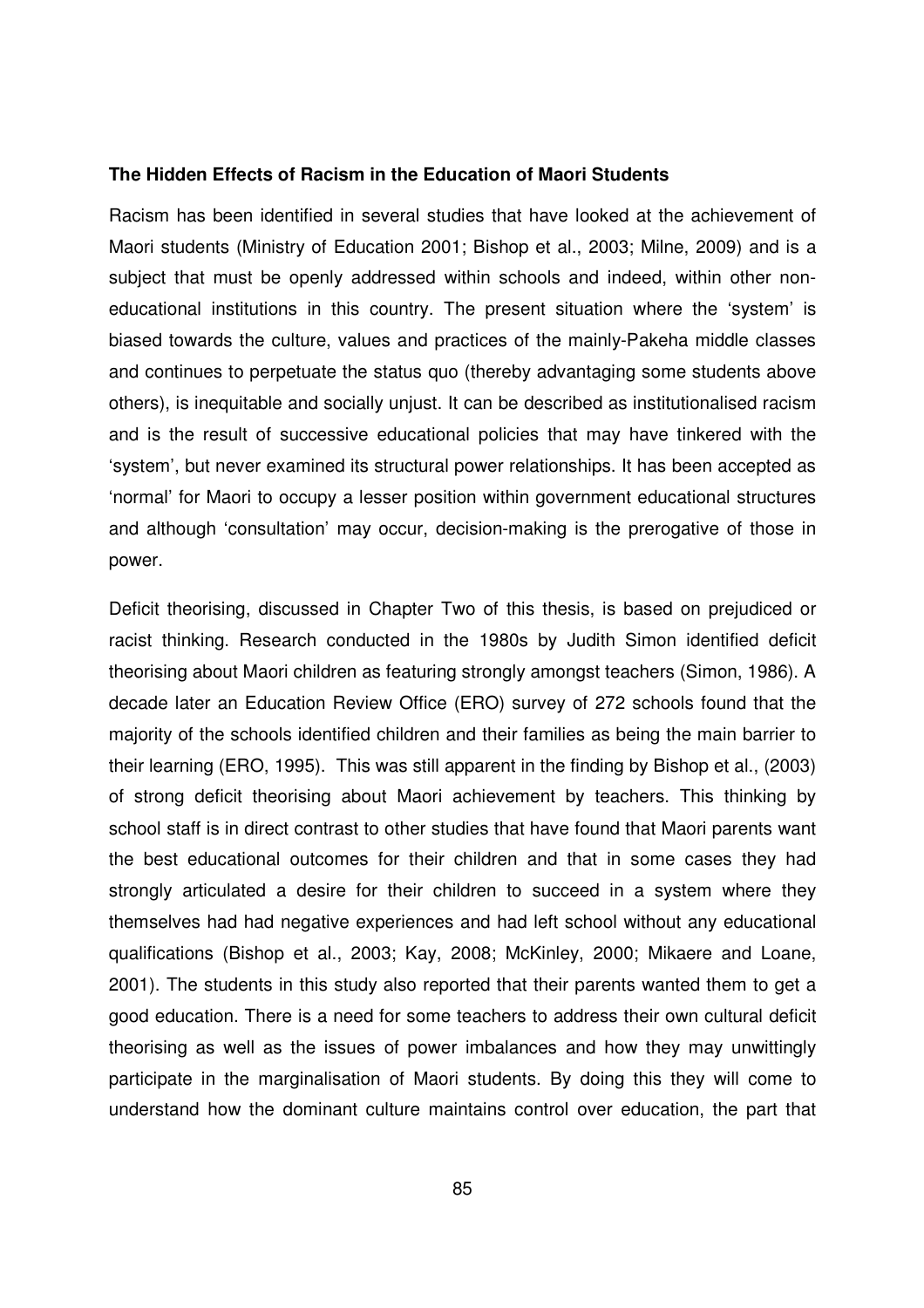teachers play in that pattern of domination, and how their inter-personal relationships with Maori students affect student learning (Bishop et al., 2003). Educational provision in this country has been monocultural for well over a century, and 79% of teachers in schools are Pakeha (of European descent) while 10% are Maori (Ministry of Education, 2005). It is important therefore that teacher education institutions ensure that their graduates are able to competently deliver on the graduating standards of the New Zealand Teachers' Council which require that teachers are able to work effectively within bicultural contexts (Ritchie, 2010).

### **How Schools Can Utilise the Latent Potential That Whanau have**

The students in this study all cited whanau and whanau bonds as being important in their lives and a strong influence on them. Despite approximately 200 years of the colonial experience, Maori society remains "basically collectivistic and tribal-oriented in the midst of a  $21<sup>st</sup>$  century, highly developed capitalist society" (Penetito, 2010, p. 83) and it is this collectivist aspect which schools can tap in to, to harness the potential of whanau to assist the school and to support their children's education. A 2008 ERO report which sourced its information from 34 discussion groups and 55 parent questionnaires found that Maori parents or whanau: wanted to be involved in their children's school and learning; wanted teachers to have a range of skills and strategies to engage their children in learning; wanted their culture and values to be acknowledged and included in the curriculum and in school structures, such as having mihi and karakia at meetings; and that they wanted their children to become confident learners who accepted challenges and retained their personal mana (self-esteem and status) (Ministry of Education, 2009b). The challenge for school leadership is to create positive school-home partnerships that support valued outcomes for students and this involves teachers valuing the educational cultures of their students' families and communities as well as parents learning about and valuing the educational culture of the school. Therefore the principle of ako, (reciprocal learning and teaching) is fundamental to developing school-whanau connections that work (Robinson, Hohepa & Lloyd, 2009).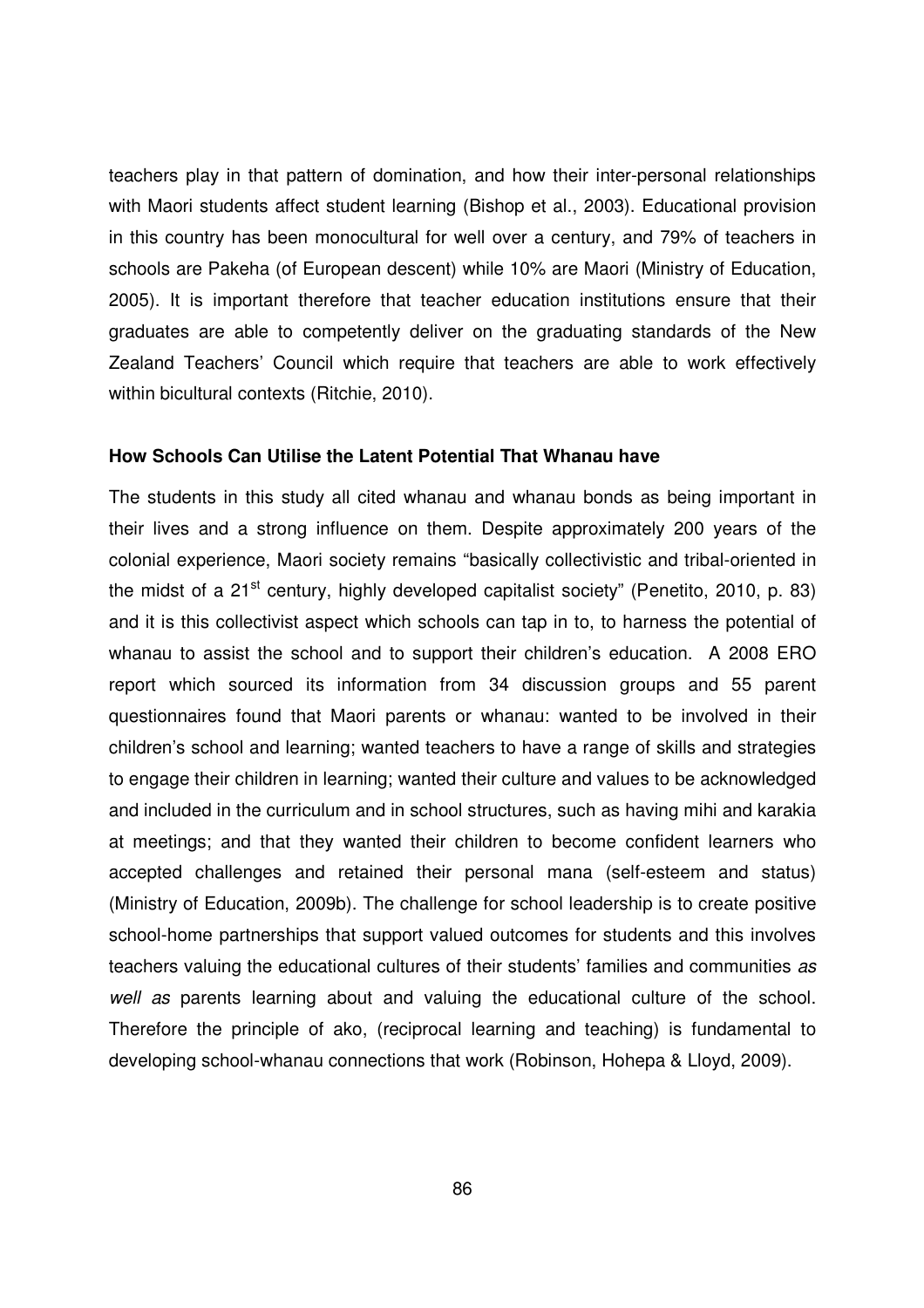#### **Listening and Responding to Students and Whanau**

The students in this study expressed not only their willingness to participate in the research, but also their enjoyment from being heard. Maori learners consulted during the drafting of Ka Hikitia – Managing for Success said they wanted schools to listen to them more and to communicate more with their whanau about their progress and other issues (Ministry of Education, 2009a), a point reiterated in findings from the Auckland University Starpath Project (which works to enhance the academic performance of Maori, Pacific and other students from low-decile secondary schools) as well as the 2006 Ministry of Education report Consultation on Staying at School which recommended listening to and talking with students to provide encouragement and positive reinforcement, and to build realistic expectations (Ministry of Education, 2006). An effective method of maintaining productive communication for Maori students is to establish mentoring relationships such as a tuakana-teina (older-younger) relationship. The student's mentor should be a respected senior student of their choice, or an adult (e.g. teacher, guidance counsellor, community leader) and he or she should be provided "for the duration of students' school-based education, not just for the crisis points" (Ministry of Education, 2006, p. 6). The mentor would reinforce positive behaviours and encourage the student to remain within the educational system and to pursue their goals.

A 2008 ERO report found that barriers to Maori parents successful engagement with their child's school included teachers with negative or deficit views and attitudes about their children, rushed teacher-parent interviews, policies and procedures they were unfamiliar with, negative schooling experiences that had left them with bad memories of school, not having time to go on trips, and not having money to support school activities such as class camps (Ministry of Education 2009b). In my personal teaching experiences I have found over the years that all of these barriers are common but they can be overcome by holding whanau meetings (off the school site) where parents can discuss these things openly, with the support of whanau members around them, and collectively the whanau will find and implement a solution such as fund-raising to cover camp costs or school fees, lending school uniforms to another family, or perhaps standing in for a mother as a camp-parent. Whanau-support groups in schools can be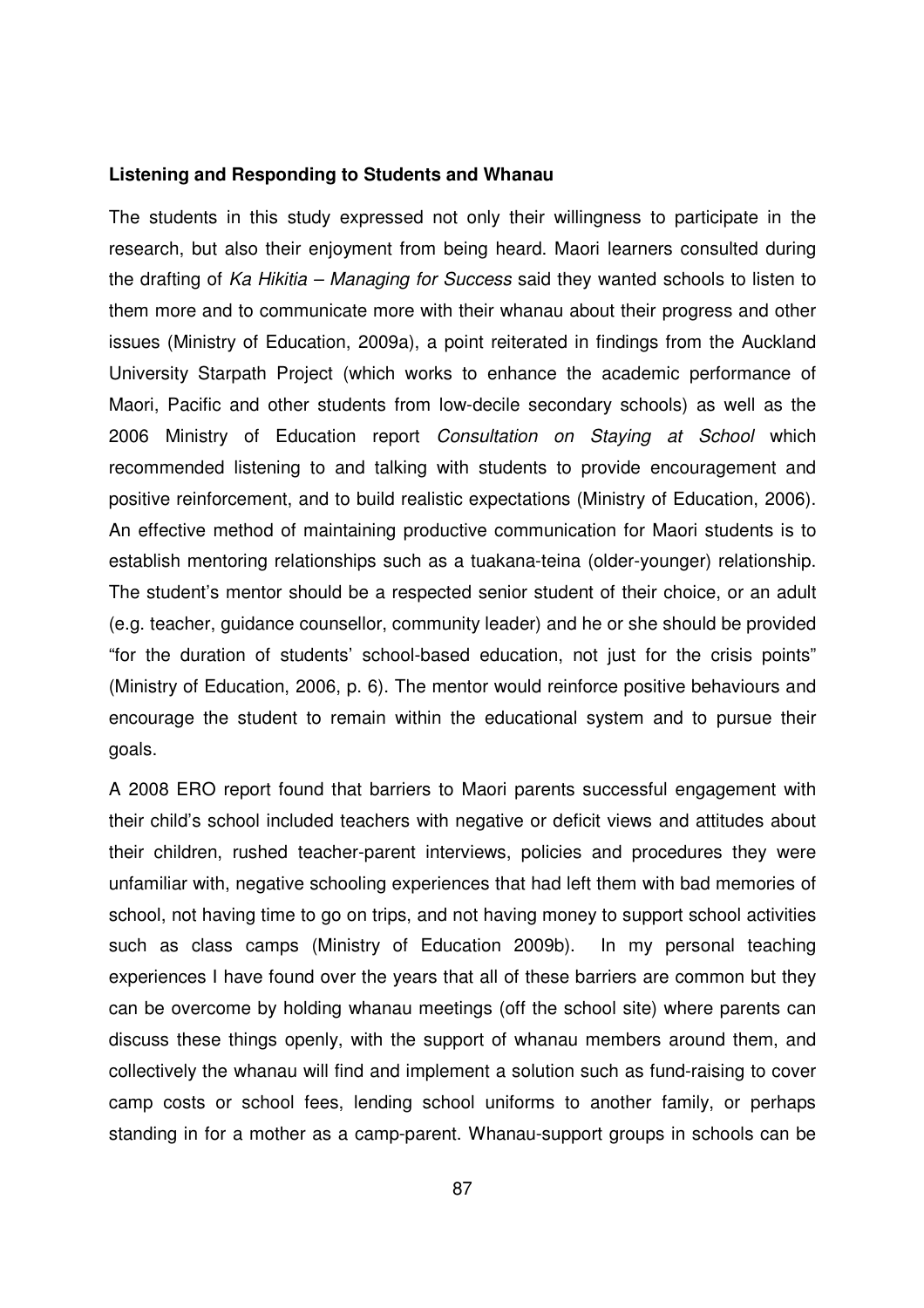extremely effective collectives for solving problems and rallying support for a cause, whether it be to support a bereft family or to run a school gala day.

#### **Career Counselling and the Retention of Students**

Some of the students in this study had specific career ambitions but only two students knew the pathway to take and had deliberately chosen subjects they needed to obtain entry to their chosen careers. Some of the students hadn't planned anything and were still thinking about what they wanted to do. They needed information and assistance in career planning and appreciated the discussions we had with them and the information we provided.

 In 2009 Starpath (Auckland University) released the findings of a major study which investigated how Maori, Pacific Island and students from low-mid decile schools made their subject choices, and the effects of those choices. The report, titled: Towards university: Navigating NCEA course choices in low-mid decile schools included a recommendation that schools needed to be better resourced to provide quality academic counselling and subject/course advice to students and their parents and that well-conducted academic counselling and target setting be implemented, as it is one of the most effective interventions available to schools which helps to raise the achievement of Maori and Pacific students (The University of Auckland Starpath Annual Report, 2009). The Consultation on Staying at School report to the MoE also mentioned this and recommended that schools help students with goal setting for their life, through exposure to potential futures, such as the realities of tertiary student life, working as a tradesman or as a professional. It also recommended that encouragement be given to students to reach their goals so that school is more meaningful and relevant to them (Ministry of Education, 2006) as students who find school relevant to their future goal are less inclined to leave early.

## **Establishing Bicultural Partnerships**

When schools are supported by, or employ, community liaison officers who visit with families to help identify and understand issues, as well as involve the community in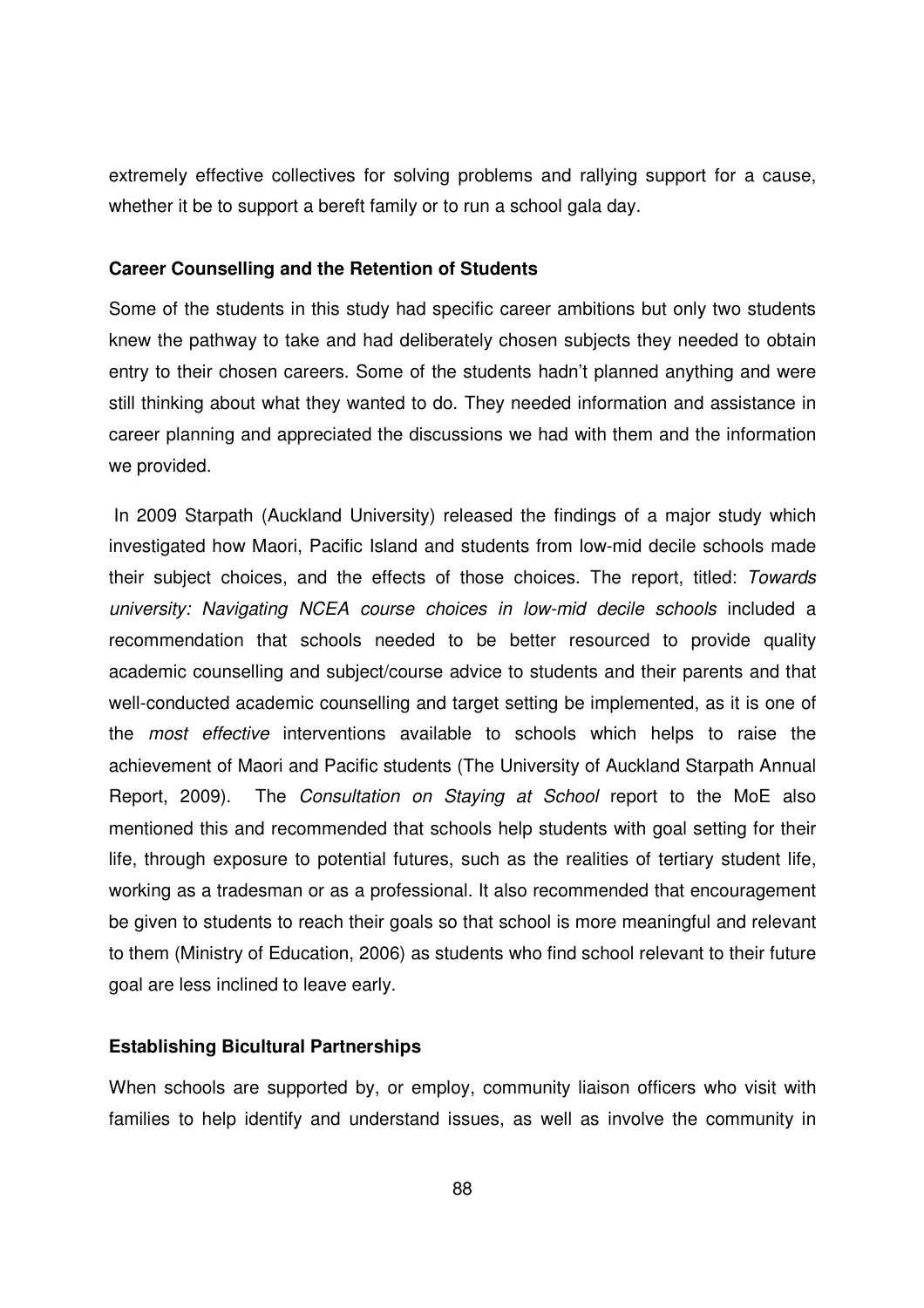school activities, the school environment becomes more welcoming and inclusive (Ministry of Education, 2006). However, in order for that person to be effective in working with Maori whanau, he or she must have an in-depth understanding of the Maori worldview and knowledge of contemporary Maori cultural practices, because, as MacFarlane explains, the Maori student is not an individual located separate to whanau, hapu and iwi, but is absorbed in the whanau as the whanau is absorbed in the hapu, and the hapu in the iwi. MacFarlane quotes Phinney and Rotheram's (1987) contention that "there are ethnically-linked ways of thinking, feeling and acting that are acquired through socialization" (MacFarlane, 2007, p. 32) to explain his point that Maori often have a different perspective to that of the majority mainstream culture. There is a wealth of language and cultural expertise that exists within Maori communities and if principals and teachers can learn how to work in partnership with their Maori community, they will be better placed to collectively address the problems that Maori students face in education.

Working in real partnership with Maori requires an understanding that the imposition of English language and western culture on Maori, which is still ongoing, has been devastating for Maori people and their language. It also requires an understanding of the Maori worldview and some knowledge of Maori language and the non-verbal subtleties that accompany expression of language and communication for Maori. Glynn and Bevan-Brown (2007), in a paper which argues that non-Maori need to invest more time and energy into gaining an understanding of the worldviews and understandings of Maori colleagues, students and their whanau, offer respectful methods of communication which non-Maori teachers can utilise to enter into effective and balanced working relationships with Maori. These include:

- learning to listen to the voice of Maori
- learning to think, speak, and explain themselves and their work using Maori icons, images and metaphors rather than relying on their own
- rejecting assumptions that the icons, images and metaphors of non-Maori language and culture will automatically be understood and appreciated by Maori

89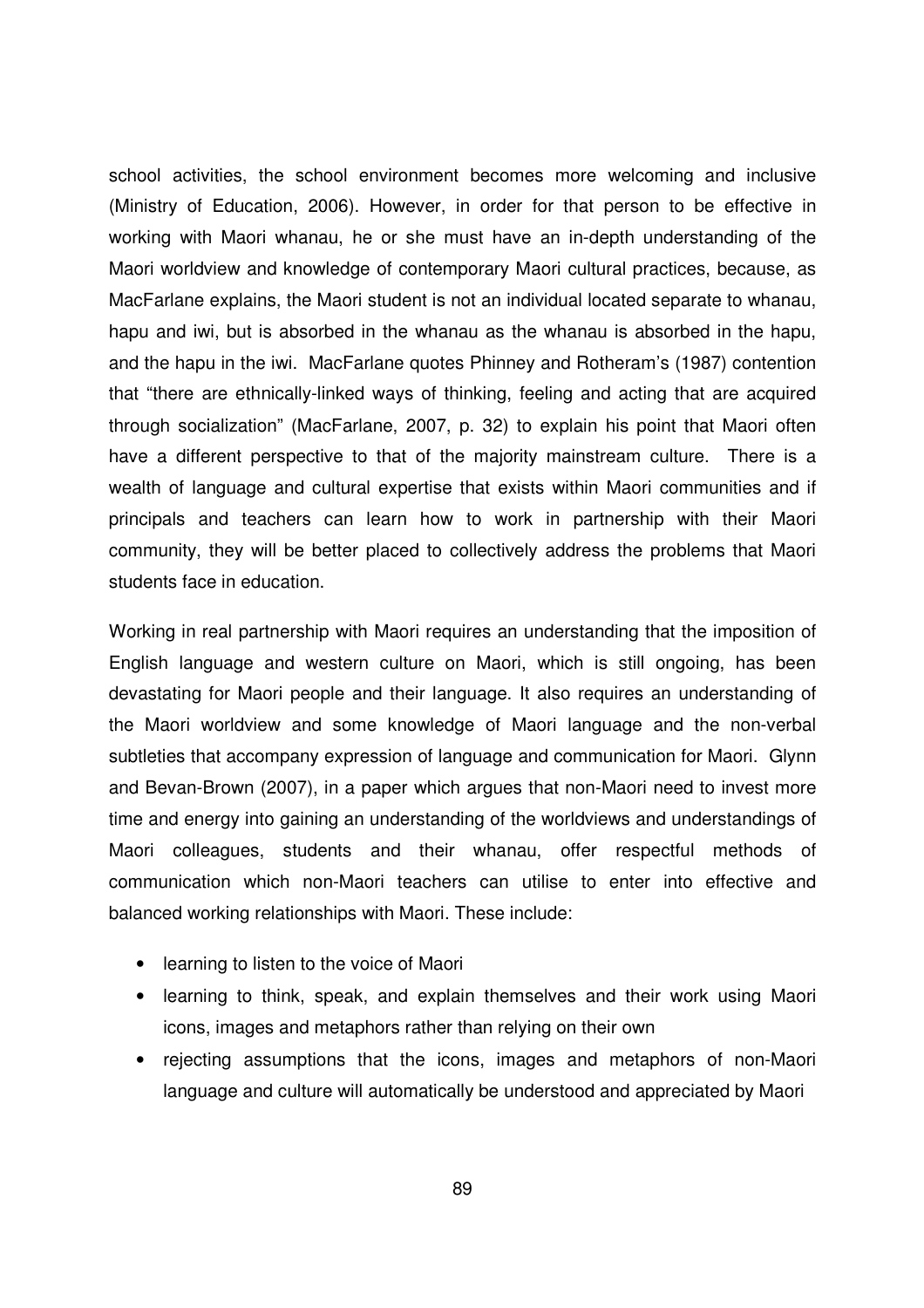• validating and affirming Maori language and culture by allowing Maori people control over procedures and protocol in certain contexts where the majorityculture partner is in the less powerful position and is a visitor to someone else's cultural space.

These suggestions could form the basis of a programme of professional development in bicultural competencies for both pre-service and experienced teachers. It could be taught in conjunction with professional development on  $Ka$  Hikitia – Managing for Success, as in my experience, knowledge of this document, its strategy focus areas, goals and accompanying action plans, is sadly lacking amongst teachers in schools.

## **Conclusion**

This chapter has argued that culture and identity and positive relationships that affirm that identity are significantly important aspects of Maori students' lives. The findings of this study affirm the strategic intent of Ka Hikitia – Managing for Success which is 'Maori enjoying education success as Maori' (Ministry of Education, 2008b). There is a need for mainstream schools to embed Maori cultural values and Maori language into school structures as well as the curriculum, and to include whanau members by genuinely consulting with them and establishing ongoing and productive home-and-school partnerships in the education of their children so that Maori engagement and achievement in mainstream education will be significantly enhanced. At the moment, schools are effectively responding to Pakeha cultural aspirations while simultaneously marginalising Maori culture. Creating an empowering school culture for Maori would involve an examination of grouping practices, labelling practices, the social climate of the school and teacher expectations of Maori student achievement and must be approached collaboratively. Establishing, and giving ongoing encouragement to a whanau-support group in a school can be an effective means of liaising and consulting with Maori whanau as they have the collective potential to make a huge difference in the education of Maori students.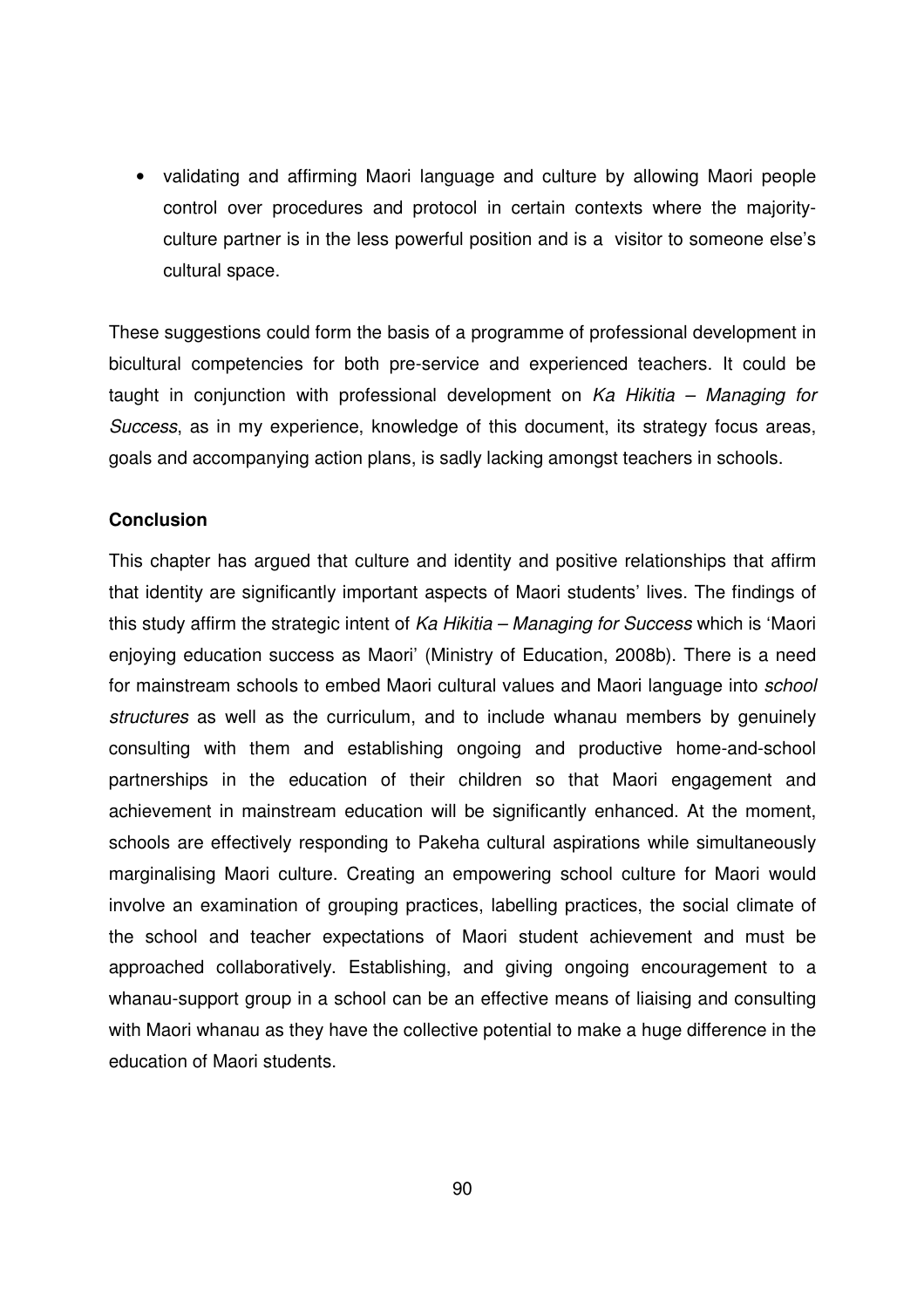The recent Education Review Office report, Promoting Success for Maori Students: Schools' Progress (2010) which surveyed 287 schools from full primary to secondary level notes with concern that "not all educators have yet recognised their professional responsibility to provide a learning environment that promotes success for Maori students ... a substantial proportion of schools do not review their own performance in relation to Maori student achievement" (p. 1). However, the propagation of a monoculture ideology by government is lending credence to the imposition of eurocentric values upon all students within schools and this may be undermining the ability of schools to provide the very learning environment that could ensure success for Maori students within mainstream education. The Education Review Office has signalled however, that "the impact of school practice on improving Maori success will now be a critical factor in deciding the timing of each school's future review" (p. 3).

This thesis argues that it is unfair to solely blame teachers and schools for the present 'crisis of failure' in Maori education, as Pita Sharples (Associate Minister of Education) describes it (Tahana, 2010). The 'crisis' has existed for many decades and is a consequence of misguided government policies and government preference for schoolbased solutions (especially better teaching and leadership) rather than the more electorally-dangerous strategy of challenging middle class capture to achieve equitable outcomes for all groups within education (Thrupp, 2008). Maori have been powerless within a mainstream education system which is firmly held by the mainly-Pakeha middle classes who are able to dominate and dictate, oblivious to how their domination excludes so many 'others', especially the tangata whenua. Thrupp (2008) advocates disrupting the entrenched middle-class capture of schooling and asserts that not enough educators are defending the interests of the poor; in fact "teachers and principals are colluding with the middle classes as they seek out advantaged settings for their children" (p. 54). Overturning middle-class capture would involve radical reform of the education system to enable minority groups such as Maori to function within the system on their own terms, that is, on an equal, power-sharing basis. The present situation, where the mainly-Pakeha, mainstream majority exert power over 'others' within government institutions and schools, obstructs any attempts to confront and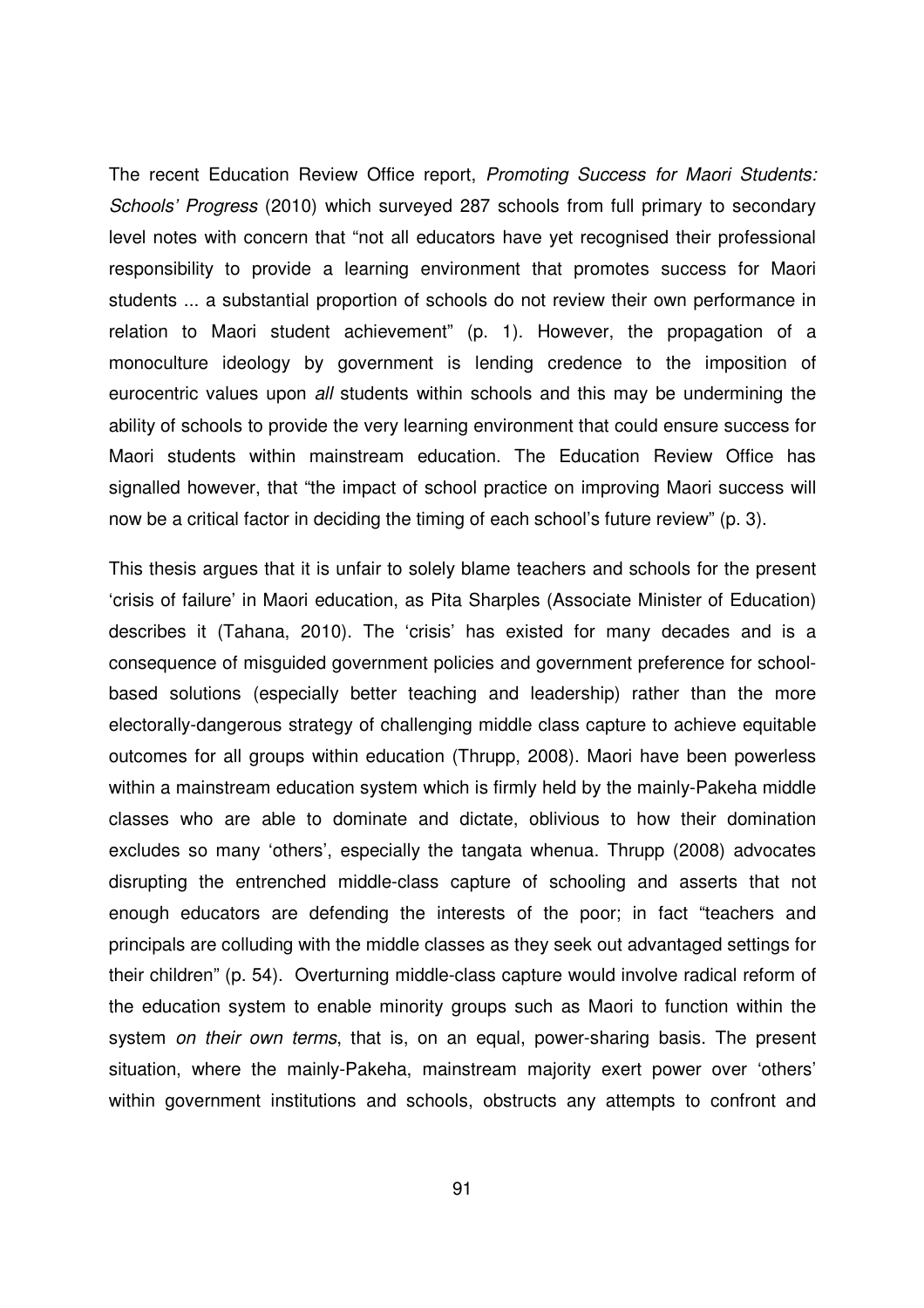overthrow the 'crisis' within Maori education, that of early exit from secondary school and poor outcomes for Maori students.

It is not just education policy that needs to be revised to enable changes in education to occur however. Government policies in other areas such as housing, health and employment can impact on children's education also, for instance when parents are forced to move to another area to find employment or better housing (Ministry of Social Development, 2008). Some of the students in this study told of their parents leaving school early without qualifications for good employment, and being confined to benefits or low-paid jobs for many years. Some mentioned their grandparents had done the same thing. Deficit education discourses have excluded Maori from accessing academic education in the past and the inter-generational impact is that today's Maori students are still experiencing the same difficulties that past generations of Maori students experienced.

Extending the Kotahitanga programme to include most mainstream secondary schools, and professional learning for teachers and school leaders that empowers them to achieve bicultural competency would assist in 'closing the gap' in educational achievement. However, this paper argues that for equitable education outcomes to be meaningful and lasting for Maori, radical changes to the education system must be made. Close examination of the principles and practices of the very successful Kura Kaupapa Maori schooling initiative as a model of 'best practice' and transference of power from the state to Maori interests within education needs to occur. It is the political nature of schooling, unequal power relations and the dominance of the majority group over 'others' which must be addressed if equitable outcomes for Maori are to be achieved within education in Aotearoa-New Zealand.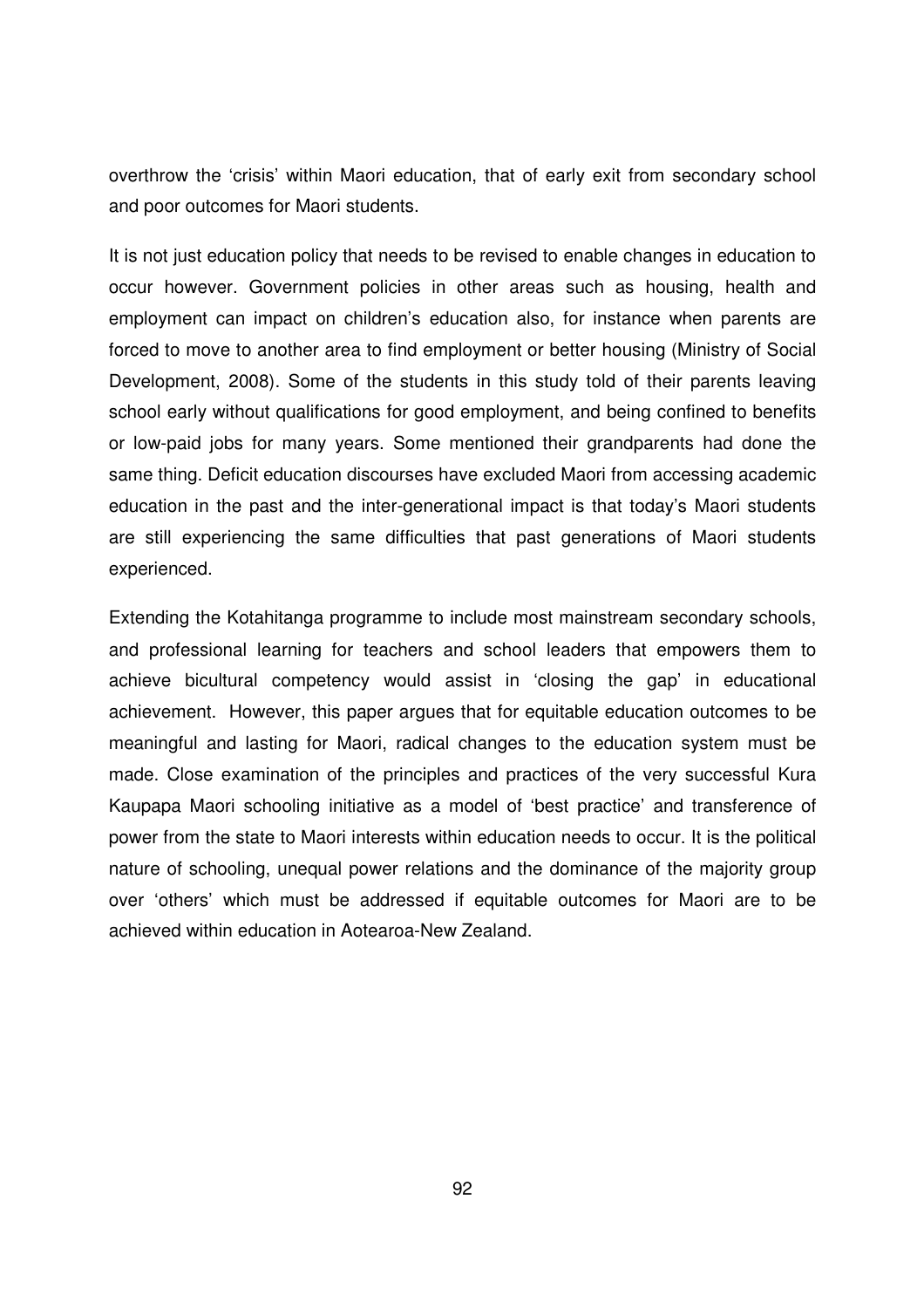# **REFERENCES**

- Barrington, J. (2008). Separate but equal? Maori schools and the Crown 1867-1969. Wellington: Victoria University Press.
- Barrington, J. M., & Beaglehole, T. H. (1974). Maori schools in a changing society. Wellington: New Zealand Council for Educational research.
- Benton, R. A. (1979). Who speaks Maori in New Zealand? Wellington: New Zealand Council for Educational Research.
- Biddulph, F., Biddulph, J., & Biddulph, C. (2003). The complexity of community and family influences on children's achievement in New Zealand: Best evidence synthesis iteration (BES). Wellington: Ministry of Education.
- Bishop, R., Berryman, M., Cavanagh, T., & Teddy, L. (2007a). Te Kotahitanga phase 3 whanaungatanga: Establishing a culturally responsive pedagogy of relations in mainstream secondary school classrooms. Report to the Ministry of Education. Wellington: Ministry of Education Research Division.
- Bishop, R., Berryman, M., Cavanagh, T., & Teddy, L. (2007b). Leading from within education by legitimating students' voices. A paper presented at the combined conference of the Australian Council for Educational Leaders and the Association for Supervision and Curriculum Development. Sydney, Australia, 10-12 October 2007.
- Bishop, R., Berryman, M., Cavanagh, T., & Teddy, L. (2009). Te Kotahitanga: Addressing educational disparities facing Maori students in New Zealand. Teaching and Teacher Education 25(5), 734-742.
- Bishop, R., & Berryman, M. (2006). Culture speaks. Wellington: Huia Publishers.
- Bishop, R., Berryman, M., Tiakiwai, S., & Richardson, C. (2003). Te Kotahitanga: The experiences of year 9 and 10 Maori students in mainstream classrooms. Report to the Ministry of Education. Wellington: Ministry of Education.
- Bishop, R., & Glynn, T. (1998). The development of kaupapa Maori education initiatives in Aotearoa New Zealand. Education Canada, 38(2), 50-57.
- Bishop, R. & Glynn, T. (1999). Culture counts: Changing power relations in education. Palmerston North: Dunmore Press.
- Bishop, R. (1996a). Addressing issues of self-determination and legitimation in kaupapa Maori research. In B. Webber (Ed.), He Paepae Korero: Research perspectives in Maori education (pp. 143-160). Wellington: New Zealand Council for Educational Research.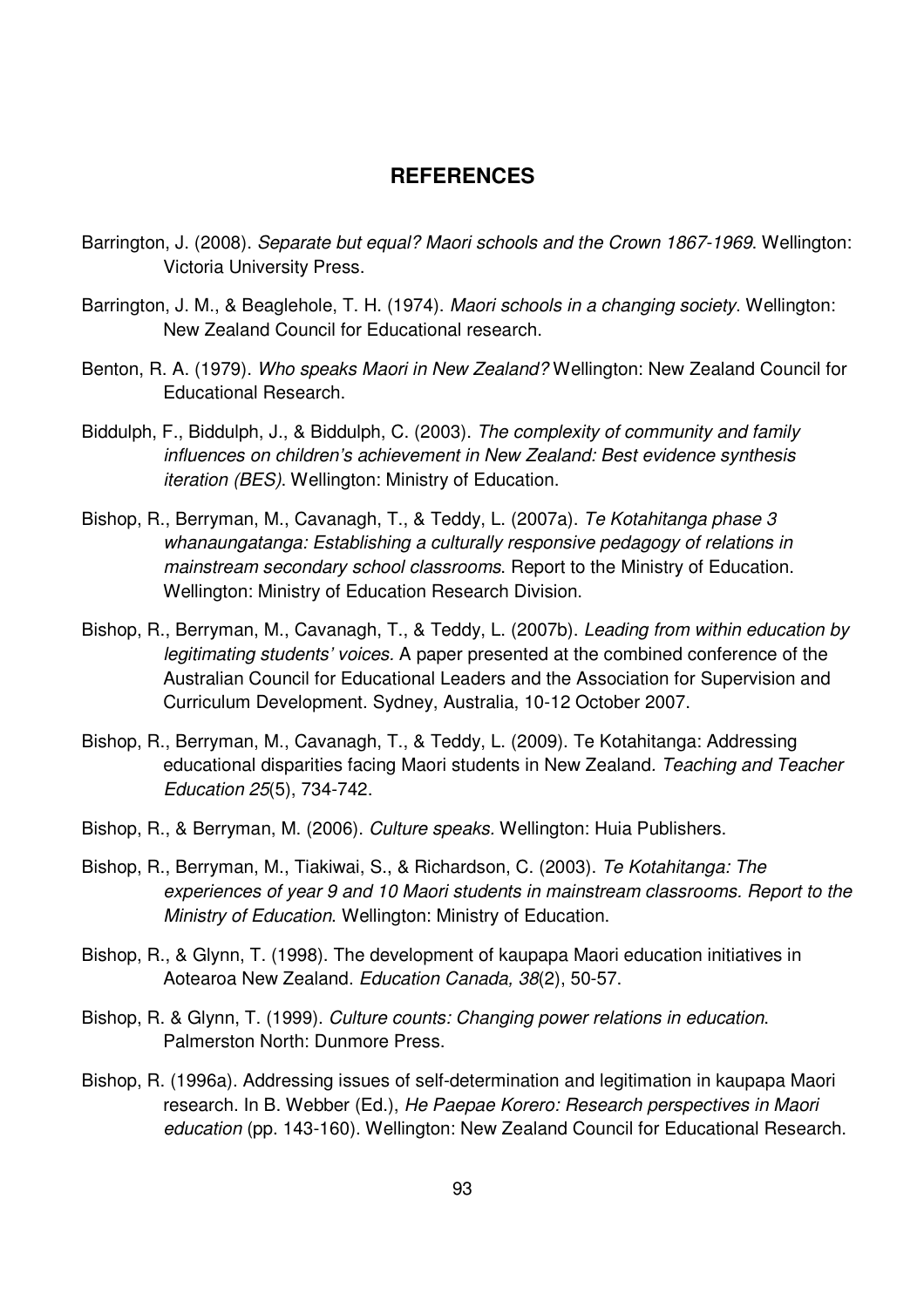Bishop, R. (1996b). Collaborative research stories. Palmerston North: Dunmore Press.

- Bishop, R. (1998). Freeing ourselves from neo-colonial domination in research: a Maori approach to creating knowledge. Qualitative Studies in New Zealand, 11(2), 199-219.
- Bishop, R. (1999). Kaupapa Maori research: an indigenous approach to creating knowledge. In N. Robertson (Ed.). Maori and psychology: Research and practice. Hamilton: University of Waikato.
- Bishop, R. (2008). GPILSEO: A model for sustainable educational reform. New Zealand Journal of Education Studies, 43(2), 47-62.
- Bogdan, R. C., & Biklen, S. K. (1998). Qualitative Research for Education: An Introduction to Theory and Methods (3rd ed.). Boston: Allyn and Bacon.
- Bryman, A. (2008). Social research methods (3<sup>rd</sup> ed.). New York: Oxford University Press.

Caccioppoli, P. & Cullen, R. (2006). Maori education. Auckland: Kotahi Media.

- Castagno, A., & Brayboy, B. (2009). Culturally responsive schooling for indigenous youth: A review of the literature. Retrieved from http://rer.aera.net at Unitec Institute of Technology on August 14, 2010.
- Chapple, S., Jefferies, R., & Walker, R. (1997). Maori participation & performance in education: A literature review and research programme. Report for the Ministry of Education. Wellington: New Zealand Institute of Economic Research.
- Cohen, L., Manion, L. & Morrison, K. (2007). Research methods in education (6<sup>th</sup> ed.). Abingdon: Routledge.
- Collins, S. (2010, April 9). NCEA results show gap is closing. The New Zealand Herald. Retrieved from http://www.nzherald.co.nz/nz/news/article.cfm?c\_id=1&objectid=10637215
- Coxon, E., Jenkins, K., Marshall, J., & Massey, L. (1994). (Eds.) The politics of Learning and Teaching in Aotearoa-New Zealand. Palmerston North: Dunmore Press.
- Cram, F. (1993). Ethics in Maori research: Working paper. Retrieved from http://researchcommons.waikato.ac.nz/bitstream/10289/3316/1/Cram%20- %20Ethics%20in%20Maori.pdf
- Denzin, N. K. & Lincoln, Y. S. (2005). Introduction: The discipline and practice of qualitative research. In N. K. Denzin & Y. S. Lincoln (Eds.) The Sage handbook of qualitative research (3<sup>rd</sup> ed.), (pp. 1-32). Thousand Oaks, CA: Sage.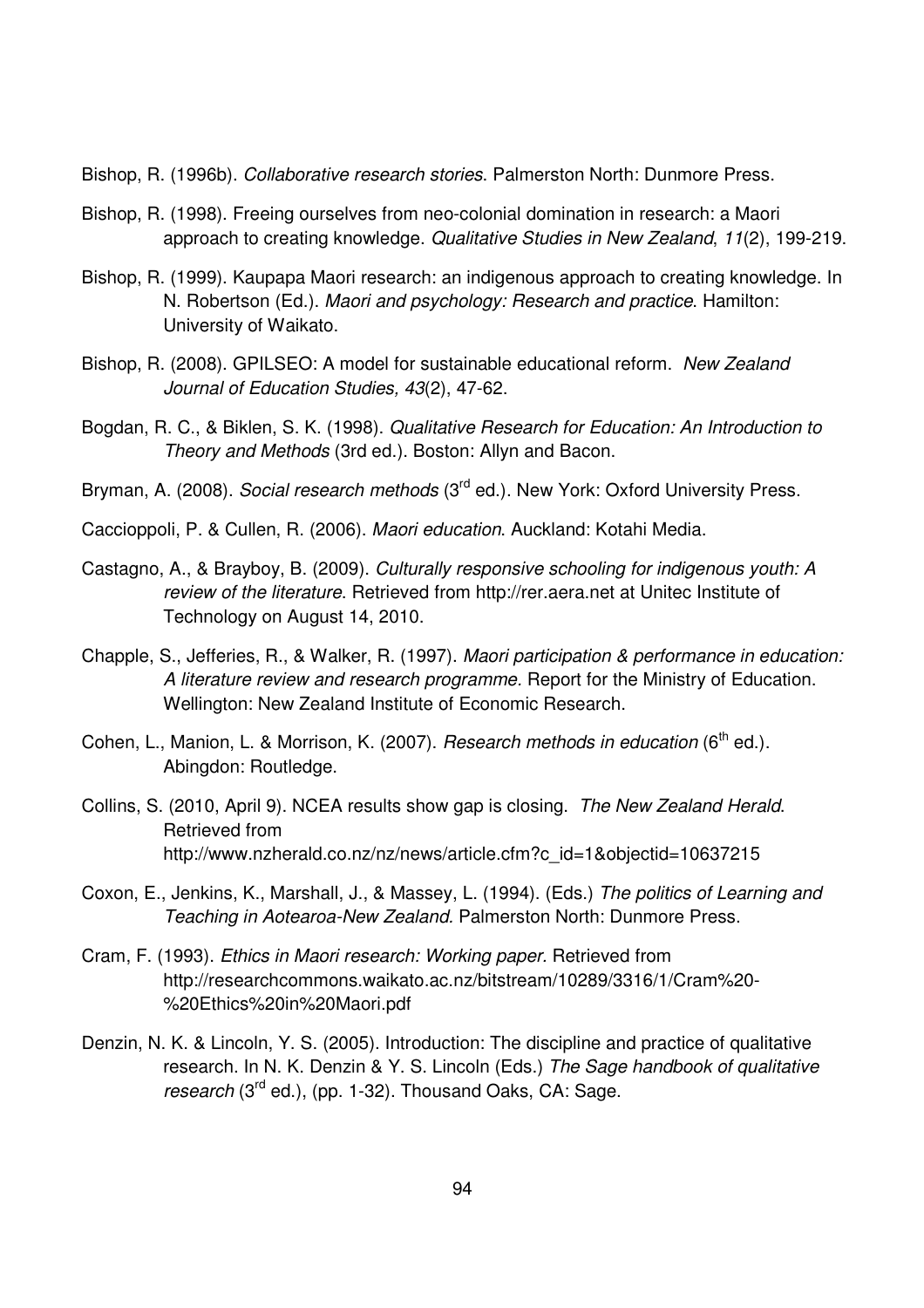Department of Corrections. (2007). Over-representation of Maori in the Criminal Justice System: An exploratory report. Retrieved from http://www.corrections.govt.nz/ data/assets/pdf file/0004/285286/Overrepresentation-of-Maori-in-the-criminal-justice-system.pdf

- Department of Labour. (2010). Maori labour market factsheet March 2010. Retrieved from http://www.dol.govt.nz/publications/lmr/lmr-quick-facts-maori.asp
- Durie, M. (1995). Nga matatini Maori: Diverse Maori realities. Paper presented at the Wananga Purongo Korerorero: Maori Health Framework Seminar. Turangawaewae Marae, Ngaruawahia.
- Durie, M. (1999). Te Mana Te Kawanatanga: The politics of Māori self-determination. Auckland: Oxford University Press.
- Durie, M. (2001a). A framework for considering Maori educational achievement. Paper presented to Ministry of Education staff. Wellington. 9 August 2001.
- Durie, M. (2001b). Mauri ora: The dynamics of Maori health. Melbourne: Oxford University Press.
- Durie, M. (2002). Te mana, te kawanatanga: The politics of Maori self determination. Melbourne: Oxford University Press.
- Durie, M. (2003). Nga kahui pou: Launching Maori futures. Wellington: Huia Publishers.
- Durie, A. (2002). Whakamua Whakamuri Māori Research. In B. Webber (Ed.),The Herbison Lectures: 1999-2004 (pp. 39-75). Wellington: NZCER Pres

Education Review Office. (1995). Barriers to learning. Wellington: Education Review Office.

- Education Review Office. (2010). Promoting success for Maori students: Schools' progress. Retrieved from http://www.ero.govt.nz/National-Reports/Promoting-Success-for-Maori-Students-Schools-Progress-June-2010
- Eketone, A. (2008). Theoretical underpinnings of kaupapa Maori directed practice. MAI Review, 1, Target Article, 1-11.Retrieved from http://www.review.mai.ac.nz/index.php/MR/article/viewFile/98/106
- Encyclopaedia of New Zealand. (1966). (Electronic version). Retrieved from http://www.teara.govt.nz/en/1966/e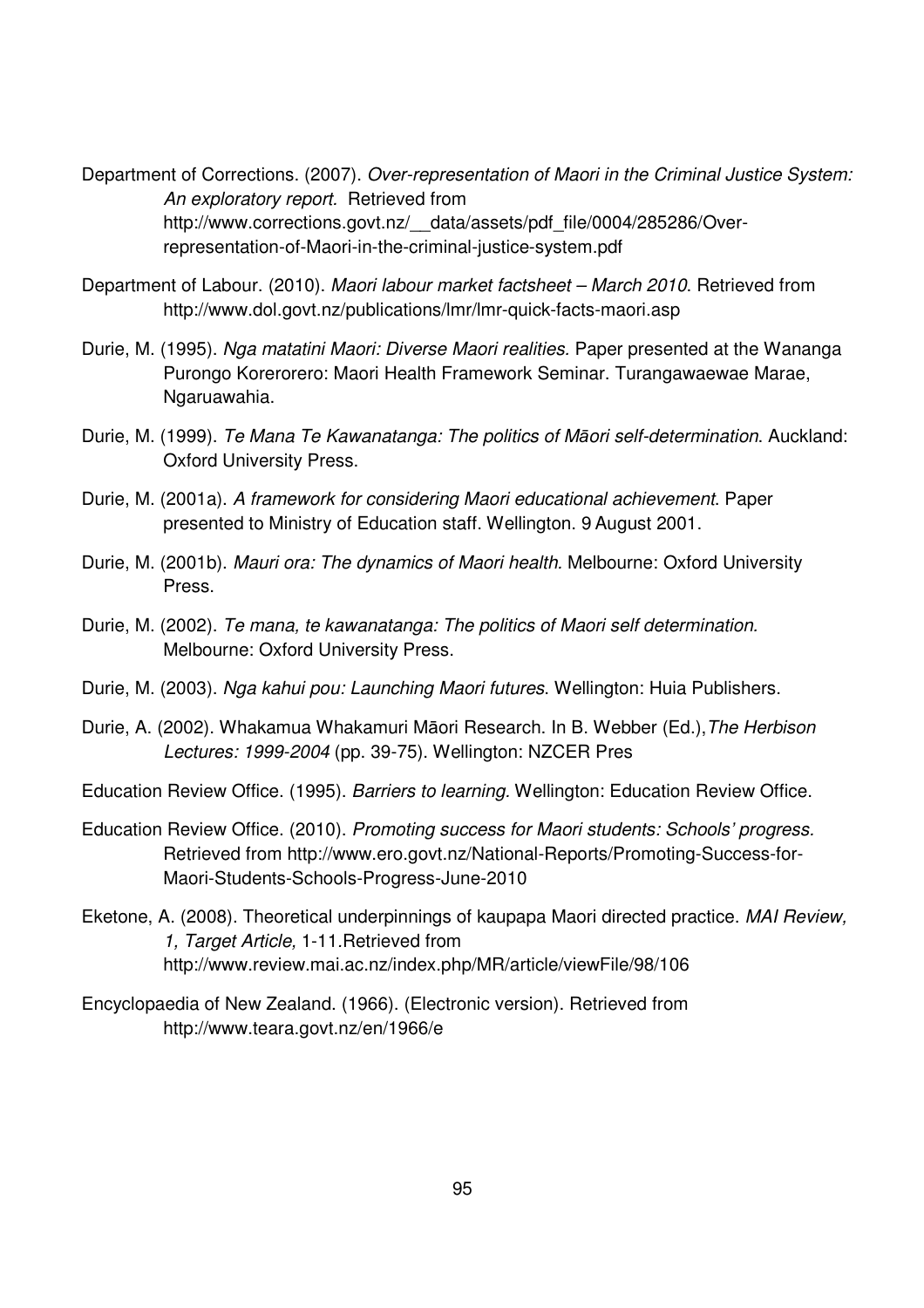- Glynn, T., Berryman, M., Atvars, K., Harawira, W., Kaiwai, H., Walker, R., & Tari, R. (1997). Research, training and indigenous rights to self-determination: Challenges arising from a New Zealand bicultural journey: Keynote address. Proceedings of the International School Psychology XXth Annual Colloquium, Melbourne: Australia.
- Glynn, T., & Bevan-Brown, J. (2007). "We know what you need..." and other misconceptions about Maori learners. Kairaranga, 8(2). 25-30.
- Gray, J., & Beresford, Q. (2008). A 'formidable challenge': Australia's quest for equity in indigenous education. Australian Journal of Education, 52 (2). 197-223. Retrieved from Academic OneFile via Gale: http://find.galegroup.com/itx/infomark
- Harker, R. (2006). Ethnicity and school achievement in New Zealand: Some data to supplement the Biddulph et al. (2003) Best Evidence Synthesis. Wellington: Ministry of Education.
- Hill, J., & Hawk, K. (2000). Making a difference in the classroom: Effective teaching practice in low decile multicultural schools. AIMHI report to the Ministry of Education. Massey University Albany Campus.
- Hill, J., & Hawk, K. (With Foliaki, L., Seabourne, T., Tanielu, L., & Williams, T.) (1996). Towards making achievement cool: Achievement in multi-cultural high schools. Wellington: Ministry of Education.
- Hipkins, R., & Hodgen, E. (2004). National survey of secondary schools. Wellington: New Zealand Council for Educational Research.
- Hook, G. Raumati. (2006). A future for Maori education Part I: The disassociation of culture and education. MAI Review, (1), 1-14.
- Hook, G. Raumati. (2007). A future for Maori education Part II: The reintegration of culture and education. MAI Review, (1), Target Article, 1-17.
- Hunn, J. K. (1961). Report on Department of Maori Affairs. Wellington: Government Printer.
- Irwin, K. (1988). Racism and education. In W. Hirsch & R. Scott. (Eds.) Getting it right: Aspects of ethnicity and equity in New Zealand. Auckland: Race Relations Office.
- Jahnke, H., & Taiapa, J. (2003). Maori research. In C. Davidson & M. Tolich (Eds.) Social science research in New Zealand: Many paths to understanding (2<sup>nd</sup> Ed.). Auckland: Pearson Education.
- Jefferies, R. (1998). Maori participation in tertiary education Barriers and strategies to overcome them. Paper delivered to Te Oru Rangahau Maori Research and Development Conference. Massey University.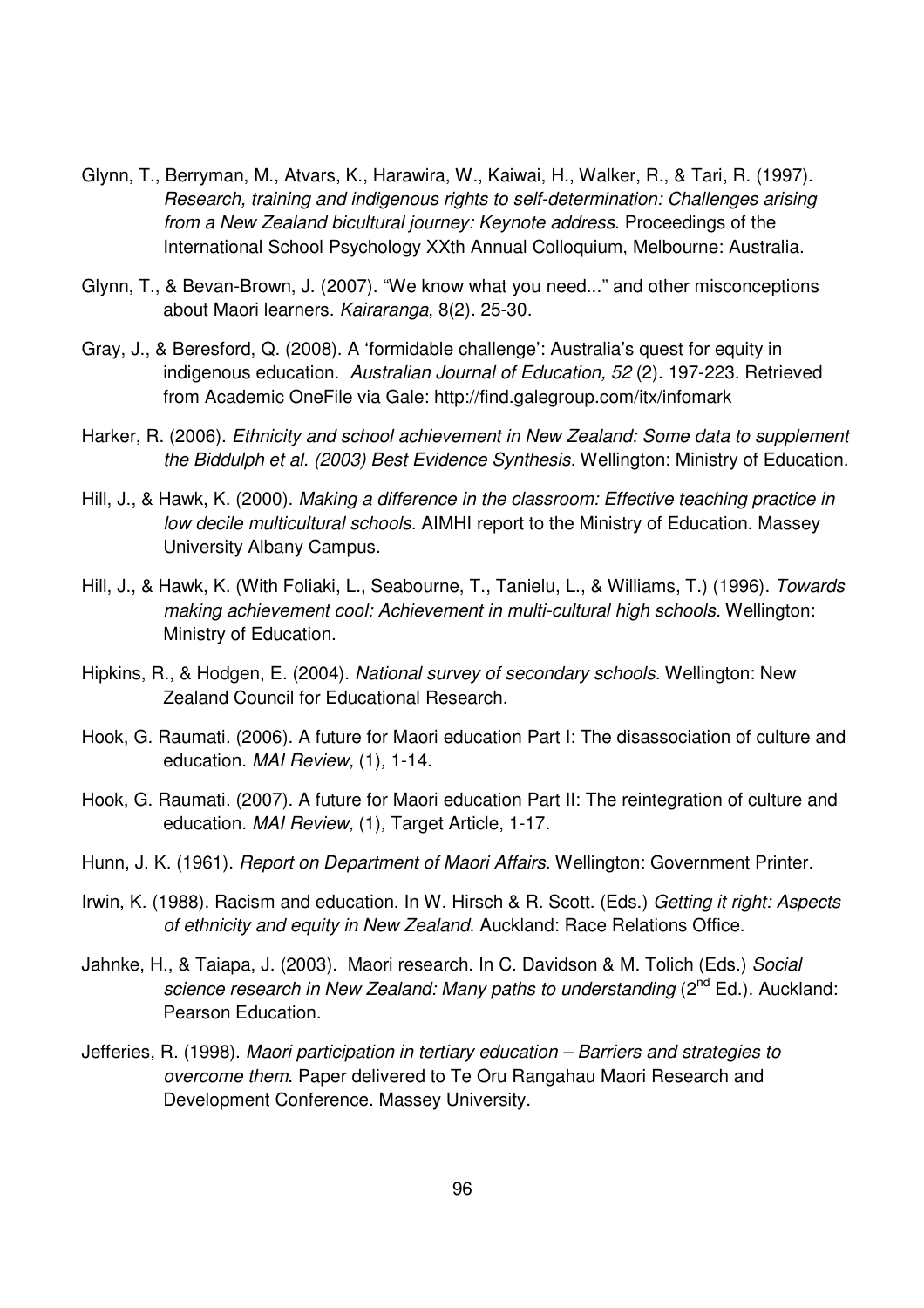- Jenkins, K., & Jones, A. (1994). Maori education policy: A state promise. In J. Marshall, E. Coxon, K. Jenkins & A. Jones (Eds.). Politics, policy, pedagogy: Education in Aotearoa/New Zealand. (pp. 139-153). Palmerston: Dunmore Press.
- Jenkins, K. & Ka'ai, T. (1994). Maori education: A cultural experience and dilemma for the state – a new direction for Maori society. In Coxon, E., Jenkins, K., Marshall, J., & Massey, L. (Eds.). The politics of learning and teaching in Aotearoa- New Zealand. Palmerston North: Dunmore Press.
- Jones, A., Marshall, J., Matthews, K., Smith, G., & Smith, L. (1995). Myths & realities: Schooling in New Zealand ( $2^{nd}$  Ed.). Palmerston North: The Dunmore Press.
- Kay, J-M. (2008). Listening to the voices of year 13 Maori students: A case study in a New Zealand secondary school. Unpublished thesis: University of Waikato.
- Keegan, P. (1996). The benefits of immersion education: A review of the New Zealand and overseas literature. Wellington: New Zealand Council for Educational Research.
- Kingi, T. K. (2007). The Treaty of Waitangi: A framework for Maori health development. Retrieved from http://www.nzaot.com/downloads/contribute/TheTreatyofWaitangiAFrameworkforMaor iHealth.pdf
- Kvale, S. (1996). Interviews: An introduction to qualitative research interviewing. Thousand Oaks: Sage Publications Inc.
- Ladson-Billings, G. (2006). From the achievement gap to the education debt: Understanding achievement in U.S. schools. Educational Researcher, 35(7). 3-12. Retrieved from http://edr.sagepub.com/cgi/content/abstract/35/7/3
- Lashlie, C. (2003). The journey to prison: Who goes and why. Auckland: HarperCollins Publishers.
- MacFarlane, A. H. (2007). Discipline, democracy, and diversity: Working with students with behaviour difficulties. Wellington: New Zealand Council for Educational Research.
- MacFarlane, A. H. (2004). Kiwa hiwa ra! Listen to culture. Wellington: New Zealand Council for Educational Research.
- Madjar, I., McKinley, E., Jensen, S., & Van Der Merwe, A. (2009). Towards university: Navigating NCEA course choices in low-mid decile schools. Retrieved from http://www.education.auckland.ac.nz/webdav/site/education/shared/about/research/d ocs/starpath/Towards-university-Navigating-NCEA-course-choices-in-low-mid-decileschools.pdf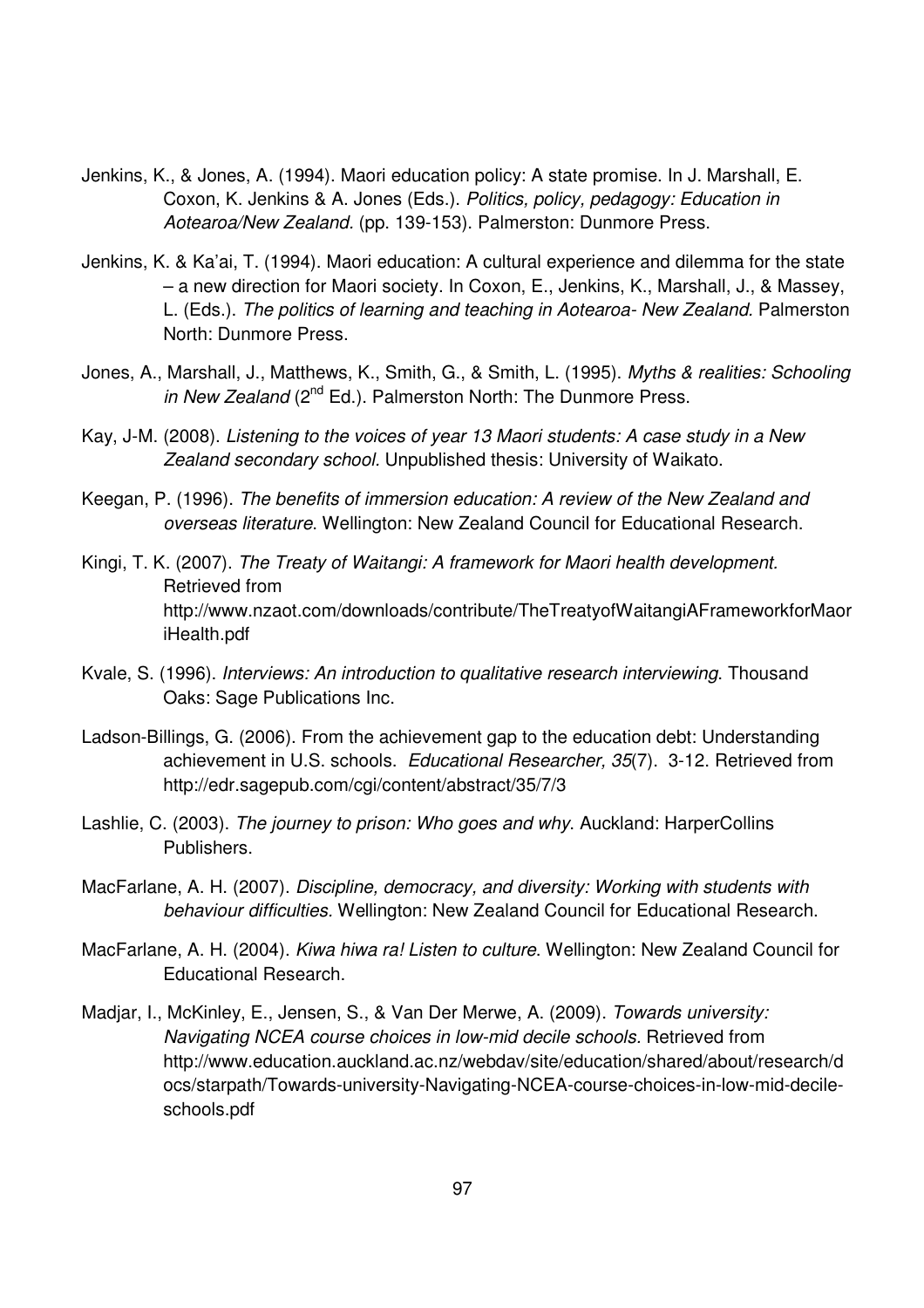- Maori Education Trust. (2009). Te nuka kokiri a te tari o te kaitiaki mo nga take matauranga Maori: Strategic plan of the Maori Education Trust. Retrieved from http://www.maorieducation.org.nz/mission/files/strategic\_plan.pdf
- Marie, D., Fergusson, D. M., & Boden, J. M. (2008). Educational achievement in Maori: The roles of cultural identity and social disadvantage. Australian Journal of Education , 52(2). 183-197. Retrieved from Academic OneFile via Gale: http://find.galegroup.com/itx/infomark
- Marshall, J., Coxon, E., Jenkins, K., Jones, A. (2000). Politics, policy, pedagogy: Education in Aotearoa/New Zealand. Palmerston North: Dunmore Press.
- Matthews, K. M., & Jenkins, K. (1999). Whose country is it anyway? The construction of a new identity through schooling for Maori in Aotearoa/New Zealand. History of Education, 28(3). 339-350.
- McKinley, S. (2000). Maori parents and education: Ko nga matua Maori me te matauranga. Wellington: New Zealand Council for Educational Research.
- McLaren, K. (2000). Tough is not enough Getting smart about youth crime. Retrieved from http://www.myd.govt.nz/documents/about-myd/publications/tough-is-not-enough-2000-nz-.pdf
- Metge, J. (2008). Maori education 1958-1990: A personal memoir. New Zealand Journal of Education Studies, 43 (2). 13-28.
- Metge, J. (2001). Korero tahi: Talking together. Auckland: Auckland University Press.
- Metge, J. (1995). New growth from old: The whanau in the modern world. Wellington: Victoria University Press.
- Metge, J. (1984). Learning and teaching: He tikanga Maori. Wellington: Department of Education.
- Metge, J. (1980). The Maoris of New Zealand: Rautahi. London: Routledge & Kegan Paul.
- Mikaere, A. (2003). The balance destroyed: Consequences for Maori women of the colonisation of tikanga Maori. Mana Wahine Thesis Series, Volume 1. Auckland: International Research Institute for Maori and Indigenous Education.
- Mikaere, B., & Loane, G. (2001). *Education in Tuwharetoa: A survey of students, parents,* schools and communities. Wellington: Ministry of Education.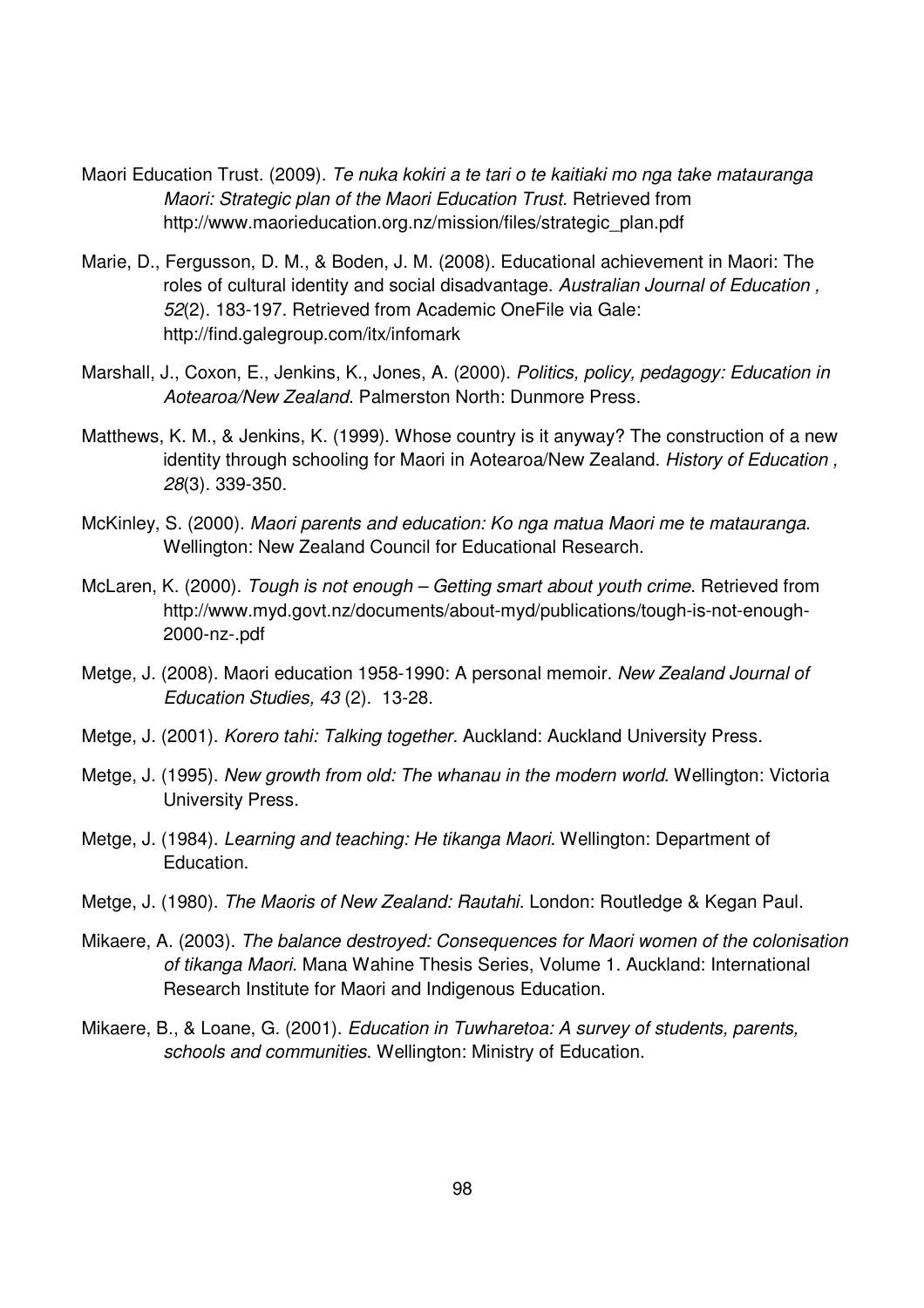- Milne, A. (2009). Colouring in the white spaces: Cultural identity and learning in school. Retrieved from http://news.tangatawhenua.com/wpcontent/uploads/2010/06/Colouring-in-the-white-spaces.pdf
- Ministry of Education. (2001). Maori education: Some suggestions from the research literature A discussion paper. Wellington: Ministry of Education.
- Ministry of Education. (2005). Report on the findings of the 2004 Teacher Census. Retrieved from http://www.educationcounts.govt.nz/publications/schooling/teacher\_census
- Ministry of Education. (2006). Consultation on 'staying at school'. Retrieved from http://www.educationcounts.govt.nz/publications/schooling/24136
- Ministry of Education. (2007a). Senior secondary students' achievement at Maori-medium schools 2004-2006. Fact Sheet. Retrieved from http://www.educationcounts.govt.nz/publications/maori\_education/14593
- Ministry of Education. (2007b). The New Zealand Curriculum. Wellington: Learning Media Limited.
- Ministry of Education. (2008a). State of education in New Zealand: 2008. Retrieved from http://www.educationcounts.govt.nz/publications/ece/2551/34702/34656
- Ministry of Education. (2008b). Ka hikitia Managing for success: The Maori education strategy 2008 – 2012. Wellington: Ministry of Education.
- Ministry of Education. (2009a). Nga haeata matauranga annual report on Maori education, 2007-8. Retrieved from http://www.educationcounts.govt.nz/publications/series/5851/35307/35312
- Ministry of Education. (2009b). New Zealand schools: Nga kura o Aotearoa: A report on the compulsory schools sector in New Zealand 2008. Retrieved from http://www.educationcounts.govt.nz/publications/schooling/2523/57149/4
- Ministry of Education. (2010a). Progress against Maori education plan targets. Retrieved from http://www.educationcounts.govt.nz/statistics/maori\_education/13182/36805
- Ministry of Education. (2010b). Statement of Intent 2010-2015. Wellington: Ministry of Education.
- Ministry of Social Development. (2008). Non-income measures of material wellbeing and hardship: First results from the 2008 New Zealand living standards survey, with international comparisons. Retrieved from http://www.msd.govt.nz/about-msd-andour-work/publications-resources/monitoring/living-standards/living-standards-2008.html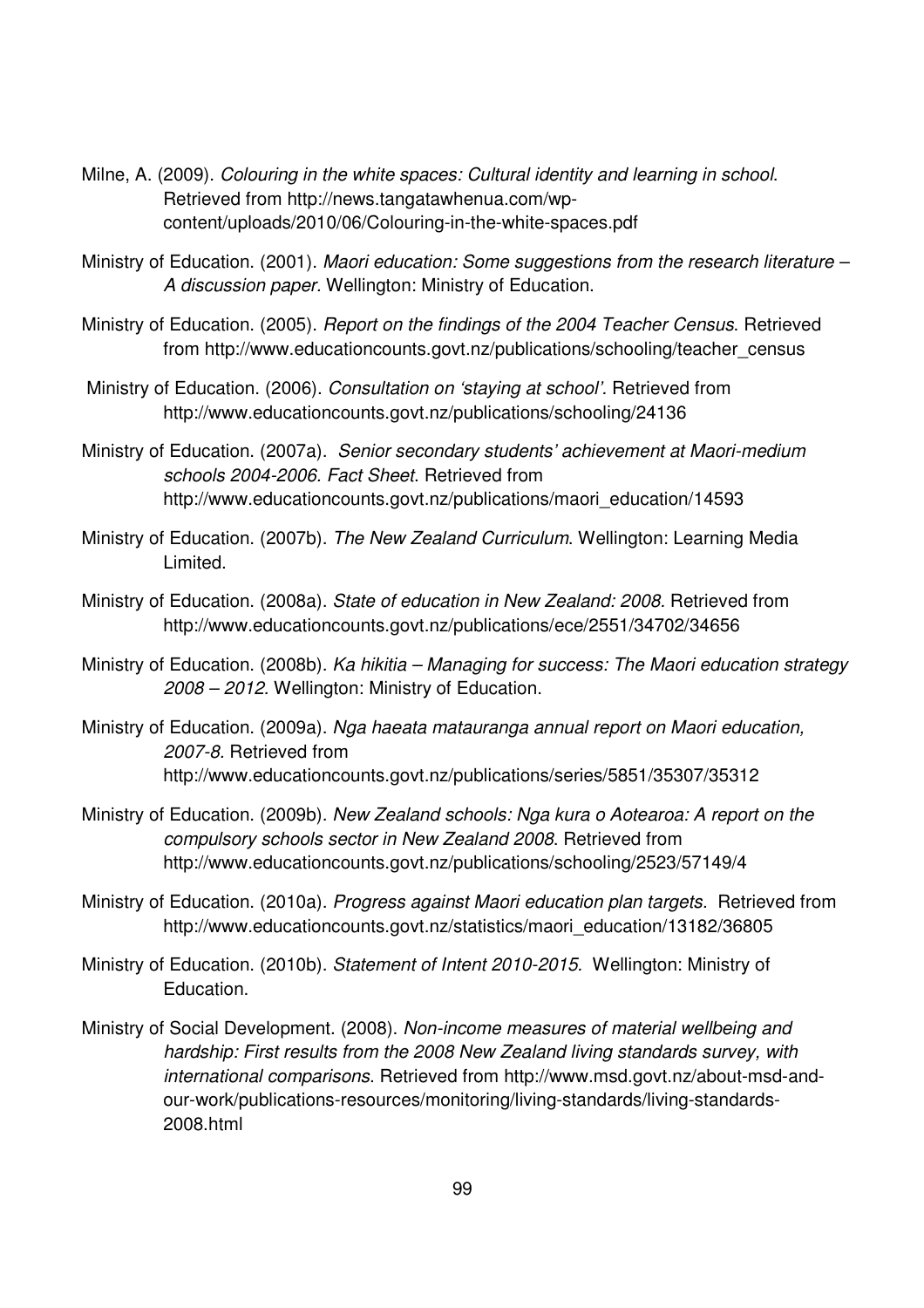- Mutch, C. (2005). Doing educational research: A practitioner's guide to getting started. Wellington: New Zealand Council for Educational Research.
- Nash, R. (2004). Teacher effectiveness and the explanation of social disparities in educational achievement. New Zealand Journal of Teachers' Work, 1(2), 42-51.
- New Zealand Qualifications Authority. (2010). Secondary school statistics: An analysis of student performance in NCEA, 2005-07. Retrieved from http://nzqa.info/qualifications/ssq/statistics/commentary07.html
- Openshaw, R., Lee, G., & Lee, H. (1993). Challenging the myths: Rethinking New Zealand's educational history. Palmerston North: The Dunmore Press.
- Openshaw, R. (2007). Evaluation of Te Kotahitanga Phase 3. Retrieved from http://www.ppta.org.nz/index.php/resources/publication-list/79-publication-list
- Orange, C. (2000). The story of a treaty. Wellington: Allen & Unwin.
- O'Sullivan, D. (2007a). Beyond biculturalism: The politics of an indigenous minority. Wellington: Huia Publishers.
- O'Sullivan, D. (2007b). Indigeneity and reconceptualising Maori education policy. Retrieved from http://www.review.mai.ac.nz/index.php/MR/article/view/23/23
- Parker, R. (1991). "Mua": Forwards? Backwards? A question of perspective. Paper submitted to The Maori Law Bulletin, November issue.
- Penetito, W. (2005). Scenario for a Maori education authority: Mainstreaming or Maori control? In J. Codd & K. Sullivan (Eds.). Education policy directions in Aotearoa New Zealand. (pp. 141-156). Australia: Thomson Dunmore Press.
- Penetito, W. (2010). What's Maori about Maori education? Wellington: Victoria University Press.
- Pihama, L. (2001). Tihei mauriora honouring our voices: Mana wahine as kaupapa Maori theoretical framework. Unpublished PhD. Auckland: University of Auckland.
- Ringold, D. (2005). Accounting for diversity: Policy design and Maori development in Aotearoa New Zealand. Retrieved from http://www.fulbright.org.nz/voices/axford/ringoldd.html
- Ritchie, J. (2005)."It's the Controlling Still". Power effects in the implementation of the bicultural/bilingual early childhood curriculum in Aotearoa/New Zealand. In May, S., Franken, M., & Barnard, R. (Eds.), LED2003: Refereed Conference Proceedings of the 1st International Conference on Language, Education and Diversity. Hamilton: Wilf Malcolm Institute of Educational Research, University of Waikato.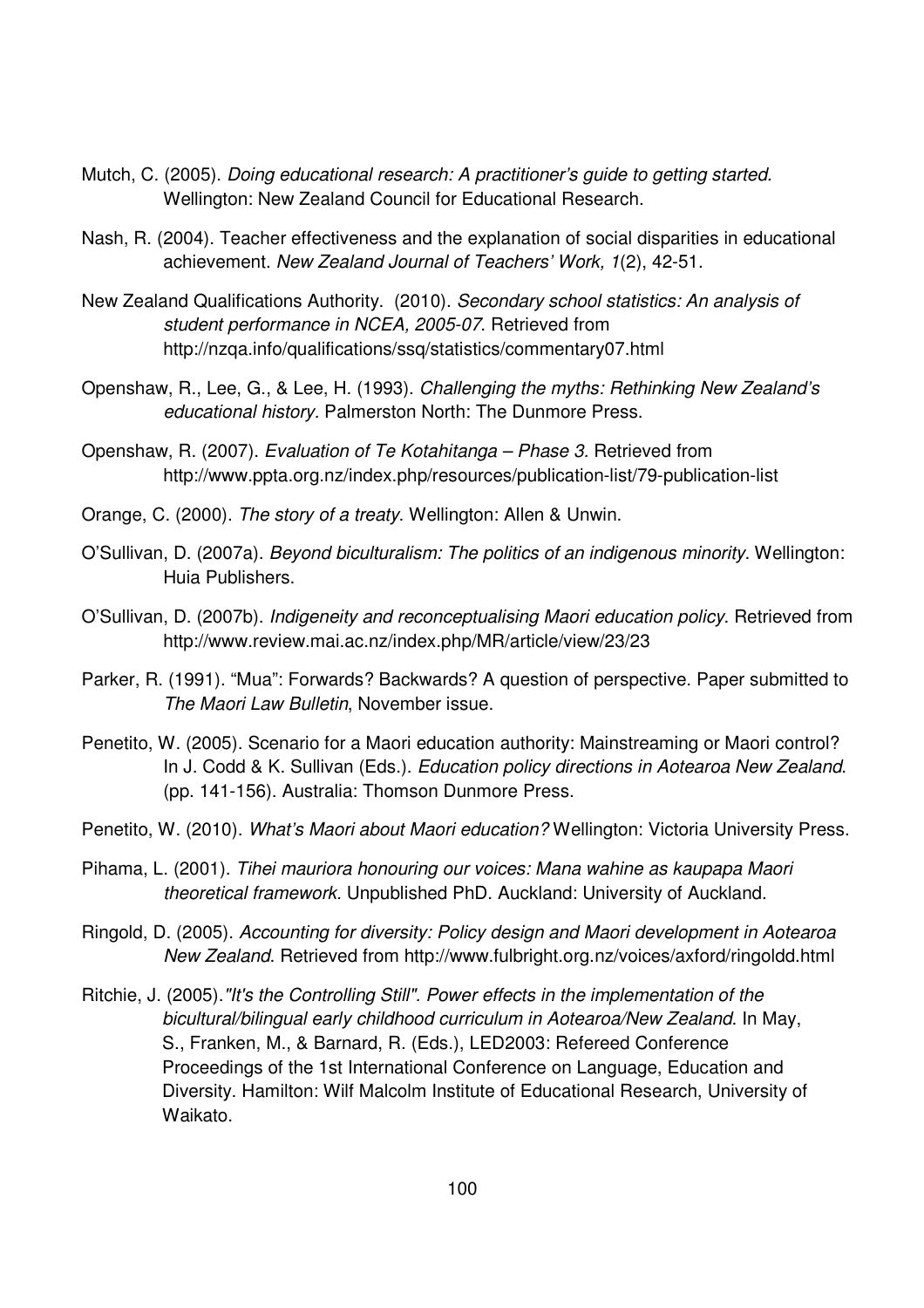- Ritchie, J. (2010). Indigenous-centred counter-narratives to technologies of government within the context of early childhood education in Aotearoa. Paper presented at conference. Georgia: United States of America.
- Robinson, R. (2009, July 14). Give Maori students free pass into varsity, urges Sharples. The New Zealand Herald. Retrieved from http://www.nzherald.co.nz/nz/news/article.cfm?c\_id=1&objectid=10579095
- Robinson, V., Hohepa, M., & Lloyd, C. (2009). School leadership and student outcomes: Identifying what works and why. Best evidence synthesis iteration (BES). Wellington: Ministry of Education.
- Seitz, S. (2007). Technology integration and educational reform: Considering student voice. International Journal of Technology in Teaching and Learning, 3(3), 82-96.
- Salmond, A. (2009, July 6). Open entry for Maori a near-miss. The New Zealand Herald. Retrieved from http://www.nzherald.co.nz/nzgovernment/news/article.cfm?c\_id=144&objectid=10582706
- Shields, C. M., Bishop, R., & Mazawi, A. E. (2005). Pathologising practices: The impact of deficit thinking on education. New York: Peter Lang.
- Sibley, C. G., & Liu, J. H. (2004). Attitudes towards biculturalism in New Zealand: Social dominance and Pakeha attitudes towards the general principles and resource-specific aspects of bicultural policy. New Zealand Journal of Psychology, 33(2). 88-99.
- Simon, J. (1986). Ideology in the schooling of Maori children. (Delta Research Monograph No. 7). Palmerston North: Department of Education, Massey University.
- Simon, J. (1990). The place of schooling in Maori-Pakeha relations. Thesis: University of Auckland.
- Simon, J. (1994). Historical perspectives on education in New Zealand. In Coxon, E., Jenkins, K., Marshall, J., & Massey, L. (Eds.). The politics of learning and teaching in Aotearoa- New Zealand. (pp. 37-81). Palmerston North: Dunmore Press.
- Simon, J., & Smith, L. (2001). A civilising mission? Perceptions and representations of the New Zealand native schools system. Auckland: Auckland University Press.
- Smith, G. (1990). Research issues related to Maori education. Paper presented at the NZARE Special Interests Conference. University of Auckland.
- Smith, G. & Smith, L. (1995). Ki te whai ao, ki te whai marama. In A. Jones, J. Marshall, K. Matthews, G. Smith, & L. Smith. Myths & realities: Schooling in New Zealand ( $2^{nd}$ ) Ed.). Palmerston North: Dunmore Press.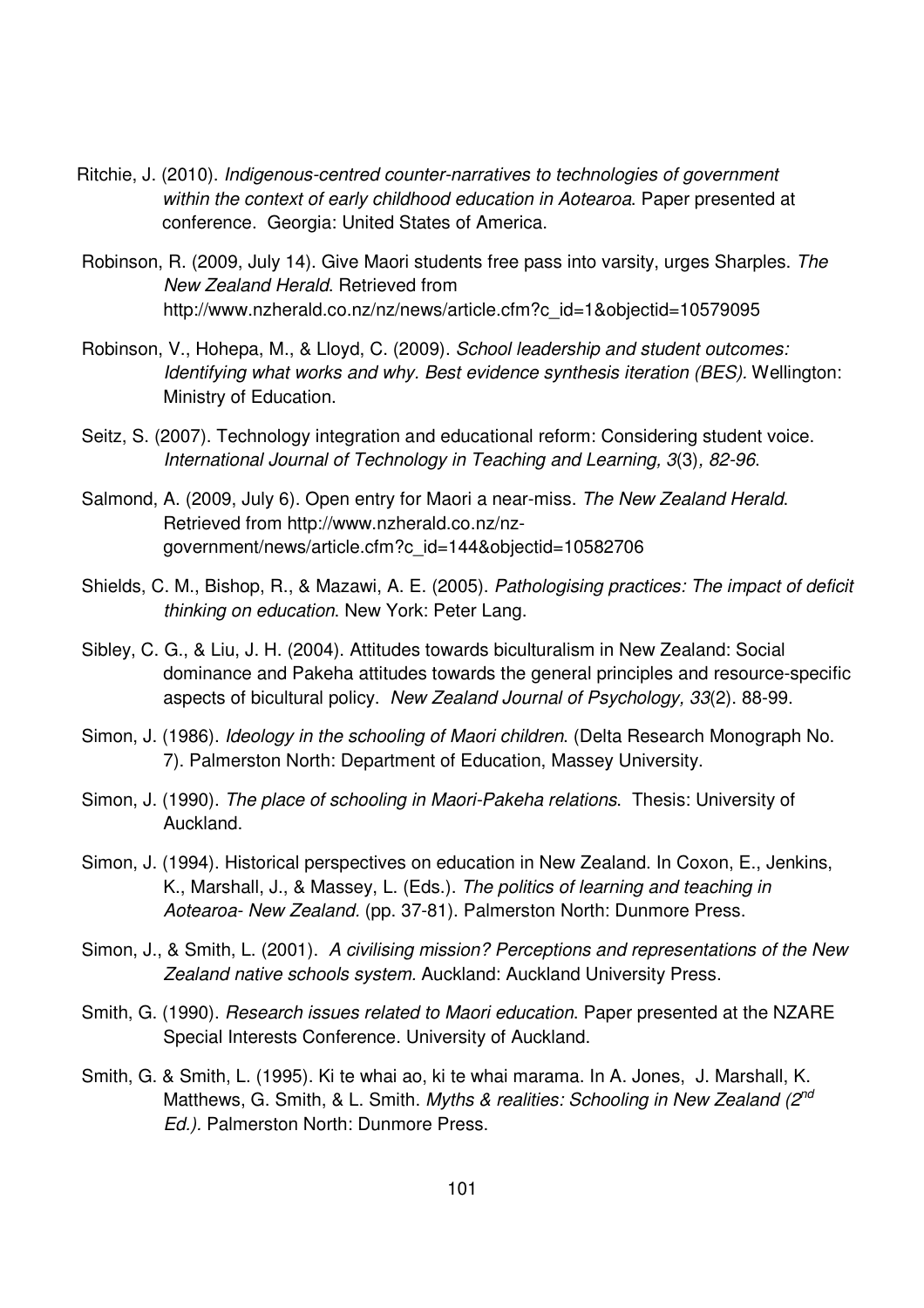- Smith, G. & Smith, L. (1996). New mythologies in Maori education. In P. Spoonley, D. Pearson, & C. MacPherson (Eds.). Nga patai: Racism and ethnic relations in Aotearoa/New Zealand. Palmerston North: Dunmore Press.
- Smith, G. (2002). Mai i te maramatanga, ki te putanga mai o te tahuritanga: From conscientization to transformation. Paper presented to the American Educational Research Association. Retrieved from http://www.hawaii.edu/edper/pdf/Vol37/Mai.pdf
- Smith, G. (2003a). Kaupapa Maori theory: Theorizing indigenous transformation of education & schooling. Paper presented at the Kaupapa Maori Symposium NZARE/AARE joint conference. Retrieved from http://www.cahsbc.ca/documents/KaupapaMaoriTheoryEducation2003.pdf
- Smith, G. (2003b, October). Indigenous struggle for the transformation of education and schooling. Keynote address to the Alaskan Federation of Natives (AFN) Convention, Anchorage, Alaska. Retrieved from https://faculty.washington.edu/pembina/all\_articles/Smith\_G2003.pdf
- Smith, L. T. (1999). Decolonising methodologies: Research and indigenous peoples. Dunedin: University of Otago Press.
- Stokes, E. (1985). Maori research and development. A discussion paper prepared for the Social Sciences Committee of the National Research Advisory Council. Wellington: National Research Advisory Council.
- Tahana, Y. (2010). Schools in gun over Maori failure rate. Retrieved from http://www.nzherald.co.nz/nz/news/article.cfm?c\_id=1&objectid=10678481
- Tapine, V., & Waiti, D. (1997). He tirohanga ki mua: Visions for Maori education. Wellington: New Zealand Council for Educational Research.
- Te Kohanga Reo National Trust. (2010). Personal telephone communication, 9 June.
- Te Puni Kokiri Ministry of Maori Development, (1994). Kua korero nga akonga: Beyond 16 survey. Wellington: Te Puni Kokiri.
- The University of Auckland Starpath Annual Report. (2009). Retrieved from http://www.education.auckland.ac.nz/webdav/site/education/shared/about/research/d ocs/starpath/Starpath%20Annual%20Report%202009.pdf
- The Waitangi Tribunal. (1986). Report of the Waitangi Tribunal on the te reo Maori claim. Retrieved from http://www.waitangitribunal.govt.nz/scripts/reports/reports/11/2580F91B-5D6F-46F4-ADE0- BC27CA535C01.pdf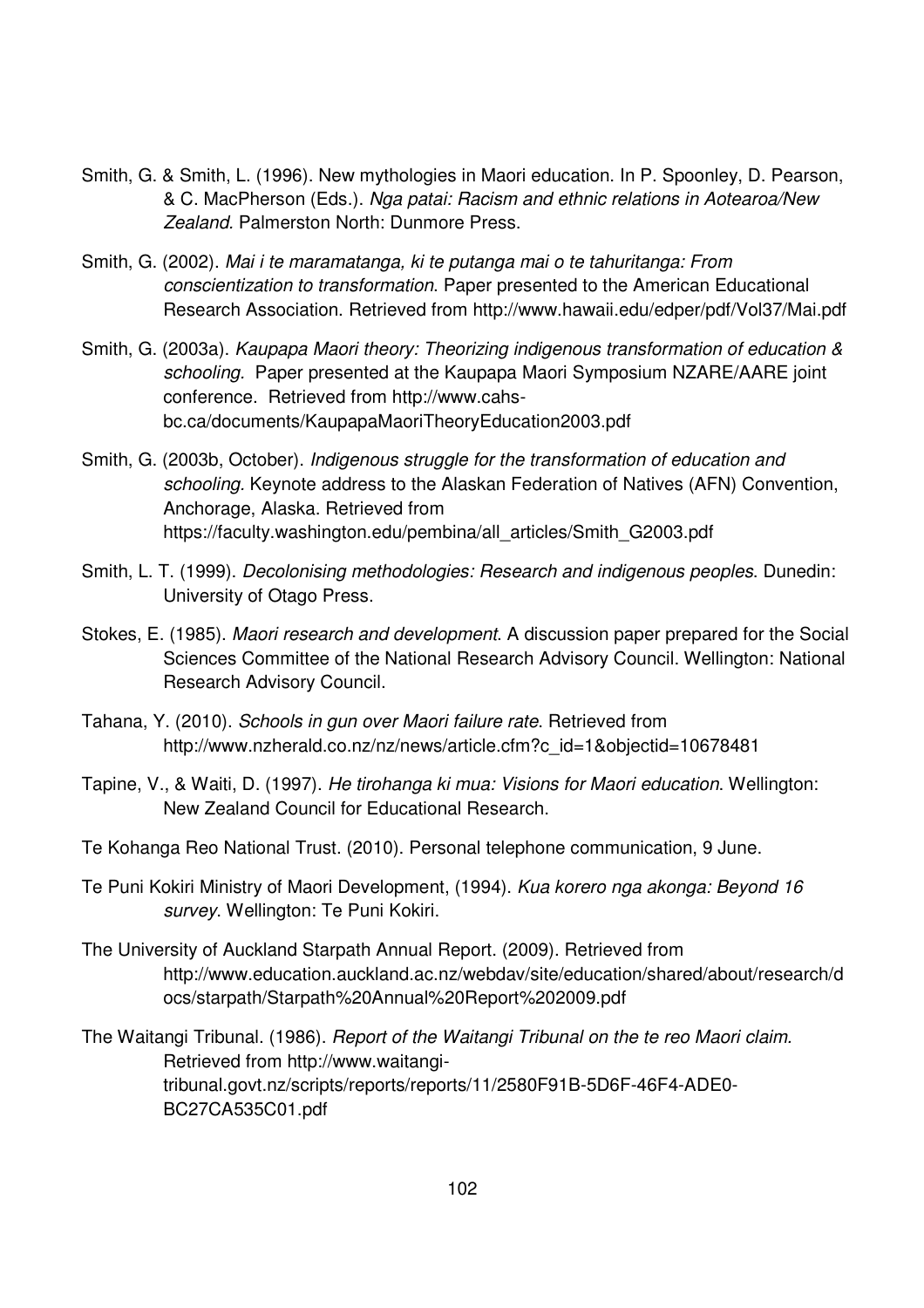- Thrupp, M. (2006). Improving the schooling chances of New Zealand's poorest children: Policy and community challenges. Retrieved from http://www.cpag.org.nz/resources/speeches/res1154516728.pdf
- Thrupp, M. (2007). Education's 'inconvenient truth': Part one persistent middle class advantage. New Zealand Journal of Teachers' Work, 4(2). 77-88.
- Thrupp, M. (2008). Education's 'Inconvenient Truth': Part two The middle classes have too many friends in education'. New Zealand Journal of Teachers' Work, 5(1). 54-62.
- Tooley, C. W. R. (2000). Maori education policy in the new millennium: Political rationality & government mechanisms. Unpublished thesis: University of Auckland.
- Unitec New Zealand. (2009). Ethics policy and guidelines. Retrieved from H:\Research\ETHICS\2009 Ethics Application Forms & Guidelines\2009 Ethics Policy and Guidelines.doc
- Vercoe, A. (1998). Educating Jake: Pathways to empowerment. Auckland: HarperCollins.
- Walker, R. (1973). Biculturalism in education. In D. Bray & C. Hill. (Eds.), Polynesian and Pakeha in New Zealand education Volume 1: The sharing of cultures. (pp. 110-112). Auckland: Heinemann.
- Walker, R. (1990). Maori identity. In D. Novitz & B. Willmott. (Eds.), Culture and identity in New Zealand. (pp. 35-52). Wellington: Bookprint Consultants.
- Walker, R. J. (1991). Liberating Maori from educational subjection. Paper presented at Matawhanui Hui-a-tau, University of Canterbury.
- Walker, R. (1996). Nga pepa a Ranginui: The Walker papers. Auckland: Penguin Books.
- Walker, R. J. (2004). Ka whawhai tonu matou: Struggle without end (2<sup>nd</sup> ed.). Auckland: Penguin Books.
- Walker, R. J. (2007). In L. Simmons (Ed.), Speaking truth to power: Public intellectuals rethink New Zealand, (pp. 229-250). Auckland: Auckland University Press.
- Wylie, C. (2001). Ten years old & competent The fourth stage of the competent children project: A summary of the main findings. Wellington: New Zealand Council for Educational Research.
- Wylie, C., Hodgen, E., Hipkins, R., & Vaughan, K. (2008). Competent learners on the edge of adulthood: A summary of key findings from the competent learners @ 16 project. Wellington: New Zealand Council for Educational Research.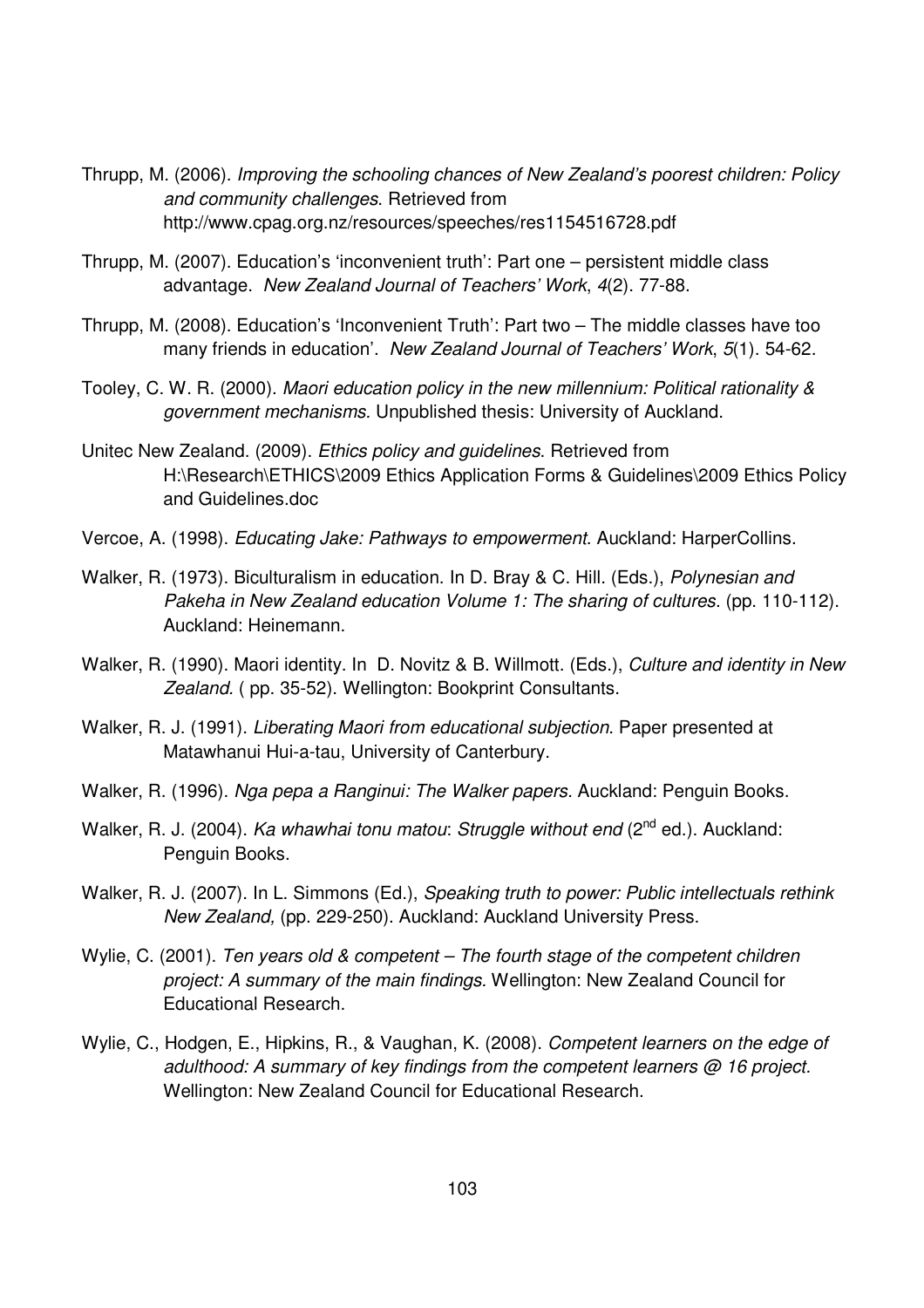# **APPENDIX 1**



**INFORMATION FORM** 

## **Thesis Research: Investigating Factors Influencing the Retention of Maori Students within Secondary Education in Aotearoa-New Zealand**

My name is Jenny Sheriff. I am currently enrolled in the Master of Educational Leadership and Management degree in the Department of Education at Unitec Institute of Technology and seek your assistance in meeting the requirements of research for a Thesis course which forms a substantial part of this degree.

The aim of the project is to answer the following: What are some significant factors which have contributed towards a sample group of Maori students remaining at secondary school until Year 13 in Aotearoa-New Zealand? The research seeks to add to the existing literature on Maori Education, particularly pertaining to the secondary sector.

In order to gather the data required for this study I am seeking the support of your school in the following way:

I would like to hold focus-group interviews with Year 13 Maori students who are willing to articulate their reasons for continuing at secondary school until Year 13, their experiences in education and their aspirations for the future. I will be co-facilitating the interviews with an experienced counsellor and will adhere to school and Maori protocols as appropriate. The interviews would involve a small group of students, in out of class time, so that their studies or sport practices are not compromised in any way, and participation would be completely voluntary. Students will be able to withdraw, should they choose to, at any time prior to the discussion of the preliminary findings of the research project.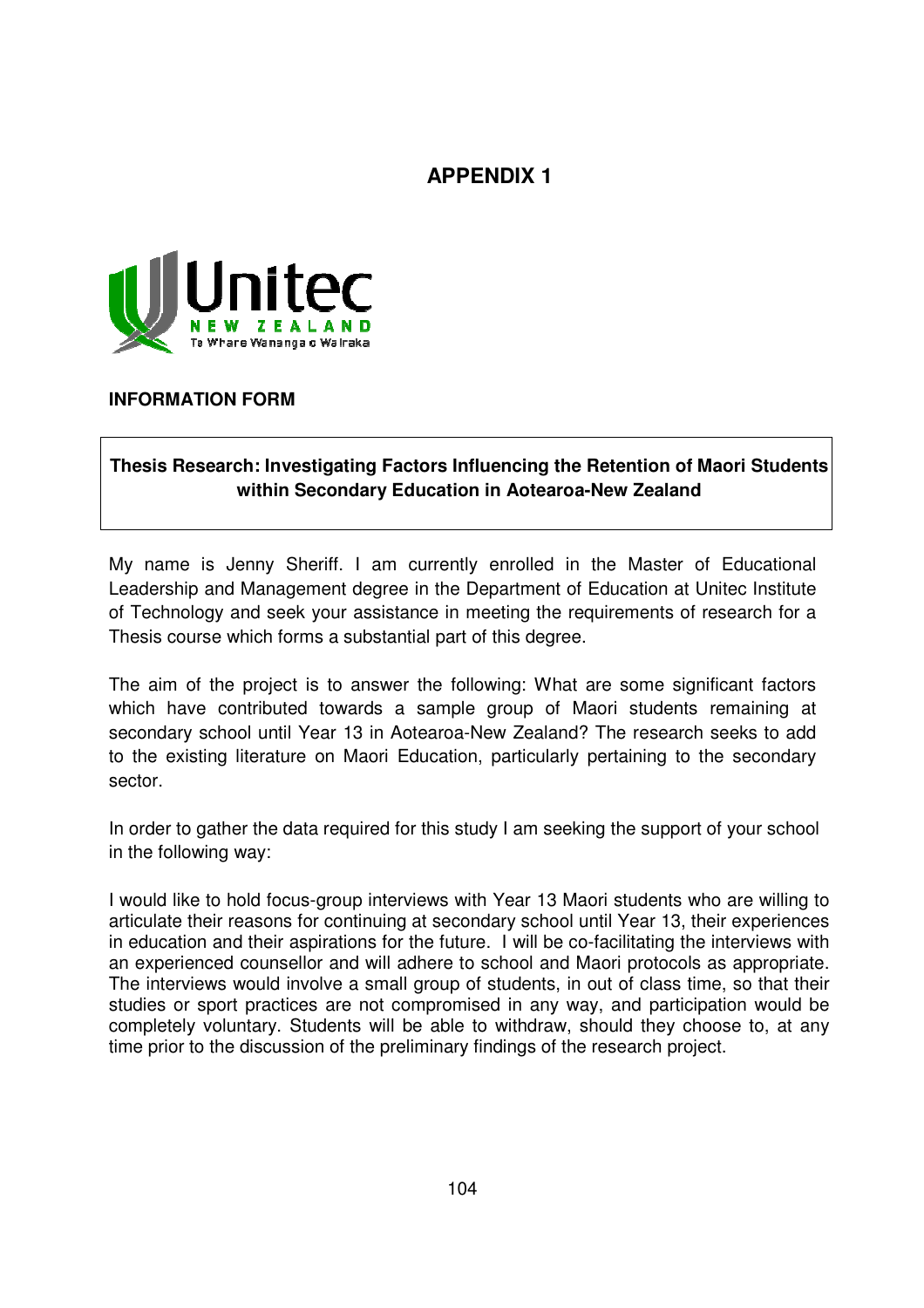These interviews will be recorded and transcripts will be made so that the data can be coded and analysed. The students will be given a transcript of the interviews to read and they will be able to change, add or delete information they have contributed. The thesis will not include any names of students, the school, or any information which may personally identify either the students or the school. Both myself and my supervisor at Unitec are the only people who may have access to the data. I hope that your school will agree to take part and that you will find this project of interest.

I would be happy to share a summary of the final report with schools which participate.

If you have any further queries about the research, you may contact my principal supervisor at Unitec New Zealand.

Her name is Dr. Jenny Ritchie and her telephone number is **815 4321 ext. 8317** or email jritchie@unitec.ac.nz

## **UREC REGISTRATION NUMBER: (2010-1064)**

**This study has been approved by the UNITEC Research Ethics Committee from April to November 2010. If you have any complaints or reservations about the ethical conduct of this research, you may contact the Committee through the UREC Secretary (ph: 09 815-4321 ext 6162). Any issues you raise will be treated in confidence and investigated fully, and you will be informed of the outcome.** 

**------------------------------------------------------------------------------------------------------------------** 

**I \_\_\_\_\_\_\_\_\_\_\_\_\_\_\_\_\_\_\_\_\_\_\_\_\_\_\_, (name) \_\_\_\_\_\_\_\_\_\_\_\_\_\_\_\_\_\_\_\_\_\_\_\_(position) of \_\_\_\_\_\_\_\_\_\_\_\_\_\_\_\_\_\_\_\_\_\_\_\_\_\_\_\_\_\_\_\_\_\_\_(organisation), give consent for** 

**Jenny Sheriff to undertake research in this organisation as discussed with her.** 

**This consent is subject to approval of research ethics application no: 2010-1064 by the Unitech Research Ethics Committee and a copy of the approval letter being forwarded to us immediately it is available.** 

**Signature:\_\_\_\_\_\_\_\_\_\_\_\_\_\_\_\_\_\_\_\_\_\_\_\_\_\_\_** 

**Date:**  $\blacksquare$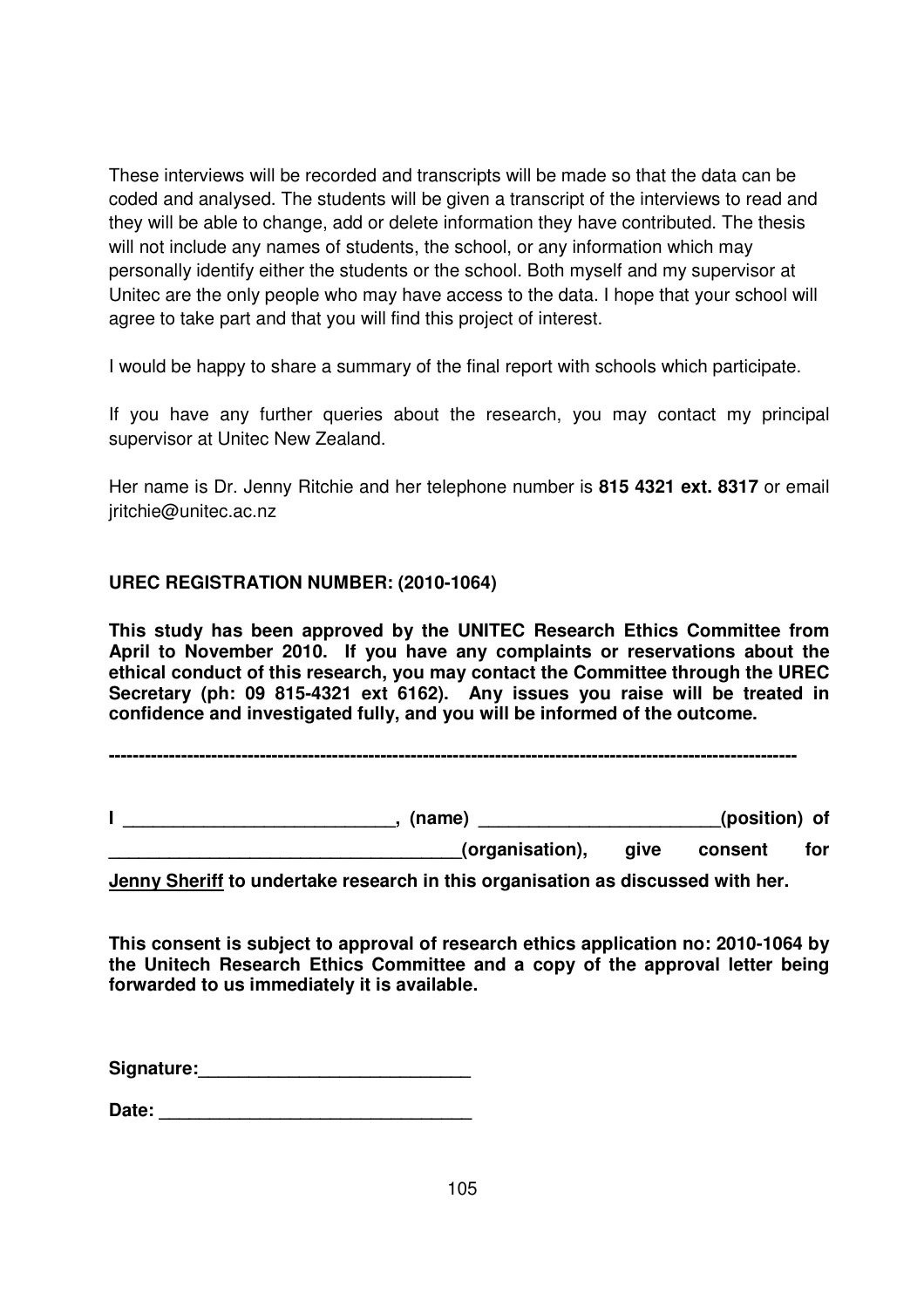## **APPENDIX 2**



E te hunga rangatahi, tēnā koutou katoa i roto i ngā manaakitanga o te wā. E mihi atu ana i roto i ngā tini tūmanako, wawata hoki kia eketia ai ngā taumata teitei o te mātauranga i roto i ngā kura tuarua. Ko Jenny Sheriff tōku nei ingoa. He kaiako taku mahi he kaiako i te kura tuarua, engari he tauira hoki ahau ki Te Whare Wānanga o Wairaka.

E whai ake nei he kupu whakamārama mō te āhua ki tēnei kaupapa rangahau. Ko te hiahia kia whai wāhi mai koe ki ngā mahi e whai ake nei, arā, he whakawhitiwhiti kōrero. Ka noho katoa ēnei kōrero ki te tūmataiti, e kore ngā ingoa o ngā tauira me ngā kura rānei e whākina atu.

#### **PARTICIPANT INFORMATION FORM**

My name is Jenny Sheriff. I am enrolled in the Master of Educational Leadership and Management degree in the School of Education at Unitec New Zealand (Unitec) and I seek your assistance in meeting the requirements of research for a Thesis course which forms a large part of this degree.

The aim of the research is to answer the following: What are some significant factors which have contributed towards a sample group of Maori students remaining at secondary school until Year 13 in Aotearoa-New Zealand? The research seeks to add to the existing literature on Maori Education, particularly pertaining to the secondary sector.

I am seeking your participation in the following way: I would like to hold focus-group interviews with Year 13 Maori students who are willing to articulate their reasons for continuing at secondary school until Year 13, their experiences in education and their aspirations for the future. This will probably take place over two sessions, each of about 45-50 minutes long and will not be held during your class times.

These interviews will be recorded and transcripts will be made so that the data can be coded and analysed. Later, the completed thesis may be published.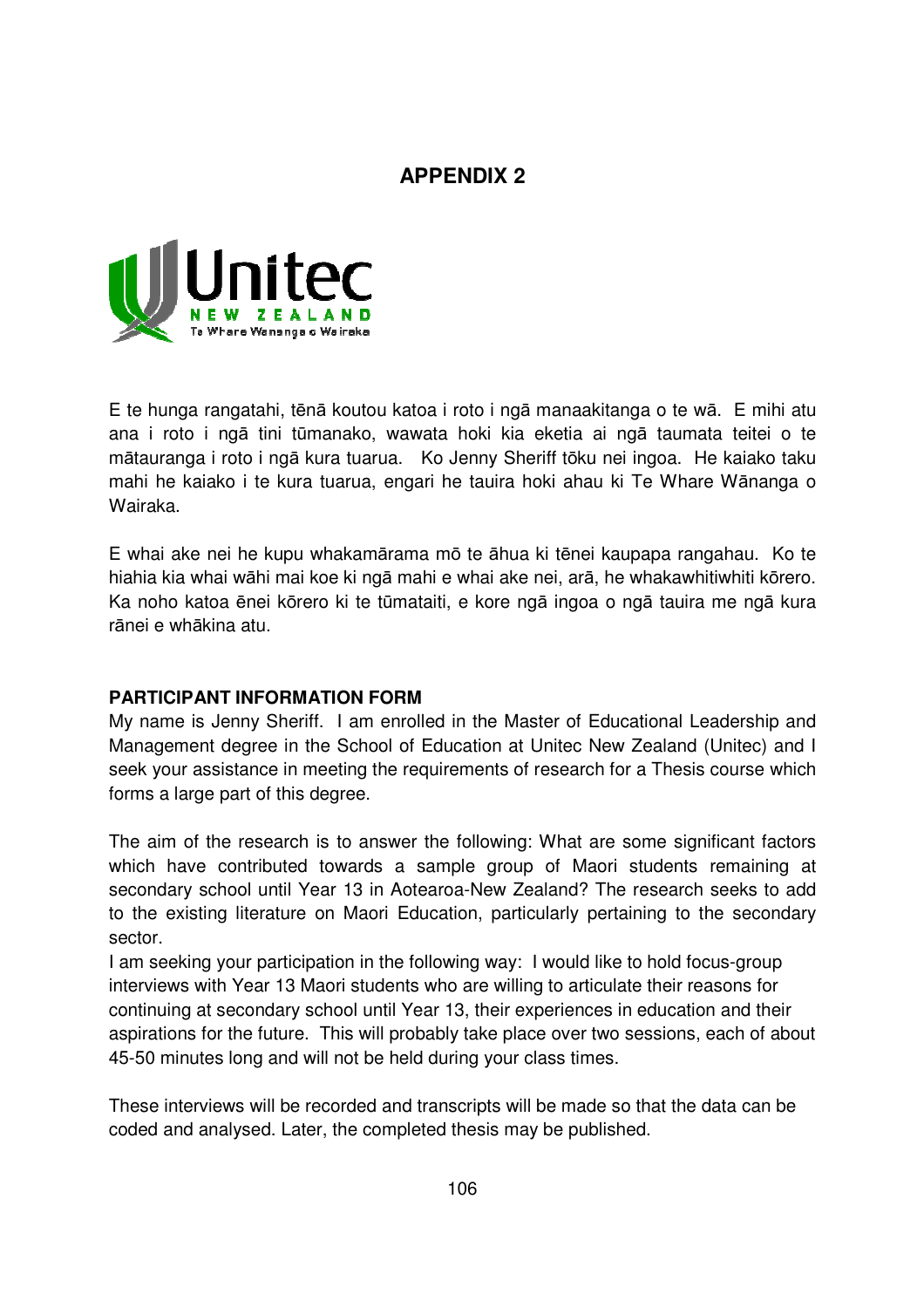If you choose to participate, neither you nor your school will be identified in the thesis. The tapes will not be heard and transcripts of the interviews will not be read by any other person in your school. Both myself and my supervisor at university are the only people who may have access to the data.

You will be shown a copy of the transcript after the interviews and you are free to ask me not to use any of the information you have given. You can, if you wish, ask to see the thesis before it is submitted to Unitec for examination.

I hope that you will agree to take part and that you will enjoy participating and will find it interesting. If you have any further queries about the research, you may contact my principal supervisor at Unitec New Zealand.

Her name is Dr. Jenny Ritchie and her telephone number is **815 4321 ext. 8317** or email jritchie@unitec.ac.nz

Ngā mihi, ngā manaakitanga anō ki a koutou katoa.

Nāku noa,

Nā Jenny Sheriff.

#### **UREC REGISTRATION NUMBER: ( 2010-1064 )**

**This study has been approved by the UNITEC Research Ethics Committee from 5 May 2010 to 4 May 2011. If you have any complaints or reservations about the ethical conduct of this research, you may contact the Committee through the UREC Secretary (ph: 09 815-4321 ext 6162). Any issues you raise will be treated in confidence and investigated fully, and you will be informed of the outcome.**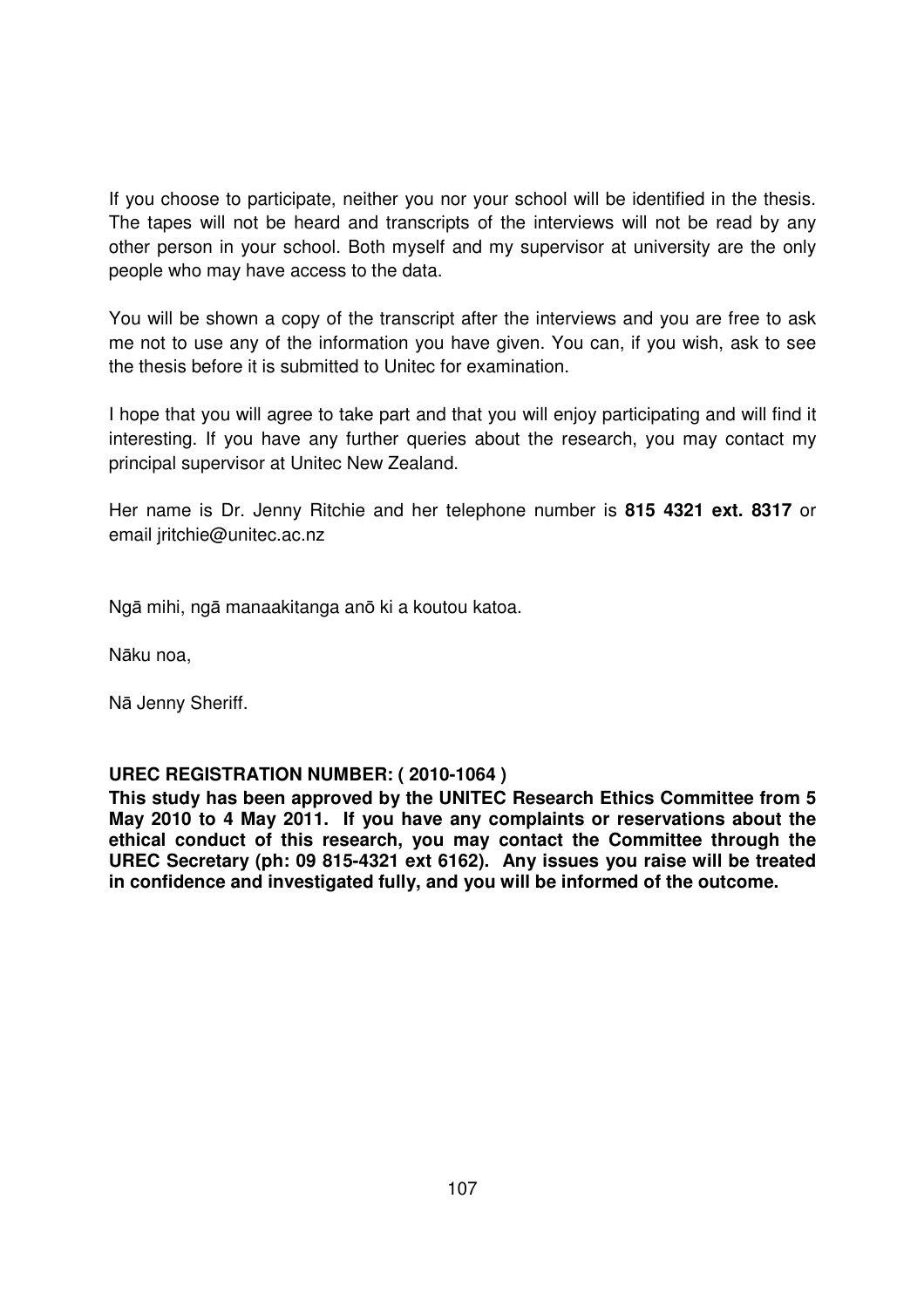**APPENDIX 3** 



**Jenny Sheriff** 

# **PARTICIPANT CONSENT FORM**

### **Investigating Factors Influencing the Retention of Maori Students within Secondary Education in Aotearoa-New Zealand**

I have had the research project explained to me and I have read and understand the information sheet given to me.

I understand that I don't have to be part of this if I don't want to and I may withdraw at any time prior to the discussion of the preliminary findings of the research project.

I understand that everything that is said will be treated ethically and none of the information I give will identify me and that the only persons who will know what I have said will be those present at the focus group.

I understand that the focus-group interview with the researcher will be taped and transcribed and that I will have an opportunity to view this and to delete or change any aspects that I am unhappy with.

I also understand that all the information that I give will be stored securely in a locked filing cabinet for a period of 5 years and that I will be able to see the finished research document.